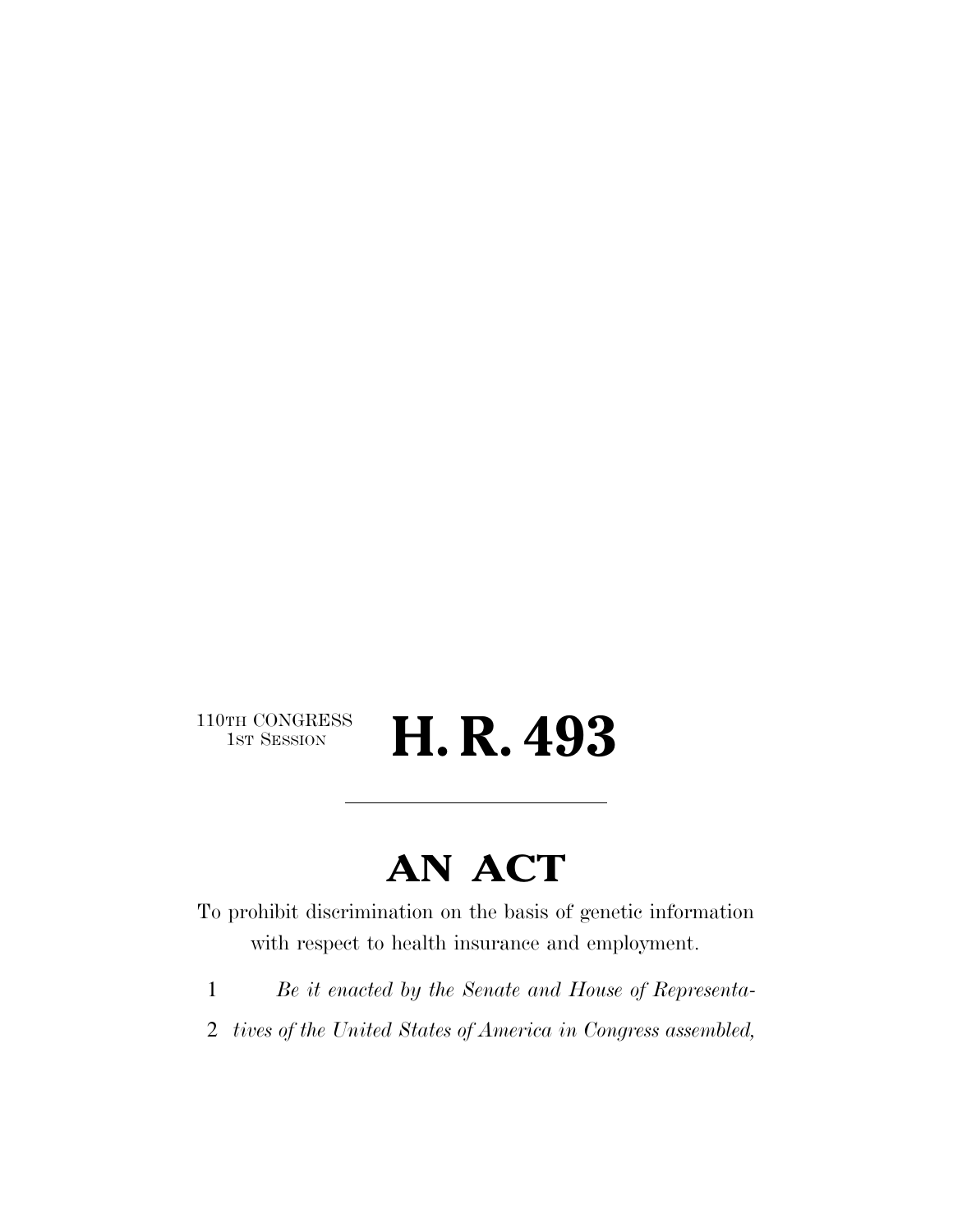### 1 **SECTION 1. SHORT TITLE; TABLE OF CONTENTS.**

- 2 (a) SHORT TITLE.—This Act may be cited as the
- 3 ''Genetic Information Nondiscrimination Act of 2007''.
- 4 (b) TABLE OF CONTENTS.—The table of contents of
- 5 this Act is as follows:

Sec. 1. Short title; table of contents. Sec. 2. Findings.

#### TITLE I—GENETIC NONDISCRIMINATION IN HEALTH INSURANCE

Sec. 101. Amendments to Employee Retirement Income Security Act of 1974.

- Sec. 102. Amendments to the Public Health Service Act.
- Sec. 103. Amendments to the Internal Revenue Code of 1986.
- Sec. 104. Amendments to title XVIII of the Social Security Act relating to medigap.
- Sec. 105. Privacy and confidentiality.
- Sec. 106. Assuring coordination.

#### TITLE II—PROHIBITING EMPLOYMENT DISCRIMINATION ON THE BASIS OF GENETIC INFORMATION

- Sec. 201. Definitions.
- Sec. 202. Employer practices.
- Sec. 203. Employment agency practices.
- Sec. 204. Labor organization practices.
- Sec. 205. Training programs.
- Sec. 206. Confidentiality of genetic information.
- Sec. 207. Remedies and enforcement.
- Sec. 208. Disparate impact.
- Sec. 209. Construction.
- Sec. 210. Medical information that is not genetic information.
- Sec. 211. Regulations.
- Sec. 212. Authorization of appropriations.
- Sec. 213. Effective date.

#### TITLE III—MISCELLANEOUS PROVISIONS

Sec. 301. Guarantee agency collection retention. Sec. 302. Severability.

#### 6 **SEC. 2. FINDINGS.**

- 7 Congress makes the following findings:
- 8 (1) Deciphering the sequence of the human ge-
- 9 nome and other advances in genetics open major
- 10 new opportunities for medical progress. New knowl-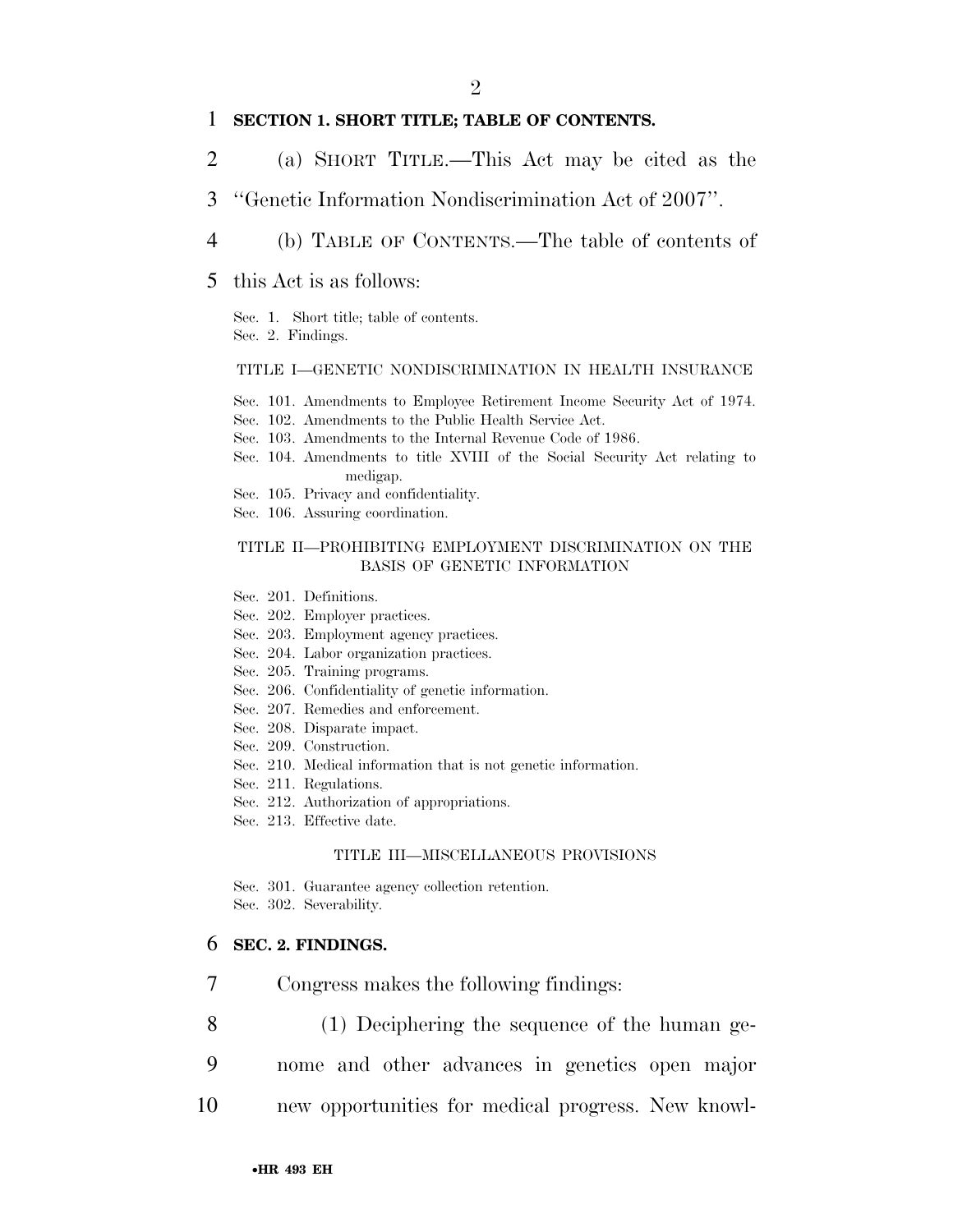edge about the genetic basis of illness will allow for earlier detection of illnesses, often before symptoms have begun. Genetic testing can allow individuals to take steps to reduce the likelihood that they will con- tract a particular disorder. New knowledge about ge- netics may allow for the development of better thera- pies that are more effective against disease or have fewer side effects than current treatments. These advances give rise to the potential misuse of genetic information to discriminate in health insurance and employment.

 (2) The early science of genetics became the basis of State laws that provided for the sterilization of persons having presumed genetic ''defects'' such as mental retardation, mental disease, epilepsy, blindness, and hearing loss, among other conditions. The first sterilization law was enacted in the State of Indiana in 1907. By 1981, a majority of States adopted sterilization laws to ''correct'' apparent ge- netic traits or tendencies. Many of these State laws have since been repealed, and many have been modi- fied to include essential constitutional requirements of due process and equal protection. However, the current explosion in the science of genetics, and the history of sterilization laws by the States based on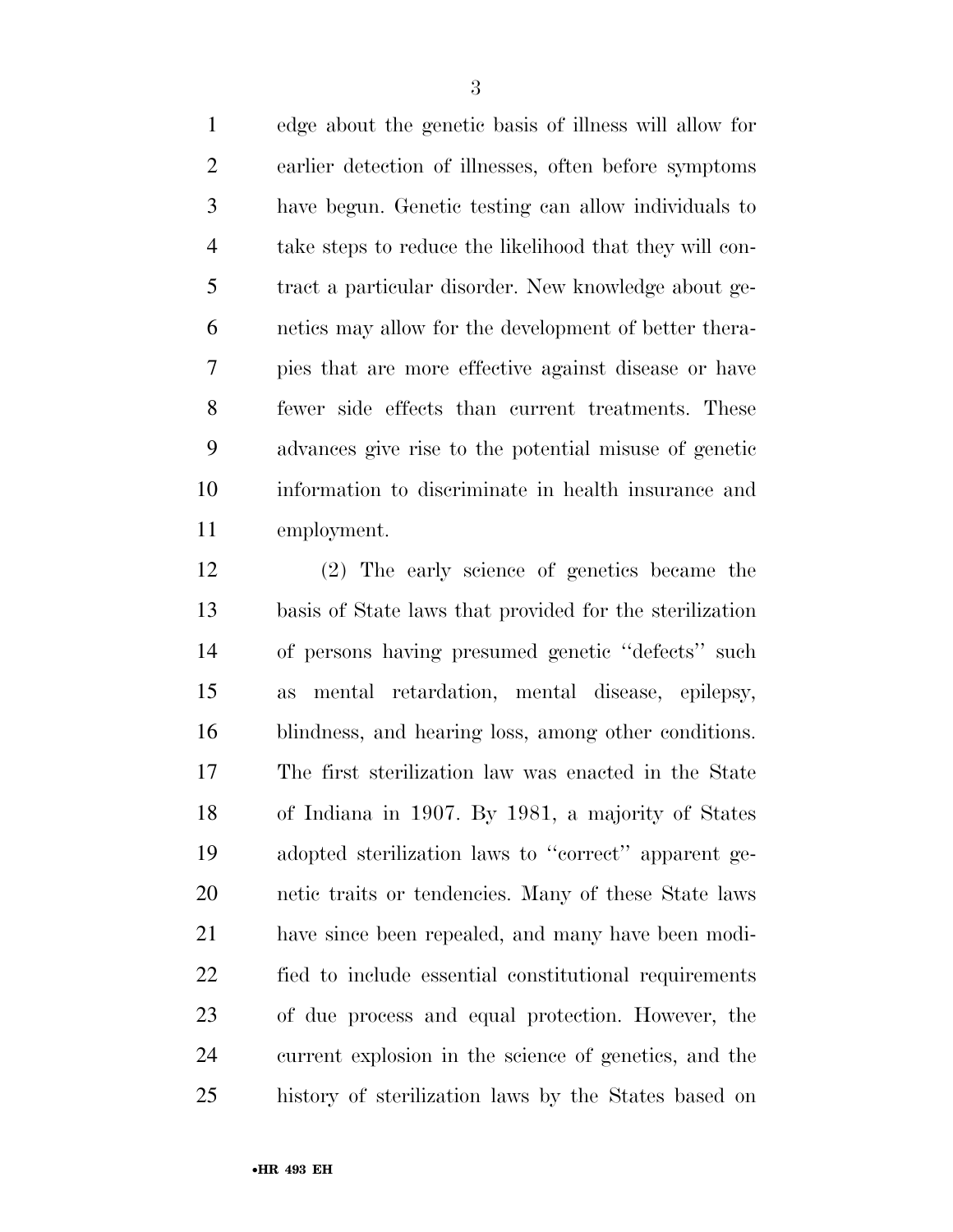early genetic science, compels Congressional action in this area.

 (3) Although genes are facially neutral markers, many genetic conditions and disorders are associated with particular racial and ethnic groups and gender. Because some genetic traits are most prevalent in particular groups, members of a particular group may be stigmatized or discriminated against as a re- sult of that genetic information. This form of dis- crimination was evident in the 1970s, which saw the advent of programs to screen and identify carriers of sickle cell anemia, a disease which afflicts African- Americans. Once again, State legislatures began to enact discriminatory laws in the area, and in the early 1970s began mandating genetic screening of all African Americans for sickle cell anemia, leading to discrimination and unnecessary fear. To alleviate some of this stigma, Congress in 1972 passed the National Sickle Cell Anemia Control Act, which withholds Federal funding from States unless sickle cell testing is voluntary.

 (4) Congress has been informed of examples of genetic discrimination in the workplace. These in- clude the use of pre-employment genetic screening at Lawrence Berkeley Laboratory, which led to a court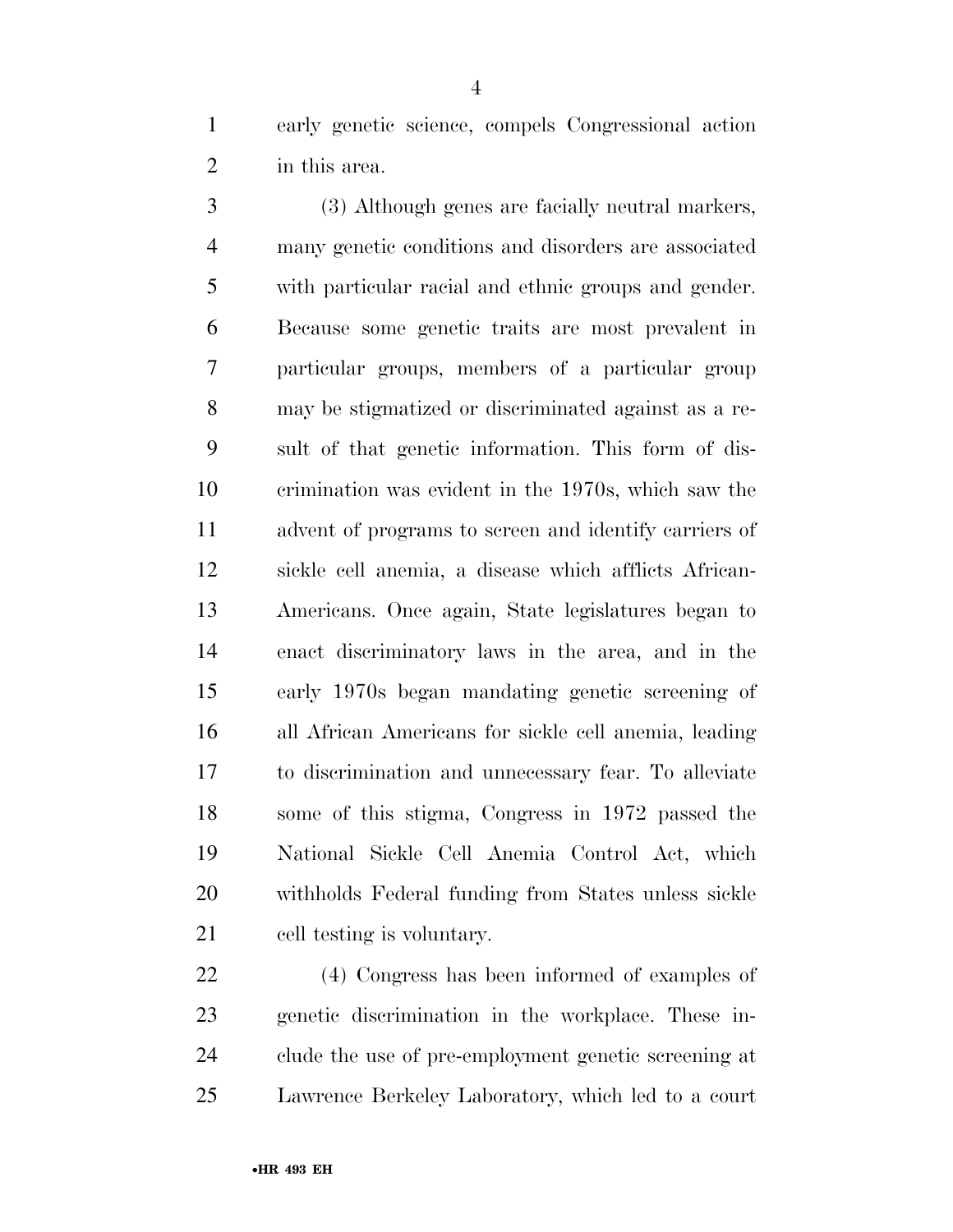decision in favor of the employees in that case Nor- man-Bloodsaw v. Lawrence Berkeley Laboratory (135 F.3d 1260, 1269 (9th Cir. 1998)). Congress clearly has a compelling public interest in relieving the fear of discrimination and in prohibiting its ac-tual practice in employment and health insurance.

 (5) Federal law addressing genetic discrimina- tion in health insurance and employment is incom- plete in both the scope and depth of its protections. Moreover, while many States have enacted some type of genetic non-discrimination law, these laws vary widely with respect to their approach, application, and level of protection. Congress has collected sub- stantial evidence that the American public and the medical community find the existing patchwork of State and Federal laws to be confusing and inad- equate to protect them from discrimination. There- fore Federal legislation establishing a national and uniform basic standard is necessary to fully protect the public from discrimination and allay their con- cerns about the potential for discrimination, thereby allowing individuals to take advantage of genetic testing, technologies, research, and new therapies.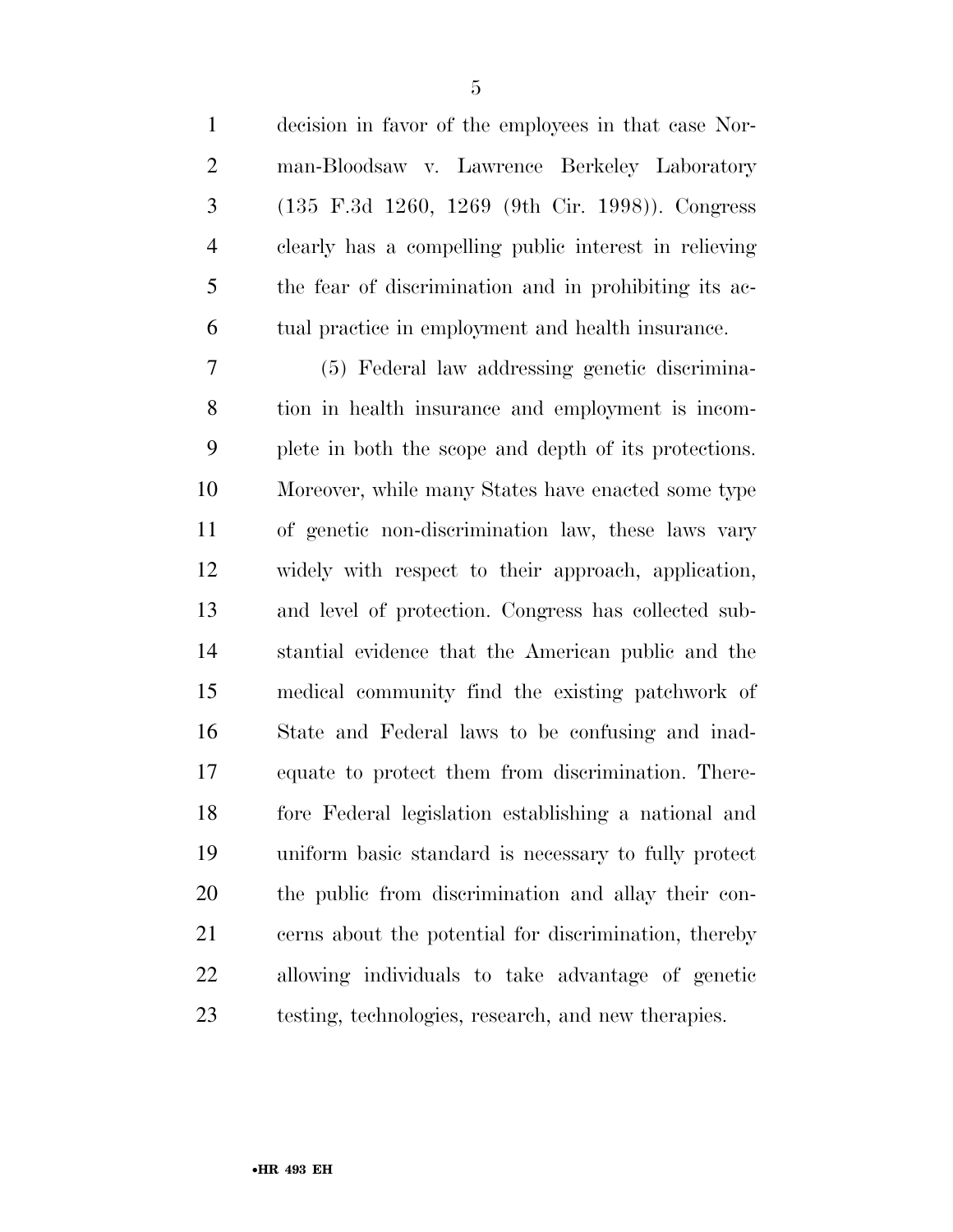## **TITLE I-GENETIC NON- DISCRIMINATION IN HEALTH INSURANCE**

 **SEC. 101. AMENDMENTS TO EMPLOYEE RETIREMENT IN-COME SECURITY ACT OF 1974.** 

 (a) NO DISCRIMINATION IN GROUP PREMIUMS BASED ON GENETIC INFORMATION.—Section 702(b) of the Employee Retirement Income Security Act of 1974 (29 U.S.C. 1182(b)) is amended—

10 (1) in paragraph  $(2)(A)$ , by inserting before the semicolon the following: ''except as provided in para-12 graph  $(3)$ "; and

(2) by adding at the end the following:

 $(3)$  No GROUP-BASED DISCRIMINATION ON BASIS OF GENETIC INFORMATION.—For purposes of this section, a group health plan, and a health insur- ance issuer offering group health insurance coverage in connection with a group health plan, may not ad- just premium or contribution amounts for the group covered under such plan on the basis of genetic in-formation.''.

 (b) LIMITATIONS ON GENETIC TESTING; PROHIBI- TION ON COLLECTION OF GENETIC INFORMATION; APPLI-CATION TO ALL PLANS.—Section 702 of the Employee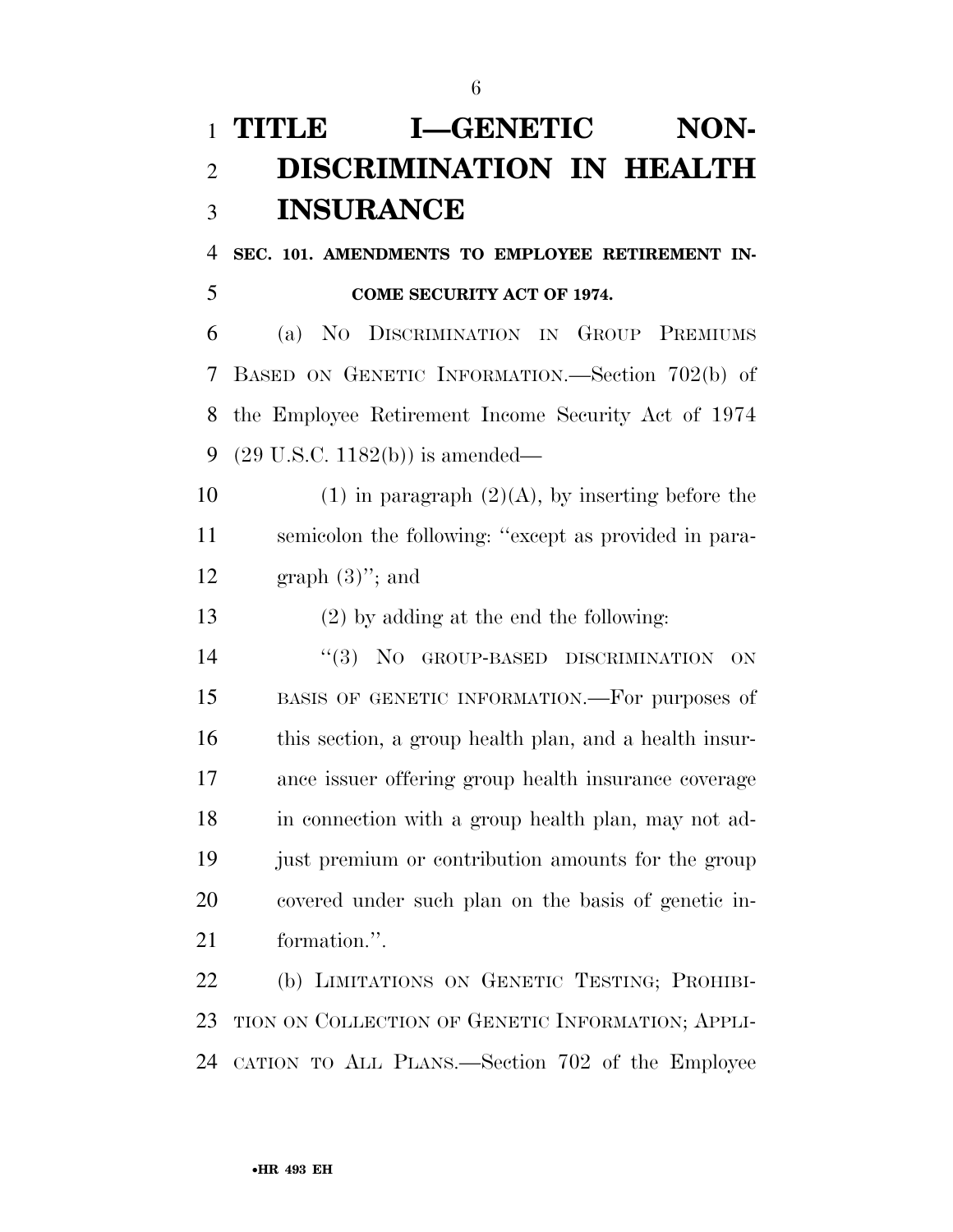Retirement Income Security Act of 1974 (29 U.S.C. 1182)

is amended by adding at the end the following:

3 "(c) GENETIC TESTING.—

4 "(1) LIMITATION ON REQUESTING OR REQUIR- ING GENETIC TESTING.—A group health plan, and a health insurance issuer offering health insurance coverage in connection with a group health plan, shall not request or require an individual or a family member of such individual to undergo a genetic test.

10 "(2) RULE OF CONSTRUCTION.—Paragraph (1) shall not be construed to limit the authority of a health care professional who is providing health care services to an individual to request that such indi-vidual undergo a genetic test.

15 "(3) RULE OF CONSTRUCTION REGARDING PAY-MENT.—

17 "'(A) In GENERAL.—Nothing in paragraph (1) shall be construed to preclude a group health plan, or a health insurance issuer offer- ing health insurance coverage in connection with a group health plan, from obtaining and using the results of a genetic test in making a determination regarding payment (as such term is defined for the purposes of applying the regu-lations promulgated by the Secretary of Health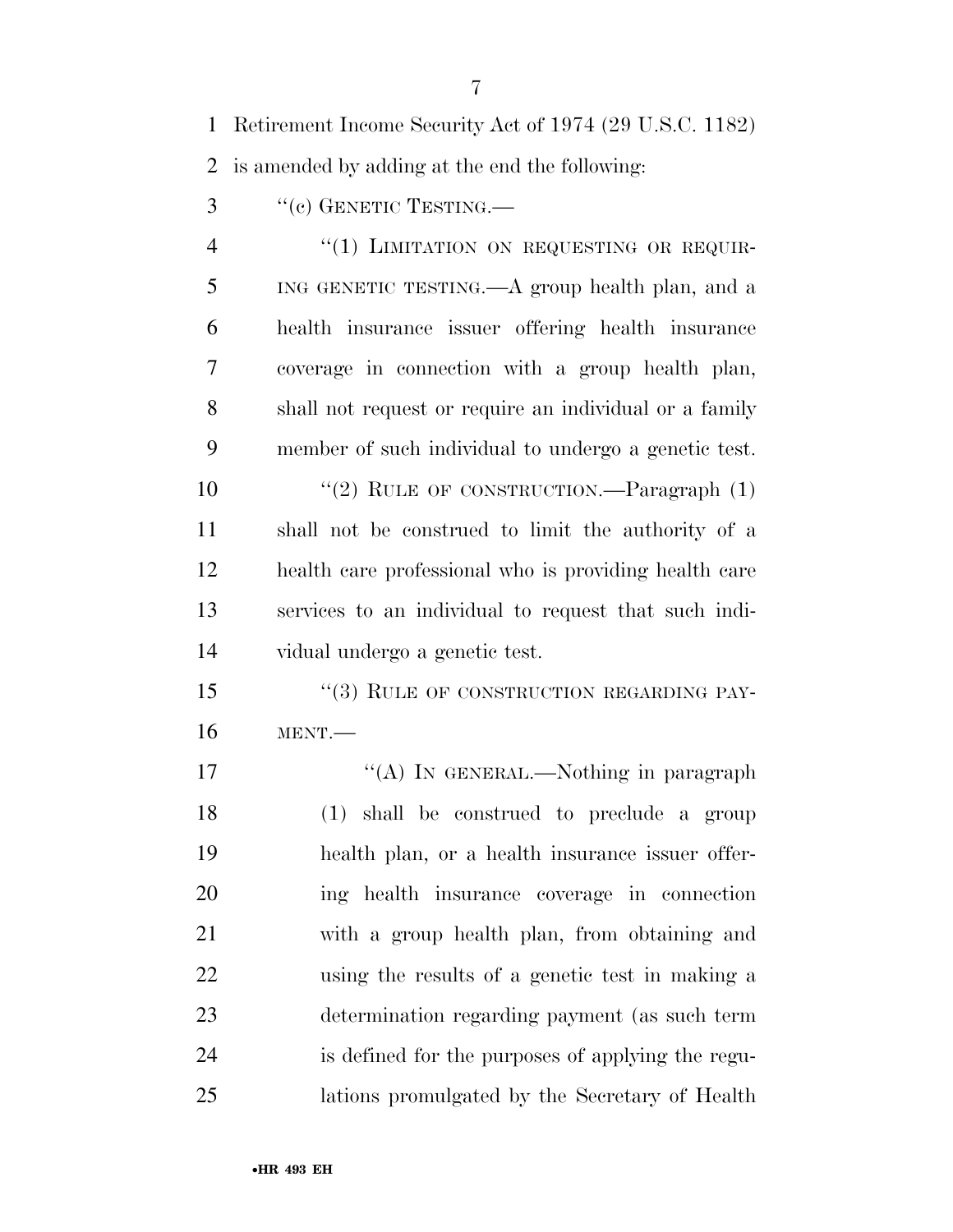and Human Services under part C of title XI of the Social Security Act and section 264 of the Health Insurance Portability and Account- ability Act of 1996, as may be revised from time to time) consistent with subsection (a). 6 "(B) LIMITATION.—For purposes of sub- paragraph (A), a group health plan, or a health insurance issuer offering health insurance cov- erage in connection with a group health plan, may request only the minimum amount of in- formation necessary to accomplish the intended purpose. ''(4) RESEARCH EXCEPTION.—Notwithstanding paragraph (1), a group health plan, or a health in- surance issuer offering health insurance coverage in connection with a group health plan, may request, but not require, that a participant or beneficiary un- dergo a genetic test if each of the following condi- tions is met:  $\langle (A)$  The request is made, in writing, pur- suant to research that complies with part 46 of 22 title 45, Code of Federal Regulations, or equiv- alent Federal regulations, and any applicable State or local law or regulations for the protec-

tion of human subjects in research.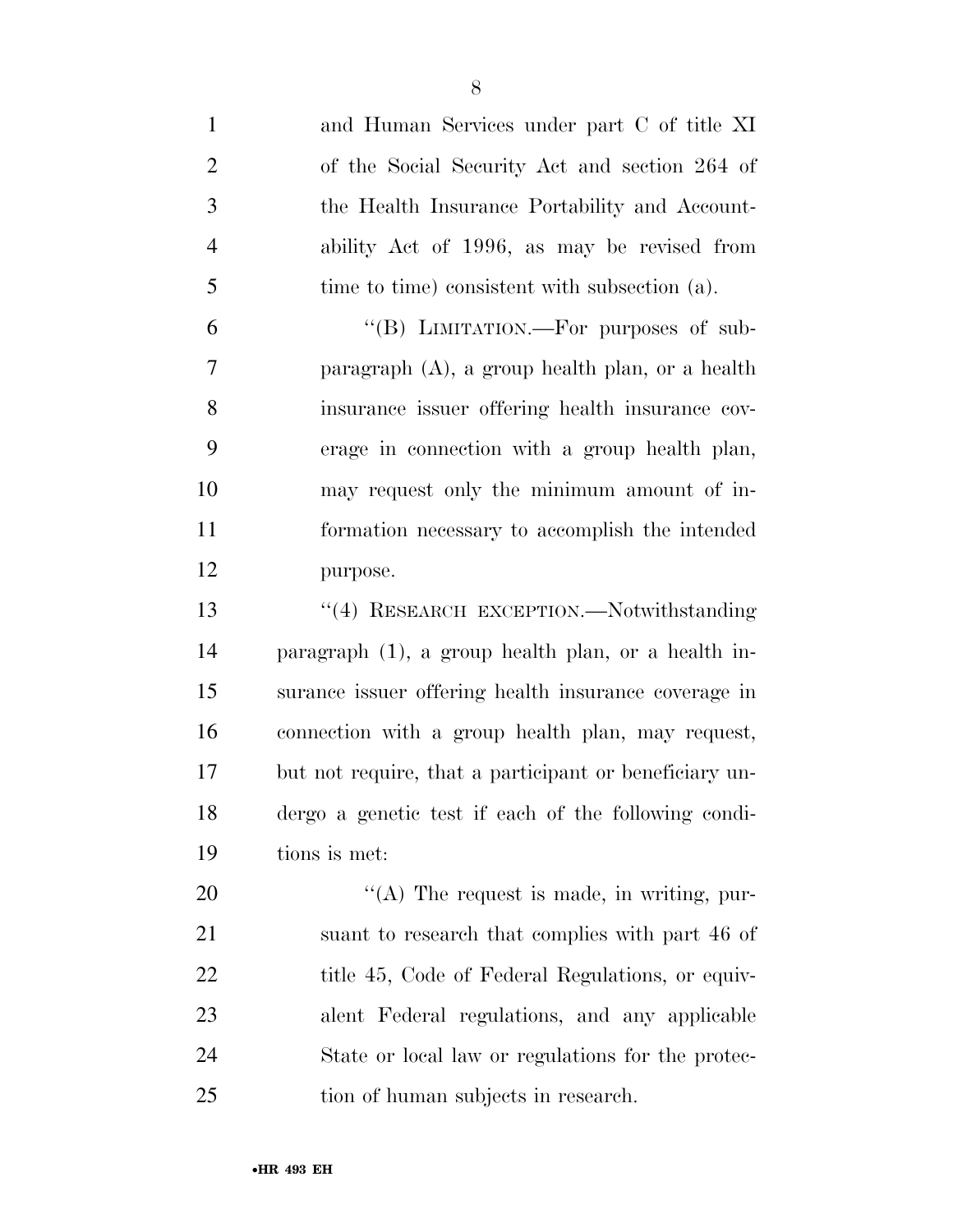| $\mathbf{1}$   | "(B) The plan or issuer clearly indicates to       |
|----------------|----------------------------------------------------|
| $\overline{2}$ | each participant or beneficiary, or in the case of |
| 3              | a minor child, to the legal guardian of such       |
| $\overline{4}$ | beneficiary, to whom the request is made that—     |
| 5              | "(i) compliance with the request is                |
| 6              | voluntary; and                                     |
| 7              | "(ii) non-compliance will have no ef-              |
| 8              | fect on enrollment status or premium or            |
| 9              | contribution amounts.                              |
| 10             | "(C) No genetic information collected or           |
| 11             | acquired under this paragraph shall be used for    |
| 12             | underwriting purposes.                             |
| 13             | $\lq\lq$ (D) The plan or issuer notifies the Sec-  |
| 14             | retary in writing that the plan or issuer is con-  |
| 15             | ducting activities pursuant to the exception pro-  |
| 16             | vided for under this paragraph, including a de-    |
| 17             | scription of the activities conducted.             |
| 18             | " $(E)$ The plan or issuer complies with such      |
| 19             | other conditions as the Secretary may by regu-     |
| 20             | lation require for activities conducted under this |
| 21             | paragraph.                                         |
| 22             | "(d) PROHIBITION ON COLLECTION OF GENETIC IN-      |
| 23             | FORMATION.-                                        |
| 24             | "(1) IN GENERAL.—A group health plan, and a        |
| 25             | health insurance issuer offering health insurance  |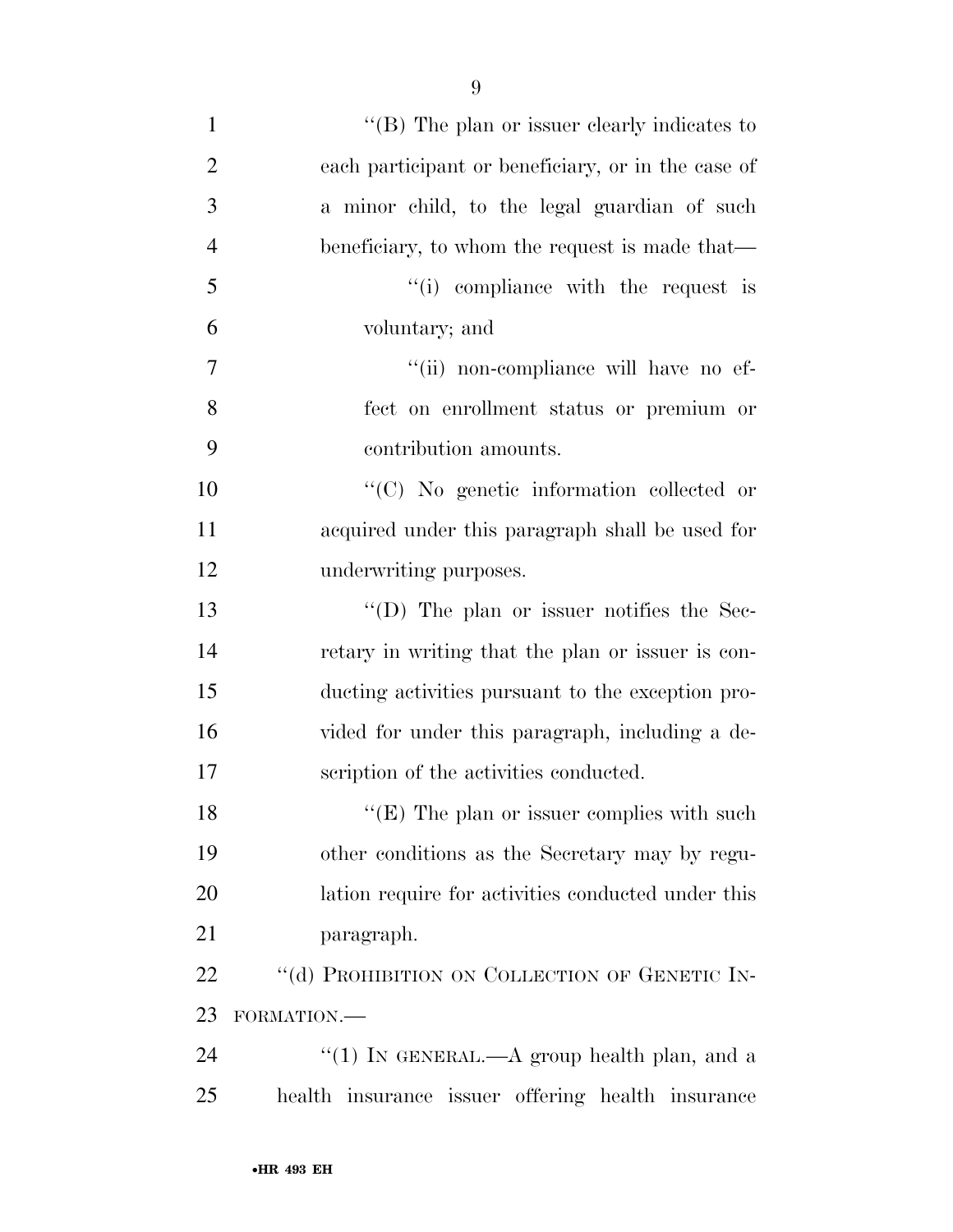coverage in connection with a group health plan, shall not request, require, or purchase genetic infor- mation for underwriting purposes (as defined in sec-tion 733).

5 "(2) PROHIBITION ON COLLECTION OF GE- NETIC INFORMATION PRIOR TO ENROLLMENT.—A group health plan, and a health insurance issuer of- fering health insurance coverage in connection with a group health plan, shall not request, require, or purchase genetic information with respect to any in- dividual prior to such individual's enrollment under the plan or coverage in connection with such enroll-ment.

14 "(3) INCIDENTAL COLLECTION.—If a group health plan, or a health insurance issuer offering health insurance coverage in connection with a group health plan, obtains genetic information incidental to the requesting, requiring, or purchasing of other in- formation concerning any individual, such request, requirement, or purchase shall not be considered a violation of paragraph (2) if such request, require- ment, or purchase is not in violation of paragraph (1).

 ''(e) APPLICATION TO ALL PLANS.—The provisions 25 of subsections  $(a)(1)(F)$ ,  $(b)(3)$ ,  $(c)$ , and  $(d)$ , and sub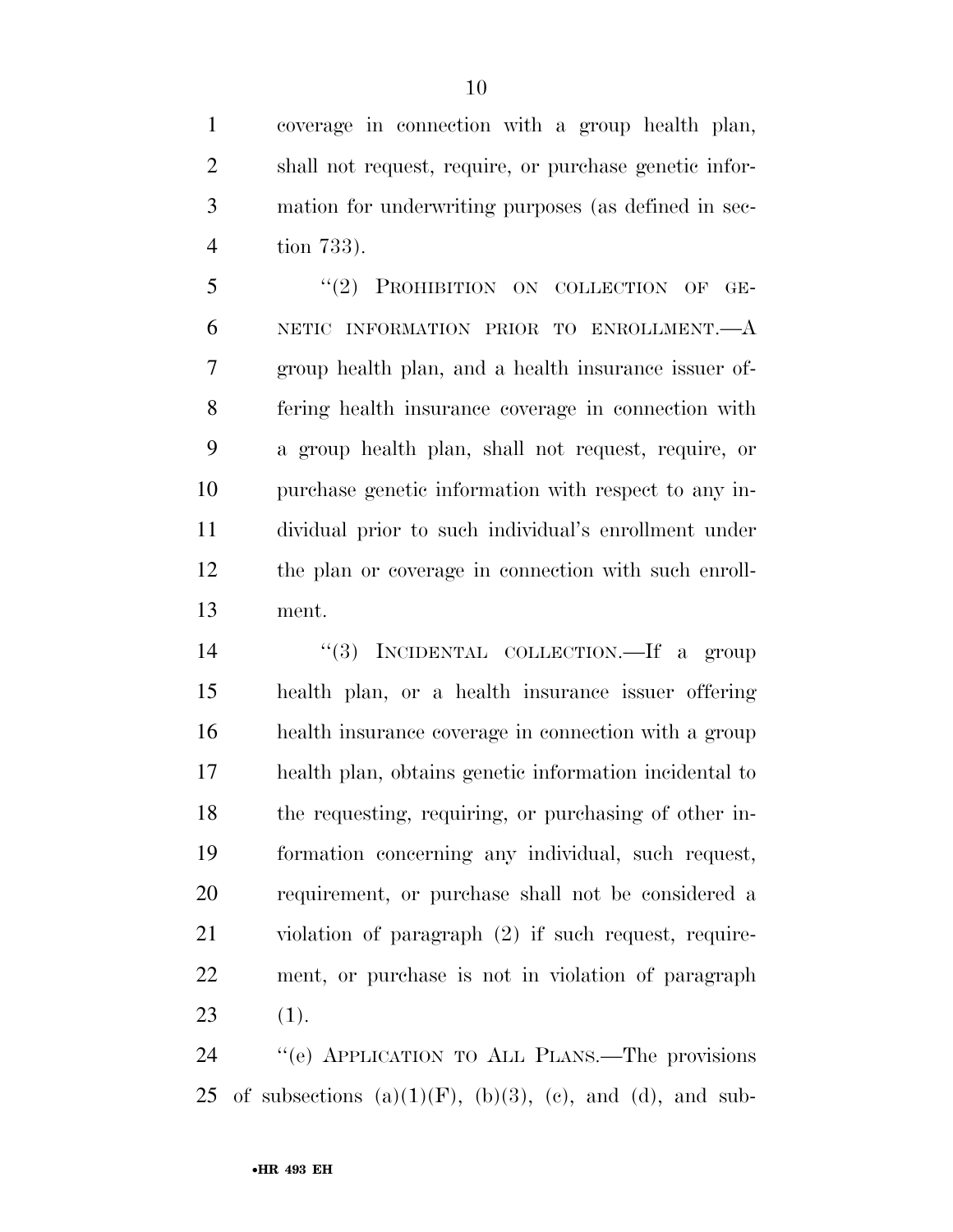section (b)(1) and section 701 with respect to genetic in- formation, shall apply to group health plans and health insurance issuers without regard to section 732(a).''.

 (c) APPLICATION TO GENETIC INFORMATION OF A FETUS OR EMBRYO.—Such section is further amended by adding at the end the following:

 ''(f) GENETIC INFORMATION OF A FETUS OR EM- BRYO.—Any reference in this part to genetic information concerning an individual or family member of an indi-vidual shall—

 $\frac{11}{11}$  ''(1) with respect to such an individual or fam- ily member of an individual who is a pregnant woman, include genetic information of any fetus car-ried by such pregnant woman; and

15 "(2) with respect to an individual or family member utilizing an assisted reproductive tech- nology, include genetic information of any embryo le-gally held by the individual or family member.''.

 (d) DEFINITIONS.—Section 733(d) of the Employee Retirement Income Security Act of 1974 (29 U.S.C. 1191b(d)) is amended by adding at the end the following: 22 "(5) FAMILY MEMBER.—The term 'family member' means, with respect to an individual—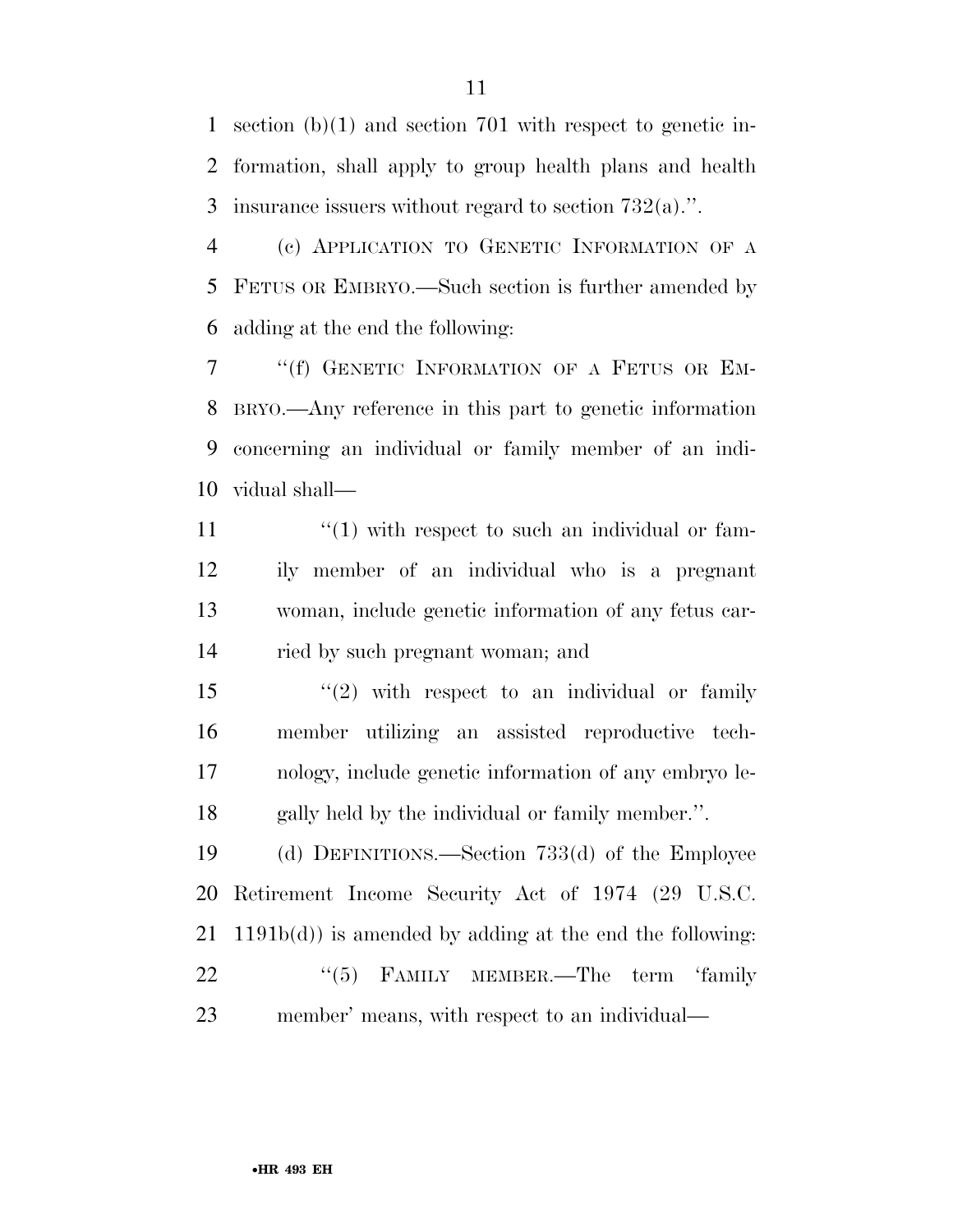| $\mathbf{1}$   | "(A) a dependent (as such term is used for           |
|----------------|------------------------------------------------------|
| $\overline{2}$ | purposes of section $701(f)(2)$ of such indi-        |
| 3              | vidual, and                                          |
| $\overline{4}$ | $\lq\lq$ (B) any other individual who is a first-de- |
| 5              | gree, second-degree, third-degree, or fourth-de-     |
| 6              | gree relative of such individual or of an indi-      |
| 7              | vidual described in subparagraph (A).                |
| 8              | $``(6)$ GENETIC INFORMATION.—                        |
| 9              | "(A) IN GENERAL.—The term 'genetic in-               |
| 10             | formation' means, with respect to any indi-          |
| 11             | vidual, information about—                           |
| 12             | "(i) such individual's genetic tests,                |
| 13             | "(ii) the genetic tests of family mem-               |
| 14             | bers of such individual, and                         |
| 15             | "(iii) subject to subparagraph $(D)$ ,               |
| 16             | the manifestation of a disease or disorder           |
| 17             | in family members of such individual.                |
| 18             | "(B) INCLUSION OF GENETIC SERVICES.-                 |
| 19             | Such term includes, with respect to any indi-        |
| 20             | vidual, any request for, or receipt of, genetic      |
| 21             | services (including genetic services received pur-   |
| 22             | suant to participation in clinical research) by      |
| 23             | such individual or any family member of such         |
| 24             | individual.                                          |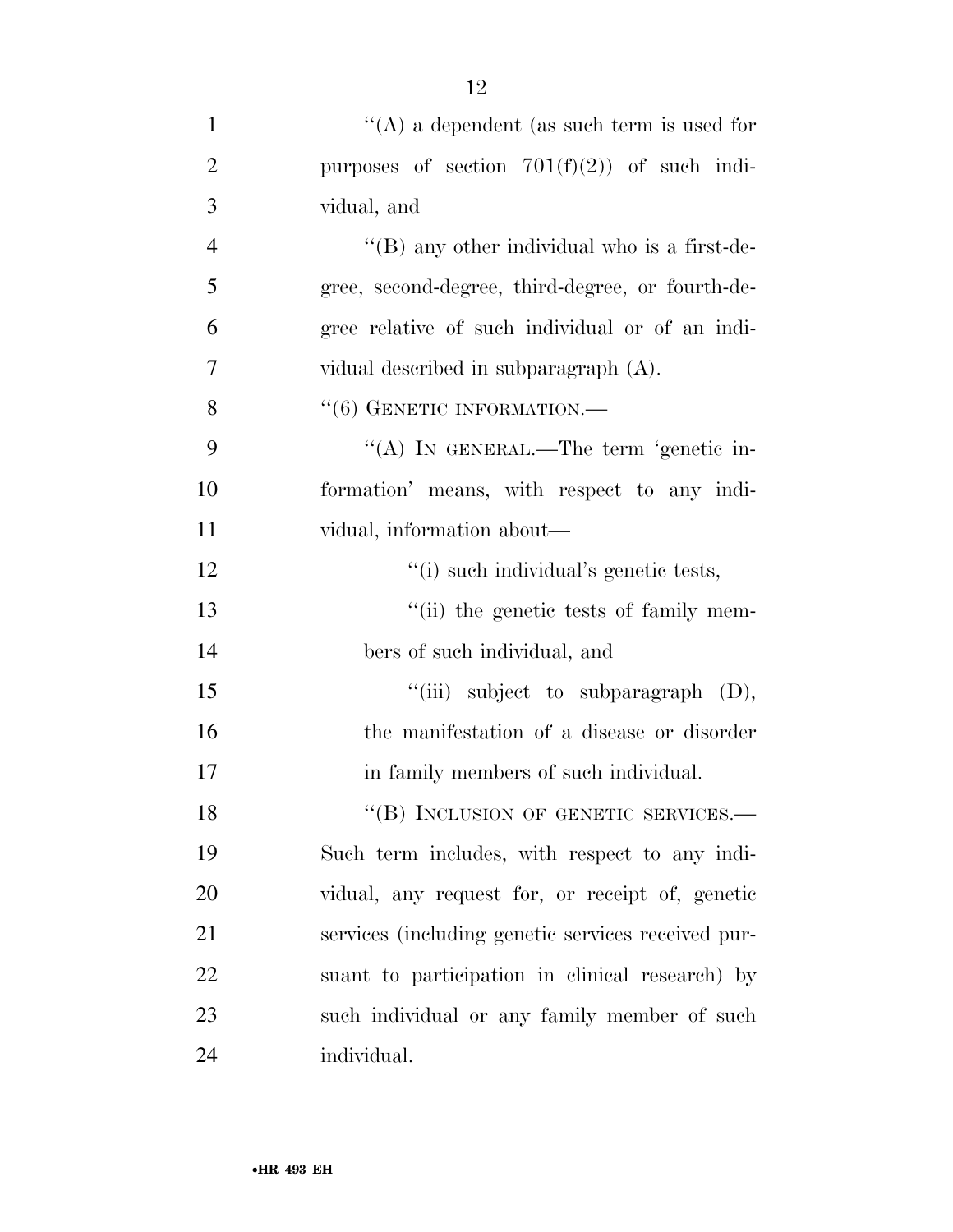| $\mathbf{1}$   | "(C) EXCLUSIONS.—The term 'genetic in-            |
|----------------|---------------------------------------------------|
| $\overline{2}$ | formation' shall not include information about    |
| 3              | the sex or age of any individual.                 |
| $\overline{4}$ | "(D) APPLICATION TO FAMILY MEMBERS                |
| 5              | COVERED UNDER SAME PLAN.—Information de-          |
| 6              | scribed in clause (iii) of subparagraph (A) shall |
| $\overline{7}$ | not be treated as genetic information to the ex-  |
| 8              | tent that such information is taken into account  |
| 9              | only with respect to the individual in which      |
| 10             | such disease or disorder is manifested and not    |
| 11             | as genetic information with respect to any other  |
| 12             | individual.                                       |
| 13             | $``(7)$ GENETIC TEST.—                            |
| 14             | "(A) IN GENERAL.—The term 'genetic                |
| 15             | test' means an analysis of human DNA, RNA,        |
| 16             | chromosomes, proteins, or metabolities, that de-  |
| 17             | tects genotypes, mutations, or chromosomal        |
| 18             | changes.                                          |
| 19             | "(B) EXCEPTIONS.—The term 'genetic                |
| 20             | test' does not mean—                              |
| 21             | "(i) an analysis of proteins or metabo-           |
| 22             | that does not detect genotypes,<br>lites          |
| 23             | mutations, or chromosomal changes; or             |
| 24             | "(ii) an analysis of proteins or me-              |
| 25             | tabolities that is directly related to a mani-    |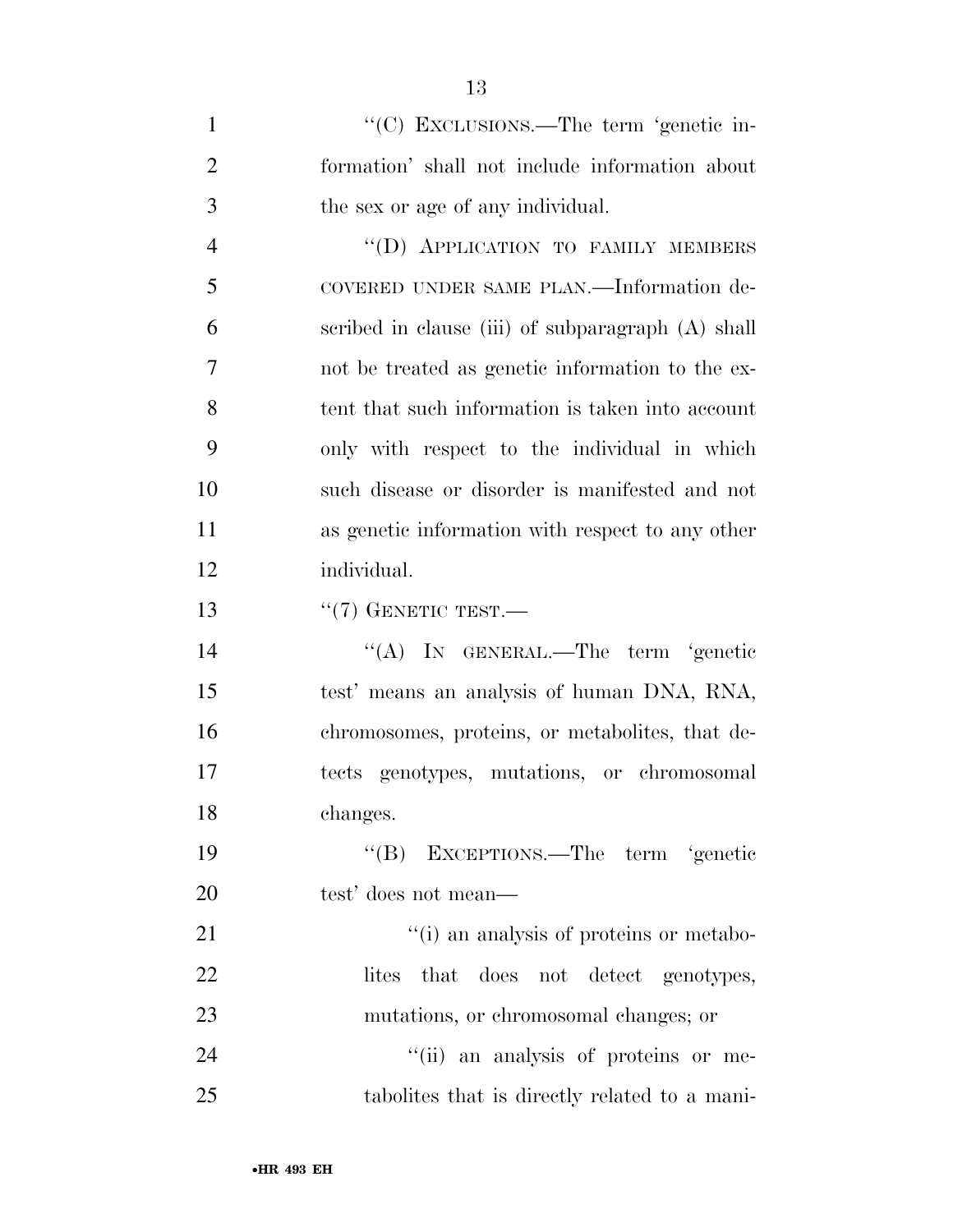| $\mathbf{1}$   | fested disease, disorder, or pathological           |
|----------------|-----------------------------------------------------|
| $\overline{2}$ | condition that could reasonably be detected         |
| 3              | by a health care professional with appro-           |
| $\overline{4}$ | priate training and expertise in the field of       |
| 5              | medicine involved.                                  |
| 6              | "(8) GENETIC SERVICES.—The term 'genetic            |
| 7              | services' means-                                    |
| 8              | $\lq\lq$ (A) a genetic test;                        |
| 9              | "(B) genetic counseling (including obtain-          |
| 10             | ing, interpreting, or assessing genetic informa-    |
| 11             | tion); or                                           |
| 12             | $\lq\lq$ (C) genetic education.                     |
| 13             | "(9) UNDERWRITING PURPOSES.—The term                |
| 14             | 'underwriting purposes' means, with respect to any  |
| 15             | group health plan, or health insurance coverage of- |
| 16             | fered in connection with a group health plan—       |
| 17             | $\lq\lq$ rules for, or determination of, eligi-     |
| 18             | bility (including enrollment and continued eligi-   |
| 19             | bility) for benefits under the plan or coverage;    |
| 20             | $\lq\lq (B)$ the computation of premium or con-     |
| 21             | tribution amounts under the plan or coverage;       |
| 22             | $\cdot$ (C) the application of any pre-existing     |
| 23             | condition exclusion under the plan or coverage;     |
| 24             | and                                                 |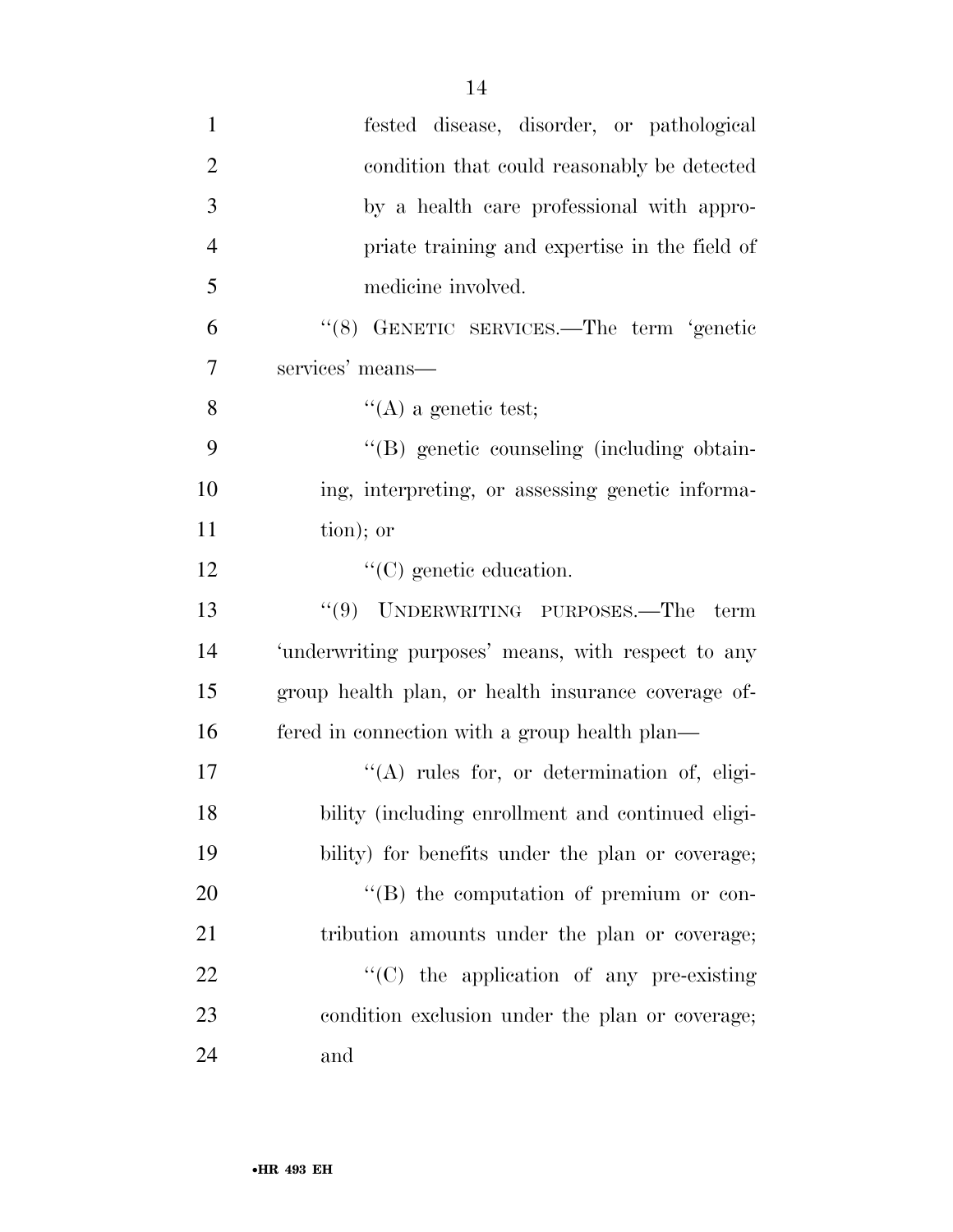| $\mathbf{1}$   | $\lq\lq$ (D) other activities related to the cre-          |
|----------------|------------------------------------------------------------|
| $\overline{2}$ | ation, renewal, or replacement of a contract of            |
| 3              | health insurance or health benefits.".                     |
| $\overline{4}$ | (e) ERISA ENFORCEMENT.—Section 502 of the Em-              |
| 5              | ployee Retirement Income Security Act of 1974 (29)         |
| 6              | U.S.C. 1132) is amended—                                   |
| $\overline{7}$ | (1) in subsection (a)(6), by striking $\lq(7)$ , or        |
| 8              | $(8)$ " and inserting " $(7)$ , $(8)$ , or $(9)$ "; and    |
| 9              | $(2)$ in subsection $(e)$ , by redesignating para-         |
| 10             | graph $(9)$ as paragraph $(10)$ , and by inserting after   |
| 11             | paragraph $(8)$ the following new paragraph:               |
| 12             | "(9) SECRETARIAL ENFORCEMENT AUTHORITY                     |
| 13             | RELATING TO USE OF GENETIC INFORMATION.-                   |
| 14             | "(A) GENERAL RULE.—The Secretary may                       |
| 15             | impose a penalty against any plan sponsor of a             |
| 16             | group health plan, or any health insurance                 |
| 17             | issuer offering health insurance coverage in               |
| 18             | connection with the plan, for any failure by               |
| 19             | such sponsor or issuer to meet the requirements            |
| 20             | of subsection $(a)(1)(F)$ , $(b)(3)$ , $(c)$ , or $(d)$ of |
| 21             | section 702 or section 701 or 702(b)(1) with re-           |
| 22             | spect to genetic information, in connection with           |
| 23             | the plan.                                                  |
|                |                                                            |

24 "(B) AMOUNT.—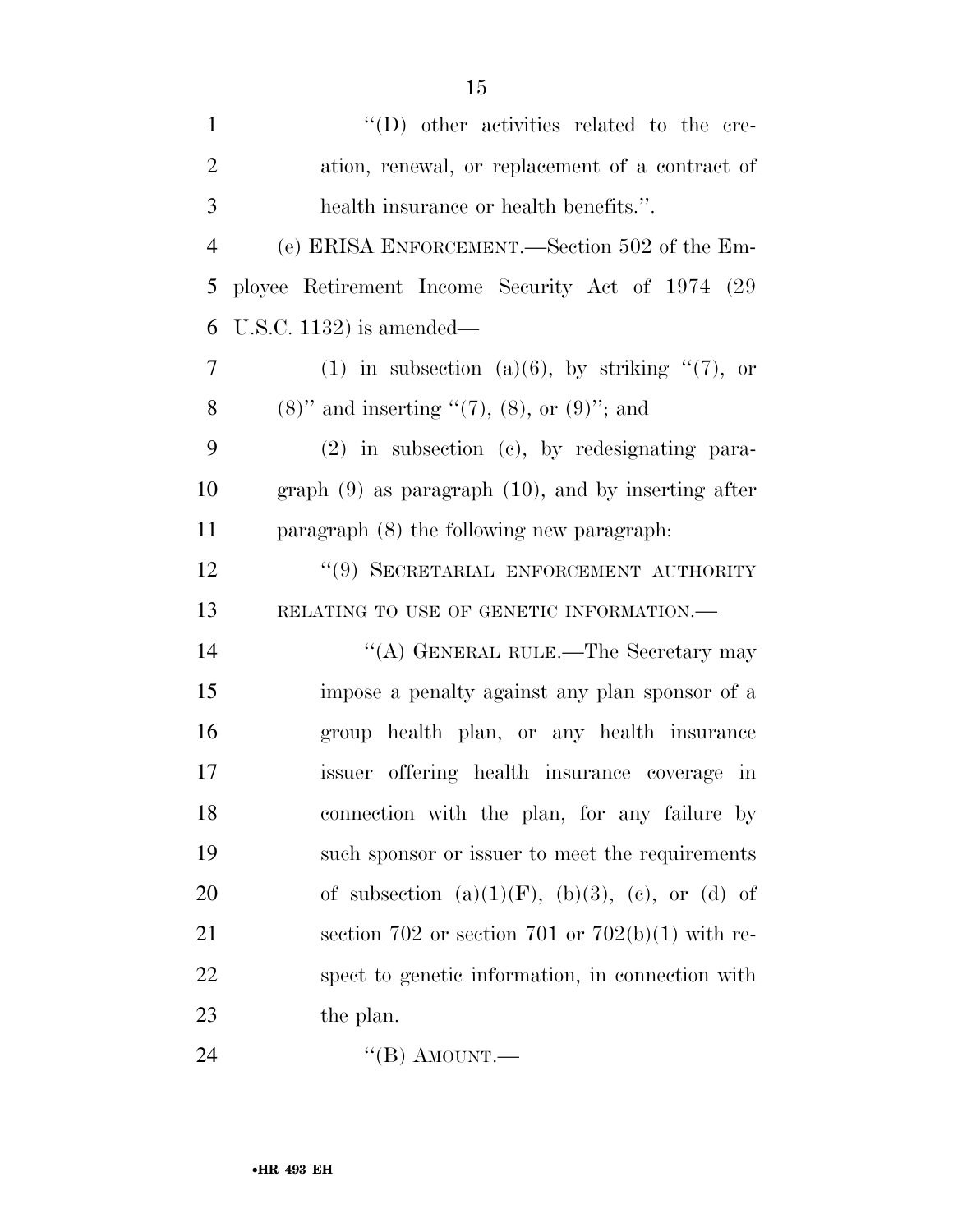| $\mathbf{1}$   | "(i) IN GENERAL.—The amount of              |
|----------------|---------------------------------------------|
| $\overline{2}$ | the penalty imposed by subparagraph (A)     |
| 3              | shall be \$100 for each day in the non-     |
| $\overline{4}$ | compliance period with respect to each par- |
| 5              | ticipant or beneficiary to whom such fail-  |
| 6              | ure relates.                                |
| $\overline{7}$ | "(ii) NONCOMPLIANCE PERIOD.—For             |
| 8              | purposes of this paragraph, the term 'non-  |
| 9              | compliance period' means, with respect to   |
| 10             | any failure, the period—                    |
| 11             | "(I) beginning on the date such             |
| 12             | failure first occurs; and                   |
| 13             | $\lq\lq$ (II) ending on the date the fail-  |
| 14             | ure is corrected.                           |
| 15             | "(C) MINIMUM PENALTIES WHERE FAIL-          |
| 16             | URE DISCOVERED.—Notwithstanding clauses (i) |
| 17             | and (ii) of subparagraph $(D)$ :            |
| 18             | "(i) IN GENERAL.—In the case of 1 or        |
| 19             | more failures with respect to a participant |
| 20             | or beneficiary—                             |
| 21             | $\lq\lq$ (I) which are not corrected be-    |
| 22             | fore the date on which the plan re-         |
| 23             | ceives a notice from the Secretary of       |
| 24             | such violation; and                         |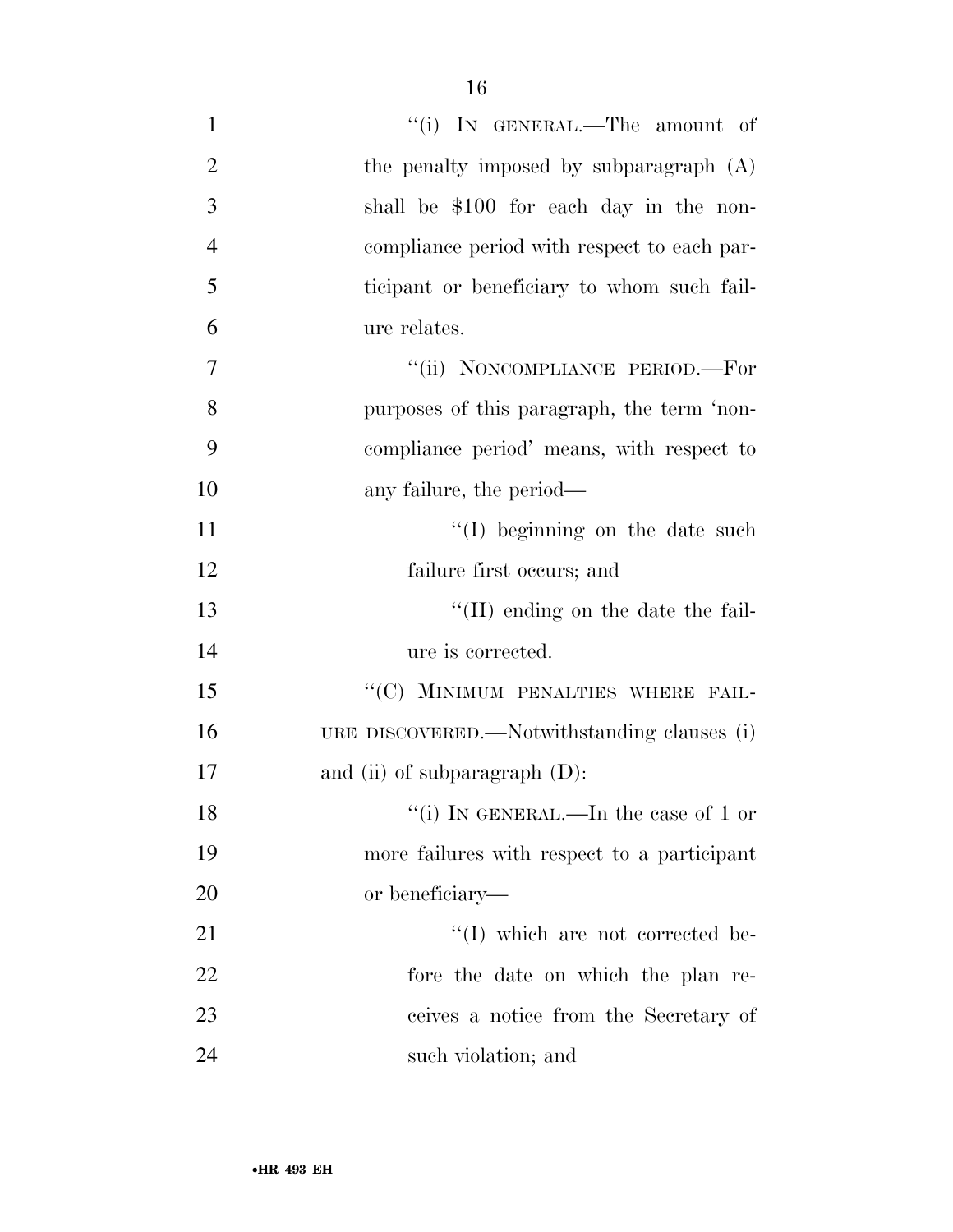| $\mathbf{1}$   | "(II) which occurred or continued             |
|----------------|-----------------------------------------------|
| $\overline{2}$ | during the period involved;                   |
| 3              | the amount of penalty imposed by subpara-     |
| $\overline{4}$ | $graph(A)$ by reason of such failures with    |
| 5              | respect to such participant or beneficiary    |
| 6              | shall not be less than $$2,500$ .             |
| 7              | HIGHER MINIMUM PENALTY<br>``(ii)              |
| 8              | WHERE VIOLATIONS ARE MORE THAN DE             |
| 9              | MINIMIS.—To the extent violations for         |
| 10             | which any person is liable under this para-   |
| 11             | graph for any year are more than de mini-     |
| 12             | mis, clause (i) shall be applied by sub-      |
| 13             | stituting $\$15,000'$ for $\$2,500'$ with re- |
| 14             | spect to such person.                         |
| 15             | $\lq\lq$ (D) LIMITATIONS.—                    |
| 16             | "(i) PENALTY NOT TO APPLY WHERE               |
| 17             | <b>FAILURE</b><br>NOT DISCOVERED EXERCISING   |
| 18             | REASONABLE DILIGENCE.-No penalty              |
| 19             | shall be imposed by subparagraph (A) on       |
| 20             | any failure during any period for which it    |
| 21             | is established to the satisfaction of the     |
| 22             | Secretary that the person otherwise liable    |
| 23             | for such penalty did not know, and exer-      |
| 24             | cising reasonable diligence would not have    |
| 25             | known, that such failure existed.             |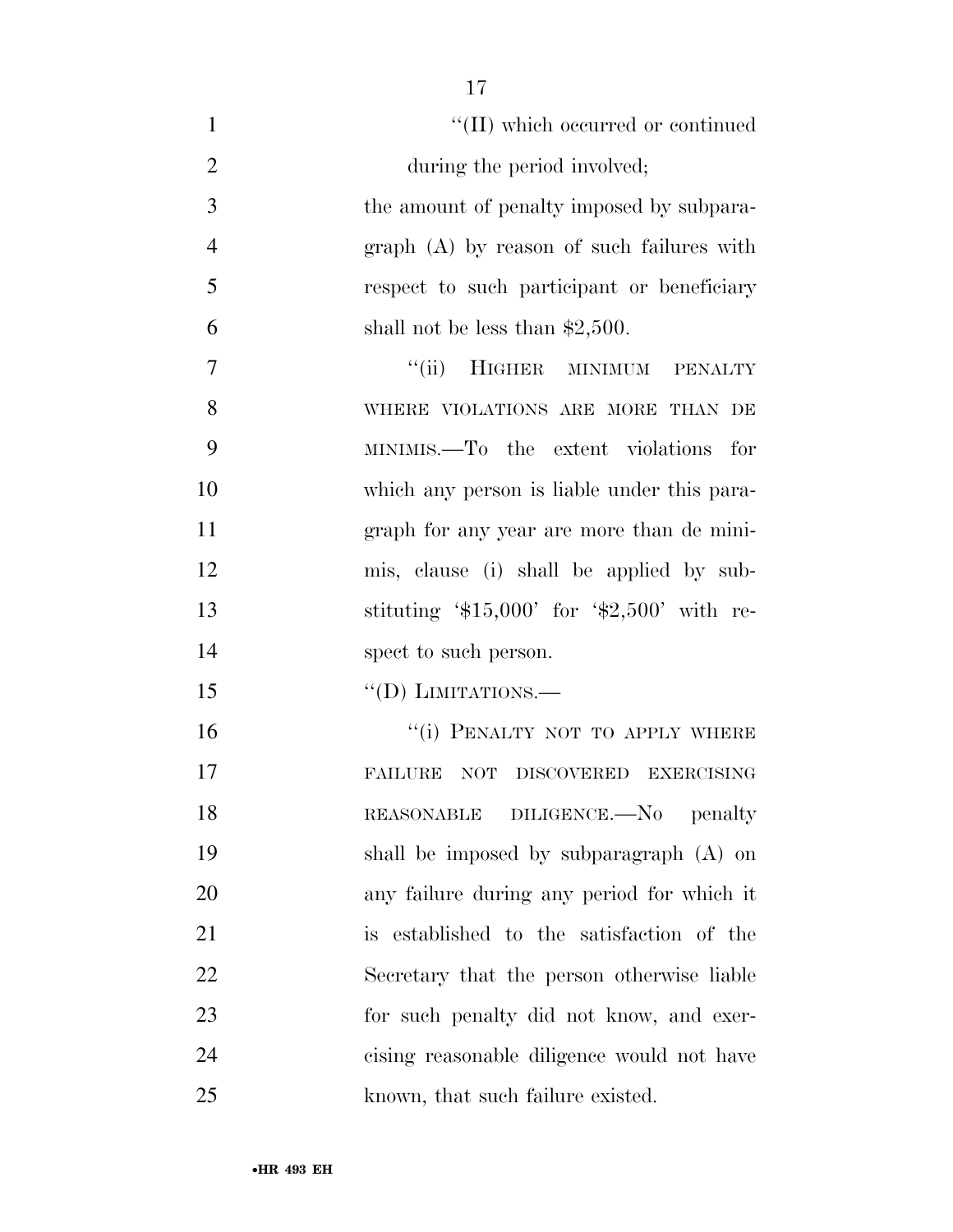| $\mathbf{1}$   | "(ii) PENALTY NOT TO APPLY TO               |
|----------------|---------------------------------------------|
| $\overline{2}$ | FAILURES CORRECTED WITHIN CERTAIN           |
| 3              | PERIODS.—No penalty shall be imposed by     |
| $\overline{4}$ | subparagraph $(A)$ on any failure if—       |
| 5              | $\lq\lq$ (I) such failure was due to rea-   |
| 6              | sonable cause and not to willful ne-        |
| 7              | glect; and                                  |
| 8              | $\lq\lq$ (II) such failure is corrected     |
| 9              | during the 30-day period beginning on       |
| 10             | the first date the person otherwise lia-    |
| 11             | ble for such penalty knew, or exer-         |
| 12             | cising reasonable diligence would have      |
| 13             | known, that such failure existed.           |
| 14             | "(iii) OVERALL LIMITATION FOR UN-           |
| 15             | INTENTIONAL FAILURES.—In the case of        |
| 16             | failures which are due to reasonable cause  |
| 17             | and not to willful neglect, the penalty im- |
| 18             | posed by subparagraph (A) for failures      |
| 19             | shall not exceed the amount equal to the    |
| 20             | lesser of-                                  |
| 21             | $\lq (I)$ 10 percent of the aggregate       |
| 22             | amount paid or incurred by the plan         |
| 23             | sponsor (or predecessor plan sponsor)       |
| 24             | during the preceding taxable year for       |
| 25             | group health plans; or                      |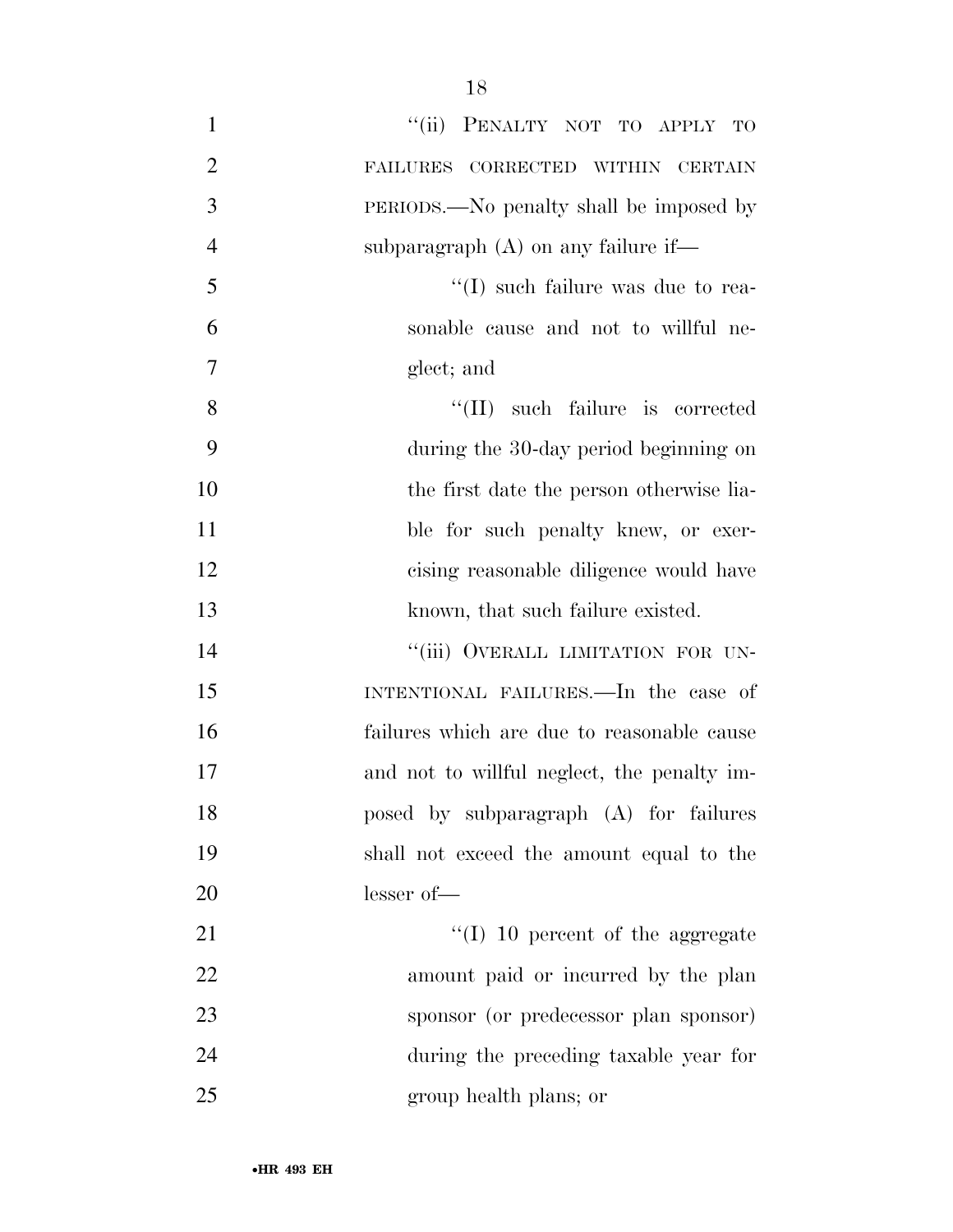1  $\text{``(II)} \, \$500,000.$ 

2 "'(E) WAIVER BY SECRETARY.—In the case of a failure which is due to reasonable cause and not to willful neglect, the Secretary may waive part or all of the penalty imposed by sub- paragraph (A) to the extent that the payment of such penalty would be excessive relative to the failure involved. 9 "'(F) DEFINITIONS.—Terms used in this paragraph which are defined in section 733 shall have the meanings provided such terms in 12 such section.". (f) REGULATIONS AND EFFECTIVE DATE.— (1) REGULATIONS.—The Secretary of Labor shall issue final regulations not later than 1 year after the date of enactment of this Act to carry out the amendments made by this section. (2) EFFECTIVE DATE.—The amendments made by this section shall apply with respect to group health plans for plan years beginning after the date that is 18 months after the date of enactment of this Act.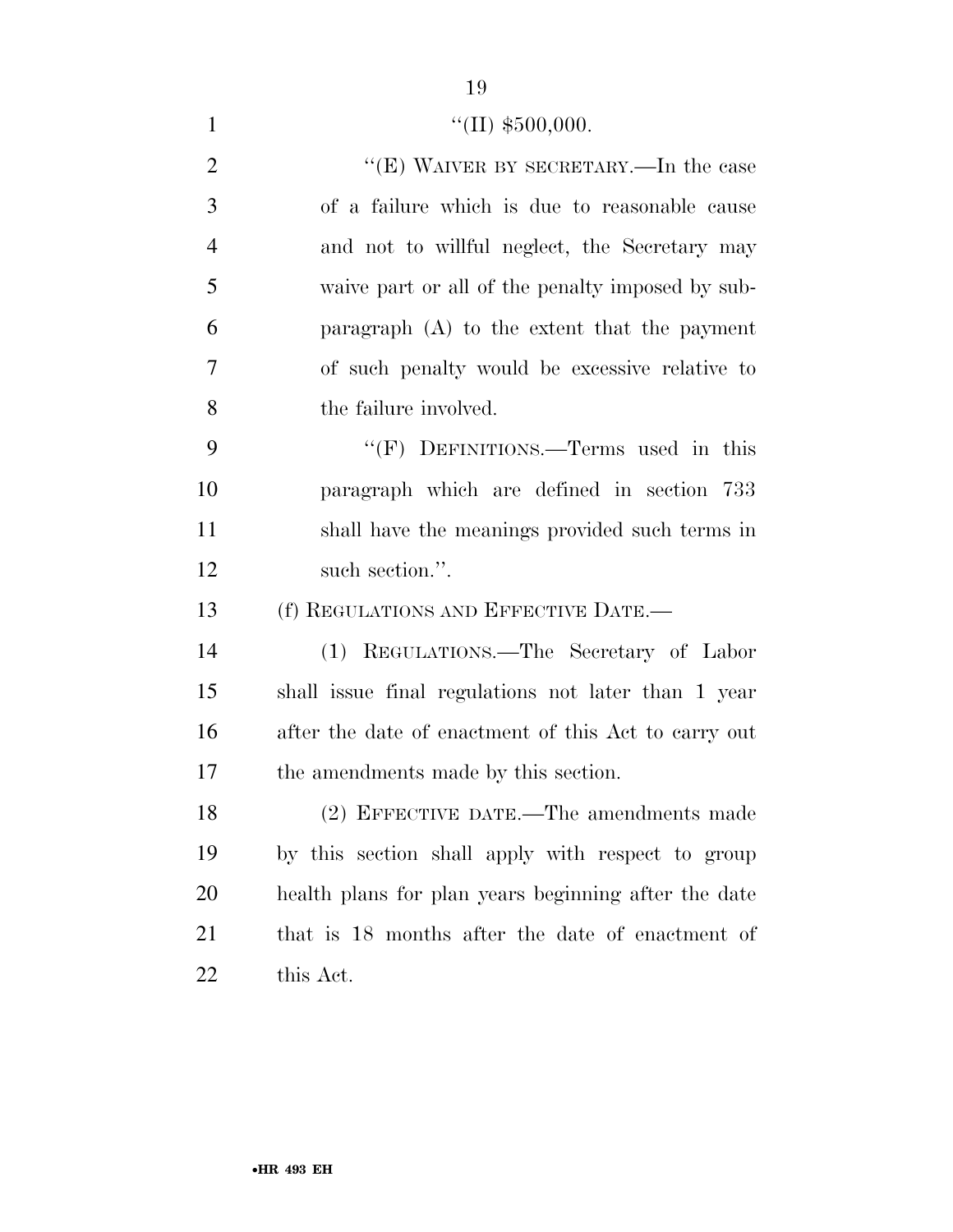| $\mathbf{1}$   | SEC. 102. AMENDMENTS TO THE PUBLIC HEALTH SERVICE                   |
|----------------|---------------------------------------------------------------------|
| $\overline{2}$ | ACT.                                                                |
| 3              | (a) AMENDMENTS RELATING TO THE GROUP MAR-                           |
| $\overline{4}$ | $KET$ .                                                             |
| 5              | (1) NO DISCRIMINATION IN GROUP PREMIUMS                             |
| 6              | INFORMATION.—Section<br><b>GENETIC</b><br><b>BASED</b><br><b>ON</b> |
| 7              | 2702(b) of the Public Health Service Act (42 U.S.C.                 |
| 8              | $300gg-1(b)$ is amended—                                            |
| 9              | (A) in paragraph $(2)(A)$ , by inserting be-                        |
| 10             | fore the semicolon the following: "except as pro-                   |
| 11             | vided in paragraph $(3)$ "; and                                     |
| 12             | (B) by adding at the end the following:                             |
| 13             | "(3) NO GROUP-BASED DISCRIMINATION<br>ON                            |
| 14             | BASIS OF GENETIC INFORMATION.—For purposes of                       |
| 15             | this section, a group health plan, and health insur-                |
| 16             | ance issuer offering group health insurance coverage                |
| 17             | in connection with a group health plan, may not ad-                 |
| 18             | just premium or contribution amounts for the group                  |
| 19             | covered under such plan on the basis of genetic in-                 |
| 20             | formation.".                                                        |
| 21             | (2) LIMITATIONS ON GENETIC TESTING; PROHI-                          |
| <u>22</u>      | BITION ON COLLECTION OF GENETIC INFORMATION;                        |
| 23             | APPLICATION TO ALL PLANS.—Section 2702 of the                       |
| 24             | Public Health Service Act (42 U.S.C. 300gg-1) is                    |
| 25             | amended by adding at the end the following:                         |

26 "(c) GENETIC TESTING.—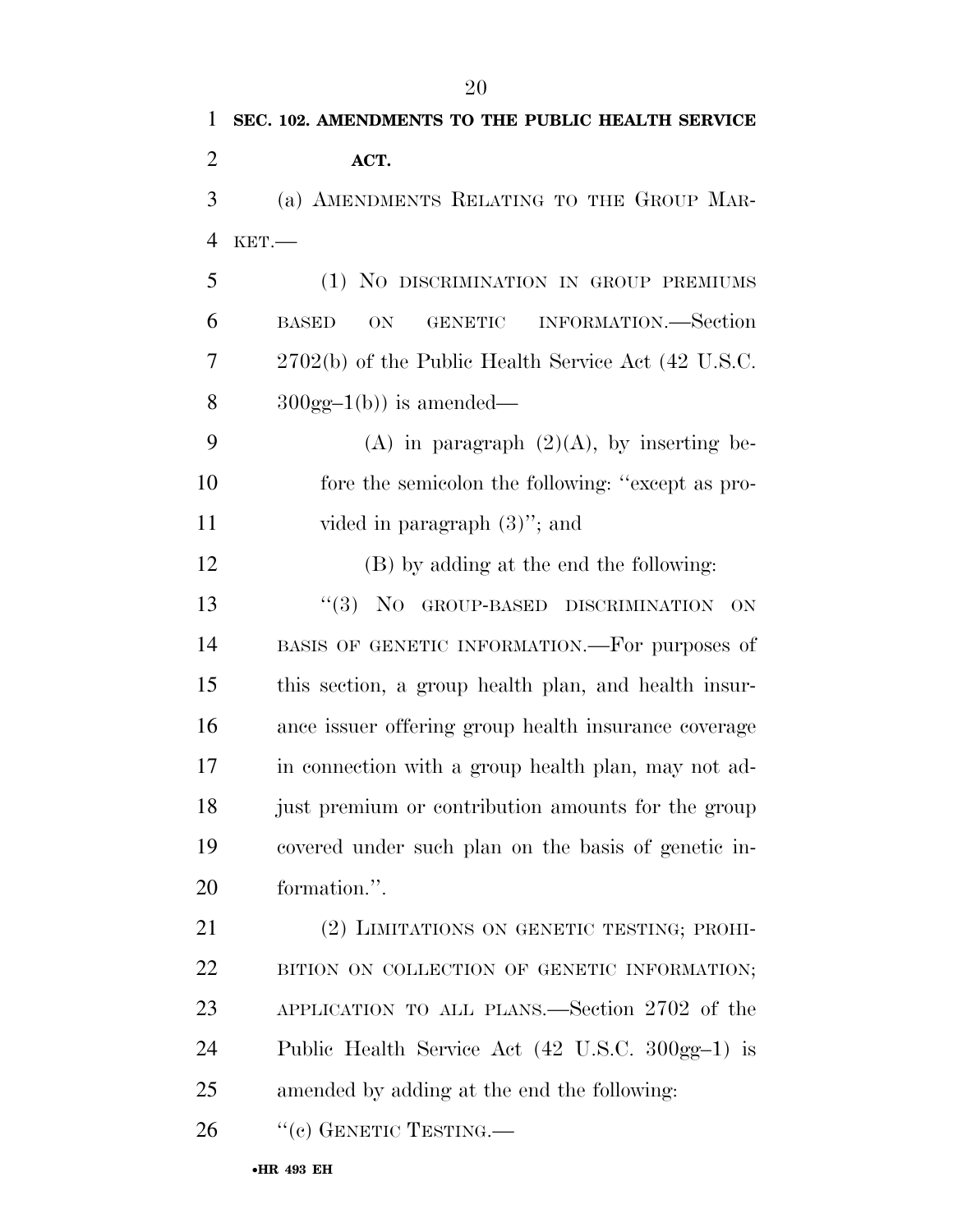| $\mathbf{1}$   | "(1) LIMITATION ON REQUESTING OR REQUIR-               |
|----------------|--------------------------------------------------------|
| $\overline{2}$ | ING GENETIC TESTING.—A group health plan, and a        |
| 3              | health insurance issuer offering health insurance      |
| $\overline{4}$ | coverage in connection with a group health plan,       |
| 5              | shall not request or require an individual or a family |
| 6              | member of such individual to undergo a genetic test.   |
| 7              | "(2) RULE OF CONSTRUCTION. $\qquad$ -Paragraph (1)     |
| 8              | shall not be construed to limit the authority of a     |
| 9              | health care professional who is providing health care  |
| 10             | services to an individual to request that such indi-   |
| <sup>11</sup>  | vidual undergo a genetic test.                         |
| 12             | "(3) RULE OF CONSTRUCTION REGARDING PAY-               |
| 13             | MENT.                                                  |
|                |                                                        |
| 14             | "(A) IN GENERAL.—Nothing in paragraph                  |
| 15             | (1) shall be construed to preclude a group             |
| 16             | health plan, or a health insurance issuer offer-       |
| 17             | ing health insurance coverage in connection            |
| 18             | with a group health plan, from obtaining and           |
| 19             | using the results of a genetic test in making a        |
| 20             | determination regarding payment (as such term          |
| 21             | is defined for the purposes of applying the regu-      |
| 22             | lations promulgated by the Secretary under             |
| 23             | part C of title XI of the Social Security Act and      |
| 24             | section 264 of the Health Insurance Portability        |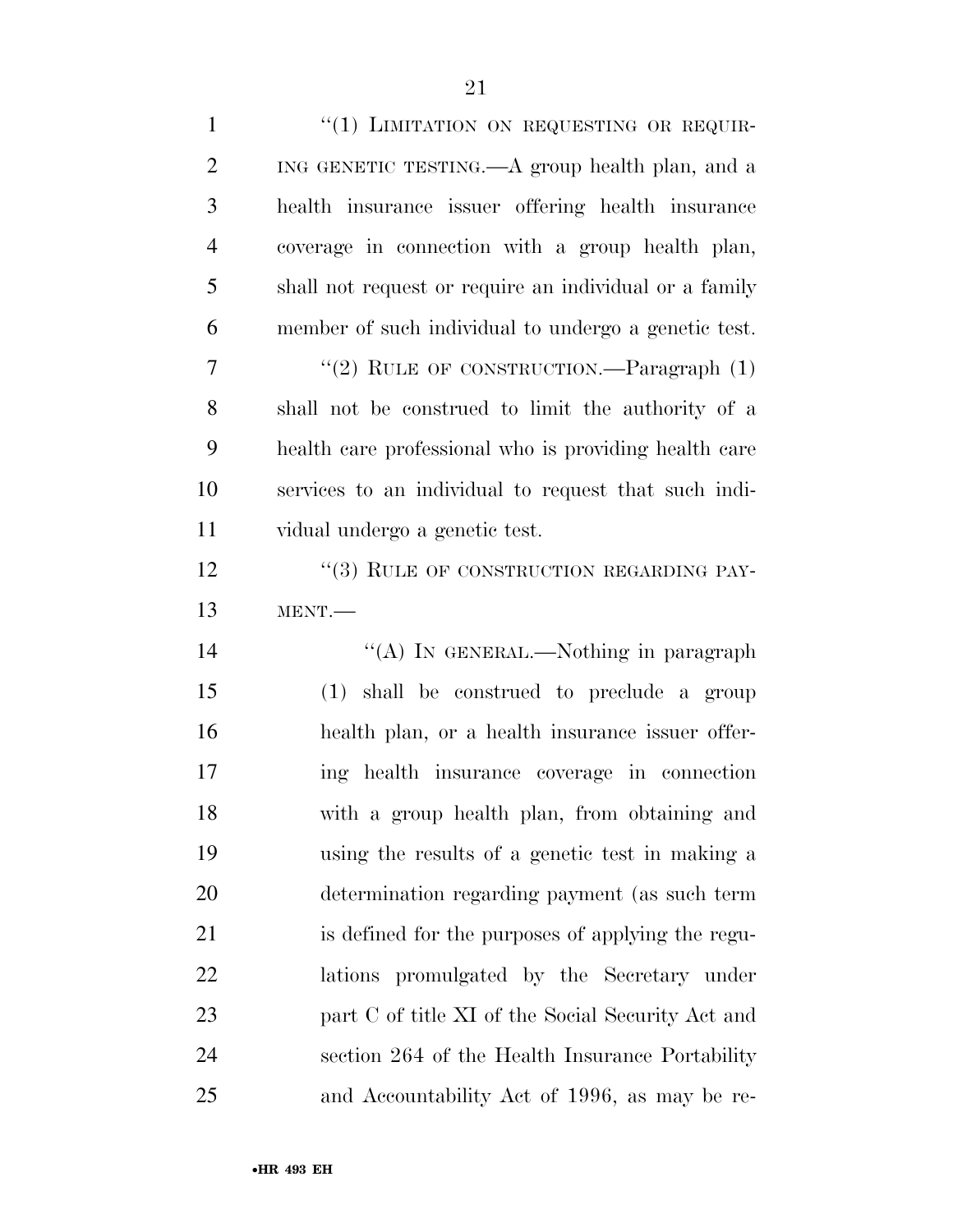vised from time to time) consistent with sub-section (a).

3 "(B) LIMITATION.—For purposes of sub- paragraph (A), a group health plan, or a health insurance issuer offering health insurance cov- erage in connection with a group health plan, may request only the minimum amount of in- formation necessary to accomplish the intended purpose.

 ''(4) RESEARCH EXCEPTION.—Notwithstanding paragraph (1), a group health plan, or a health in- surance issuer offering health insurance coverage in connection with a group health plan, may request, but not require, that a participant or beneficiary un- dergo a genetic test if each of the following condi-tions is met:

 $\langle (A)$  The request is made pursuant to re- search that complies with part 46 of title 45, Code of Federal Regulations, or equivalent Fed- eral regulations, and any applicable State or local law or regulations for the protection of human subjects in research.

23 "'(B) The plan or issuer clearly indicates to each participant or beneficiary, or in the case of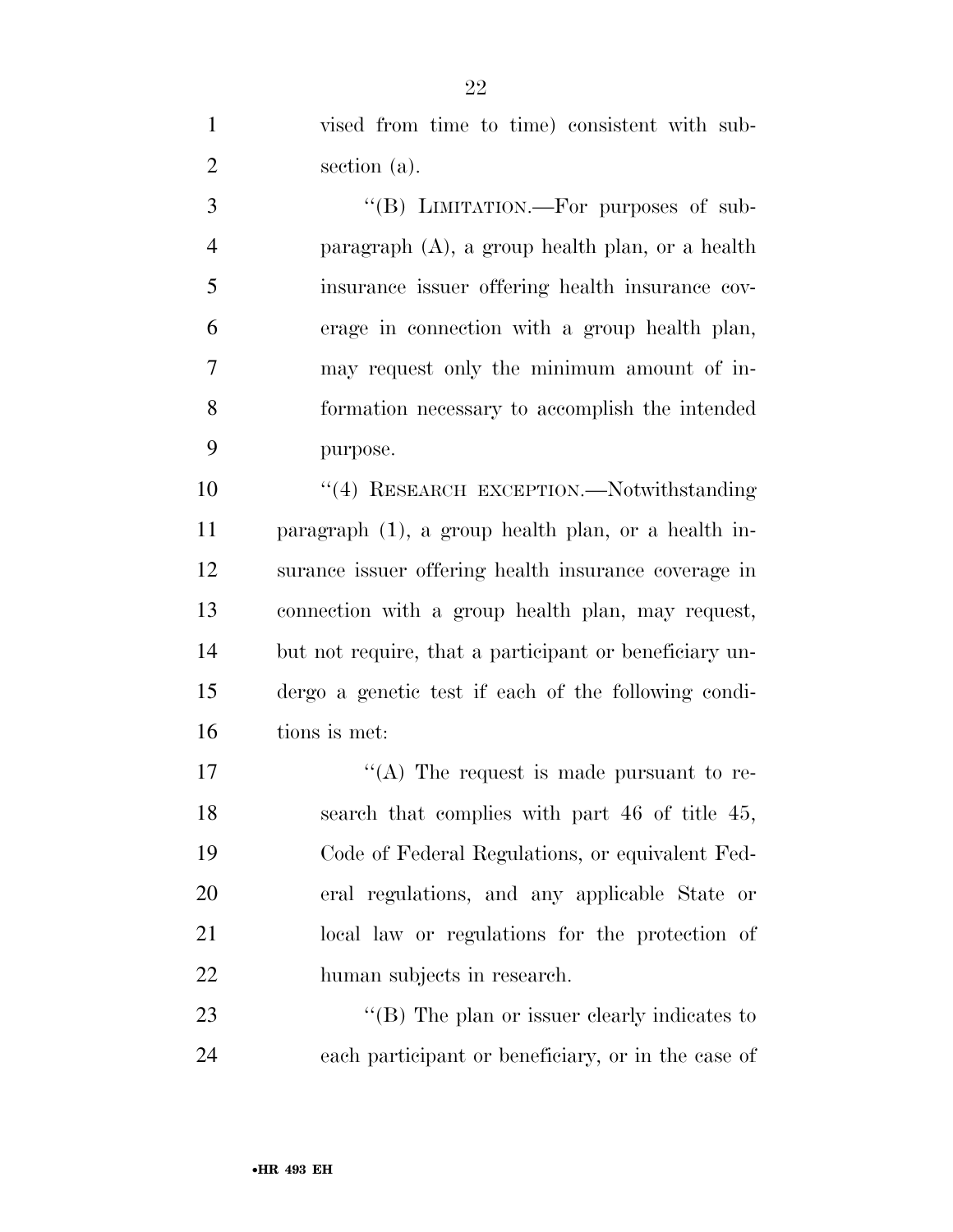| $\mathbf{1}$   | a minor child, to the legal guardian of such           |
|----------------|--------------------------------------------------------|
| $\overline{2}$ | beneficiary, to whom the request is made that—         |
| 3              | "(i) compliance with the request is                    |
| $\overline{4}$ | voluntary; and                                         |
| 5              | "(ii) non-compliance will have no ef-                  |
| 6              | fect on enrollment status or premium or                |
| 7              | contribution amounts.                                  |
| 8              | "(C) No genetic information collected or               |
| 9              | acquired under this paragraph shall be used for        |
| 10             | underwriting purposes.                                 |
| 11             | " $(D)$ The plan or issuer notifies the Sec-           |
| 12             | retary in writing that the plan or issuer is con-      |
| 13             | ducting activities pursuant to the exception pro-      |
| 14             | vided for under this paragraph, including a de-        |
| 15             | scription of the activities conducted.                 |
| 16             | " $(E)$ The plan or issuer complies with such          |
| 17             | other conditions as the Secretary may by regu-         |
| 18             | lation require for activities conducted under this     |
| 19             | paragraph.                                             |
| 20             | "(d) PROHIBITION ON COLLECTION OF GENETIC IN-          |
| 21             | FORMATION.-                                            |
| 22             | "(1) IN GENERAL.—A group health plan, and a            |
| 23             | health insurance issuer offering health insurance      |
| 24             | coverage in connection with a group health plan,       |
| 25             | shall not request, require, or purchase genetic infor- |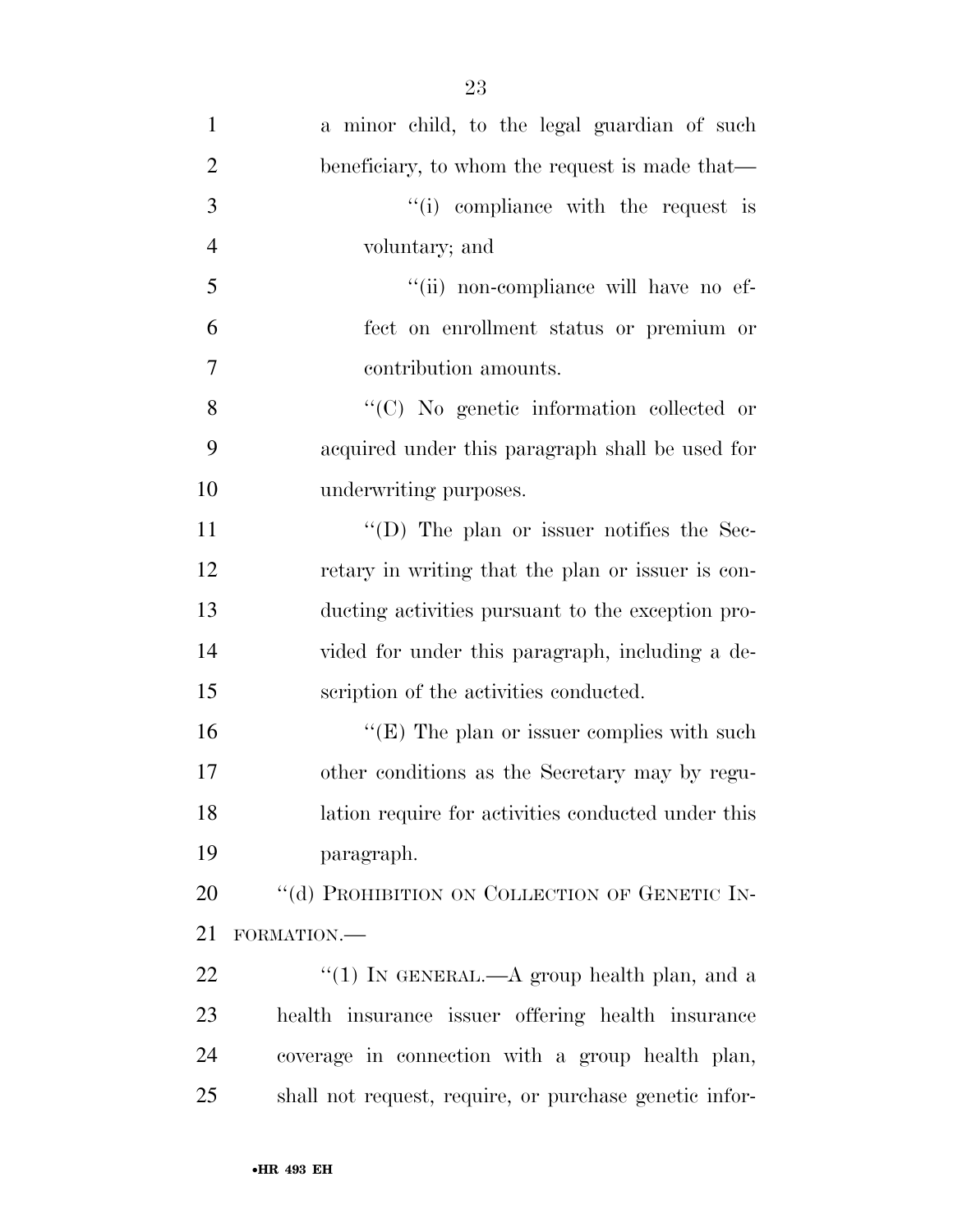mation for underwriting purposes (as defined in sec-tion 2791).

3 "(2) PROHIBITION ON COLLECTION OF GE- NETIC INFORMATION PRIOR TO ENROLLMENT.—A group health plan, and a health insurance issuer of- fering health insurance coverage in connection with a group health plan, shall not request, require, or purchase genetic information with respect to any in- dividual prior to such individual's enrollment under the plan or coverage in connection with such enroll-ment.

12 "(3) INCIDENTAL COLLECTION.—If a group health plan, or a health insurance issuer offering health insurance coverage in connection with a group health plan, obtains genetic information incidental to the requesting, requiring, or purchasing of other in- formation concerning any individual, such request, requirement, or purchase shall not be considered a violation of paragraph (2) if such request, require- ment, or purchase is not in violation of paragraph (1).

 ''(e) APPLICATION TO ALL PLANS.—The provisions 23 of subsections  $(a)(1)(F)$ ,  $(b)(3)$ ,  $(c)$ , and  $(d)$  and sub-section (b)(1) and section 2701 with respect to genetic in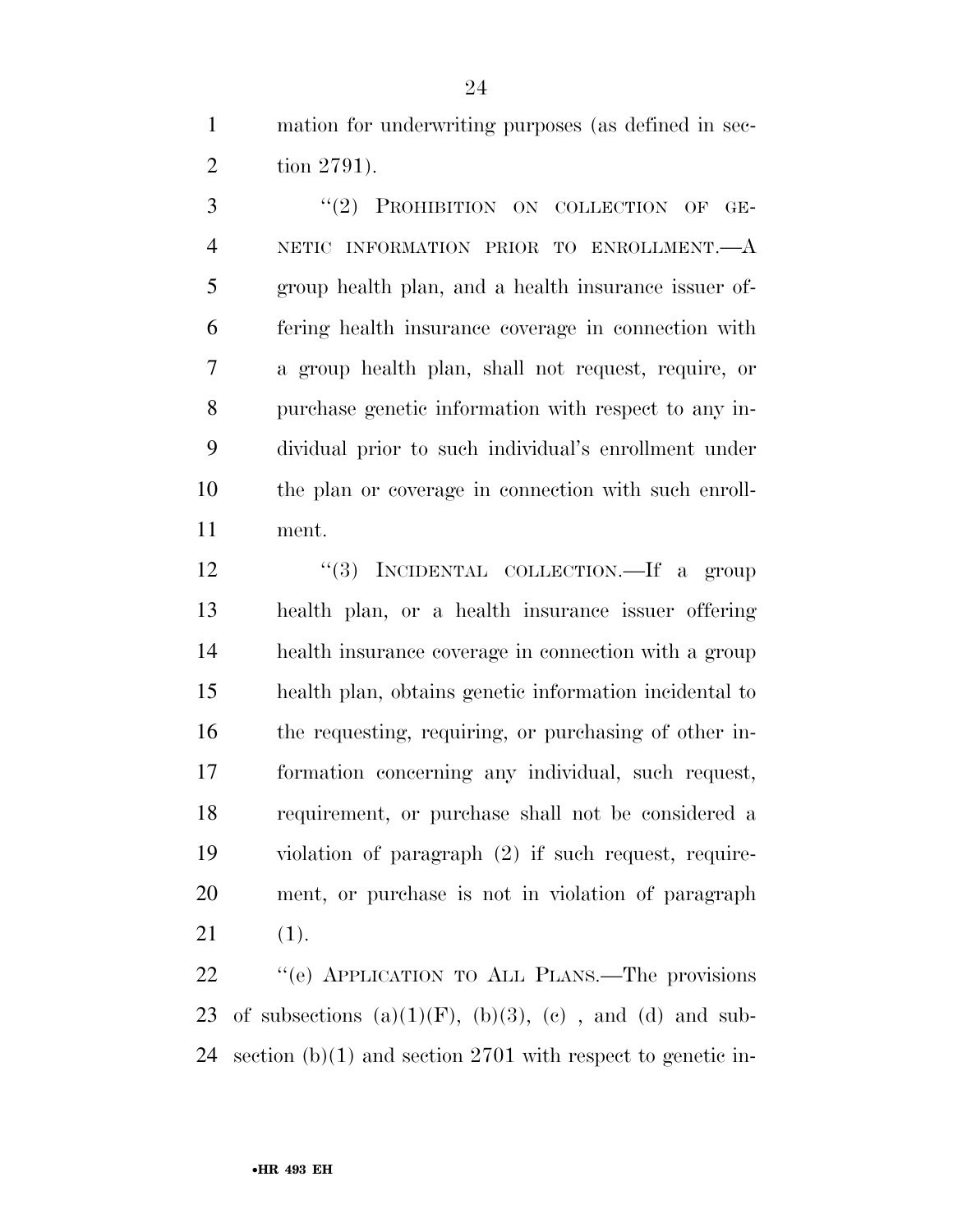formation, shall apply to group health plans and health insurance issuers without regard to section 2721(a).''.

 (3) APPLICATION TO GENETIC INFORMATION OF A FETUS OR EMBRYO.—Such section is further amended by adding at the end the following:

 ''(f) GENETIC INFORMATION OF A FETUS OR EM- BRYO.—Any reference in this part to genetic information concerning an individual or family member of an indi-vidual shall—

 ''(1) with respect to such an individual or fam- ily member of an individual who is a pregnant woman, include genetic information of any fetus car-ried by such pregnant woman; and

 $\frac{14}{2}$  ''(2) with respect to an individual or family member utilizing an assisted reproductive tech- nology, include genetic information of any embryo le-gally held by the individual or family member.''.

 (4) DEFINITIONS.—Section 2791(d) of the Pub-19 lic Health Service Act  $(42 \text{ U.S.C. } 300 \text{ gg} - 91(\text{d}))$  is amended by adding at the end the following:

21 "(15) FAMILY MEMBER.—The term 'family member' means, with respect to any individual—

23  $\langle (A)$  a dependent (as such term is used for 24 purposes of section  $2701(f)(2)$  of such indi-vidual; and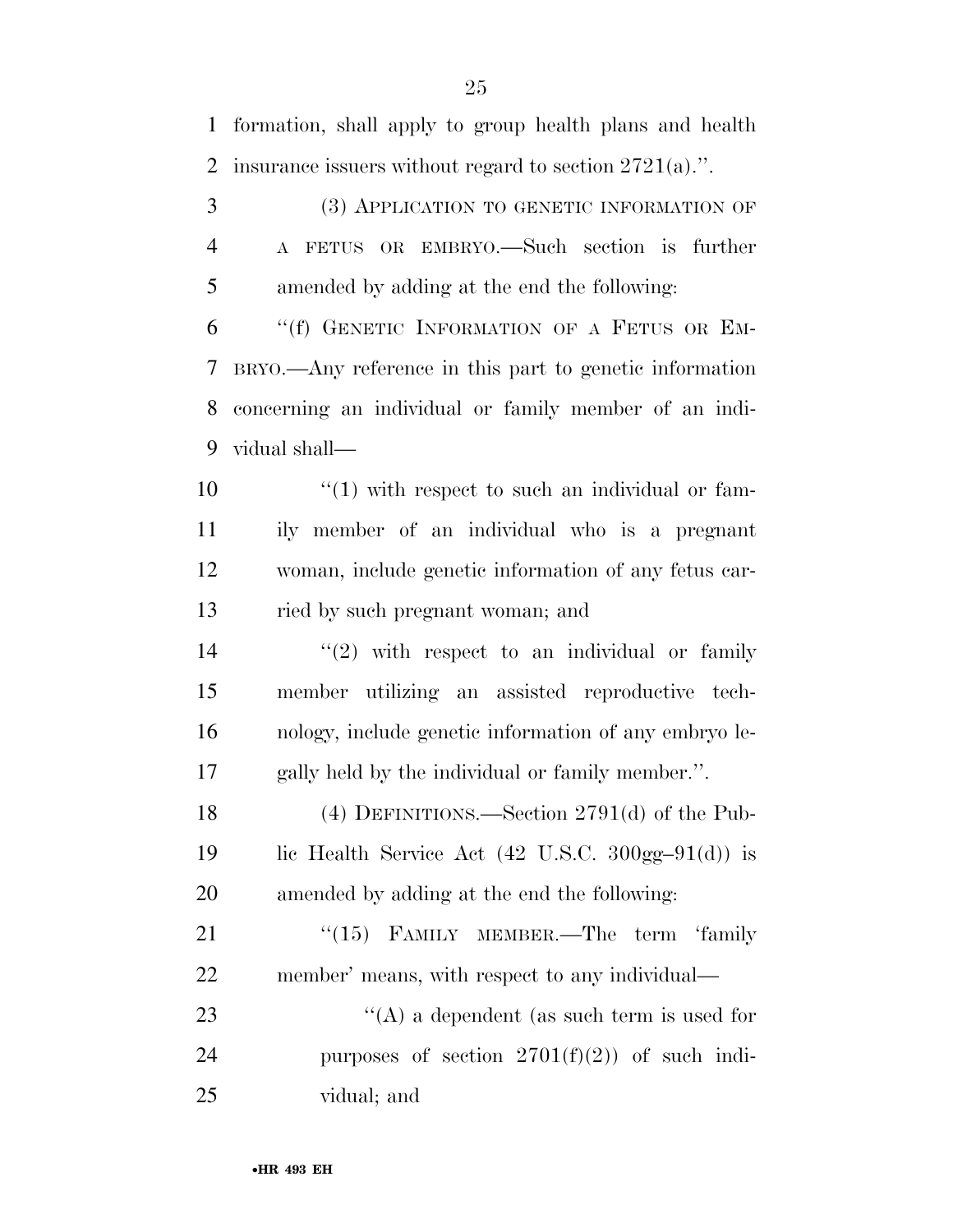| $\mathbf{1}$   | $\lq\lq (B)$ any other individual who is a first-de- |
|----------------|------------------------------------------------------|
| $\overline{2}$ | gree, second-degree, third-degree, or fourth-de-     |
| 3              | gree relative of such individual or of an indi-      |
| $\overline{4}$ | vidual described in subparagraph $(A)$ .             |
| 5              | $``(16)$ GENETIC INFORMATION.—                       |
| 6              | "(A) IN GENERAL.—The term 'genetic in-               |
| 7              | formation' means, with respect to any indi-          |
| 8              | vidual, information about—                           |
| 9              | "(i) such individual's genetic tests,                |
| 10             | "(ii) the genetic tests of family mem-               |
| 11             | bers of such individual, and                         |
| 12             | "(iii) subject to subparagraph $(D)$ ,               |
| 13             | the manifestation of a disease or disorder           |
| 14             | in family members of such individual.                |
| 15             | "(B) INCLUSION OF GENETIC SERVICES.—                 |
| 16             | Such term includes, with respect to any indi-        |
| 17             | vidual, any request for, or receipt of, genetic      |
| 18             | services (including genetic services received pur-   |
| 19             | suant to participation in clinical research) by      |
| 20             | such individual or any family member of such         |
| 21             | individual.                                          |
| 22             | "(C) EXCLUSIONS.—The term 'genetic in-               |
| 23             | formation' shall not include information about       |
|                |                                                      |

24 the sex or age of any individual.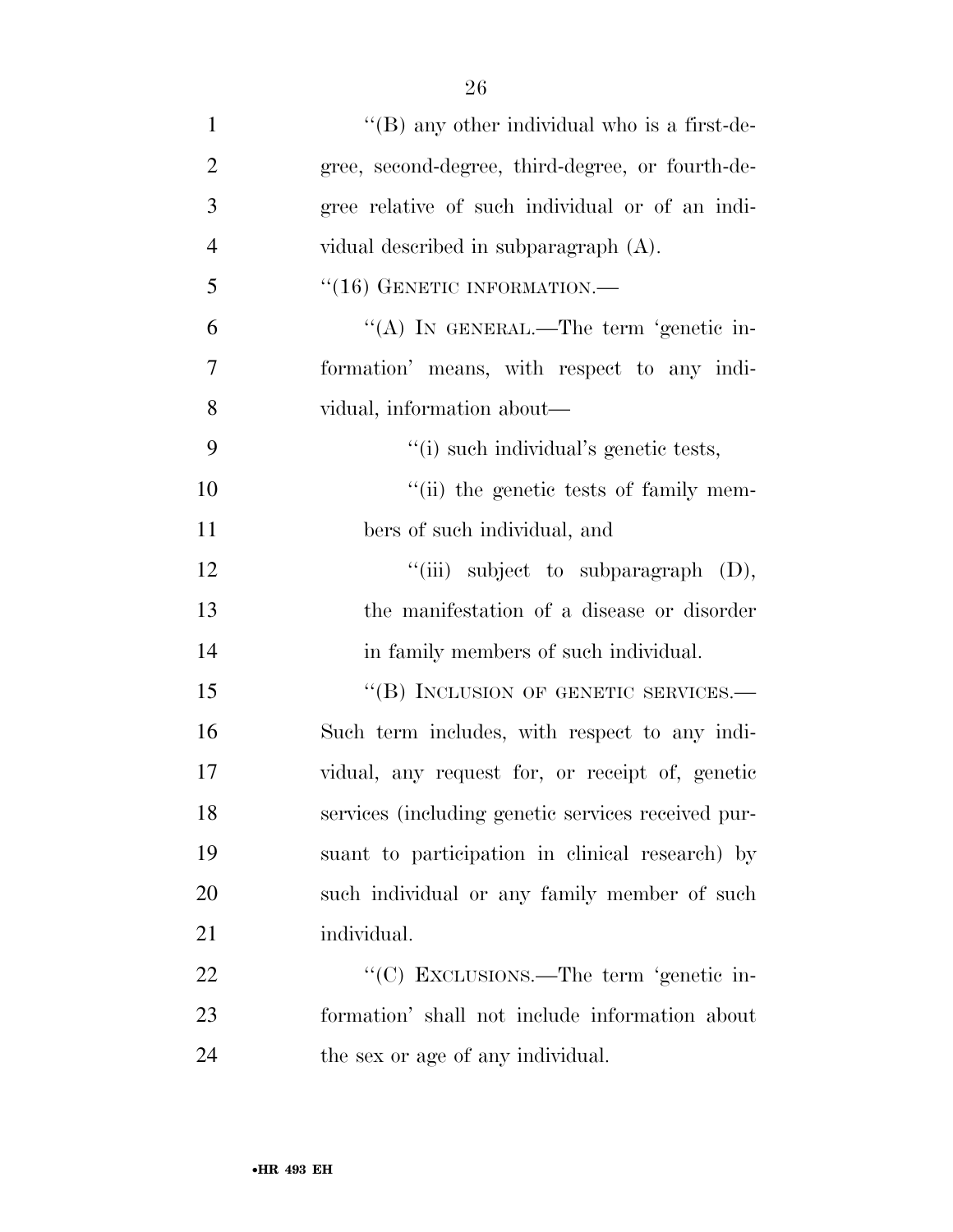1 "(D) APPLICATION TO FAMILY MEMBERS COVERED UNDER SAME PLAN.—Information de- scribed in clause (iii) of subparagraph (A) shall not be treated as genetic information to the ex- tent that such information is taken into account only with respect to the individual in which such disease or disorder is manifested and not as genetic information with respect to any other individual. ''(17) GENETIC TEST.— 11 ''(A) IN GENERAL.—The term 'genetic test' means an analysis of human DNA, RNA, chromosomes, proteins, or metabolites, that de- tects genotypes, mutations, or chromosomal changes. ''(B) EXCEPTIONS.—The term 'genetic test' does not mean— 18 ''(i) an analysis of proteins or metabo- lites that does not detect genotypes, mutations, or chromosomal changes; or  $"$ (ii) an analysis of proteins or me- tabolites that is directly related to a mani- fested disease, disorder, or pathological condition that could reasonably be detected by a health care professional with appro-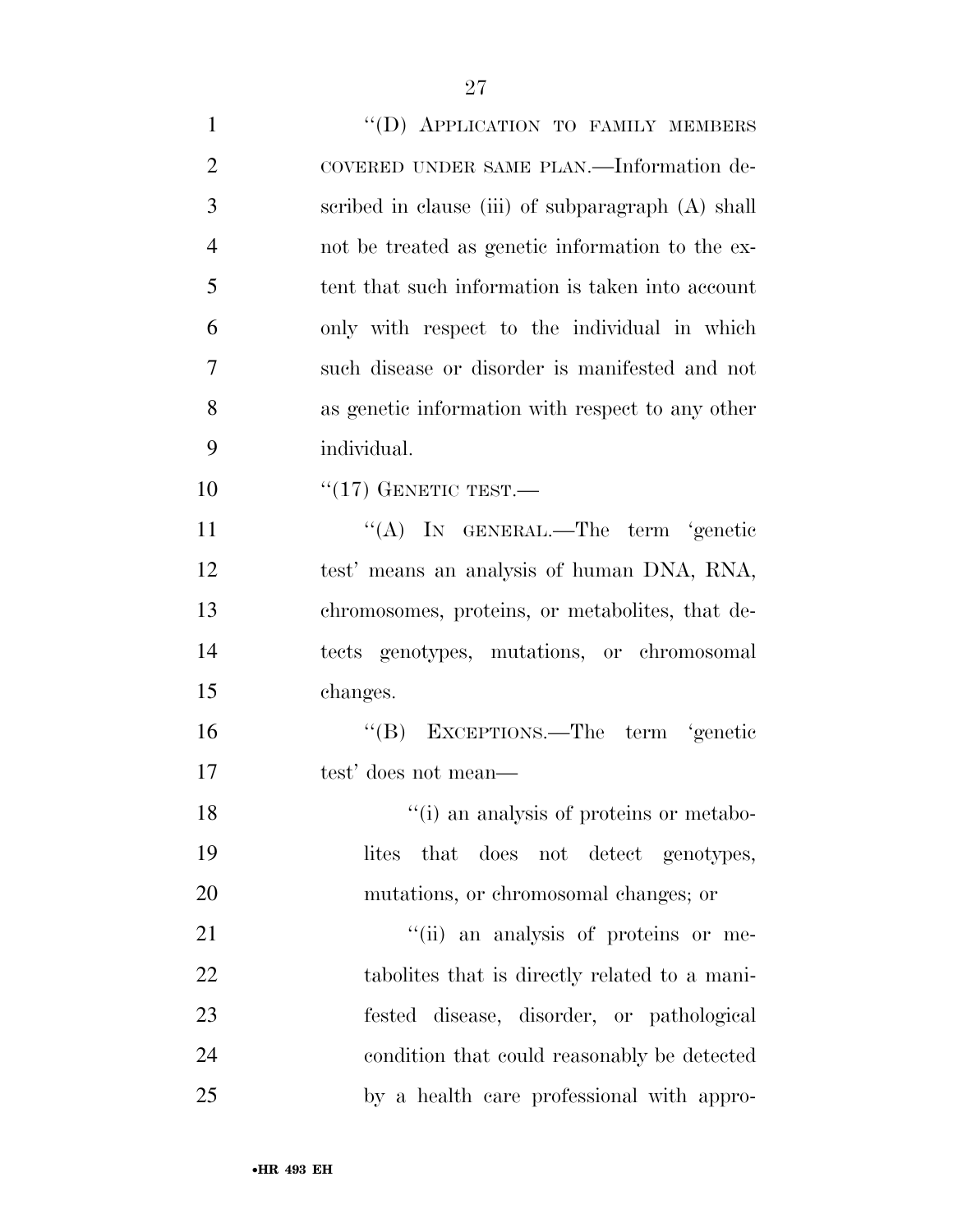| $\mathbf{1}$   | priate training and expertise in the field of       |
|----------------|-----------------------------------------------------|
| $\overline{2}$ | medicine involved.                                  |
| 3              | "(18) GENETIC SERVICES.—The term 'genetic           |
| $\overline{4}$ | services' means—                                    |
| 5              | $\lq\lq$ (A) a genetic test;                        |
| 6              | "(B) genetic counseling (including obtain-          |
| $\overline{7}$ | ing, interpreting, or assessing genetic informa-    |
| 8              | tion); or                                           |
| 9              | $\lq\lq$ (C) genetic education.                     |
| 10             | "(19) UNDERWRITING PURPOSES.—The term               |
| 11             | 'underwriting purposes' means, with respect to any  |
| 12             | group health plan, or health insurance coverage of- |
| 13             | fered in connection with a group health plan—       |
| 14             | $\lq\lq$ rules for, or determination of, eligi-     |
| 15             | bility (including enrollment and continued eligi-   |
| 16             | bility) for benefits under the plan or coverage;    |
| 17             | "(B) the computation of premium or con-             |
| 18             | tribution amounts under the plan or coverage;       |
| 19             | "(C) the application of any pre-existing            |
| 20             | condition exclusion under the plan or coverage;     |
| 21             | and                                                 |
| 22             | $\lq\lq$ (D) other activities related to the cre-   |
| 23             | ation, renewal, or replacement of a contract of     |
| 24             | health insurance or health benefits.".              |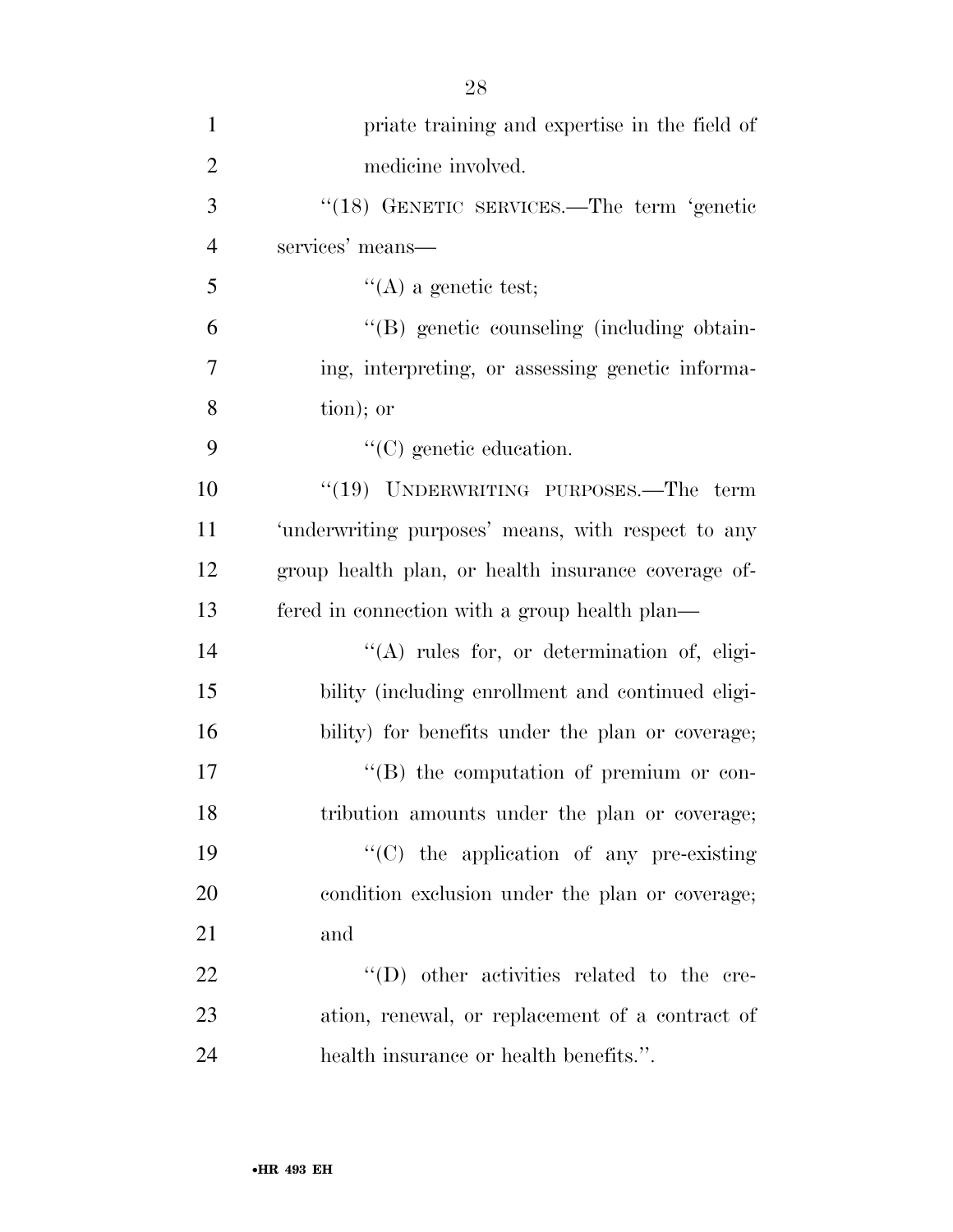| $\mathbf{1}$   | (5)<br>REMEDIES AND ENFORCEMENT.-Section                         |
|----------------|------------------------------------------------------------------|
| $\overline{2}$ | $2722(b)$ of the Public Health Service Act $(42 \text{ U.S.C.})$ |
| 3              | $300gg-22(b)$ is amended by adding at the end the                |
| $\overline{4}$ | following:                                                       |
| 5              | "(3) ENFORCEMENT AUTHORITY RELATING TO                           |
| 6              | GENETIC DISCRIMINATION.-                                         |
| $\overline{7}$ | "(A) GENERAL RULE.—In the cases de-                              |
| 8              | scribed in paragraph (1), notwithstanding the                    |
| 9              | provisions of paragraph $(2)(C)$ , the succeeding                |
| 10             | subparagraphs of this paragraph shall apply                      |
| 11             | with respect to an action under this subsection                  |
| 12             | by the Secretary with respect to any failure of                  |
| 13             | a health insurance issuer in connection with a                   |
| 14             | group health plan, to meet the requirements of                   |
| 15             | subsection (a) $(1)(F)$ , (b) $(3)$ , (c), or (d) of sec-        |
| 16             | tion 2702 or section 2701 or $2702(b)(1)$ with                   |
| 17             | respect to genetic information in connection                     |
| 18             | with the plan.                                                   |
| 19             | $\lq$ <sup>"</sup> (B) AMOUNT.—                                  |
| 20             | "(i) IN GENERAL.—The amount of                                   |
| 21             | the penalty imposed under this paragraph                         |
| 22             | shall be \$100 for each day in the non-                          |
| 23             | compliance period with respect to each par-                      |
| 24             | ticipant or beneficiary to whom such fail-                       |
| 25             | ure relates.                                                     |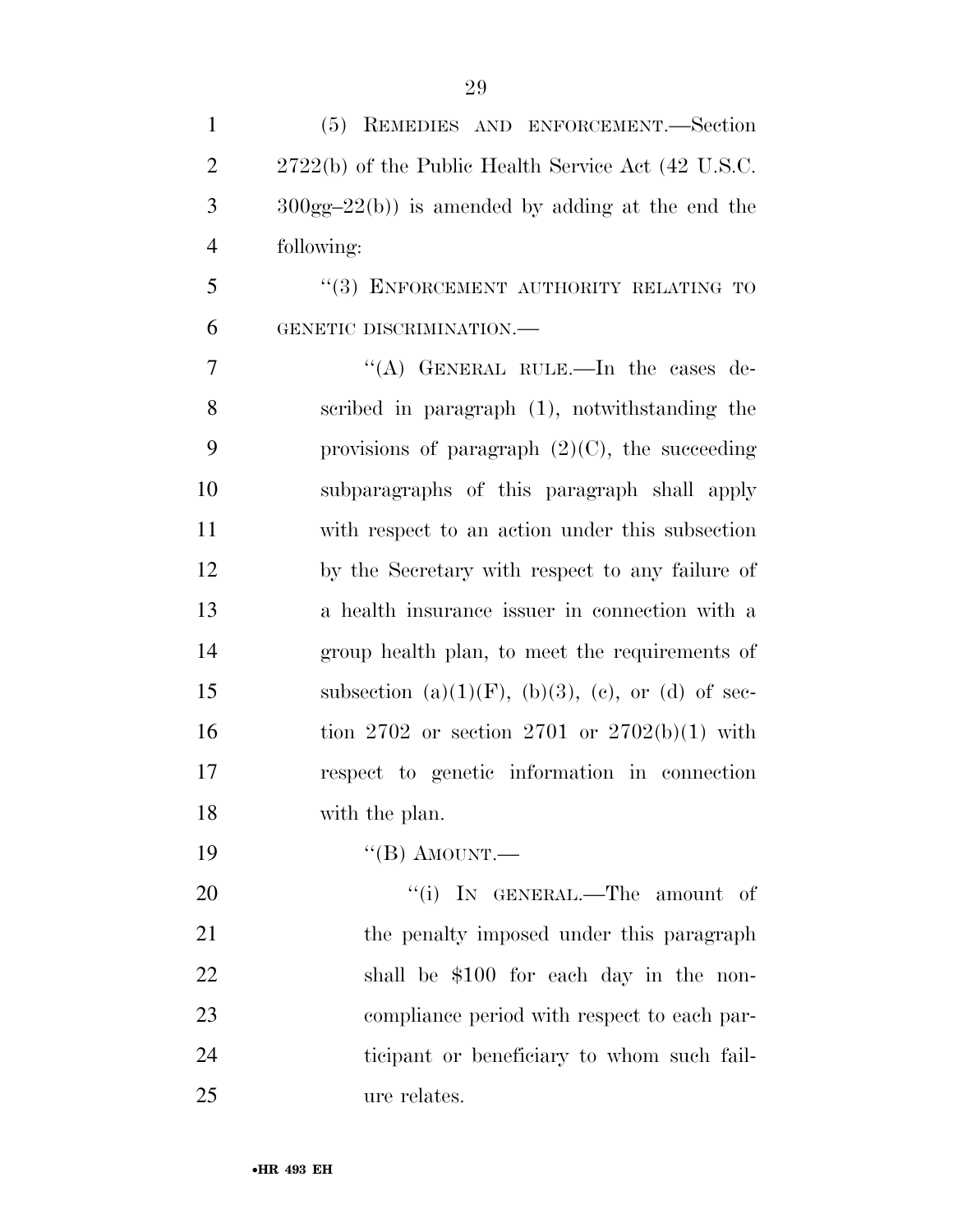| $\mathbf{1}$   | "(ii) NONCOMPLIANCE PERIOD.-For              |
|----------------|----------------------------------------------|
| $\overline{2}$ | purposes of this paragraph, the term 'non-   |
| 3              | compliance period' means, with respect to    |
| $\overline{4}$ | any failure, the period—                     |
| 5              | $\lq\lq$ (I) beginning on the date such      |
| 6              | failure first occurs; and                    |
| $\overline{7}$ | $\lq\lq$ (II) ending on the date the fail-   |
| 8              | ure is corrected.                            |
| 9              | "(C) MINIMUM PENALTIES WHERE FAIL-           |
| 10             | URE DISCOVERED.—Notwithstanding clauses (i)  |
| 11             | and (ii) of subparagraph $(D)$ :             |
| 12             | "(i) IN GENERAL.—In the case of 1 or         |
| 13             | more failures with respect to an indi-       |
| 14             | vidual—                                      |
| 15             | $\lq\lq$ (I) which are not corrected be-     |
| 16             | fore the date on which the plan re-          |
| 17             | ceives a notice from the Secretary of        |
| 18             | such violation; and                          |
| 19             | "(II) which occurred or continued            |
| 20             | during the period involved;                  |
| 21             | the amount of penalty imposed by subpara-    |
| 22             | $graph(A)$ by reason of such failures with   |
| 23             | respect to such individual shall not be less |
| 24             | than $$2,500$ .                              |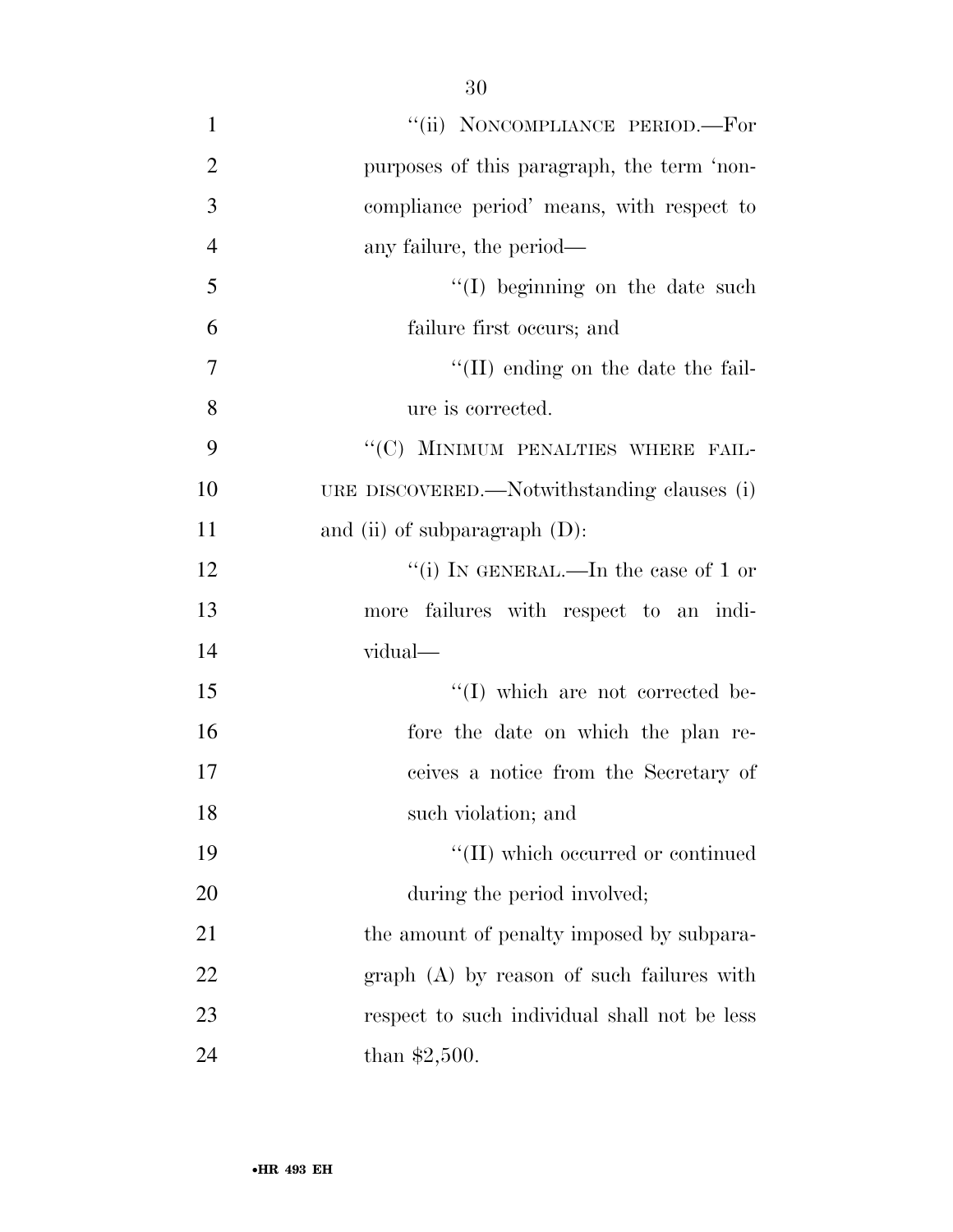| $\mathbf{1}$   | "(ii) HIGHER MINIMUM PENALTY                   |
|----------------|------------------------------------------------|
| $\overline{2}$ | WHERE VIOLATIONS ARE MORE THAN DE              |
| 3              | MINIMIS.—To the extent violations for          |
| $\overline{4}$ | which any person is liable under this para-    |
| 5              | graph for any year are more than de mini-      |
| 6              | mis, clause (i) shall be applied by sub-       |
| 7              | stituting $$15,000'$ for $$2,500'$ with re-    |
| 8              | spect to such person.                          |
| 9              | "(D) LIMITATIONS.—                             |
| 10             | "(i) PENALTY NOT TO APPLY WHERE                |
| 11             | FAILURE<br>NOT DISCOVERED EXERCISING           |
| 12             | REASONABLE DILIGENCE.—No penalty               |
| 13             | shall be imposed by subparagraph (A) on        |
| 14             | any failure during any period for which it     |
| 15             | is established to the satisfaction of the      |
| 16             | Secretary that the person otherwise liable     |
| 17             | for such penalty did not know, and exer-       |
| 18             | cising reasonable diligence would not have     |
| 19             | known, that such failure existed.              |
| 20             | PENALTY NOT TO APPLY<br>``(ii)<br>$_{\rm TO}$  |
| 21             | FAILURES CORRECTED<br>WITHIN<br><b>CERTAIN</b> |
| 22             | PERIODS.—No penalty shall be imposed by        |
| 23             | subparagraph $(A)$ on any failure if—          |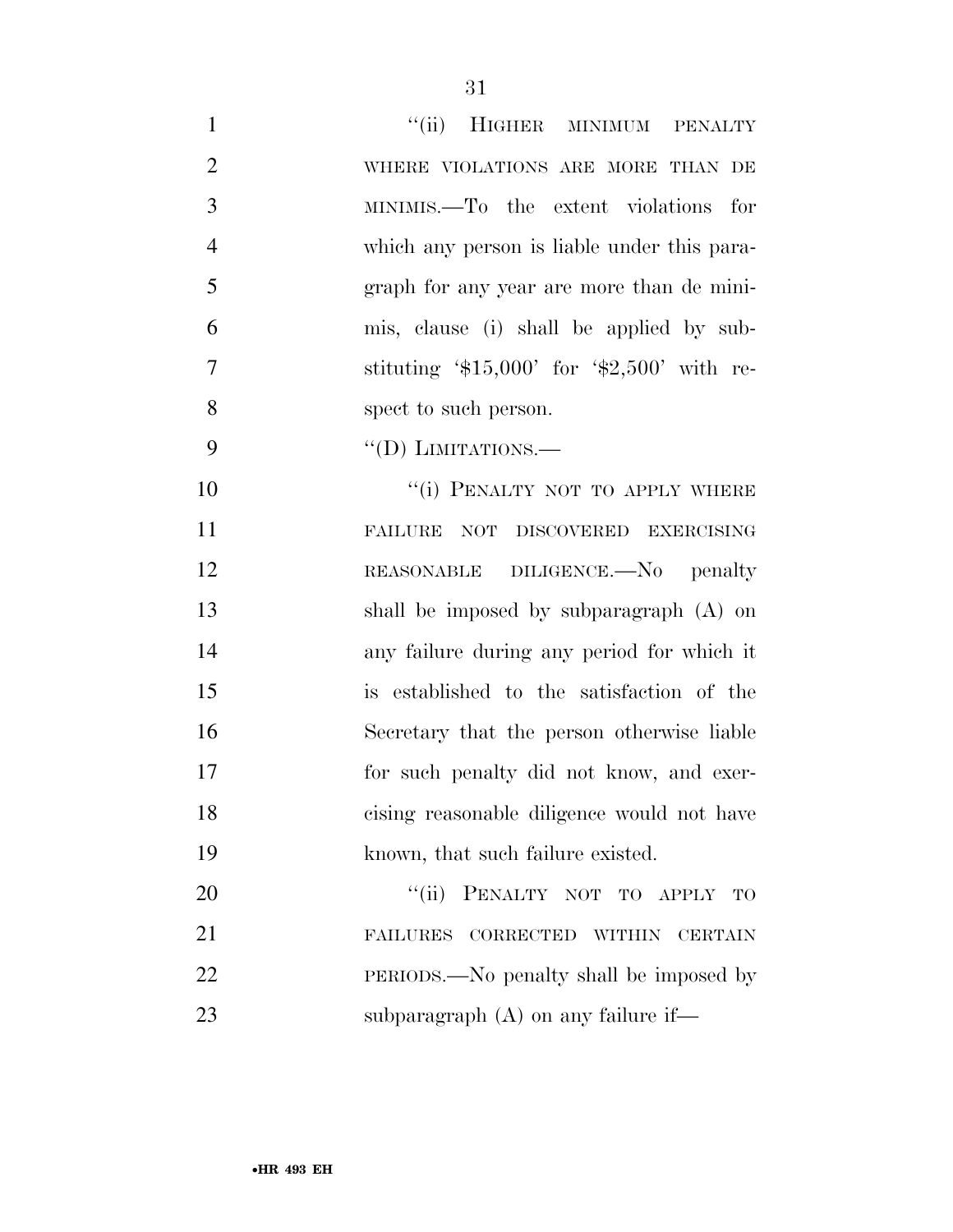| $\mathbf{1}$   | $\lq\lq$ (I) such failure was due to rea-     |
|----------------|-----------------------------------------------|
| $\overline{2}$ | sonable cause and not to willful ne-          |
| 3              | glect; and                                    |
| $\overline{4}$ | "(II) such failure is corrected               |
| 5              | during the 30-day period beginning on         |
| 6              | the first date the person otherwise lia-      |
| 7              | ble for such penalty knew, or exer-           |
| 8              | cising reasonable diligence would have        |
| 9              | known, that such failure existed.             |
| 10             | "(iii) OVERALL LIMITATION FOR UN-             |
| 11             | INTENTIONAL FAILURES.—In the case of          |
| 12             | failures which are due to reasonable cause    |
| 13             | and not to willful neglect, the penalty im-   |
| 14             | posed by subparagraph (A) for failures        |
| 15             | shall not exceed the amount equal to the      |
| 16             | $lesser of$ —                                 |
| 17             | $\lq (I)$ 10 percent of the aggregate         |
| 18             | amount paid or incurred by the em-            |
| 19             | ployer (or predecessor employer) dur-         |
| 20             | ing the preceding taxable year for            |
| 21             | group health plans; or                        |
| 22             | "(II) $$500,000.$                             |
| 23             | "(E) WAIVER BY SECRETARY.—In the case         |
| 24             | of a failure which is due to reasonable cause |
| 25             | and not to willful neglect, the Secretary may |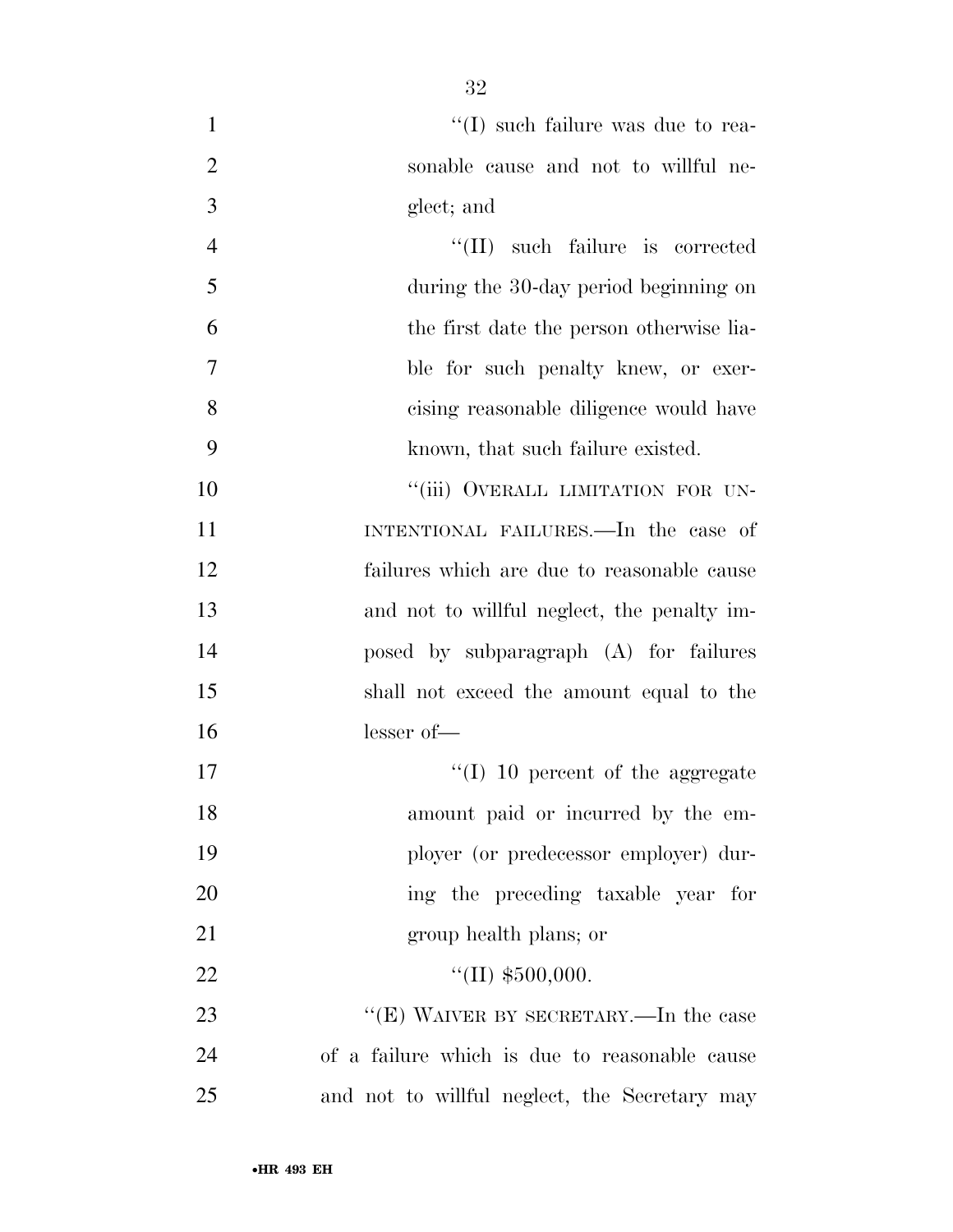| $\mathbf{1}$   | waive part or all of the penalty imposed by sub-                                 |
|----------------|----------------------------------------------------------------------------------|
| $\overline{2}$ | paragraph $(A)$ to the extent that the payment                                   |
| 3              | of such penalty would be excessive relative to                                   |
| $\overline{4}$ | the failure involved.".                                                          |
| 5              | AMENDMENT RELATING TO THE INDIVIDUAL<br>(b)                                      |
| 6              | MARKET.                                                                          |
| 7              | (1) IN GENERAL.—The first subpart 3 of part                                      |
| 8              | B of title XXVII of the Public Health Service Act                                |
| 9              | $(42 \text{ U.S.C. } 300 \text{gg} - 51 \text{ et seq.})$ (relating to other re- |
| 10             | quirements) is amended—                                                          |
| 11             | (A) by redesignating such subpart as sub-                                        |
| 12             | part 2; and                                                                      |
| 13             | (B) by adding at the end the following:                                          |
| 14             | "SEC. 2753. PROHIBITION OF HEALTH DISCRIMINATION ON                              |
| 15             | THE BASIS OF GENETIC INFORMATION.                                                |
| 16             | "(a) PROHIBITION ON GENETIC INFORMATION AS A                                     |
| 17             | CONDITION OF ELIGIBILITY.—A health insurance issuer                              |
|                | 18 offering health insurance coverage in the individual mar-                     |
| 19             | ket may not establish rules for the eligibility (including                       |
| 20             | continued eligibility) of any individual to enroll in indi-                      |
| 21             | vidual health insurance coverage based on genetic infor-                         |
| 22             | mation.                                                                          |
|                |                                                                                  |
| 23             | "(b) PROHIBITION ON GENETIC INFORMATION IN                                       |

fering health insurance coverage in the individual market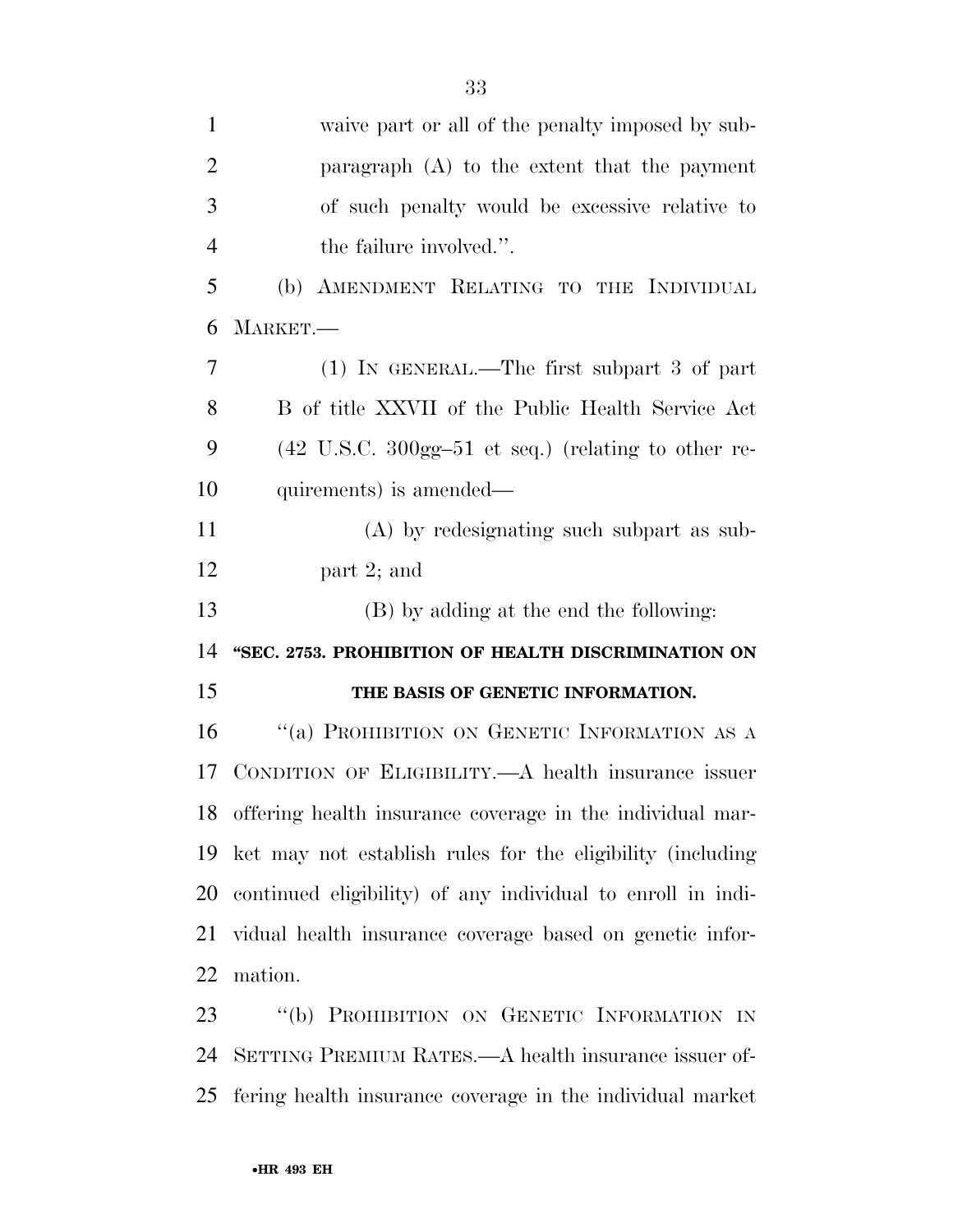shall not adjust premium or contribution amounts for an individual on the basis of genetic information concerning the individual or a family member of the individual.

 ''(c) PROHIBITION ON GENETIC INFORMATION AS PREEXISTING CONDITION.—A health insurance issuer of- fering health insurance coverage in the individual market may not, on the basis of genetic information, impose any preexisting condition exclusion (as defined in section 9 2701(b)(1)(A)) with respect to such coverage.

10 "(d) GENETIC TESTING.

11 "(1) LIMITATION ON REQUESTING OR REQUIR- ING GENETIC TESTING.—A health insurance issuer offering health insurance coverage in the individual market shall not request or require an individual or a family member of such individual to undergo a ge-netic test.

17 "(2) RULE OF CONSTRUCTION.—Paragraph (1) shall not be construed to limit the authority of a health care professional who is providing health care services to an individual to request that such indi-vidual undergo a genetic test.

22 "(3) RULE OF CONSTRUCTION REGARDING PAY-MENT.—

24 "(A) IN GENERAL.—Nothing in paragraph (1) shall be construed to preclude a health in-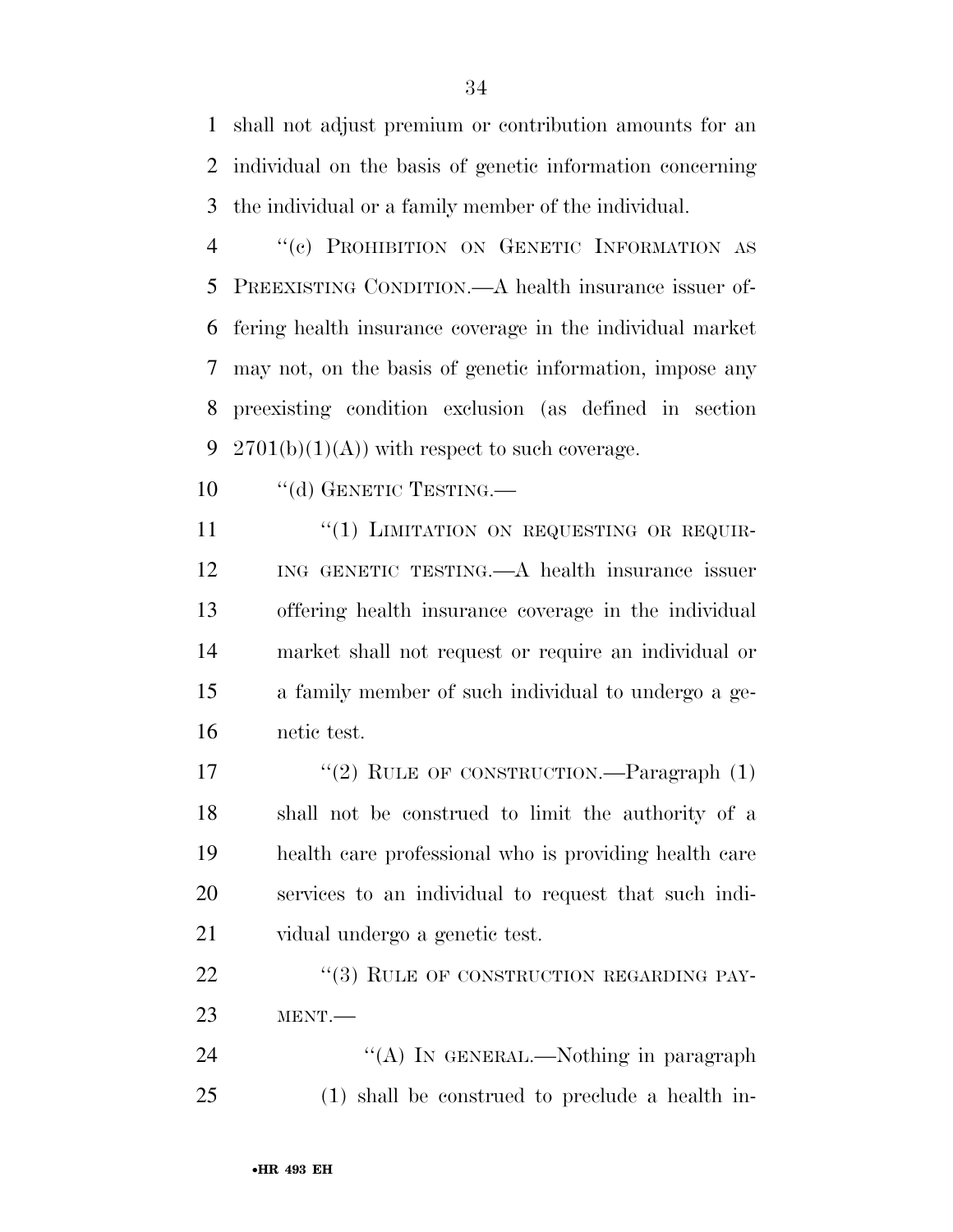| $\mathbf{1}$   | surance issuer offering health insurance cov-          |
|----------------|--------------------------------------------------------|
| $\overline{2}$ | erage in the individual market from obtaining          |
| 3              | and using the results of a genetic test in mak-        |
| $\overline{4}$ | ing a determination regarding payment (as such         |
| 5              | term is defined for the purposes of applying the       |
| 6              | regulations promulgated by the Secretary under         |
| 7              | part C of title XI of the Social Security Act and      |
| 8              | section 264 of the Health Insurance Portability        |
| 9              | and Accountability Act of 1996, as may be re-          |
| 10             | vised from time to time) consistent with sub-          |
| 11             | section (a) and (c).                                   |
| 12             | "(B) LIMITATION.—For purposes of sub-                  |
| 13             | paragraph $(A)$ , a health insurance issuer offer-     |
| 14             | ing health insurance coverage in the individual        |
| 15             | market may request only the minimum amount             |
| 16             | of information necessary to accomplish the in-         |
| 17             | tended purpose.                                        |
| 18             | "(4) RESEARCH EXCEPTION.—Notwithstanding               |
| 19             | paragraph (1), a health insurance issuer offering      |
| 20             | health insurance coverage in the individual market     |
| 21             | may request, but not require, that an individual or    |
| 22             | a family member of such individual undergo a ge-       |
| 23             | netic test if each of the following conditions is met. |
| 24             | "(A) The request is made pursuant to re-               |
| 25             | search that complies with part 46 of title 45,         |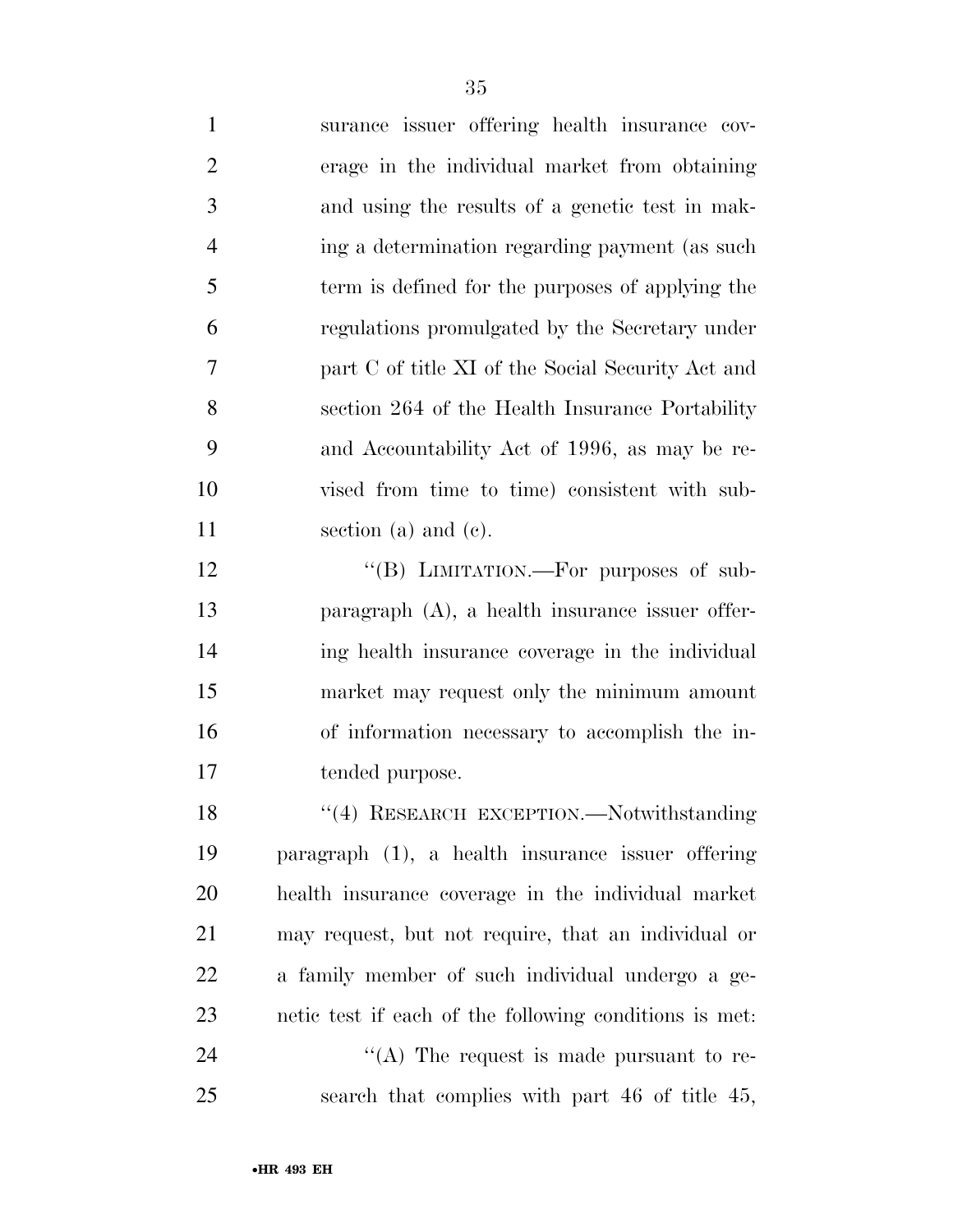| $\mathbf{1}$   | Code of Federal Regulations, or equivalent Fed-   |
|----------------|---------------------------------------------------|
| $\overline{2}$ | eral regulations, and any applicable State or     |
| 3              | local law or regulations for the protection of    |
| $\overline{4}$ | human subjects in research.                       |
| 5              | "(B) The issuer clearly indicates to each         |
| 6              | individual, or in the case of a minor child, to   |
| 7              | the legal guardian of such child, to whom the     |
| 8              | request is made that—                             |
| 9              | "(i) compliance with the request is               |
| 10             | voluntary; and                                    |
| 11             | "(ii) non-compliance will have no ef-             |
| 12             | fect on enrollment status or premium or           |
| 13             | contribution amounts.                             |
| 14             | "(C) No genetic information collected or          |
| 15             | acquired under this paragraph shall be used for   |
| 16             | underwriting purposes.                            |
| 17             | $\lq\lq$ (D) The issuer notifies the Secretary in |
| 18             | writing that the issuer is conducting activities  |
| 19             | pursuant to the exception provided for under      |
| 20             | this paragraph, including a description of the    |
| 21             | activities conducted.                             |
| 22             | " $(E)$ The issuer complies with such other       |
| 23             | conditions as the Secretary may by regulation     |
| 24             | require for activities conducted under this para- |
| 25             | graph.                                            |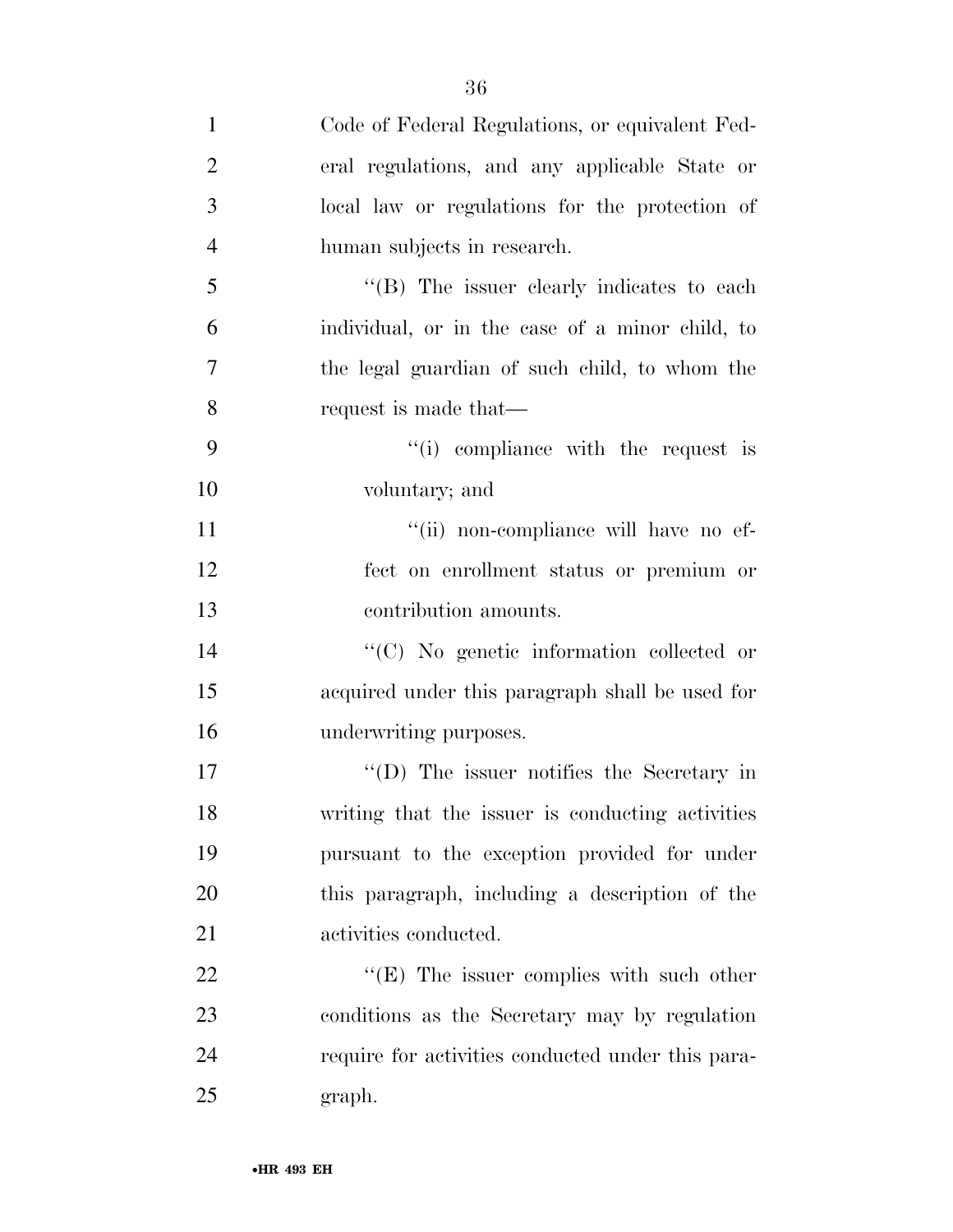''(e) PROHIBITION ON COLLECTION OF GENETIC IN-FORMATION.—

3 "(1) In GENERAL.—A health insurance issuer offering health insurance coverage in the individual market shall not request, require, or purchase ge- netic information for underwriting purposes (as de-fined in section 2791).

8 "(2) PROHIBITION ON COLLECTION OF GE- NETIC INFORMATION PRIOR TO ENROLLMENT.—A health insurance issuer offering health insurance coverage in the individual market shall not request, require, or purchase genetic information with respect to any individual prior to such individual's enroll- ment under the plan in connection with such enroll-ment.

 ''(3) INCIDENTAL COLLECTION.—If a health in- surance issuer offering health insurance coverage in the individual market obtains genetic information in- cidental to the requesting, requiring, or purchasing of other information concerning any individual, such request, requirement, or purchase shall not be con- sidered a violation of paragraph (2) if such request, requirement, or purchase is not in violation of para-graph (1).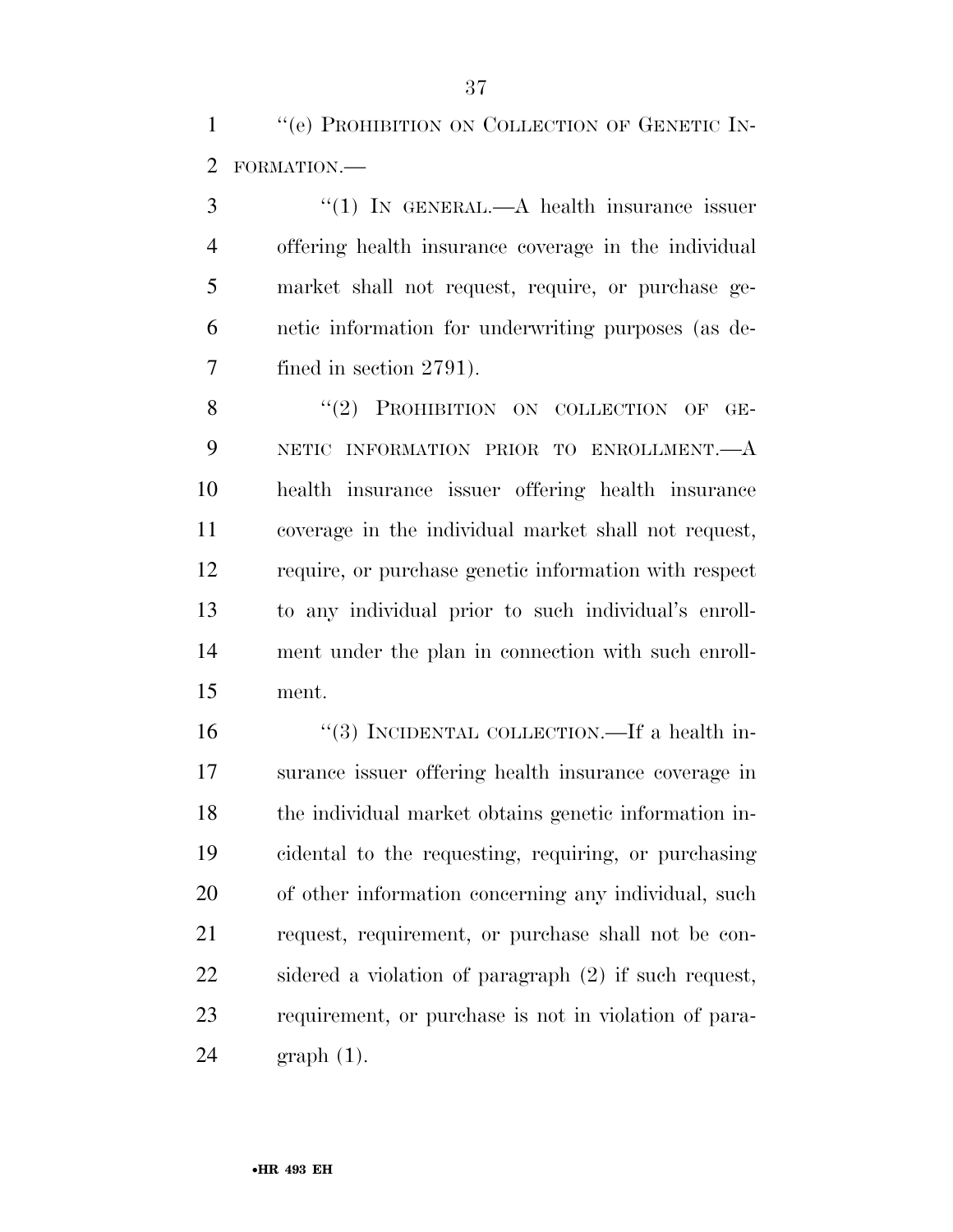1 "(f) GENETIC INFORMATION OF A FETUS OR EM- BRYO.—Any reference in this part to genetic information concerning an individual or family member of an indi-vidual shall—

 "(1) with respect to such an individual or fam- ily member of an individual who is a pregnant woman, include genetic information of any fetus car-ried by such pregnant woman; and

 $(2)$  with respect to an individual or family member utilizing an assisted reproductive tech- nology, include genetic information of any embryo le-gally held by the individual or family member.''.

 (2) REMEDIES AND ENFORCEMENT.—Section 2761(b) of the Public Health Service Act (42 U.S.C. 300gg–61(b)) is amended to read as follows:

 ''(b) SECRETARIAL ENFORCEMENT AUTHORITY.— The Secretary shall have the same authority in relation to enforcement of the provisions of this part with respect to issuers of health insurance coverage in the individual market in a State as the Secretary has under section 21 2722(b)(2), and section  $2722(b)(3)$  with respect to viola- tions of genetic nondiscrimination provisions, in relation to the enforcement of the provisions of part A with respect to issuers of health insurance coverage in the small group market in the State.''.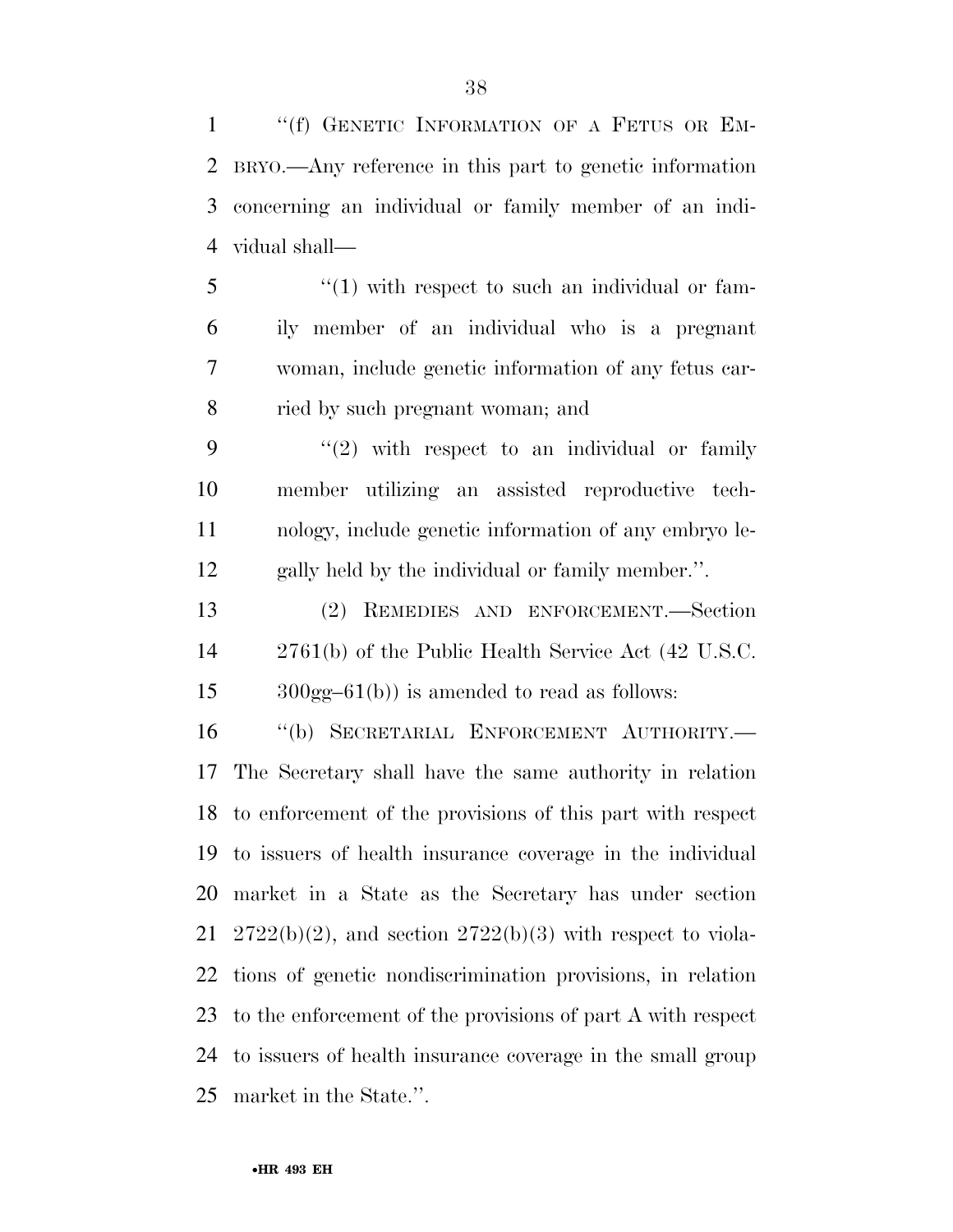| 1  | (c) ELIMINATION OF OPTION OF NON-FEDERAL                     |
|----|--------------------------------------------------------------|
| 2  | GOVERNMENTAL PLANS TO BE EXCEPTED FROM RE-                   |
| 3  | QUIREMENTS CONCERNING GENETIC INFORMATION.-                  |
| 4  | Section $2721(b)(2)$ of the Public Health Service Act $(42)$ |
| 5  | U.S.C. $300gg-21(b)(2)$ is amended—                          |
| 6  | $(1)$ in subparagraph $(A)$ , by striking "If the            |
| 7  | plan sponsor" and inserting "Except as provided in           |
| 8  | subparagraph $(D)$ , if the plan sponsor"; and               |
| 9  | $(2)$ by adding at the end the following:                    |
| 10 | "(D) ELECTION NOT APPLICABLE TO RE-                          |
| 11 | QUIREMENTS CONCERNING GENETIC INFORMA-                       |
| 12 | TION.—The election described in subparagraph                 |
| 13 | (A) shall not be available with respect to the               |
| 14 | provisions of subsections (a) $(1)(F)$ , (b) $(3)$ , (c),    |
| 15 | and (d) of section 2702 and the provisions of                |
| 16 | sections $2701$ and $2702(b)$ to the extent that             |
| 17 | such provisions apply to genetic information.".              |
| 18 | (d) REGULATIONS AND EFFECTIVE DATE.-                         |
| 19 | (1) REGULATIONS.—Not later than 1 year after                 |
| 20 | the date of enactment of this Act, the Secretary of          |
| 21 | Health and Human Services shall issue final regula-          |
| 22 | tions to carry out the amendments made by this sec-          |
| 23 | tion.                                                        |
| 24 | (2) EFFECTIVE DATE.—The amendments made                      |
| 25 | by this section shall apply—                                 |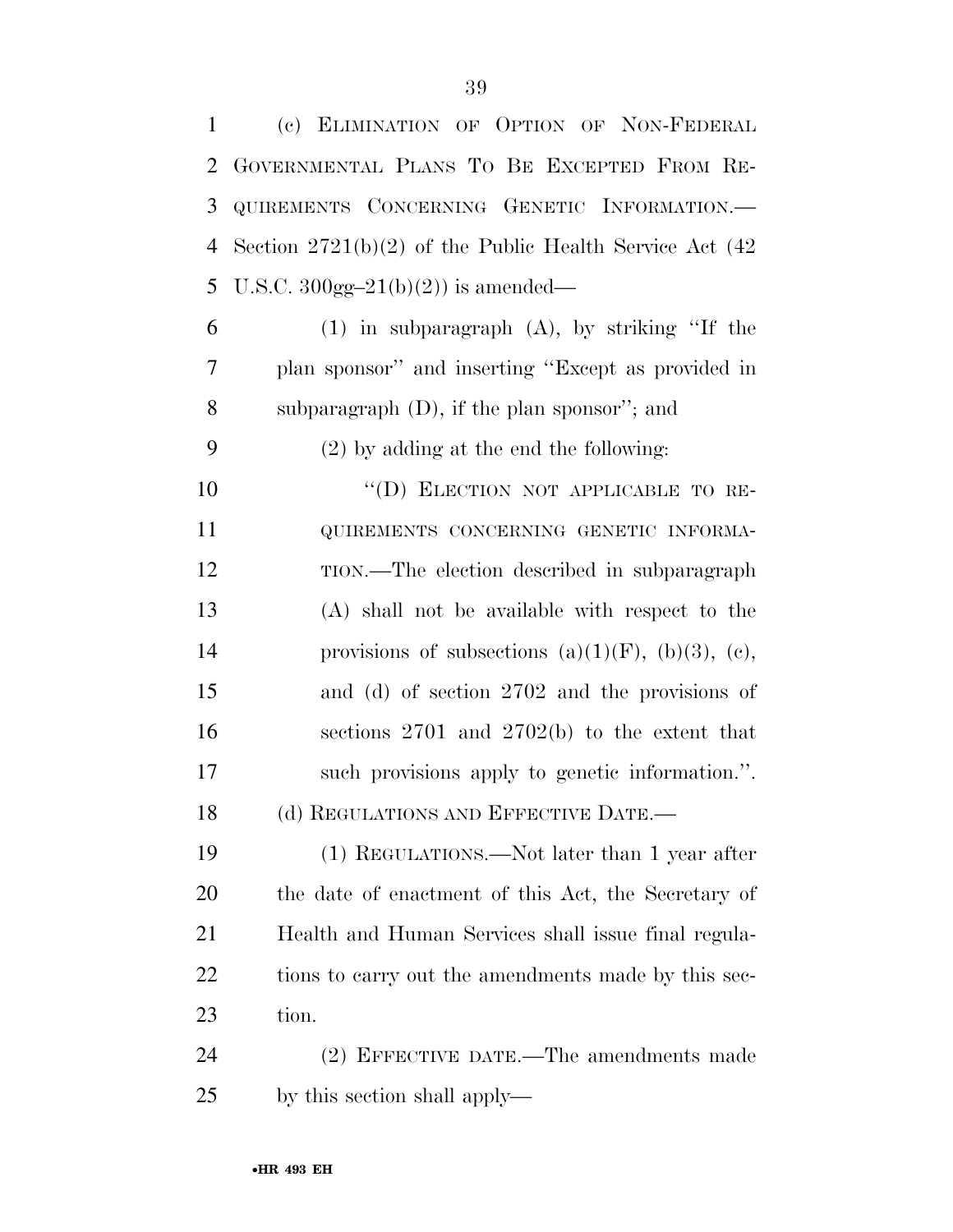| $\mathbf{1}$   | (A) with respect to group health plans, and           |
|----------------|-------------------------------------------------------|
| $\overline{2}$ | health insurance coverage offered in connection       |
| 3              | with group health plans, for plan years begin-        |
| 4              | ning after the date that is 18 months after the       |
| 5              | date of enactment of this Act; and                    |
| 6              | (B) with respect to health insurance cov-             |
| 7              | erage offered, sold, issued, renewed, in effect, or   |
| 8              | operated in the individual market after the date      |
| 9              | that is 18 months after the date of enactment         |
| 10             | of this Act.                                          |
| 11             | SEC. 103. AMENDMENTS TO THE INTERNAL REVENUE CODE     |
| 12             | OF 1986.                                              |
|                |                                                       |
| 13             | (a) NO DISCRIMINATION IN GROUP PREMIUMS               |
| 14             | BASED ON GENETIC INFORMATION.—Subsection (b) of       |
| 15             | section 9802 of the Internal Revenue Code of 1986 is  |
| 16             | amended—                                              |
| 17             | $(1)$ in paragraph $(2)(A)$ , by inserting before the |
| 18             | semicolon the following: "except as provided in para- |
| 19             | graph $(3)$ "; and                                    |
| 20             | $(2)$ by adding at the end the following:             |
| 21             | "(3) NO GROUP-BASED DISCRIMINATION<br>ON              |
| 22             | BASIS OF GENETIC INFORMATION.—For purposes of         |
| 23             | this section, a group health plan may not adjust pre- |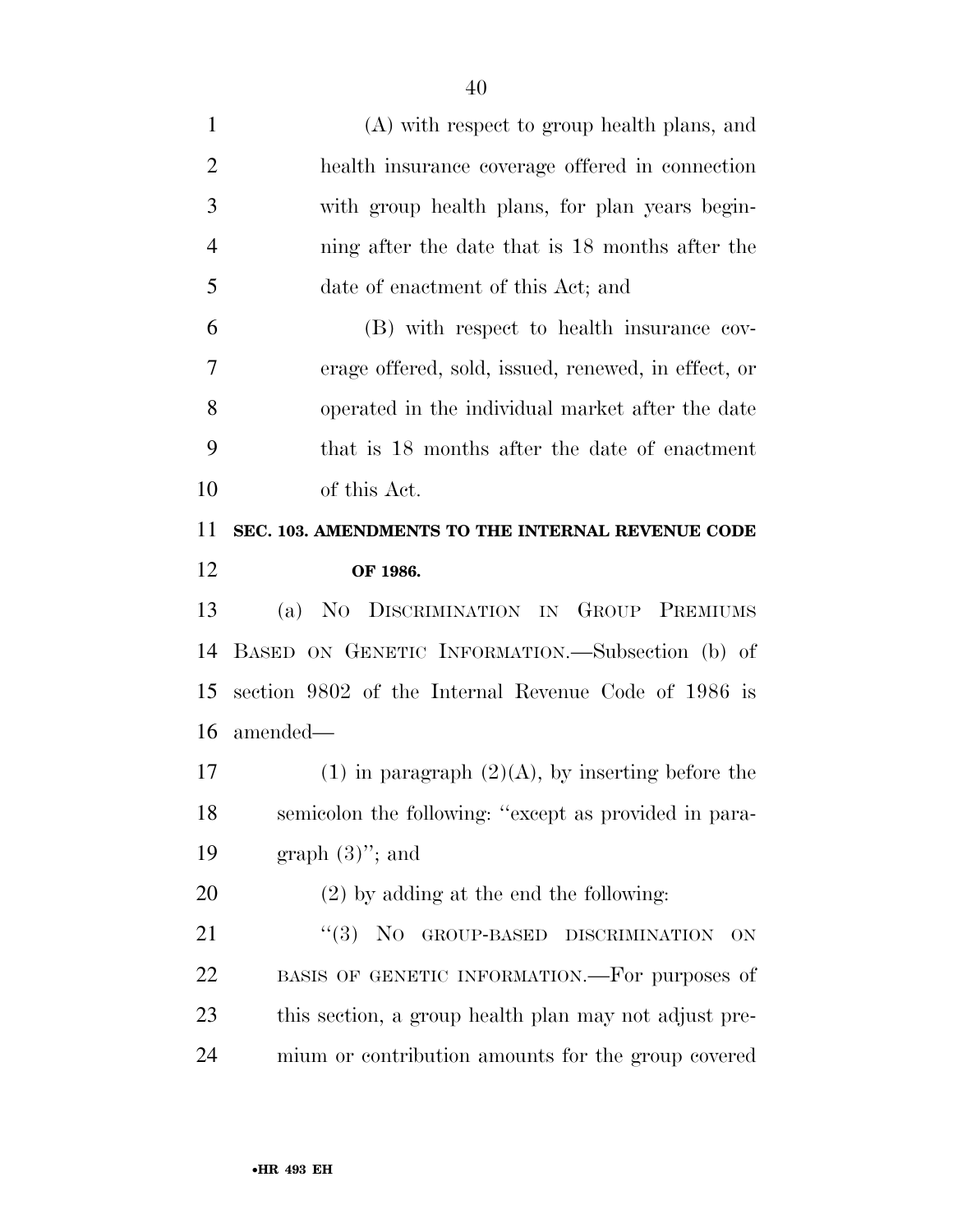under such plan on the basis of genetic informa-tion.''.

 (b) LIMITATIONS ON GENETIC TESTING; PROHIBI- TION ON COLLECTION OF GENETIC INFORMATION; APPLI- CATION TO ALL PLANS.—Section 9802 of such Code is amended by redesignating subsection (c) as subsection (f) and by inserting after subsection (b) the following new subsections:

9 "(c) GENETIC TESTING.—

10 "(1) LIMITATION ON REQUESTING OR REQUIR- ING GENETIC TESTING.—A group health plan may not request or require an individual or a family member of such individual to undergo a genetic test. 14 "(2) RULE OF CONSTRUCTION.—Paragraph (1) shall not be construed to limit the authority of a health care professional who is providing health care services to an individual to request that such indi-vidual undergo a genetic test.

19 "(3) RULE OF CONSTRUCTION REGARDING PAY-MENT.—

21 "'(A) IN GENERAL.—Nothing in paragraph (1) shall be construed to preclude a group health plan from obtaining and using the re- sults of a genetic test in making a determina-tion regarding payment (as such term is defined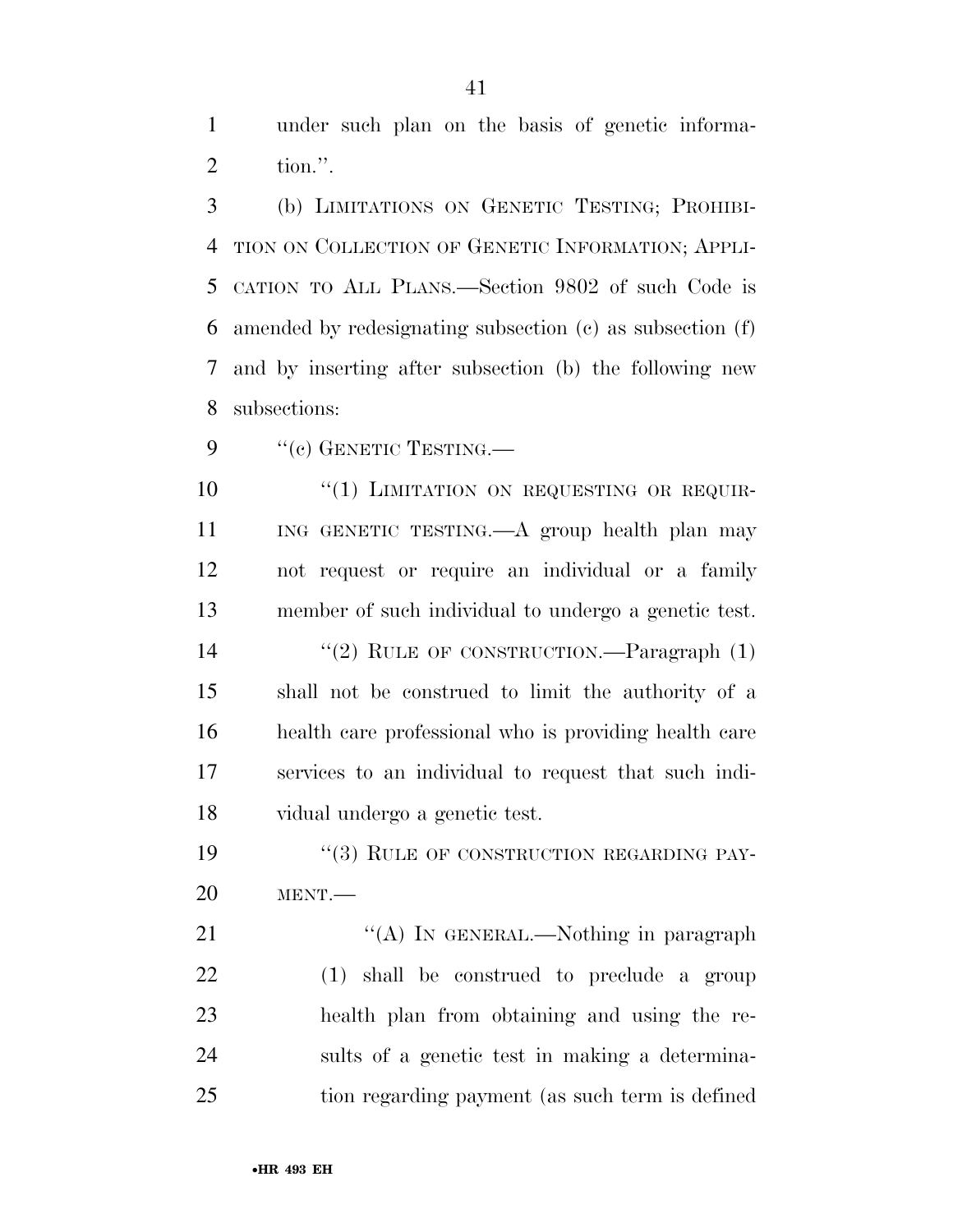| $\mathbf{1}$   | for the purposes of applying the regulations          |
|----------------|-------------------------------------------------------|
| $\overline{2}$ | promulgated by the Secretary of Health and            |
| 3              | Human Services under part C of title XI of the        |
| $\overline{4}$ | Social Security Act and section 264 of the            |
| 5              | Health Insurance Portability and Accountability       |
| 6              | Act of 1996, as may be revised from time to           |
| 7              | time) consistent with subsection (a).                 |
| 8              | "(B) LIMITATION.—For purposes of sub-                 |
| 9              | paragraph (A), a group health plan may re-            |
| 10             | quest only the minimum amount of information          |
| 11             | necessary to accomplish the intended purpose.         |
| 12             | "(4) RESEARCH EXCEPTION.-Notwithstanding              |
| 13             | paragraph (1), a group health plan may request, but   |
| 14             | not require, that a participant or beneficiary under- |
| 15             | go a genetic test if each of the following conditions |
| 16             | is met:                                               |
| 17             | "(A) The request is made pursuant to re-              |
| 18             | search that complies with part 46 of title 45,        |
| 19             | Code of Federal Regulations, or equivalent Fed-       |
| 20             | eral regulations, and any applicable State or         |
| 21             | local law or regulations for the protection of        |
| 22             | human subjects in research.                           |
| 23             | "(B) The plan clearly indicates to each               |
| 24             | participant or beneficiary, or in the case of a       |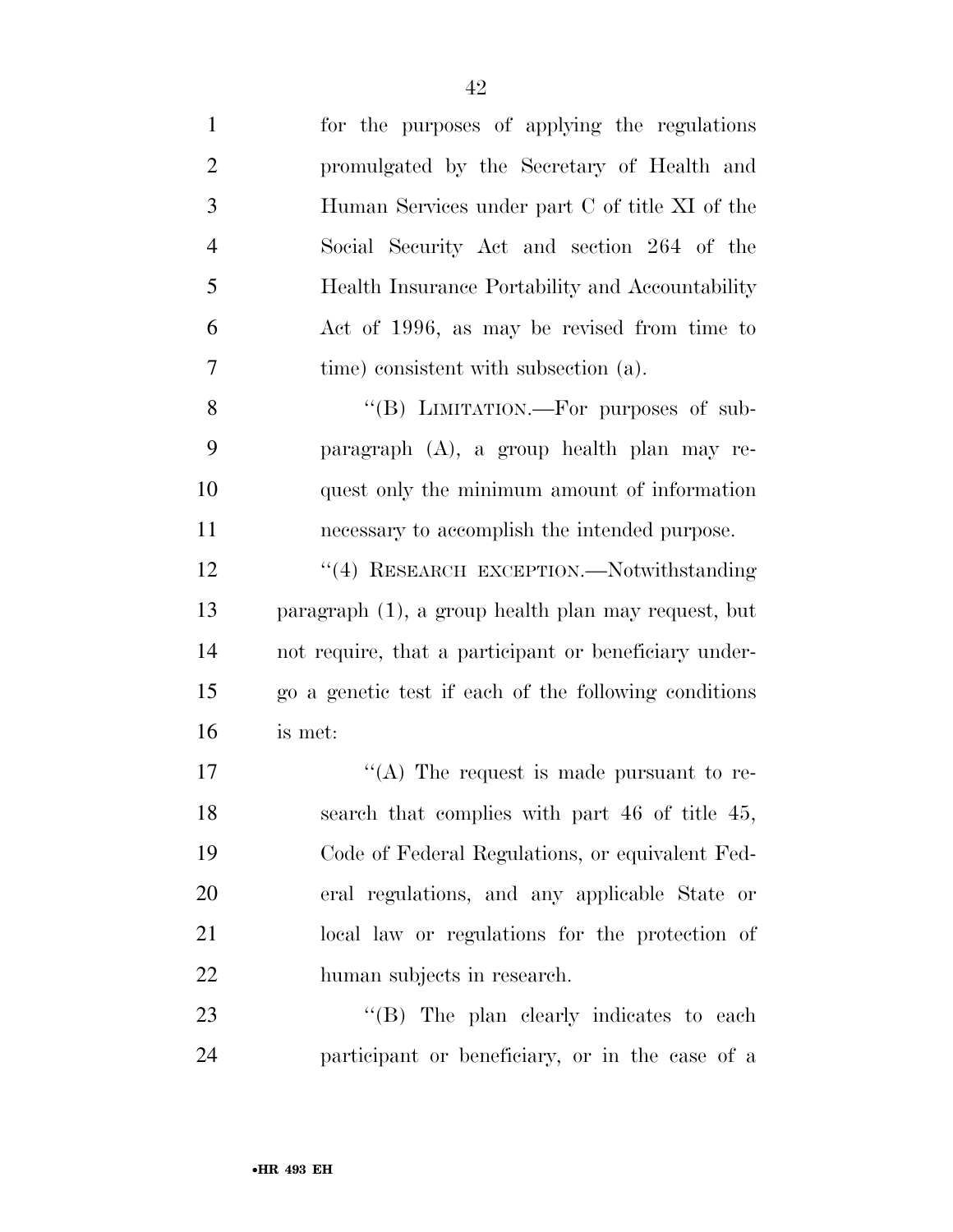| $\mathbf{1}$   | minor child, to the legal guardian of such bene-      |
|----------------|-------------------------------------------------------|
| $\overline{2}$ | ficiary, to whom the request is made that—            |
| 3              | "(i) compliance with the request is                   |
| $\overline{4}$ | voluntary; and                                        |
| 5              | "(ii) non-compliance will have no ef-                 |
| 6              | fect on enrollment status or premium or               |
| $\overline{7}$ | contribution amounts.                                 |
| 8              | $\lq\lq$ (C) No genetic information collected or      |
| 9              | acquired under this paragraph shall be used for       |
| 10             | underwriting purposes.                                |
| 11             | "(D) The plan notifies the Secretary in               |
| 12             | writing that the plan is conducting activities        |
| 13             | pursuant to the exception provided for under          |
| 14             | this paragraph, including a description of the        |
| 15             | activities conducted.                                 |
| 16             | " $(E)$ The plan complies with such other             |
| 17             | conditions as the Secretary may by regulation         |
| 18             | require for activities conducted under this para-     |
| 19             | graph.                                                |
| 20             | "(d) PROHIBITION ON COLLECTION OF GENETIC IN-         |
| 21             | FORMATION.-                                           |
| 22             | "(1) IN GENERAL.—A group health plan shall            |
| 23             | not request, require, or purchase genetic information |
| 24             | for underwriting purposes (as defined in section      |
| 25             | 9832).                                                |
|                |                                                       |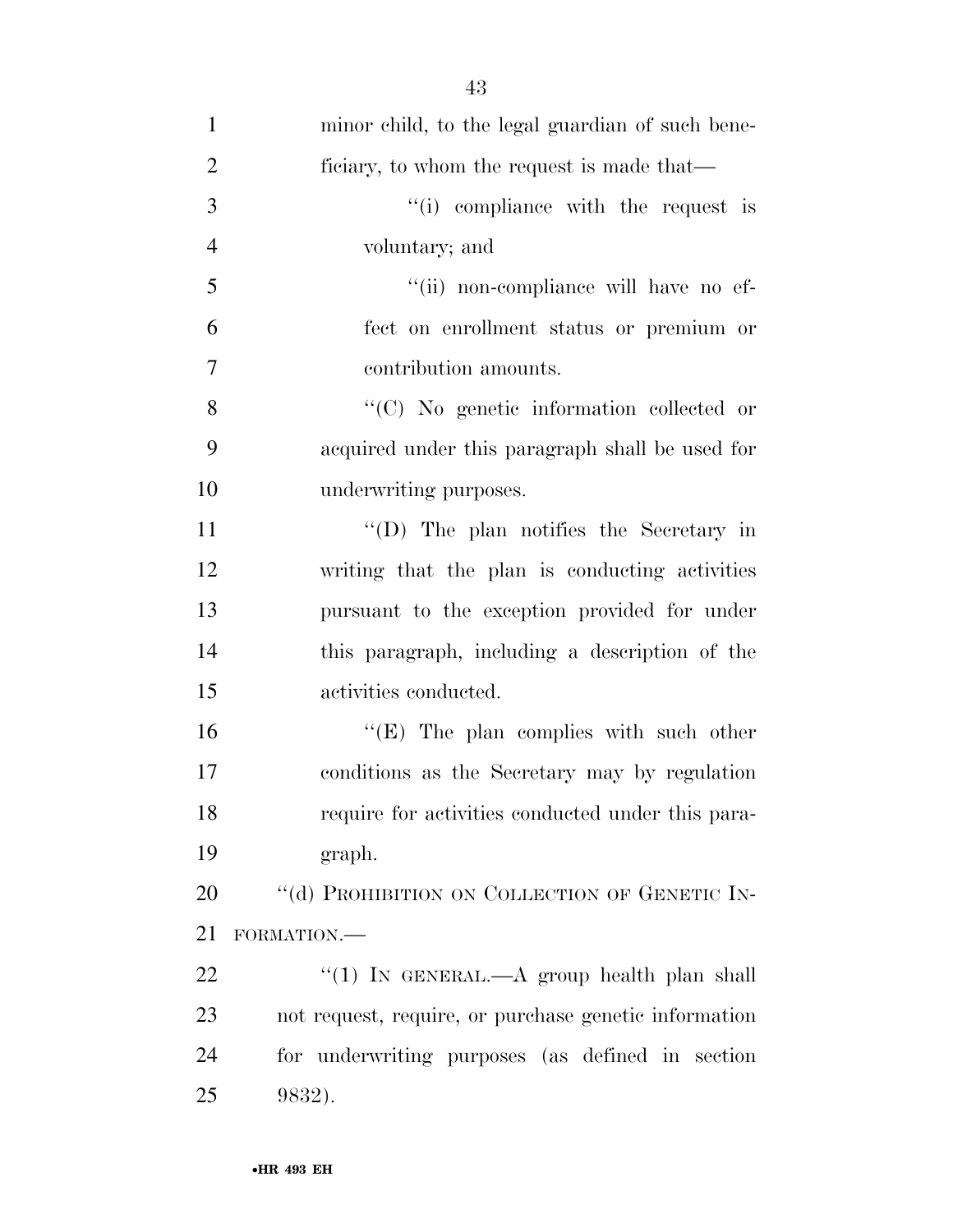1 "(2) PROHIBITION ON COLLECTION OF GE-2 NETIC INFORMATION PRIOR TO ENROLLMENT. A group health plan shall not request, require, or pur- chase genetic information with respect to any indi- vidual prior to such individual's enrollment under the plan or in connection with such enrollment.

 ''(3) INCIDENTAL COLLECTION.—If a group health plan obtains genetic information incidental to the requesting, requiring, or purchasing of other in- formation concerning any individual, such request, requirement, or purchase shall not be considered a violation of paragraph (2) if such request, require- ment, or purchase is not in violation of paragraph (1).

 ''(e) APPLICATION TO ALL PLANS.—The provisions 16 of subsections  $(a)(1)(F)$ ,  $(b)(3)$ ,  $(c)$ , and  $(d)$  and sub- section (b)(1) and section 9801 with respect to genetic in- formation, shall apply to group health plans without re-19 gard to section  $9831(a)(2)$ .".

 (c) APPLICATION TO GENETIC INFORMATION OF A FETUS OR EMBRYO.—Such section is further amended by adding at the end the following:

23 "(f) GENETIC INFORMATION OF A FETUS OR EM-BRYO.—Any reference in this chapter to genetic informa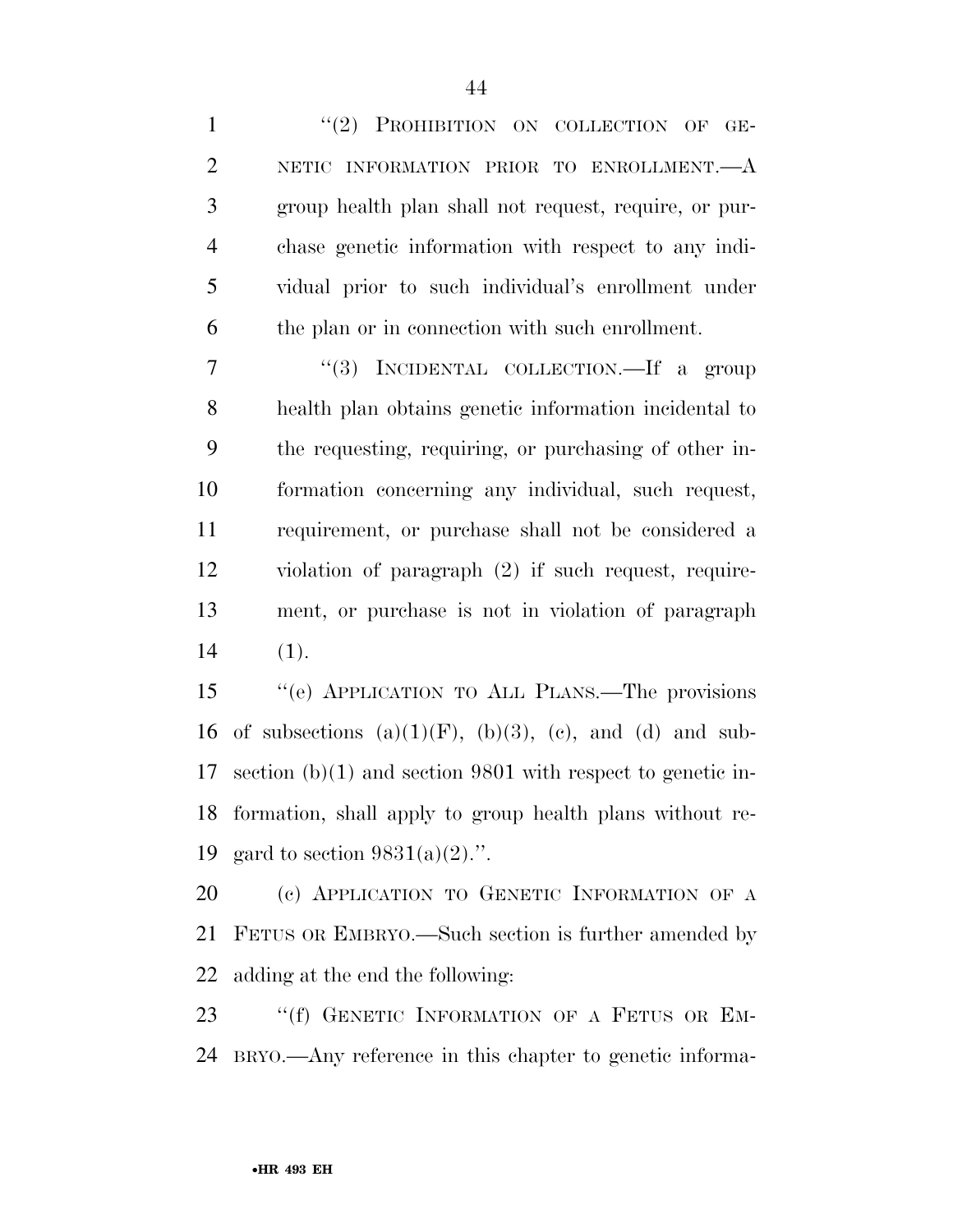tion concerning an individual or family member of an indi-vidual shall—

| 3              | $\lq(1)$ with respect to such an individual or fam-      |
|----------------|----------------------------------------------------------|
| $\overline{4}$ | ily member of an individual who is a pregnant            |
| 5              | woman, include genetic information of any fetus car-     |
| 6              | ried by such pregnant woman; and                         |
| $\overline{7}$ | $"(2)$ with respect to an individual or family           |
| 8              | member utilizing an assisted reproductive tech-          |
| 9              | nology, include genetic information of any embryo le-    |
| 10             | gally held by the individual or family member.".         |
| 11             | (d) DEFINITIONS.—Subsection (d) of section 9832 of       |
| 12             | such Code is amended by adding at the end the following: |
| 13             | "(6) FAMILY MEMBER.—The term 'family                     |
| 14             | member' means, with respect to any individual—           |
| 15             | "(A) a dependent (as such term is used for               |
| 16             | purposes of section $9801(f)(2)$ of such indi-           |
| 17             | vidual, and                                              |
| 18             | $\lq\lq$ (B) any other individual who is a first-de-     |
| 19             | gree, second-degree, third-degree, or fourth-de-         |
| 20             | gree relative of such individual or of an indi-          |
| 21             | vidual described in subparagraph (A).                    |
| 22             | "(7) GENETIC INFORMATION.—                               |
| 23             | "(A) IN GENERAL.—The term 'genetic in-                   |
| 24             | formation' means, with respect to any indi-              |
| 25             | vidual, information about—                               |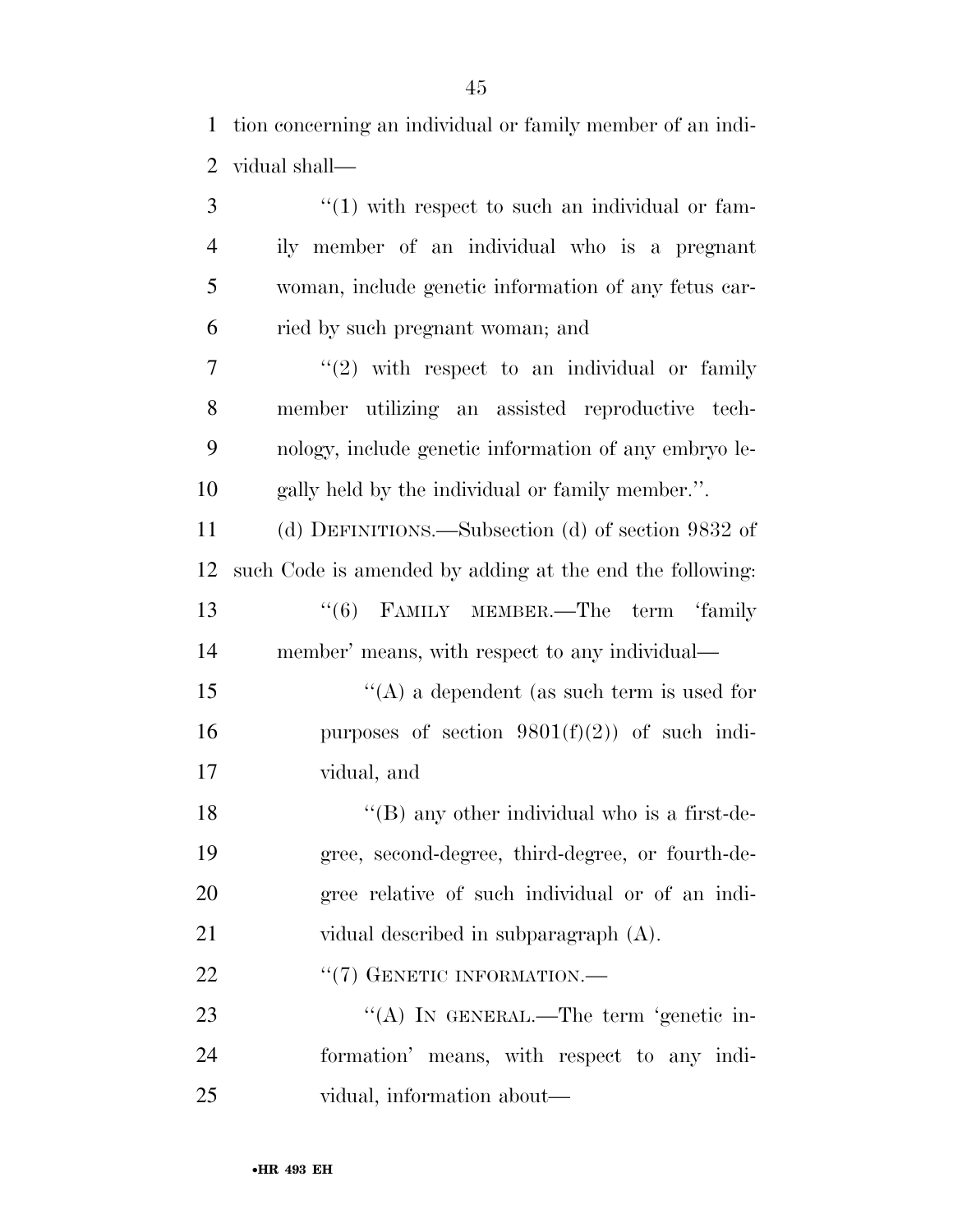| $\mathbf{1}$   | "(i) such individual's genetic tests,              |
|----------------|----------------------------------------------------|
| $\overline{2}$ | "(ii) the genetic tests of family mem-             |
| 3              | bers of such individual, and                       |
| $\overline{4}$ | "(iii) subject to subparagraph (D),                |
| 5              | the manifestation of a disease or disorder         |
| 6              | in family members of such individual.              |
| $\overline{7}$ | "(B) INCLUSION OF GENETIC SERVICES.—               |
| 8              | Such term includes, with respect to any indi-      |
| 9              | vidual, any request for, or receipt of, genetic    |
| 10             | services (including genetic services received pur- |
| 11             | suant to participation in clinical research) by    |
| 12             | such individual or any family member of such       |
| 13             | individual.                                        |
| 14             | "(C) EXCLUSIONS.—The term 'genetic in-             |
| 15             | formation' shall not include information about     |
| 16             | the sex or age of any individual.                  |
| 17             | "(D) APPLICATION TO FAMILY MEMBERS                 |
| 18             | COVERED UNDER SAME PLAN.—Information de-           |
| 19             | scribed in clause (iii) of subparagraph (A) shall  |
| 20             | not be treated as genetic information to the ex-   |
| 21             | tent that such information is taken into account   |
| 22             | only with respect to the individual in which       |
| 23             | such disease or disorder is manifested and not     |
| 24             | as genetic information with respect to any other   |
| 25             | individual.                                        |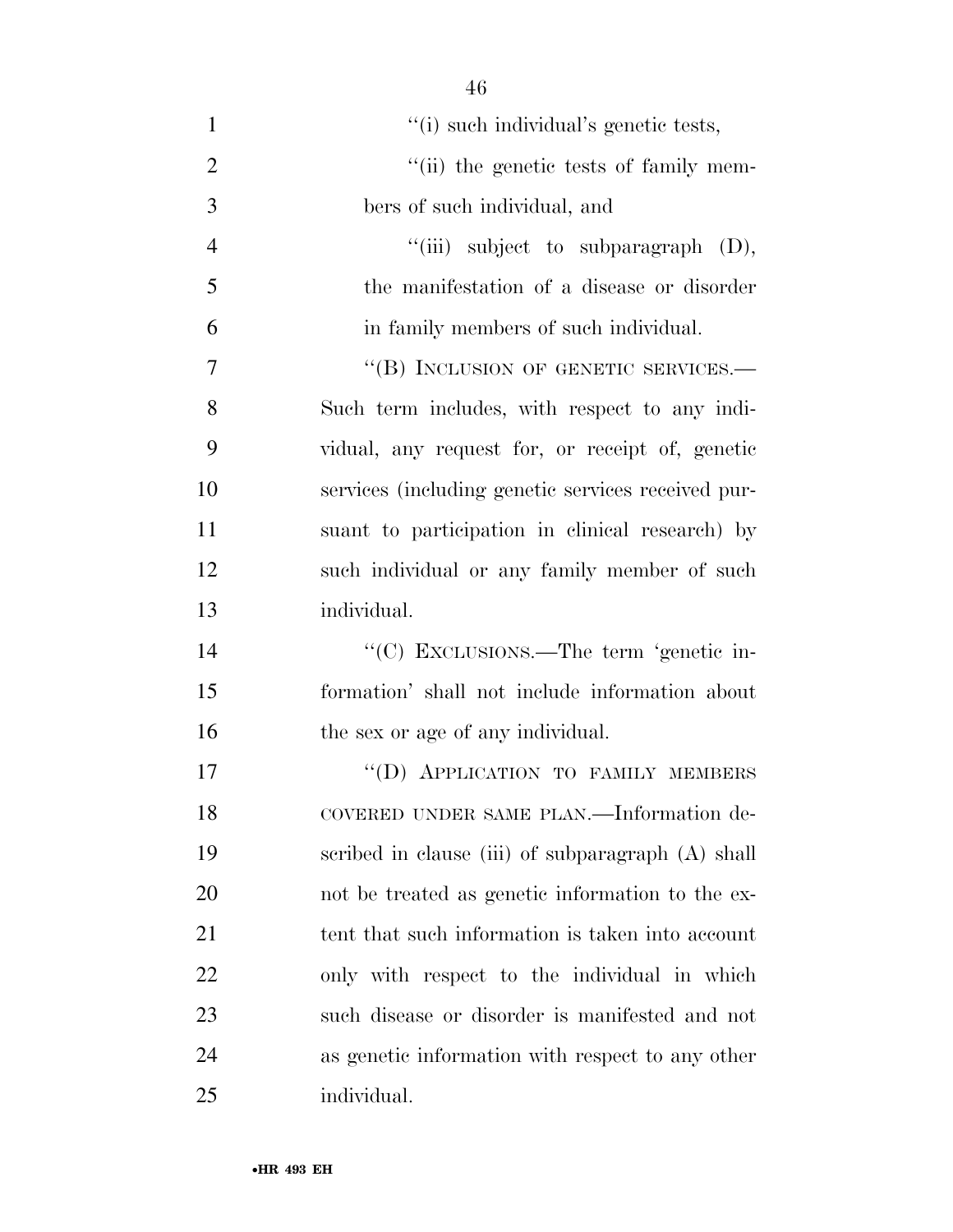1  $``(8)$  GENETIC TEST.—

| $\overline{2}$ | "(A) IN GENERAL.—The term 'genetic               |
|----------------|--------------------------------------------------|
| 3              | test' means an analysis of human DNA, RNA,       |
| $\overline{4}$ | chromosomes, proteins, or metabolities, that de- |
| 5              | tects genotypes, mutations, or chromosomal       |
| 6              | changes.                                         |
| $\overline{7}$ | "(B) EXCEPTIONS.—The term 'genetic               |
| 8              | test' does not mean—                             |
| 9              | "(i) an analysis of proteins or metabo-          |
| 10             | lites that does not detect genotypes,            |
| 11             | mutations, or chromosomal changes, or            |
| 12             | "(ii) an analysis of proteins or me-             |
| 13             | tabolities that is directly related to a mani-   |
| 14             | fested disease, disorder, or pathological        |
| 15             | condition that could reasonably be detected      |
| 16             | by a health care professional with appro-        |
| 17             | priate training and expertise in the field of    |
| 18             | medicine involved.                               |
| 19             | "(9) GENETIC SERVICES.—The term 'genetic         |
| 20             | services' means—                                 |
| 21             | $\lq\lq$ (A) a genetic test;                     |
| 22             | "(B) genetic counseling (including obtain-       |
| 23             | ing, interpreting, or assessing genetic informa- |
| 24             | tion); or                                        |
| 25             | $\lq\lq$ (C) genetic education.                  |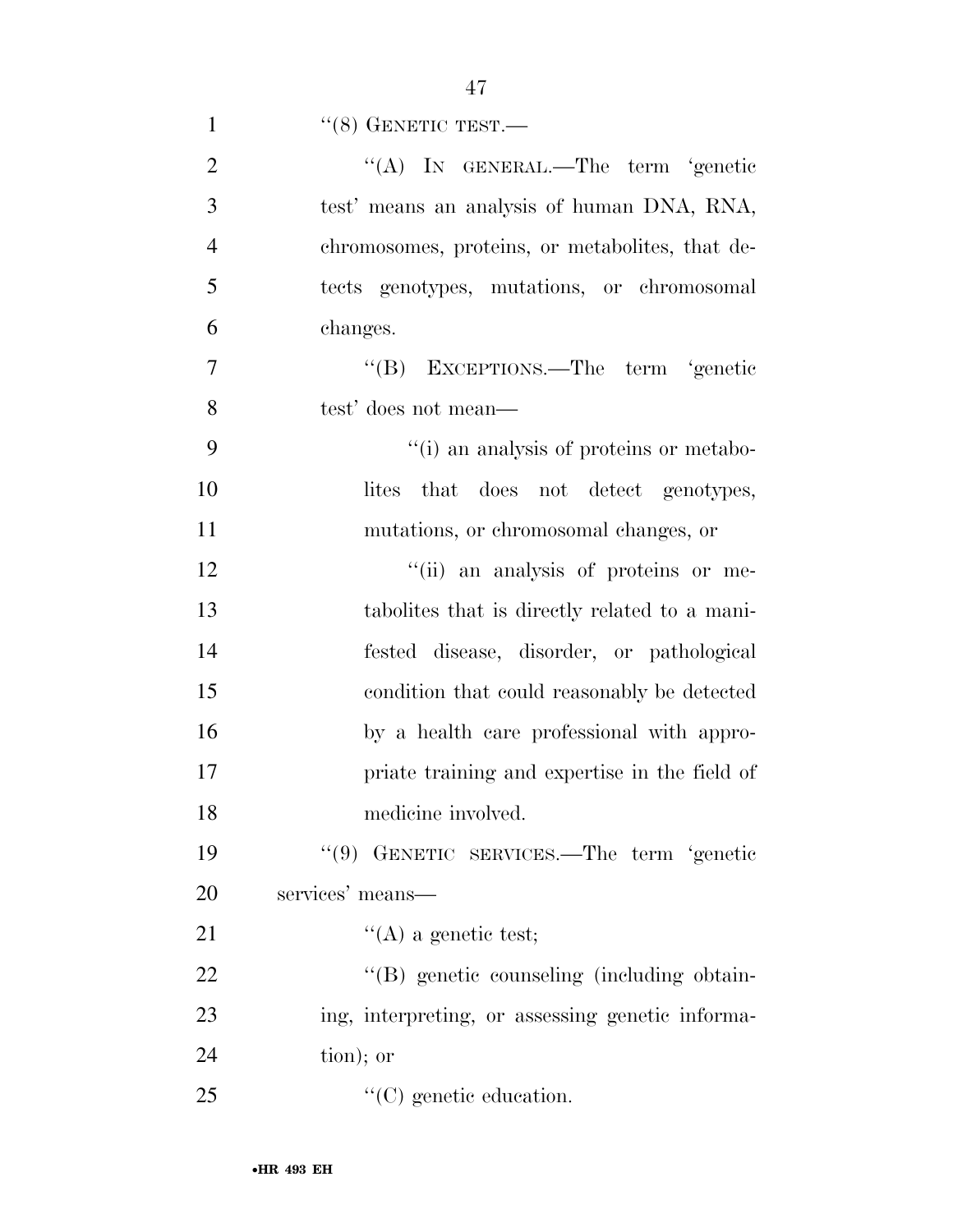| $\mathbf{1}$   | $``(10)$ UNDERWRITING PURPOSES.—The term                  |
|----------------|-----------------------------------------------------------|
| $\overline{2}$ | 'underwriting purposes' means, with respect to any        |
| 3              | group health plan , or health insurance coverage of-      |
| $\overline{4}$ | fered in connection with a group health plan—             |
| 5              | $\lq\lq$ rules for, or determination of, eligi-           |
| 6              | bility (including enrollment and continued eligi-         |
| $\overline{7}$ | bility) for benefits under the plan or coverage;          |
| 8              | $\lq\lq (B)$ the computation of premium or con-           |
| 9              | tribution amounts under the plan or coverage;             |
| 10             | $\cdot$ (C) the application of any pre-existing           |
| 11             | condition exclusion under the plan or coverage;           |
| 12             | and                                                       |
| 13             | "(D) other activities related to the cre-                 |
| 14             | ation, renewal, or replacement of a contract of           |
| 15             | health insurance or health benefits.".                    |
| 16             | (e) ENFORCEMENT.-                                         |
| 17             | $(1)$ IN GENERAL.—Subchapter C of chapter                 |
| 18             | 100 of the Internal Revenue Code of 1986 (relating        |
| 19             | to general provisions) is amended by adding at the        |
| 20             | end the following new section:                            |
| 21             | "SEC. 9834. ENFORCEMENT.                                  |
| 22             | "For the imposition of tax on any failure of a group      |
| 23             | health plan to meet the requirements of this chapter, see |

section 4980D.''.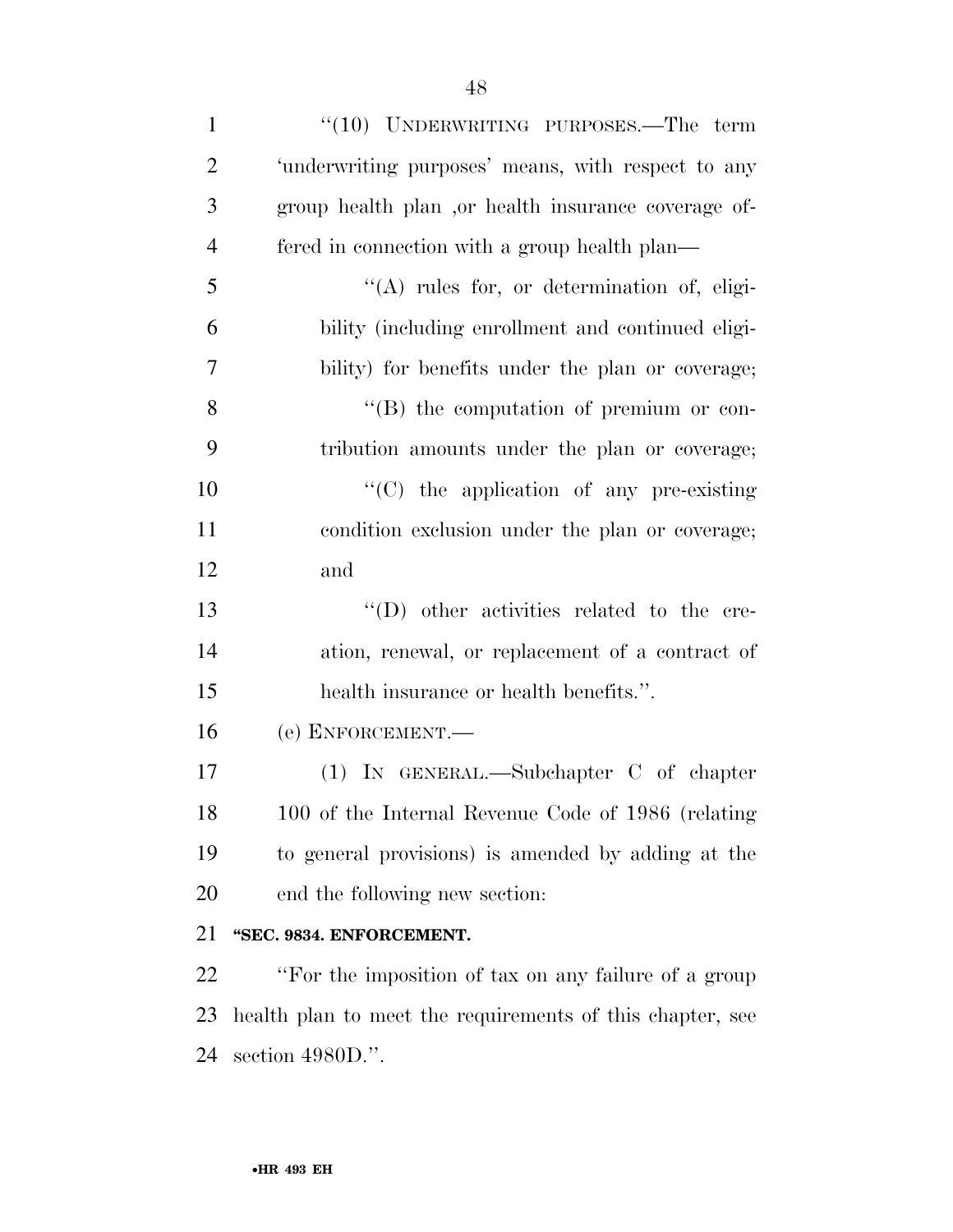(2) CONFORMING AMENDMENT.—The table of sections for subchapter C of chapter 100 of such Code is amended by adding at the end the following new item:

''Sec. 9834. Enforcement.''.

(f) REGULATIONS AND EFFECTIVE DATE.—

 (1) REGULATIONS.—The Secretary of the Treasury shall issue final regulations or other guid- ance not later than 1 year after the date of the en- actment of this Act to carry out the amendments made by this section.

 (2) EFFECTIVE DATE.—The amendments made by this section shall apply with respect to group health plans for plan years beginning after the date that is 18 months after the date of the enactment of this Act.

# **SEC. 104. AMENDMENTS TO TITLE XVIII OF THE SOCIAL SE-**

## **CURITY ACT RELATING TO MEDIGAP.**

 (a) NONDISCRIMINATION.—Section 1882(s)(2) of the Social Security Act (42 U.S.C. 1395ss(s)(2)) is amended by adding at the end the following:

21 ''(E) An issuer of a medicare supplemental policy shall not deny or condition the issuance or effectiveness of the policy (including the im- position of any exclusion of benefits under the policy based on a pre-existing condition) and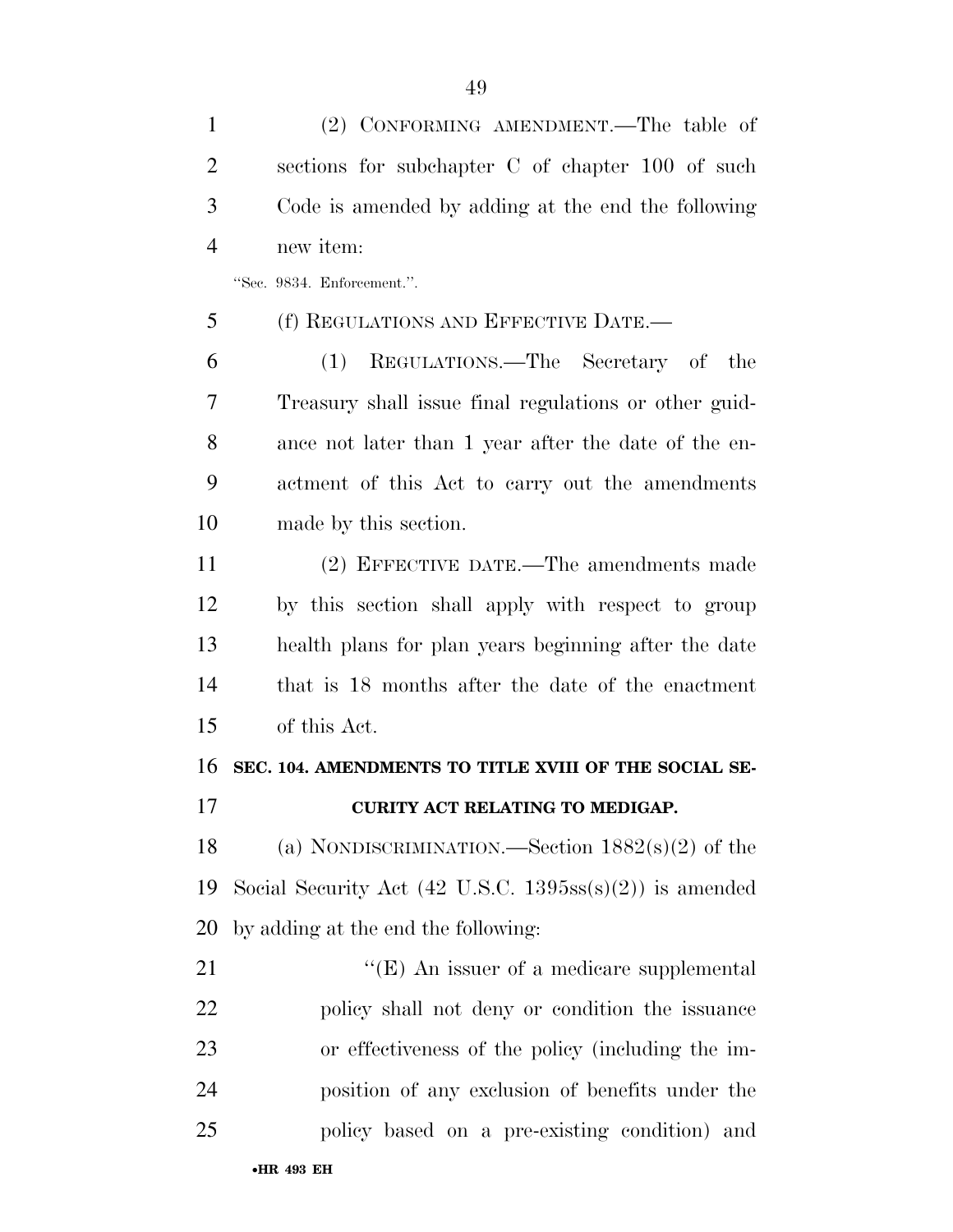| $\mathbf{1}$   | shall not discriminate in the pricing of the pol-  |
|----------------|----------------------------------------------------|
| $\overline{2}$ | icy (including the adjustment of premium rates)    |
| 3              | of an individual on the basis of the genetic in-   |
| $\overline{4}$ | formation with respect to such individual.".       |
| 5              | (b) LIMITATIONS ON GENETIC TESTING AND GE-         |
| 6              | NETIC INFORMATION.-                                |
| 7              | (1) IN GENERAL.—Section 1882 of the Social         |
| 8              | Security Act (42 U.S.C. 1395ss) is amended by add- |
| 9              | ing at the end the following:                      |
| 10             | "(x) LIMITATIONS ON GENETIC TESTING AND IN-        |
| 11             | FORMATION.-                                        |
| 12             | $``(1)$ GENETIC TESTING.—                          |
| 13             | "(A) LIMITATION ON REQUESTING OR RE-               |
| 14             | QUIRING GENETIC TESTING. An issuer of a            |
| 15             | medicare supplemental policy shall not request     |
| 16             | or require an individual or a family member of     |
| 17             | such individual to undergo a genetic test.         |
| 18             | "(B) RULE OF CONSTRUCTION.—Subpara-                |
| 19             | graph (A) shall not be construed to limit the      |
| 20             | authority of a health care professional who is     |
| 21             | providing health care services to an individual    |
| 22             | to request that such individual undergo a ge-      |
| 23             | netic test.                                        |
| 24             | "(C) RULE OF CONSTRUCTION REGARDING                |
| 25             | PAYMENT.                                           |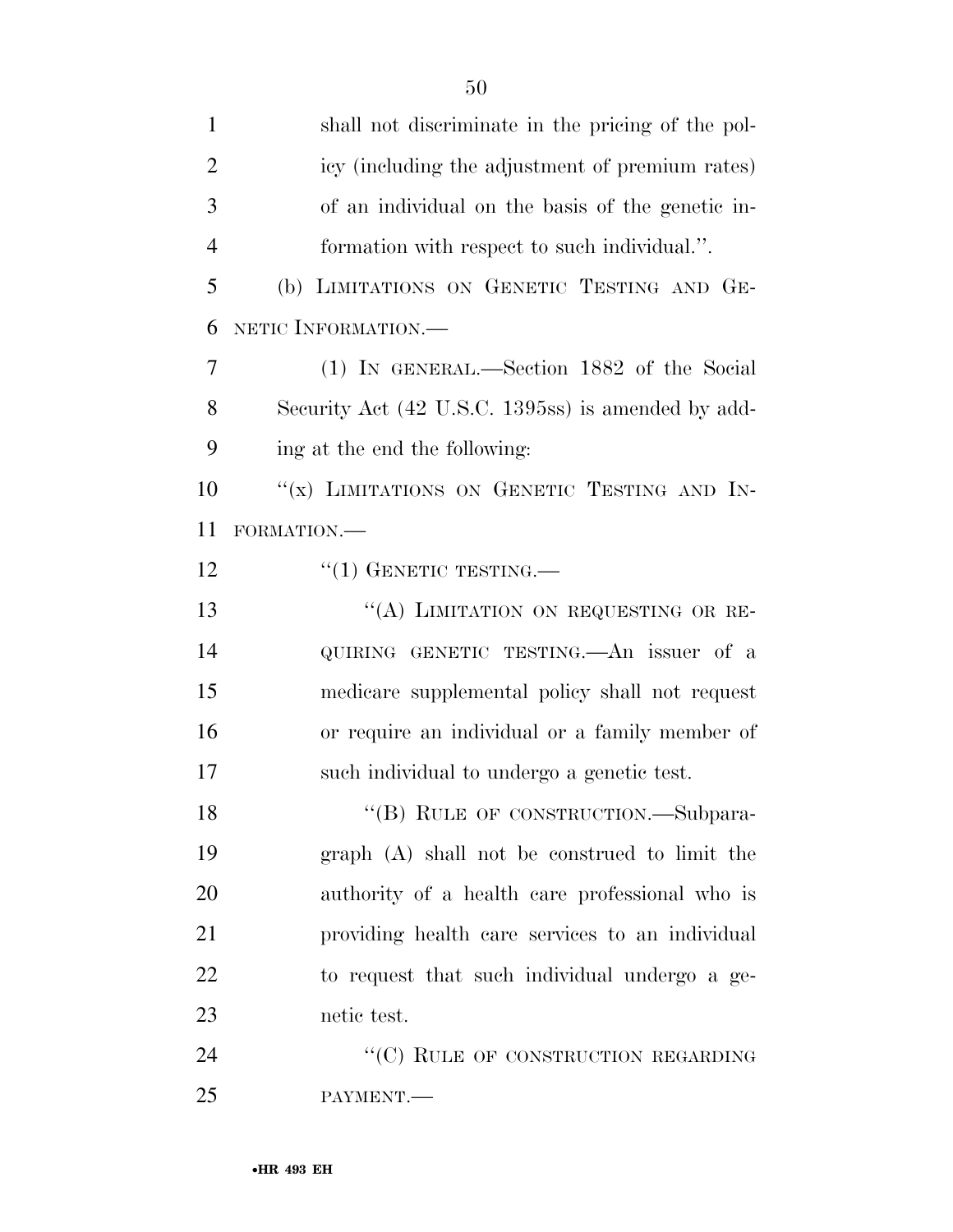| $\mathbf{1}$   | "(i) IN GENERAL.—Nothing in sub-                 |
|----------------|--------------------------------------------------|
| $\overline{2}$ | paragraph $(A)$ shall be construed to pre-       |
| 3              | clude an issuer of a medicare supplemental       |
| $\overline{4}$ | policy from obtaining and using the results      |
| 5              | of a genetic test in making a determination      |
| 6              | regarding payment (as such term is de-           |
| 7              | fined for the purposes of applying the reg-      |
| 8              | ulations promulgated by the Secretary            |
| 9              | under part C of title XI and section 264         |
| 10             | of the Health Insurance Portability and          |
| 11             | Accountability Act of 1996, as may be re-        |
| 12             | vised from time to time) consistent with         |
| 13             | subsection $(s)(2)(E)$ .                         |
| 14             | "(ii) LIMITATION.—For purposes of                |
| 15             | clause (i), an issuer of a medicare supple-      |
| 16             | mental policy may request only the min-          |
| 17             | imum amount of information necessary to          |
| 18             | accomplish the intended purpose.                 |
| 19             | $\lq\lq (D)$<br>RESEARCH EXCEPTION.-Notwith-     |
| 20             | standing subparagraph (A), an issuer of a        |
| 21             | medicare supplemental policy may request, but    |
| 22             | not require, that an individual or a family mem- |
| 23             | ber of such individual undergo a genetic test if |
| 24             | each of the following conditions is met:         |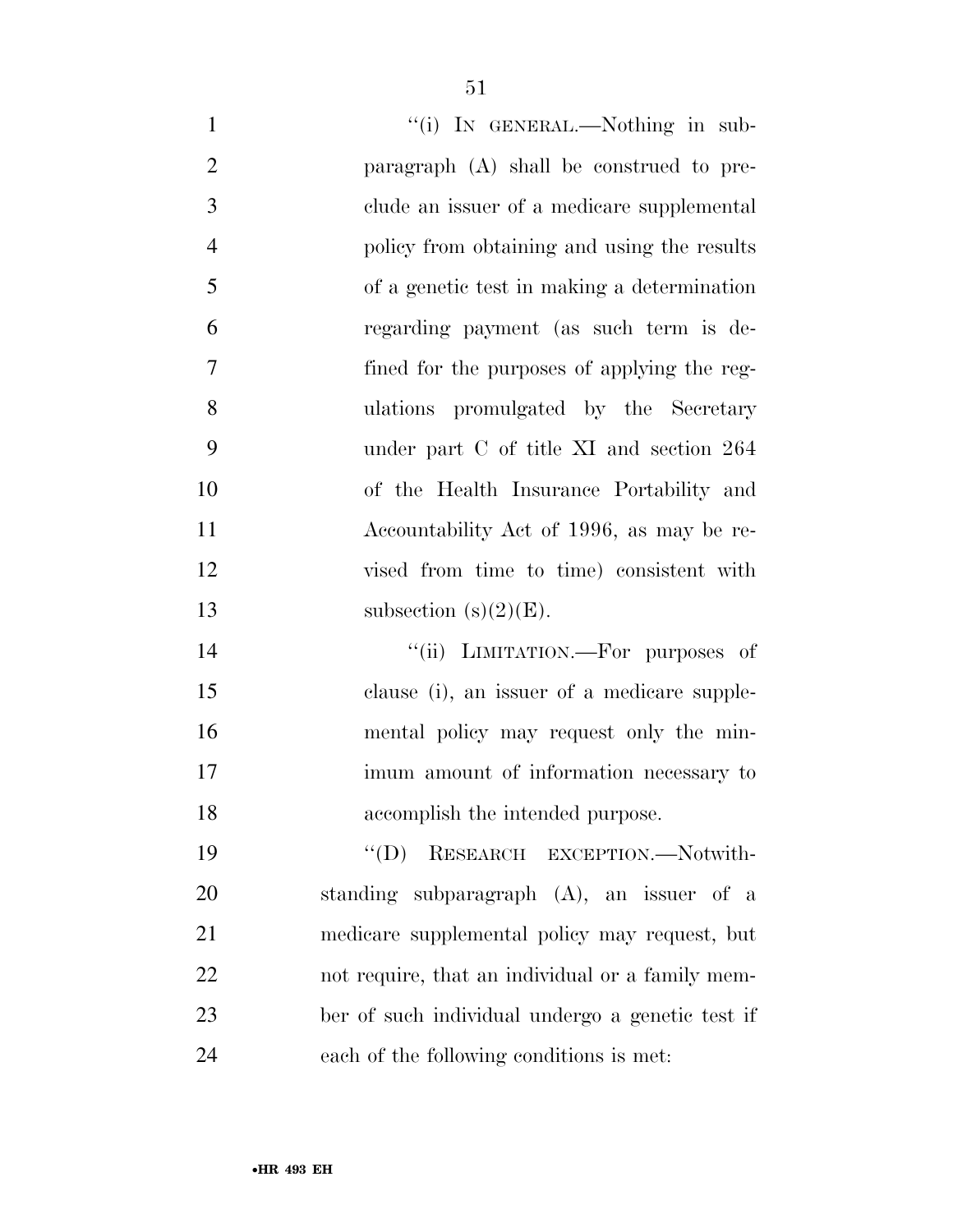| $\mathbf{1}$   | "(i) The request is made pursuant to          |
|----------------|-----------------------------------------------|
| $\overline{2}$ | research that complies with part 46 of title  |
| 3              | 45, Code of Federal Regulations, or equiv-    |
| $\overline{4}$ | alent Federal regulations, and any applica-   |
| 5              | ble State or local law or regulations for the |
| 6              | protection of human subjects in research.     |
| 7              | "(ii) The issuer clearly indicates to         |
| 8              | each individual, or in the case of a minor    |
| 9              | child, to the legal guardian of such child,   |
| 10             | to whom the request is made that—             |
| 11             | $\lq\lq$ compliance with the request          |
| 12             | is voluntary; and                             |
| 13             | "(II) non-compliance will have no             |
| 14             | effect on enrollment status or pre-           |
| 15             | mium or contribution amounts.                 |
| 16             | "(iii) No genetic information collected       |
| 17             | or acquired under this subparagraph shall     |
| 18             | be used for underwriting, determination of    |
| 19             | eligibility to enroll or maintain enrollment  |
| 20             | status, premium rating, or the creation, re-  |
| 21             | newal, or replacement of a plan, contract,    |
| 22             | or coverage for health insurance or health    |
| 23             | benefits.                                     |
| 24             | "(iv) The issuer notifies the Secretary       |
| 25             | in writing that the issuer is conducting ac-  |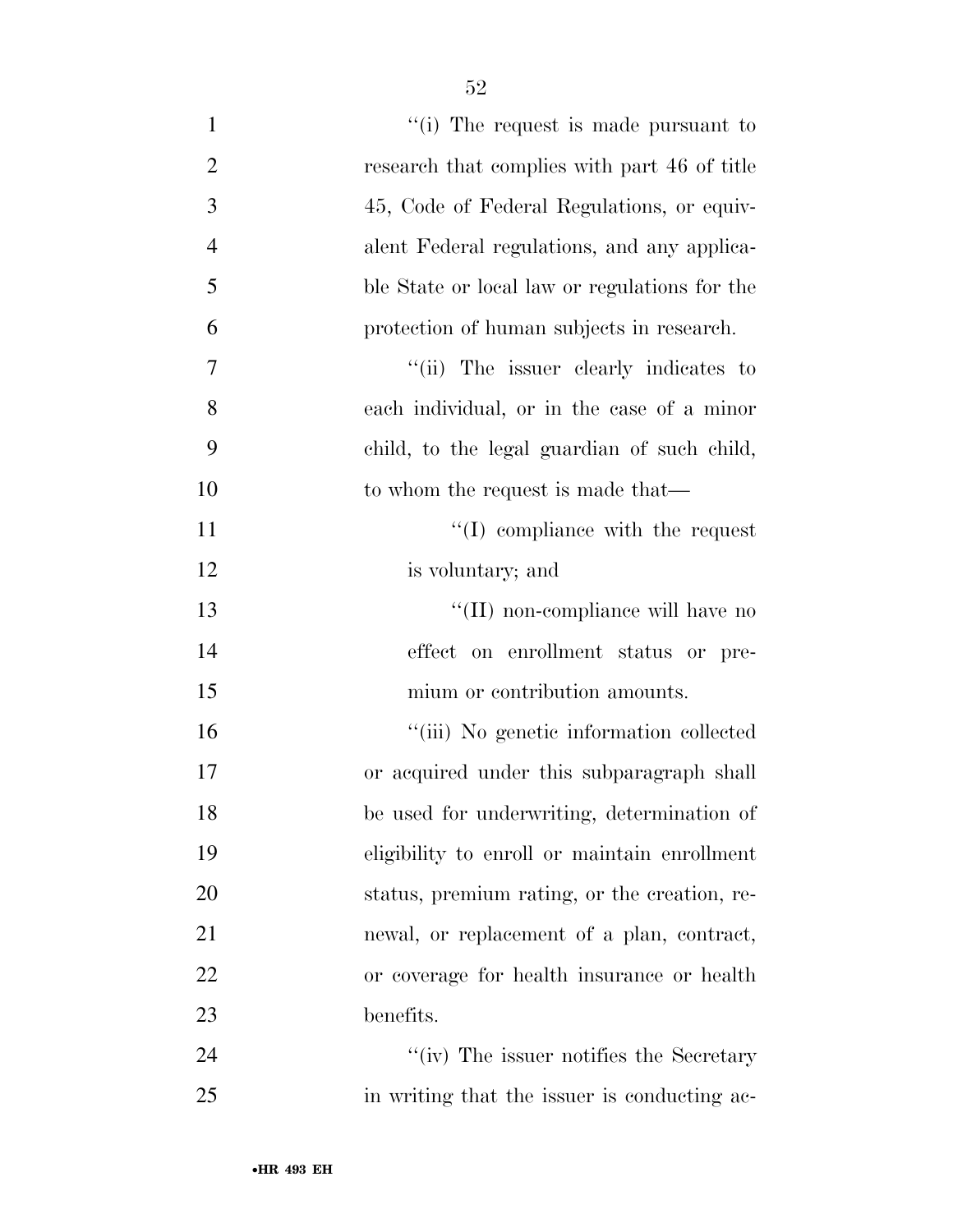tivities pursuant to the exception provided for under this subparagraph, including a description of the activities conducted.  $''(v)$  The issuer complies with such other conditions as the Secretary may by regulation require for activities conducted under this subparagraph. 8 "(2) PROHIBITION ON COLLECTION OF GE- NETIC INFORMATION.— 10 "(A) IN GENERAL.—An issuer of a medi- care supplemental policy shall not request, re- quire, or purchase genetic information for un- derwriting purposes (as defined in paragraph (3)). 15 "(B) PROHIBITION ON COLLECTION OF GENETIC INFORMATION PRIOR TO ENROLL- MENT.—An issuer of a medicare supplemental policy shall not request, require, or purchase ge- netic information with respect to any individual prior to such individual's enrollment under the 21 policy in connection with such enrollment. 22 "<sup>"</sup>(C) INCIDENTAL COLLECTION.—If an issuer of a medicare supplemental policy obtains

 genetic information incidental to the requesting, requiring, or purchasing of other information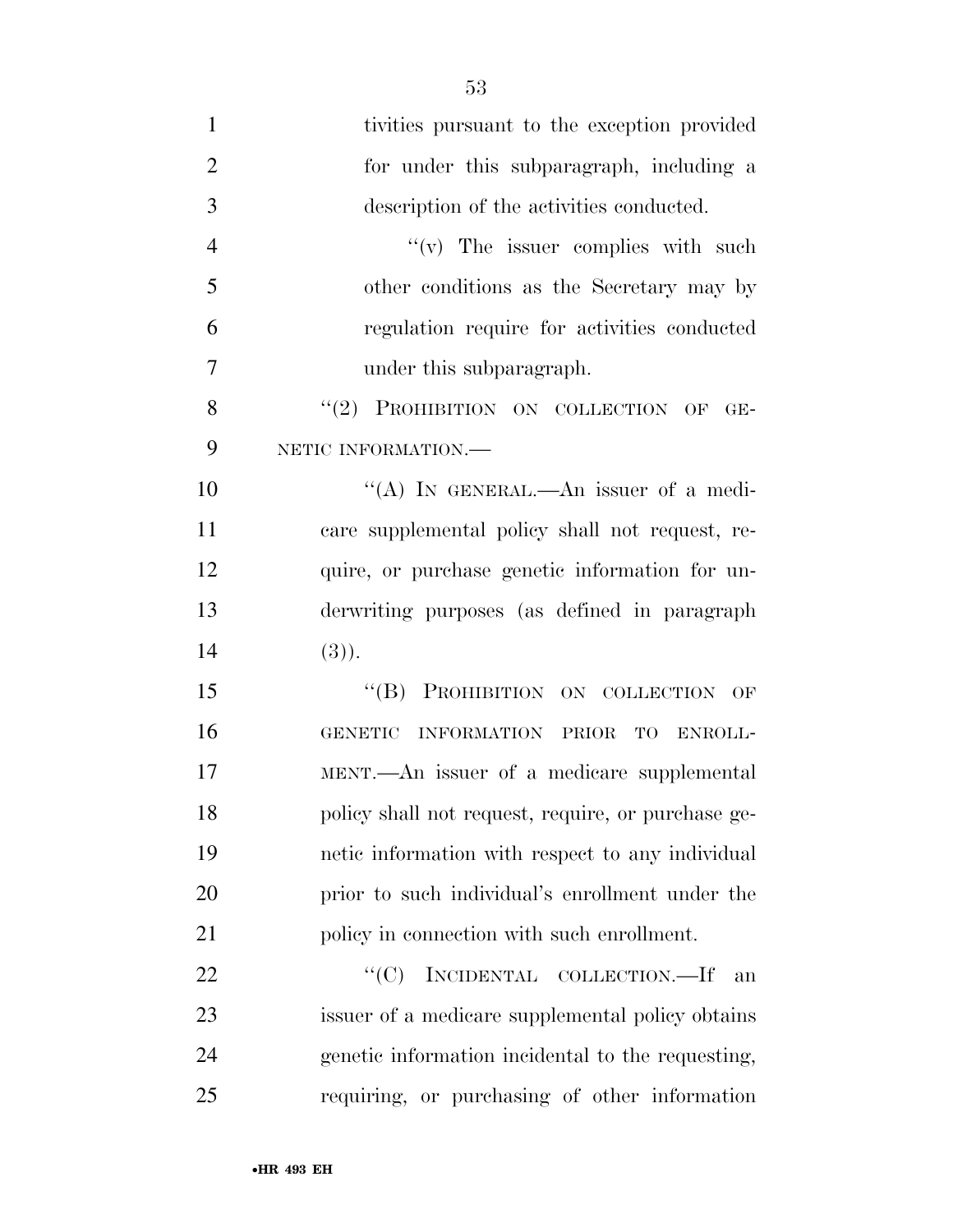| $\mathbf{1}$   | concerning any individual, such request, re-     |
|----------------|--------------------------------------------------|
| $\overline{2}$ | quirement, or purchase shall not be considered   |
| 3              | a violation of subparagraph (B) if such request, |
| $\overline{4}$ | requirement, or purchase is not in violation of  |
| 5              | subparagraph $(A)$ .                             |
| 6              | $\cdot\cdot(3)$ DEFINITIONS.—In this subsection: |
| $\tau$         | "(A) FAMILY MEMBER.—The term 'family             |
| 8              | member' means with respect to an individual,     |
| 9              | any other individual who is a first-degree, sec- |
| 10             | ond-degree, third-degree, or fourth-degree rel-  |
| 11             | ative of such individual.                        |
| 12             | "(B) GENETIC INFORMATION.-                       |
| 13             | "(i) IN GENERAL.—The term 'genetic               |
| 14             | information' means, with respect to any in-      |
| 15             | dividual, information about—                     |
| 16             | "(I) such individual's genetic                   |
| 17             | tests,                                           |
| 18             | $\lq\lq$ (II) the genetic tests of family        |
| 19             | members of such individual, and                  |
| 20             | "(III) subject to clause (iv), the               |
| 21             | manifestation of a disease or disorder           |
| 22             | in family members of such individual.            |
| 23             | "(ii) INCLUSION OF GENETIC SERV-                 |
| 24             | ICES.—Such term includes, with respect to        |
| 25             | any individual, any request for, or receipt      |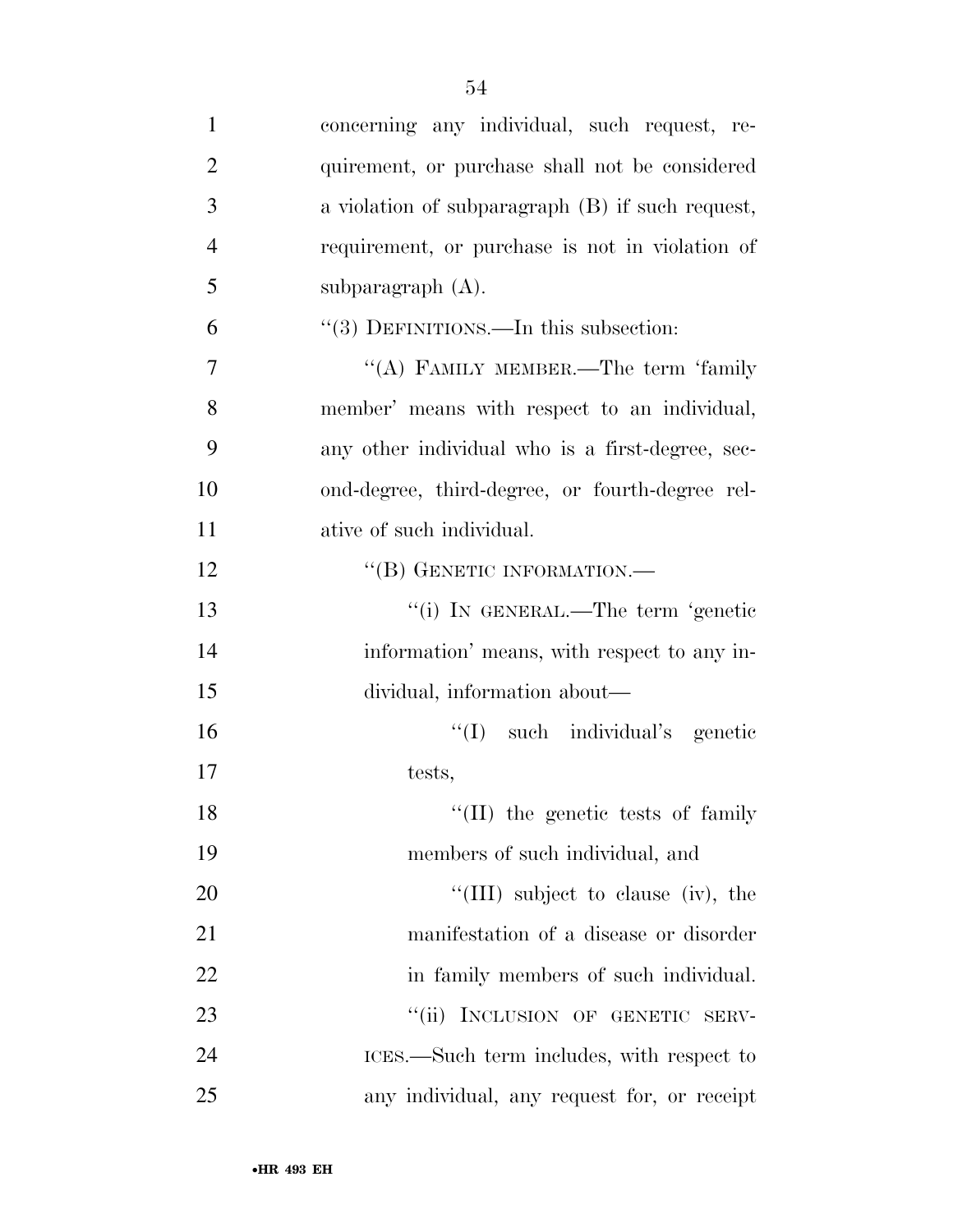of, genetic services (including genetic serv- ices received pursuant to participation in clinical research) by such individual or any family member of such individual. 5 "(iii) EXCLUSIONS.—The term 'ge- netic information' shall not include infor- mation about the sex or age of any indi- vidual. 9 "'(C) GENETIC TEST.—  $"$ (i) IN GENERAL.—The term 'genetic test' means an analysis of human DNA, RNA, chromosomes, proteins, or metabo- lites, that detects genotypes, mutations, or chromosomal changes. ''(ii) EXCEPTIONS.—The term 'genetic test' does not mean—  $\text{``(I)}$  an analysis of proteins or metabolites that does not detect genotypes, mutations, or chromosomal changes; or  $\text{``(II)}$  an analysis of proteins or metabolites that is directly related to a manifested disease, disorder, or pathological condition that could rea-sonably be detected by a health care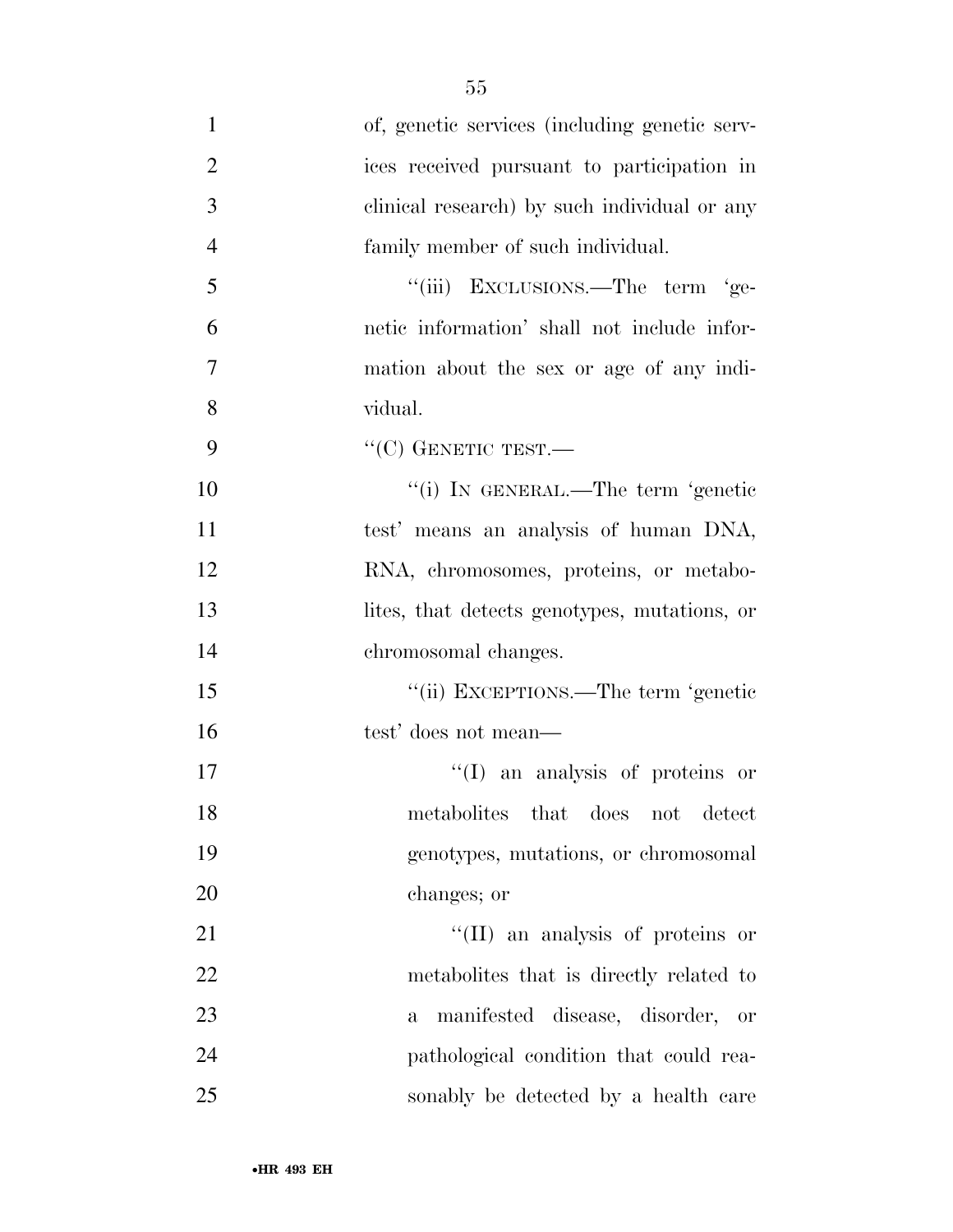| ٧<br>. .<br>۰,<br>۰.<br>۰ | I<br>۰.<br>×<br>٠ |
|---------------------------|-------------------|
|---------------------------|-------------------|

| $\mathbf{1}$   | professional with appropriate training       |
|----------------|----------------------------------------------|
| $\overline{2}$ | and expertise in the field of medicine       |
| 3              | involved.                                    |
| $\overline{4}$ | "(D) GENETIC SERVICES.—The term 'ge-         |
| 5              | netic services' means—                       |
| 6              | $\lq($ i) a genetic test;                    |
| $\tau$         | "(ii) genetic counseling (including ob-      |
| 8              | taining, interpreting, or assessing genetic  |
| 9              | information); or                             |
| 10             | "(iii) genetic education.                    |
| 11             | "(E) UNDERWRITING PURPOSES.—The              |
| 12             | term 'underwriting purposes' means, with re- |
| 13             | spect to a medicare supplemental policy—     |
| 14             | "(i) rules for, or determination of, eli-    |
| 15             | gibility (including enrollment and contin-   |
| 16             | ued eligibility) for benefits under the pol- |
| 17             | icy;                                         |
| 18             | "(ii) the computation of premium or          |
| 19             | contribution amounts under the policy;       |
| 20             | "(iii) the application of any pre-exist-     |
| 21             | ing condition exclusion under the policy;    |
| 22             | and                                          |
| 23             | "(iv) other activities related to the        |
| 24             | creation, renewal, or replacement of a con-  |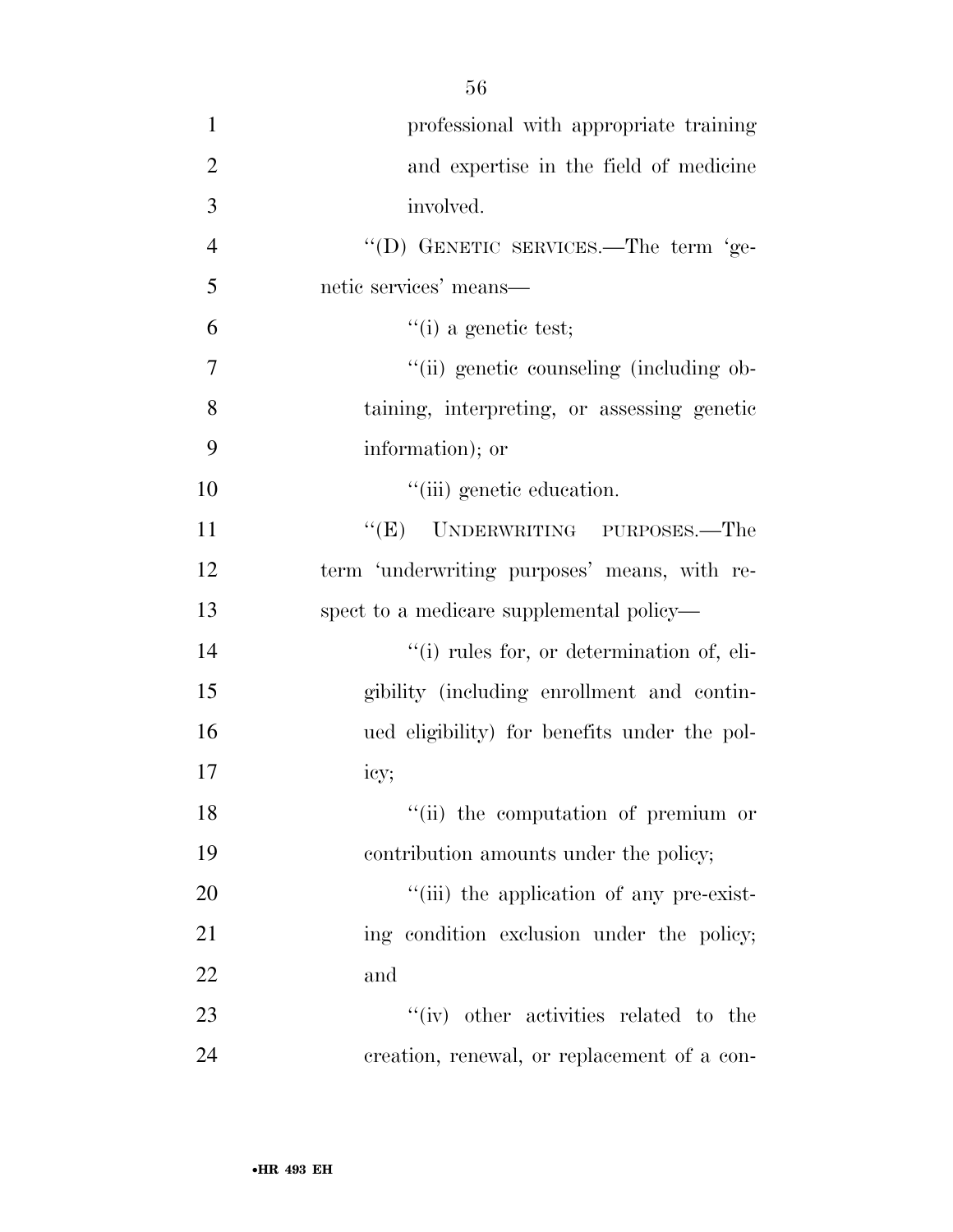| $\mathbf{1}$   | tract of health insurance or health bene-           |
|----------------|-----------------------------------------------------|
| $\overline{2}$ | fits.                                               |
| 3              | ISSUER OF A MEDICARE SUPPLE-<br>$``$ (F)            |
| $\overline{4}$ | MENTAL POLICY.—The term 'issuer of a medi-          |
| 5              | care supplemental policy' includes a third-party    |
| 6              | administrator or other person acting for or on      |
| 7              | behalf of such issuer.".                            |
| 8              | (2) APPLICATION TO GENETIC INFORMATION OF           |
| 9              | A FETUS OR EMBRYO.—Section $1882(x)$ of such Act,   |
| 10             | as added by paragraph (1), is further amended by    |
| 11             | adding at the end the following:                    |
| 12             | "(4) GENETIC INFORMATION OF A FETUS OR              |
| 13             | EMBRYO.—Any reference in this section to genetic    |
| 14             | information concerning an individual or family mem- |
| 15             | ber of an individual shall—                         |
| 16             | "(A) with respect to such an individual or          |
| 17             | family member of an individual who is a preg-       |
| 18             | nant woman, include genetic information of any      |
| 19             | fetus carried by such pregnant woman; and           |
| 20             | "(B) with respect to an individual or fam-          |
| 21             | ily member utilizing an assisted reproductive       |
| 22             | technology, include genetic information of any      |
| 23             | embryo legally held by the individual or family     |
| 24             | member.".                                           |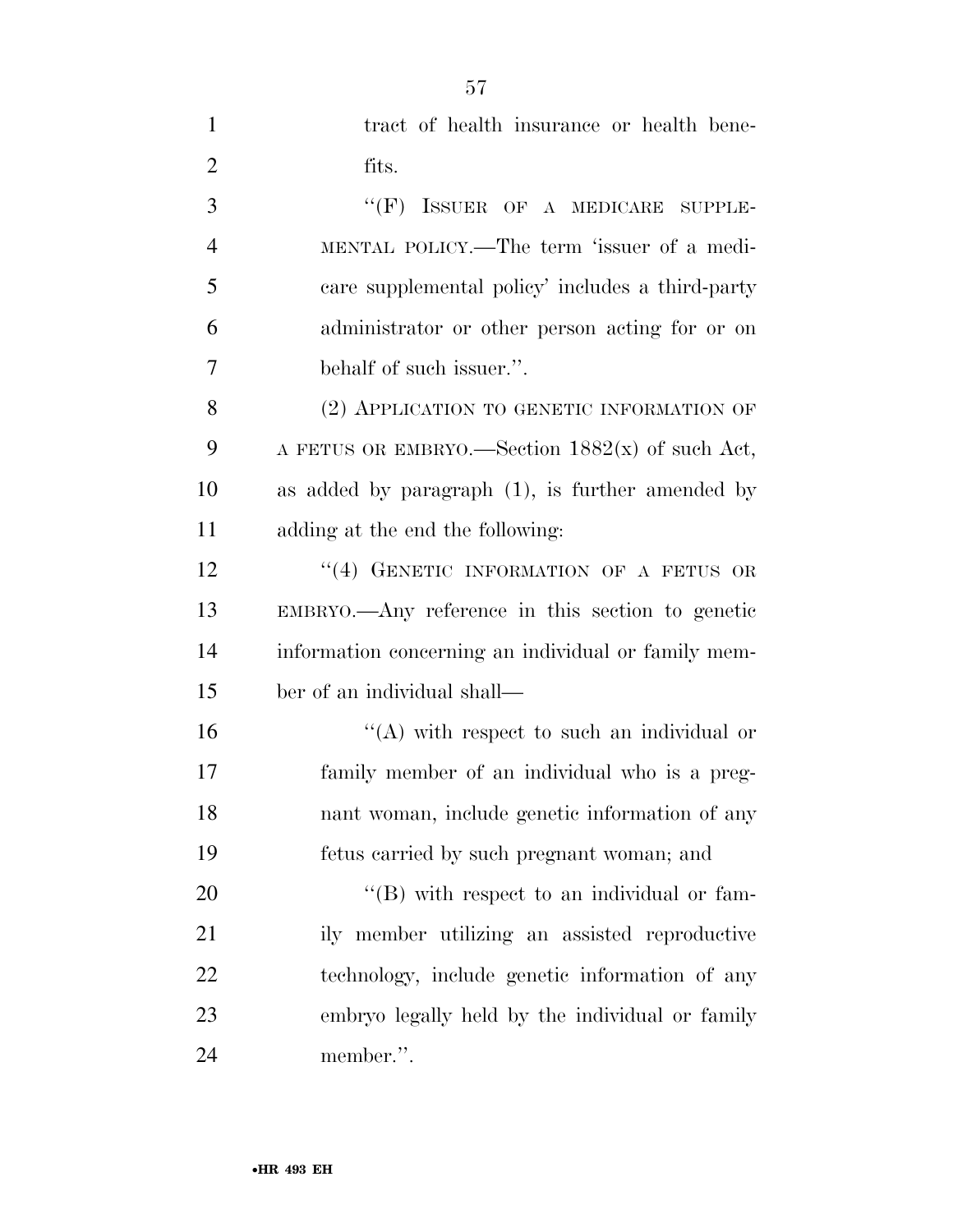(3) CONFORMING AMENDMENT.—Section 1882(o) of the Social Security Act (42 U.S.C. 1395ss(o)) is amended by adding at the end the fol-lowing:

 ''(4) The issuer of the medicare supplemental 6 policy complies with subsection  $(s)(2)(E)$  and sub-7 section  $(x)$ .".

 (c) EFFECTIVE DATE.—The amendments made by this section shall apply with respect to an issuer of a medi- care supplemental policy for policy years beginning on or after the date that is 18 months after the date of enact-ment of this Act.

13 (d) TRANSITION PROVISIONS.—

 (1) IN GENERAL.—If the Secretary of Health and Human Services identifies a State as requiring a change to its statutes or regulations to conform its regulatory program to the changes made by this sec- tion, the State regulatory program shall not be con- sidered to be out of compliance with the require- ments of section 1882 of the Social Security Act due solely to failure to make such change until the date specified in paragraph (4).

 (2) NAIC STANDARDS.—If, not later than June 30, 2008, the National Association of Insurance Commissioners (in this subsection referred to as the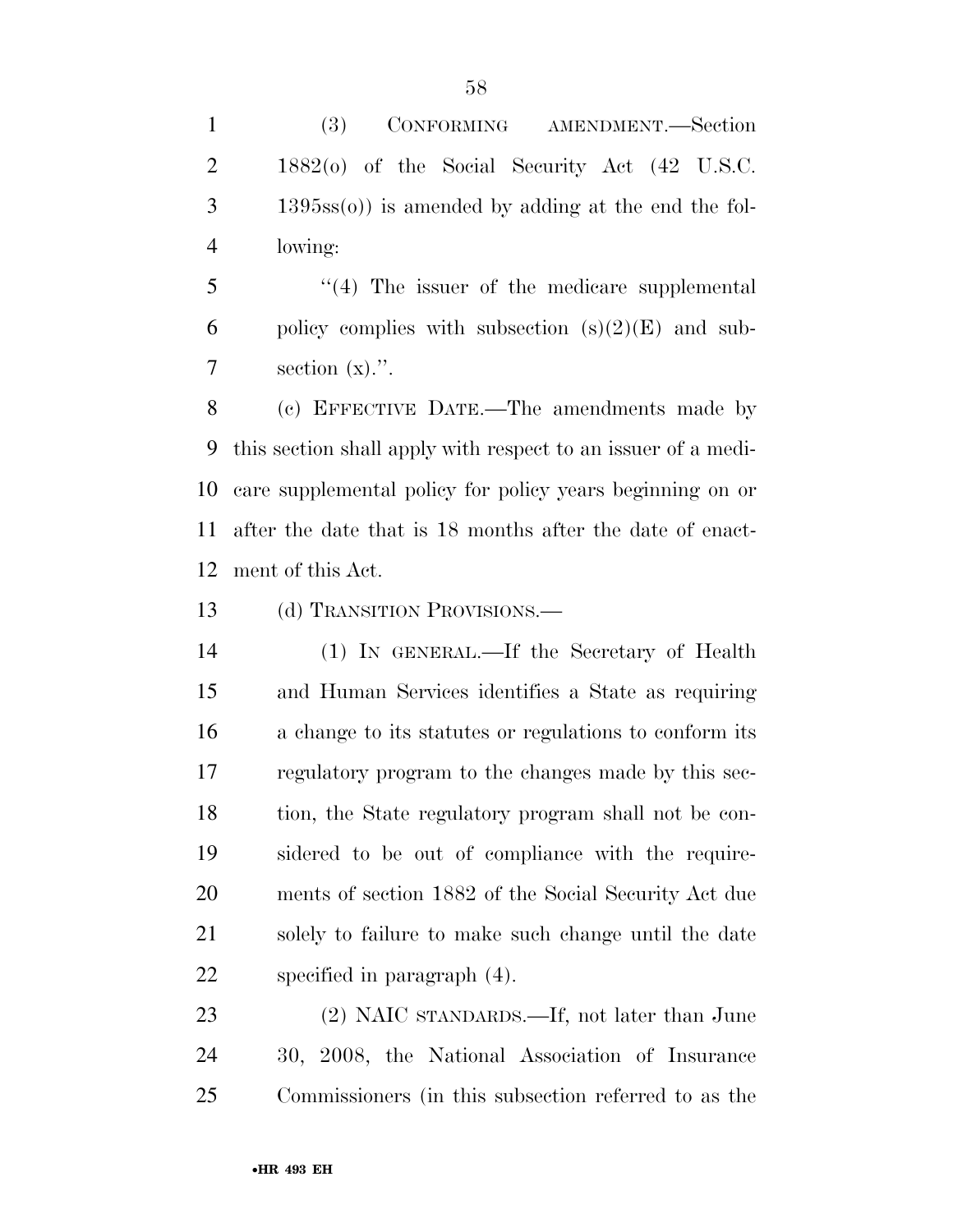''NAIC'') modifies its NAIC Model Regulation relat- ing to section 1882 of the Social Security Act (re- ferred to in such section as the 1991 NAIC Model Regulation, as subsequently modified) to conform to the amendments made by this section, such revised regulation incorporating the modifications shall be considered to be the applicable NAIC model regula- tion (including the revised NAIC model regulation and the 1991 NAIC Model Regulation) for the pur-poses of such section.

 (3) SECRETARY STANDARDS.—If the NAIC does not make the modifications described in para- graph (2) within the period specified in such para- graph, the Secretary of Health and Human Services shall, not later than October 1, 2008, make the modifications described in such paragraph and such revised regulation incorporating the modifications shall be considered to be the appropriate regulation for the purposes of such section.

20 (4) DATE SPECIFIED.

 (A) IN GENERAL.—Subject to subpara- graph (B), the date specified in this paragraph for a State is the earlier of—

 (i) the date the State changes its stat-utes or regulations to conform its regu-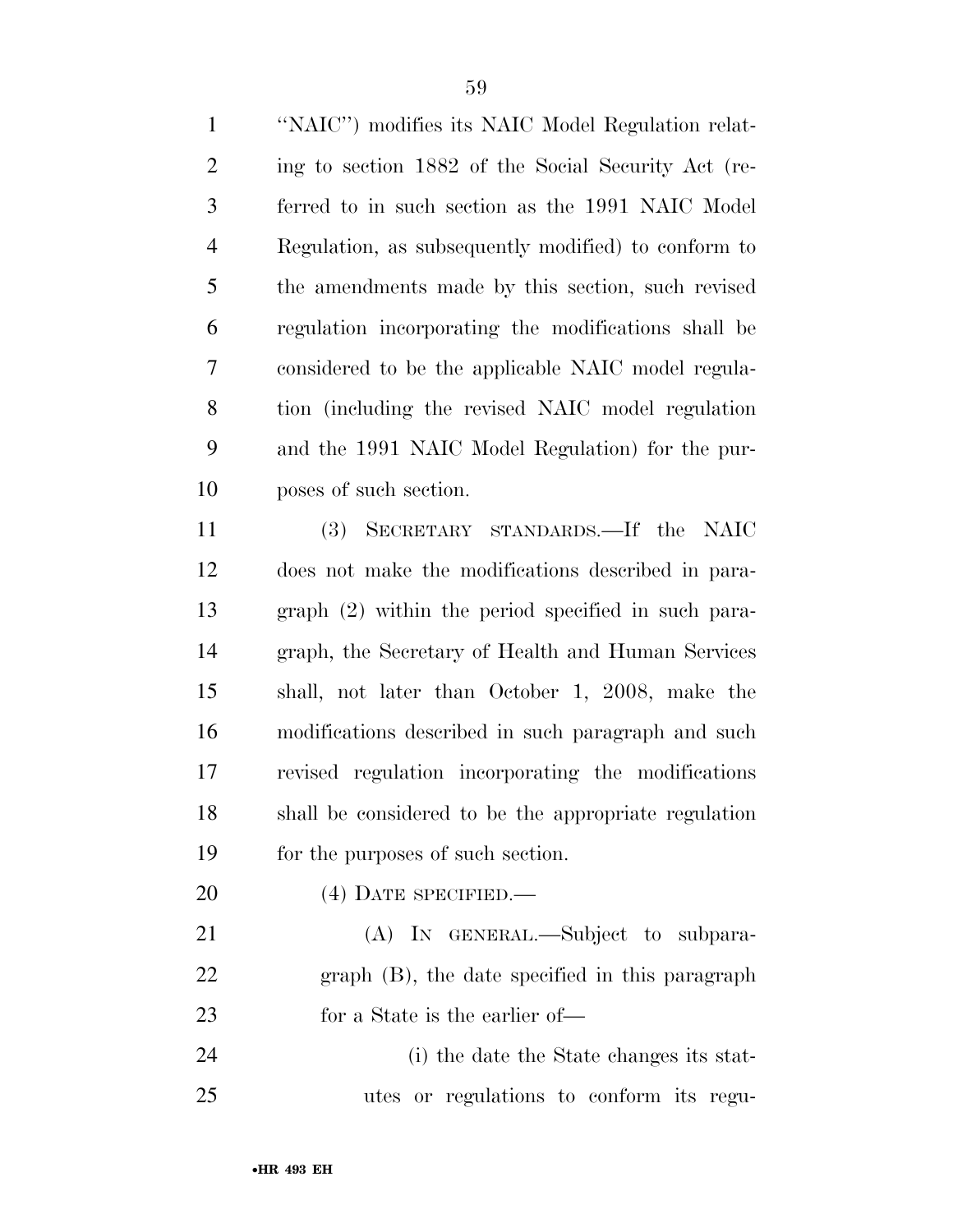| $\mathbf{1}$   | latory program to the changes made by           |
|----------------|-------------------------------------------------|
| $\overline{2}$ | this section, or                                |
| 3              | (ii) October 1, 2008.                           |
| $\overline{4}$ | (B) ADDITIONAL LEGISLATIVE ACTION RE-           |
| 5              | QUIRED.—In the case of a State which the Sec-   |
| 6              | retary identifies as—                           |
| 7              | (i) requiring State legislation (other          |
| 8              | than legislation appropriating funds) to        |
| 9              | conform its regulatory program to the           |
| 10             | changes made in this section, but               |
| 11             | (ii) having a legislature which is not          |
| 12             | scheduled to meet in 2008 in a legislative      |
| 13             | session in which such legislation may be        |
| 14             | considered, the date specified in this para-    |
| 15             | graph is the first day of the first calendar    |
| 16             | quarter beginning after the close of the        |
| 17             | first legislative session of the State legisla- |
| 18             | ture that begins on or after July 1, 2008.      |
| 19             | For purposes of the previous sentence, in       |
| 20             | the case of a State that has a 2-year legis-    |
| 21             | lative session, each year of such session       |
| 22             | shall be deemed to be a separate regular        |
| 23             | session of the State legislature.               |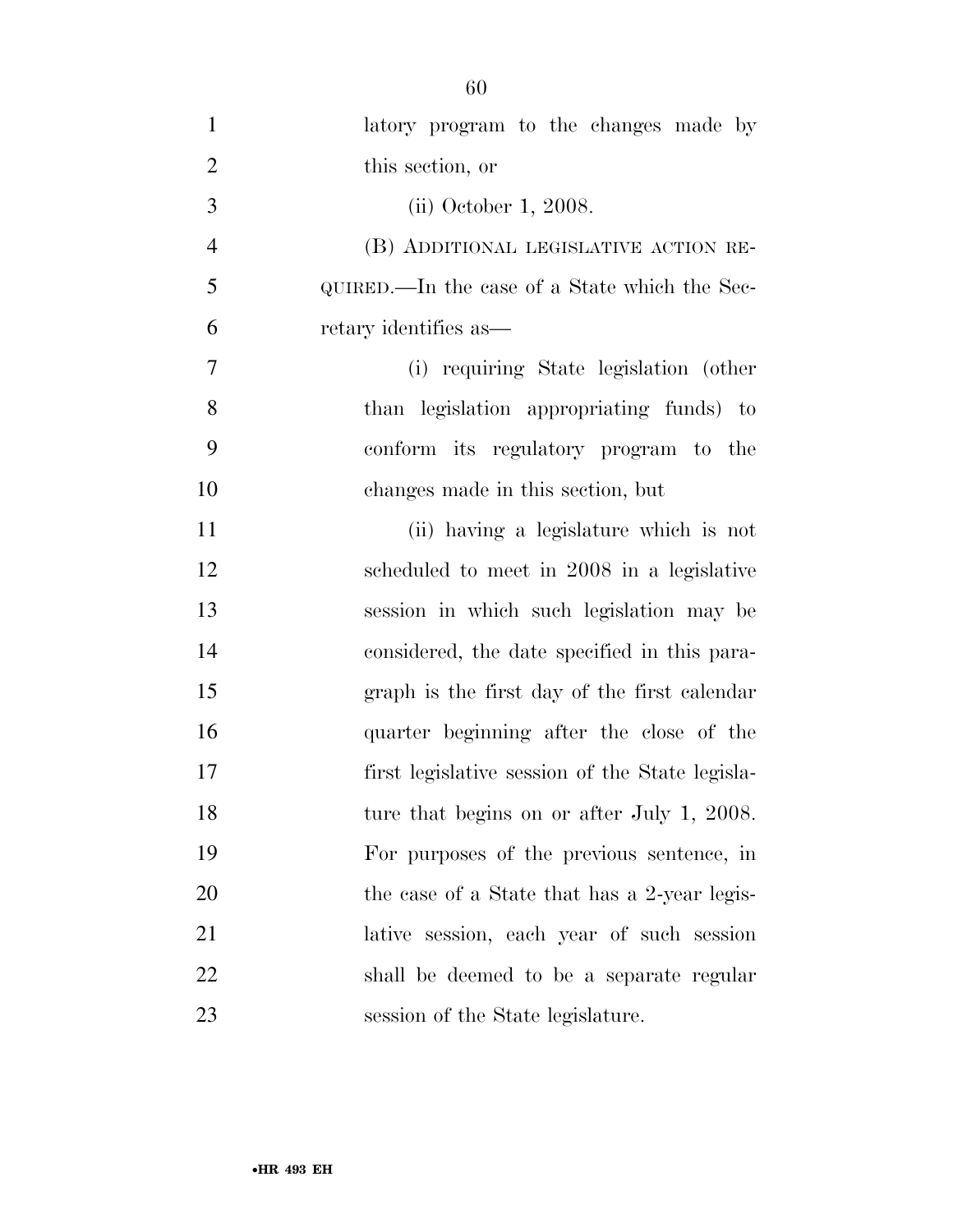#### **SEC. 105. PRIVACY AND CONFIDENTIALITY.**

 (a) IN GENERAL.—Part C of title XI of the Social Security Act is amended by adding at the end the fol-lowing new section:

## ''APPLICATION OF HIPAA REGULATIONS TO GENETIC

## INFORMATION

 ''SEC. 1180. (a) IN GENERAL.—The Secretary shall revise the HIPAA privacy regulation (as defined in sub-section (b)) so it is consistent with the following:

 ''(1) Genetic information shall be treated as health information described in section 1171(4)(B).

12 ''(2) The use or disclosure by a covered entity that is a group health plan, health insurance issuer that issues health insurance coverage, or issuer of a medicare supplemental policy of protected health in- formation that is genetic information about an indi- vidual for underwriting purposes under the group health plan, health insurance coverage, or medicare supplemental policy shall not be a permitted use or disclosure.

21 "(b) DEFINITIONS.—For purposes of this section:

22 "(1) GENETIC INFORMATION; GENETIC TEST; FAMILY MEMBER.—The terms 'genetic information', 'genetic test', and 'family member' have the mean- ings given such terms in section 2791 of the Public Health Service Act (42 U.S.C. 300gg–91), as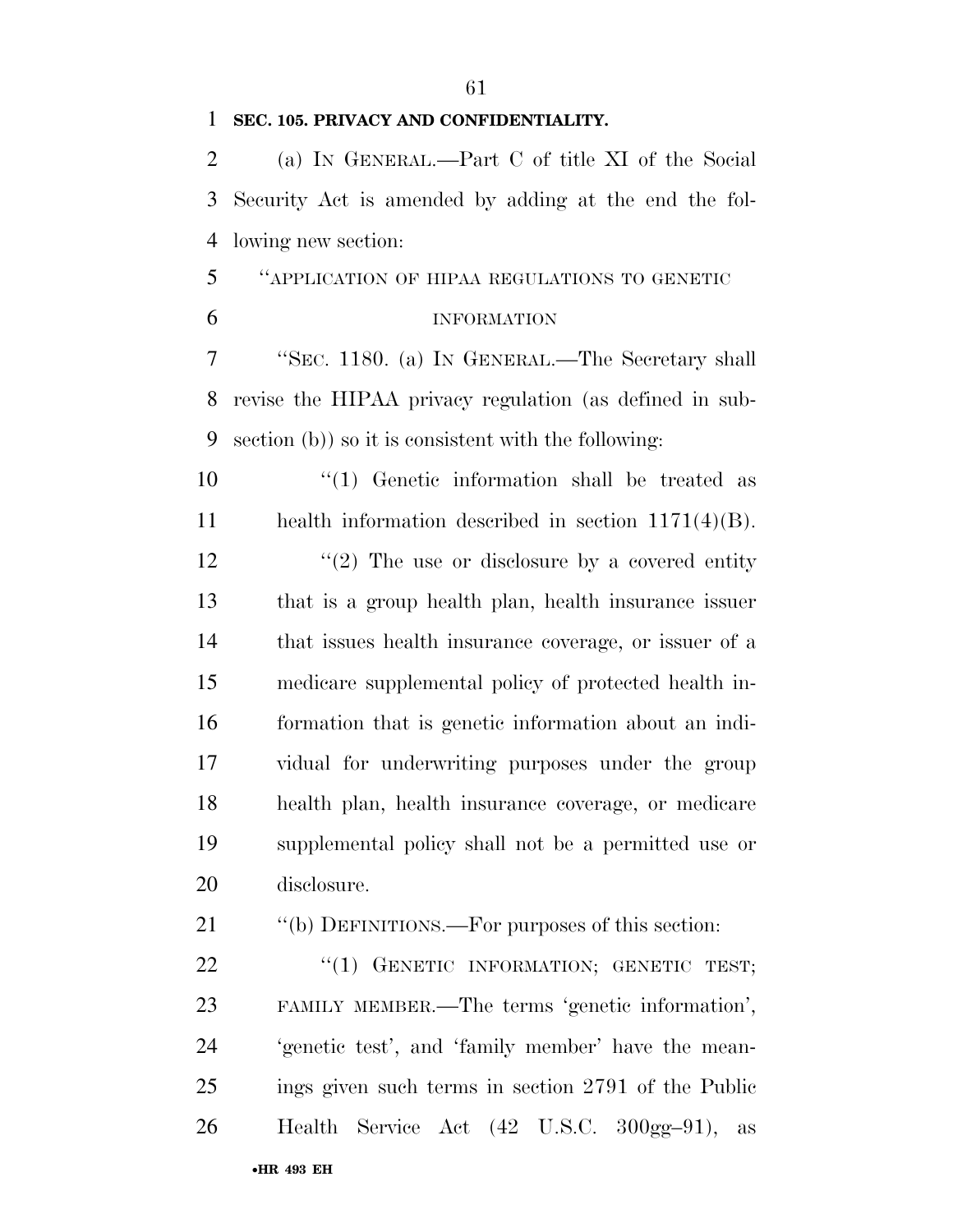amended by the Genetic Information Nondiscrimina-2 tion Act of 2007.

3 "(2) GROUP HEALTH PLAN; HEALTH INSUR- ANCE COVERAGE; MEDICARE SUPPLEMENTAL POL- ICY.—The terms 'group health plan' and 'health in- surance coverage' have the meanings given such terms under section 2791 of the Public Health Serv- ice Act (42 U.S.C. 300gg–91), and the term 'medi- care supplemental policy' has the meaning given 10 such term in section  $1882(g)$ .

11 "(3) HIPAA PRIVACY REGULATION.—The term 'HIPAA privacy regulation' means the regulations promulgated by the Secretary under this part and section 264 of the Health Insurance Portability and Accountability Act of 1996 (42 U.S.C. 1320d–2 note).

17 "(4) UNDERWRITING PURPOSES.—The term 'underwriting purposes' means, with respect to a group health plan, health insurance coverage, or a medicare supplemental policy—

21 "(A) rules for eligibility (including enroll- ment and continued eligibility) for, or deter- mination of, benefits under the plan, coverage, or policy;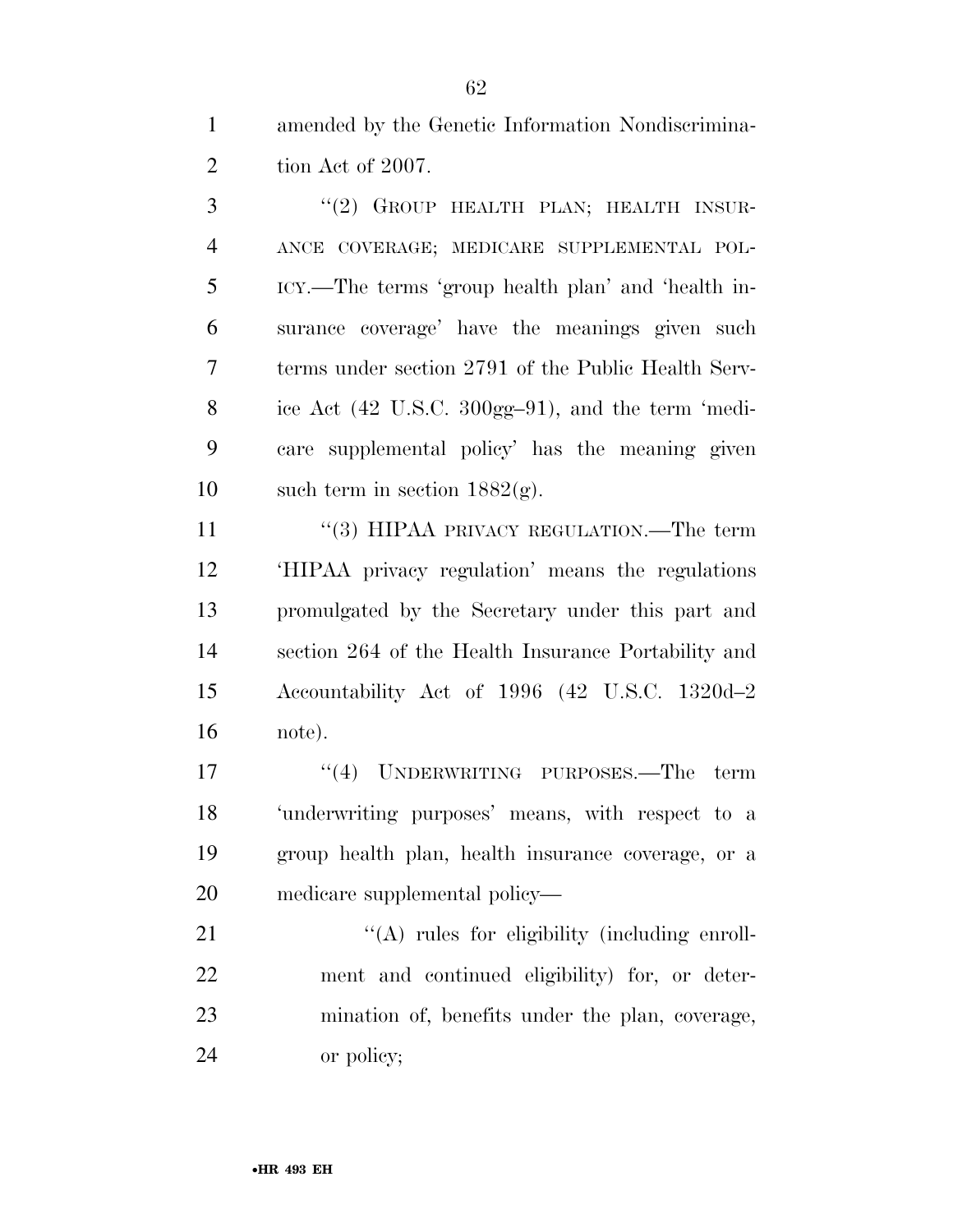|   | $\lq\lq (B)$ the computation of premium or con- |
|---|-------------------------------------------------|
|   | tribution amounts under the plan, coverage, or  |
| 3 | policy;                                         |

 ''(C) the application of any pre-existing condition exclusion under the plan, coverage, or policy; and

7  $''(D)$  other activities related to the cre- ation, renewal, or replacement of a contract of health insurance or health benefits.

 ''(c) PROCEDURE.—The revisions under subsection (a) shall be made by notice in the Federal Register pub- lished not later than 60 days after the date of the enact- ment of this section and shall be effective upon publica- tion, without opportunity for any prior public comment, but may be revised, consistent with this section, after op-portunity for public comment.

17 "(d) ENFORCEMENT.—In addition to any other sanc- tions or remedies that may be available under law, a cov- ered entity that is a group health plan, health insurance issuer, or issuer of a medicare supplemental policy and that violates the HIPAA privacy regulation (as revised under subsection (a) or otherwise) with respect to the use or disclosure of genetic information shall be subject to the penalties described in sections 1176 and 1177 in the same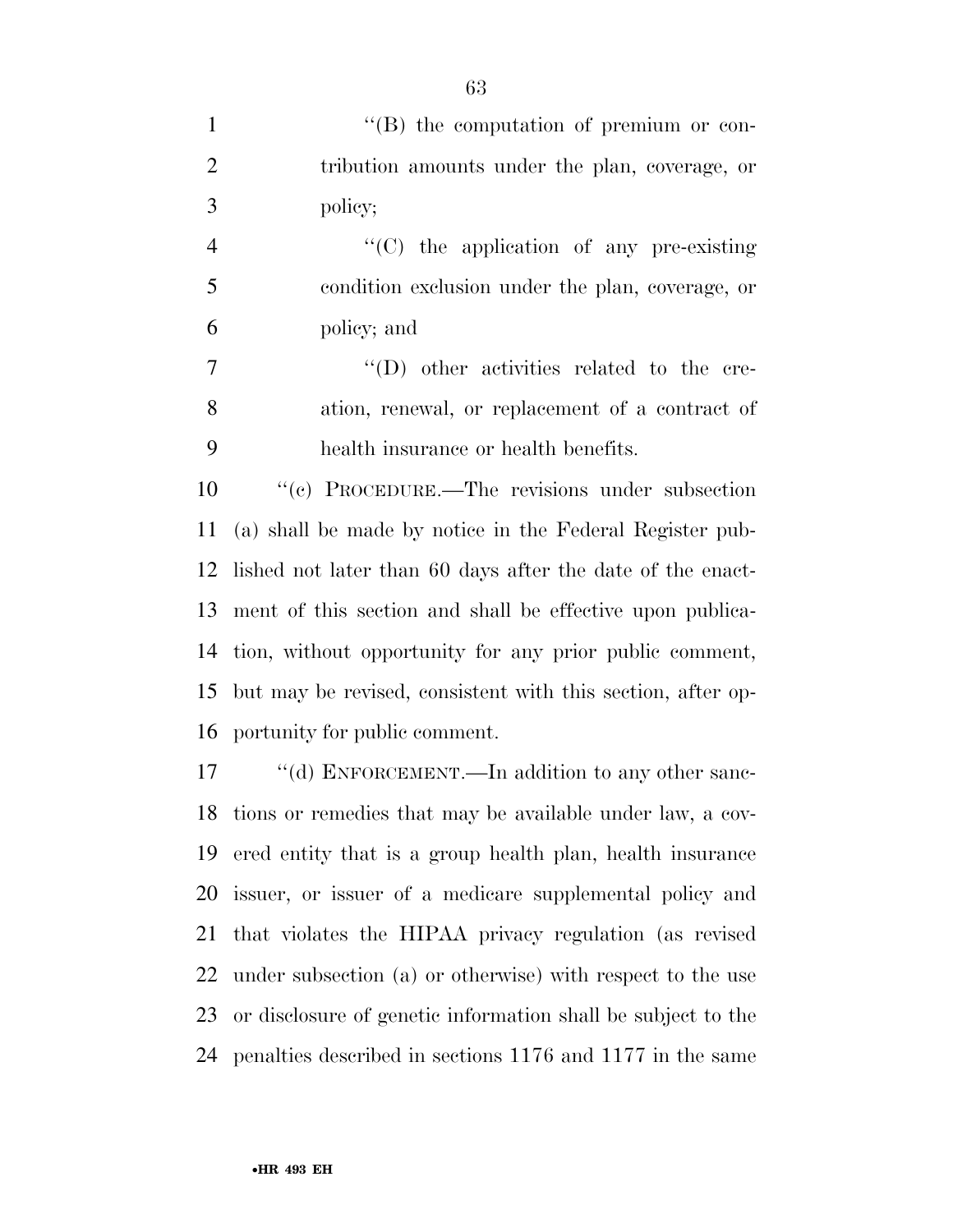manner and to the same extent that such penalties apply to violations of this part.''.

(b) REGULATIONS; EFFECTIVE DATE.—

 (1) REGULATIONS.—Not later than 1 year after the date of the enactment of this Act, the Secretary of Health and Human Services shall issue final reg- ulations to carry out the revision required by section 1180(a) of the Social Security Act, as added by sub- section (a). The Secretary has the sole authority to promulgate such regulations, but shall promulgate such regulations in consultation with the Secretaries of Labor and the Treasury.

 (2) EFFECTIVE DATE.—The amendment made by subsection (a) shall take effect on the date that is 18 months after the date of the enactment of this Act.

#### **SEC. 106. ASSURING COORDINATION.**

 Except as provided in section 105(b)(1), the Sec- retary of Health and Human Services, the Secretary of Labor, and the Secretary of the Treasury shall ensure, through the execution of an interagency memorandum of understanding among such Secretaries, that—

 (1) regulations, rulings, and interpretations issued by such Secretaries relating to the same mat-ter over which two or more such Secretaries have re-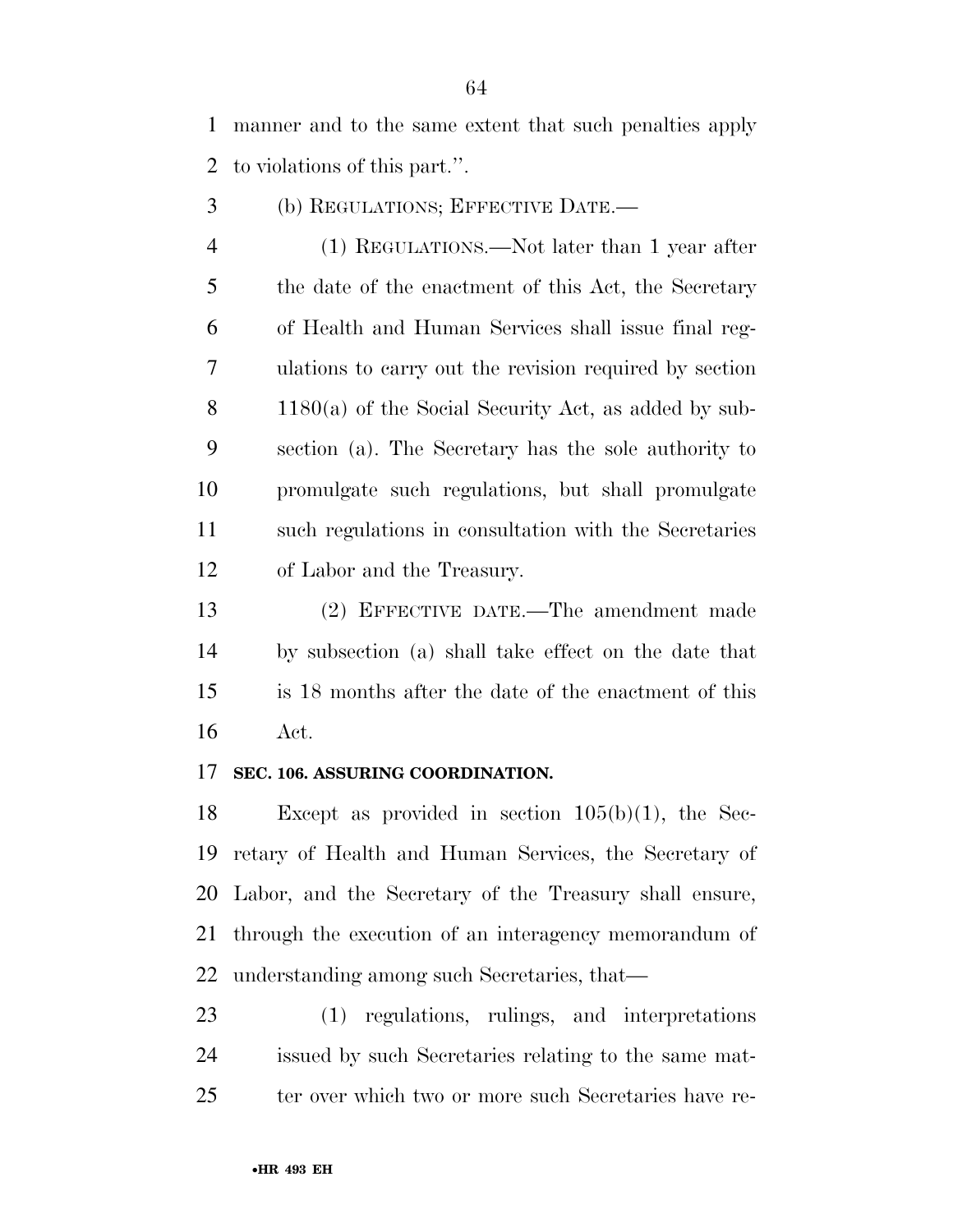| $\mathbf{1}$   | sponsibility under this title (and the amendments  |
|----------------|----------------------------------------------------|
| $\overline{2}$ | made by this title) are administered so as to have |
| 3              | the same effect at all times; and                  |
| $\overline{4}$ | (2) coordination of policies relating to enforcing |
| 5              | the same requirements through such Secretaries in  |
| 6              | order to have a coordinated enforcement strategy   |
| 7              | that avoids duplication of enforcement efforts and |
| 8              | assigns priorities in enforcement.                 |
| 9              | II—PROHIBITING<br><b>THUNDE</b><br>EM-             |
| 10             | PLOYMENT DISCRIMINATION                            |
| 11             | ON THE BASIS OF GENETIC                            |
| 12             | <b>INFORMATION</b>                                 |
|                |                                                    |
| 13             | SEC. 201. DEFINITIONS.                             |
| 14             | In this title:                                     |
| 15             | (1) COMMISSION.—The term "Commission"              |
| 16             | means the Equal Employment Opportunity Commis-     |
| 17             | sion as created by section 705 of the Civil Rights |
| 18             | Act of 1964 (42 U.S.C. 2000e-4).                   |
| 19             | (2)<br>EMPLOYEE; EMPLOYER; EMPLOYMENT              |
| 20             | AGENCY; LABOR ORGANIZATION; MEMBER.-               |
| 21             | (A) IN GENERAL.—The term "employee"                |
| 22             | means-                                             |
| 23             | (i) an employee (including an appli-               |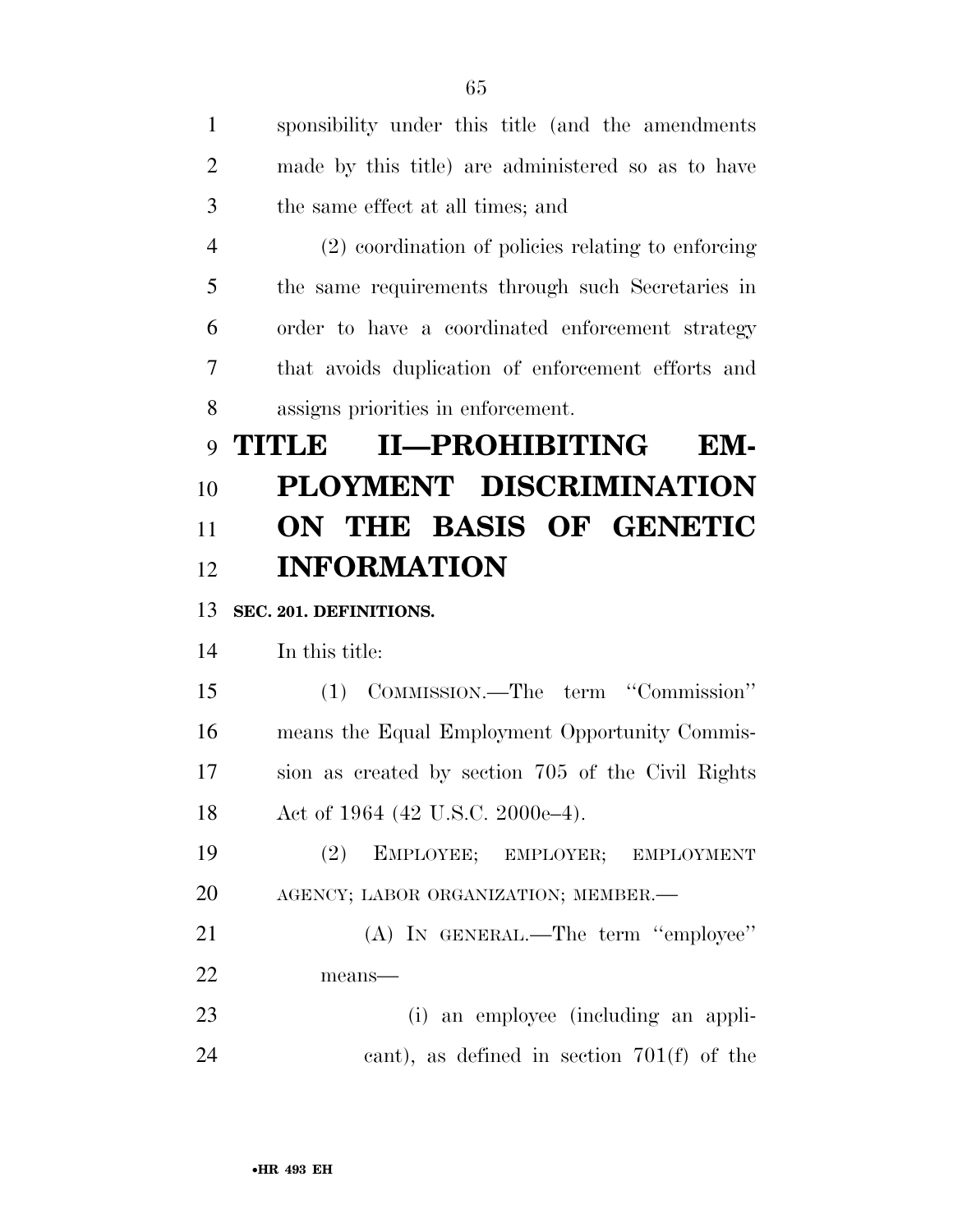| $\mathbf{1}$   | Civil Rights Act of $1964$ $(42 \text{ U.S.C.})$   |
|----------------|----------------------------------------------------|
| $\overline{2}$ | $2000e(f)$ ;                                       |
| 3              | (ii) a State employee (including an ap-            |
| $\overline{4}$ | plicant) described in section $304(a)$ of the      |
| 5              | Government Employee Rights Act of 1991             |
| 6              | $(42 \text{ U.S.C. } 2000\text{e}-16\text{e(a)});$ |
| 7              | (iii) a covered employee (including an             |
| 8              | applicant), as defined in section 101 of the       |
| 9              | Congressional Accountability Act of 1995           |
| 10             | $(2 \text{ U.S.C. } 1301);$                        |
| 11             | (iv) a covered employee (including an              |
| 12             | applicant), as defined in section $411(c)$ of      |
| 13             | title 3, United States Code; or                    |
| 14             | (v) an employee or applicant to which              |
| 15             | section $717(a)$ of the Civil Rights Act of        |
| 16             | 1964 (42 U.S.C. 2000e–16(a)) applies.              |
| 17             | (B) EMPLOYER.—The term "employer"                  |
| 18             | means-                                             |
| 19             | (i) an employer (as defined in section             |
| 20             | $701(b)$ of the Civil Rights Act of 1964 (42)      |
| 21             | $U.S.C. 2000e(b))$ ;                               |
| 22             | (ii) an entity employing a State em-               |
| 23             | ployee described in section $304(a)$ of the        |
| 24             | Government Employee Rights Act of 1991;            |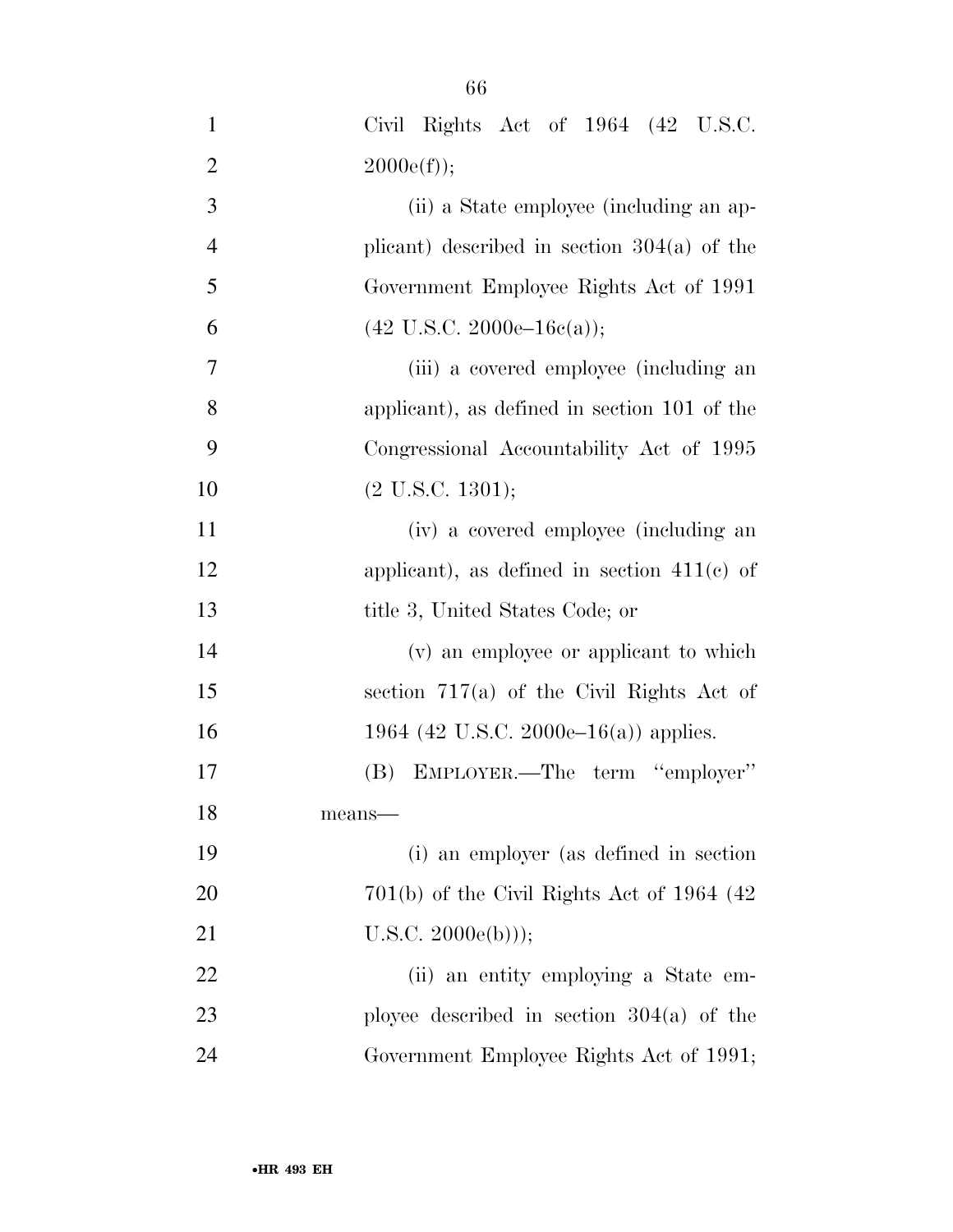| $\mathbf{1}$   | (iii) an employing office, as defined in         |
|----------------|--------------------------------------------------|
| $\overline{2}$ | section 101 of the Congressional Account-        |
| 3              | ability Act of 1995;                             |
| $\overline{4}$ | (iv) an employing office, as defined in          |
| 5              | section $411(c)$ of title 3, United States       |
| 6              | Code; or                                         |
| 7              | (v) an entity to which section $717(a)$          |
| 8              | of the Civil Rights Act of 1964 applies.         |
| 9              | (C) EMPLOYMENT AGENCY; LABOR ORGA-               |
| 10             | NIZATION.—The terms "employment agency"          |
| 11             | and "labor organization" have the meanings       |
| 12             | given the terms in section 701 of the Civil      |
| 13             | Rights Act of 1964 (42 U.S.C. 2000e).            |
| 14             | (D) MEMBER.—The term "member", with              |
| 15             | respect to a labor organization, includes an ap- |
| 16             | plicant for membership in a labor organization.  |
| 17             | (3) FAMILY MEMBER.—The term "family mem-         |
| 18             | ber" means, with respect to an individual—       |
| 19             | $(A)$ a dependent (as such term is used for      |
| 20             | purposes of section $701(f)(2)$ of the Employee  |
| 21             | Retirement Income Security Act of 1974) of       |
| 22             | such individual, and                             |
| 23             | (B) any other individual who is a first-de-      |
| 24             | gree, second-degree, third-degree, or fourth-de- |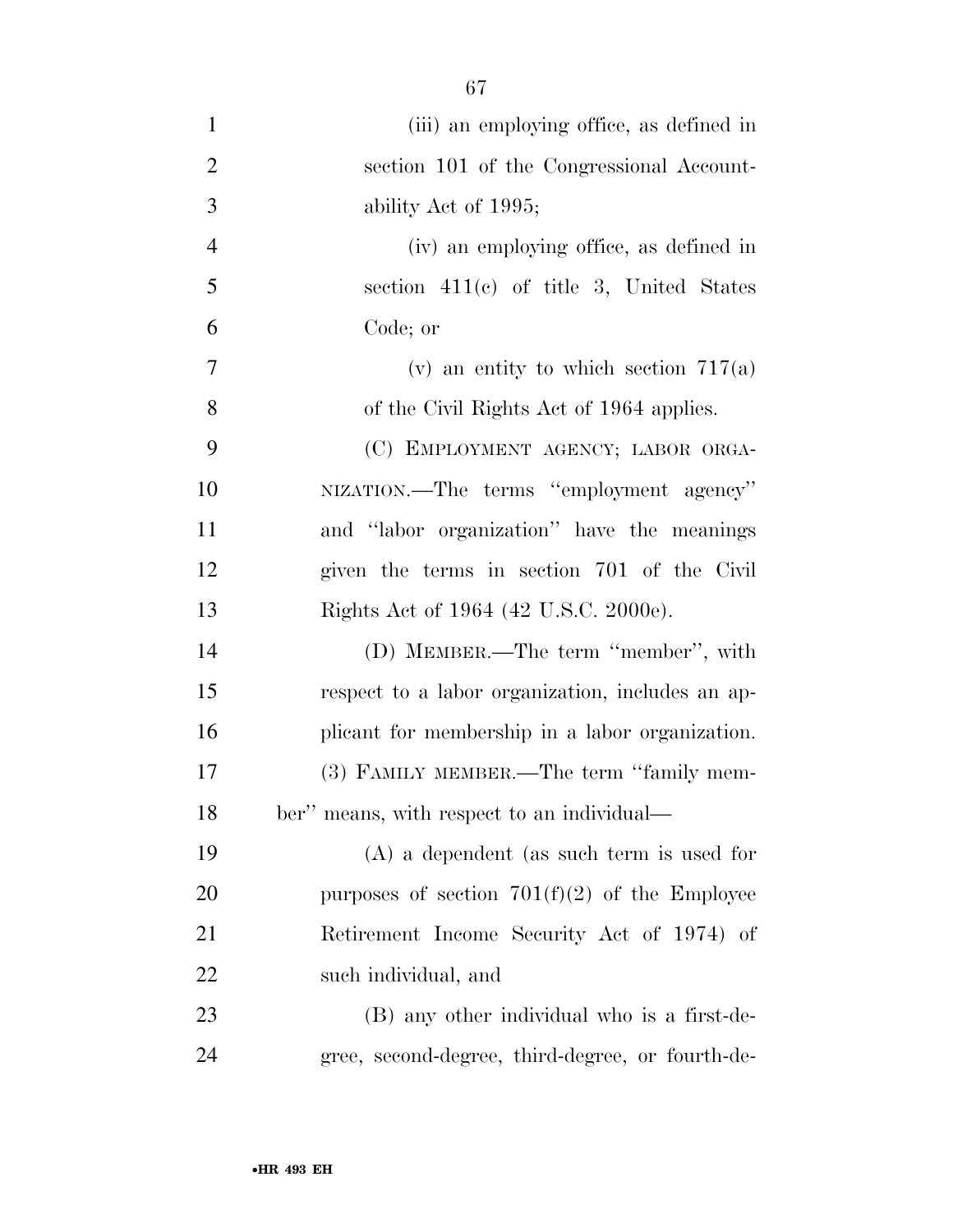| $\mathbf{1}$   | gree relative of such individual or of an indi-     |
|----------------|-----------------------------------------------------|
| $\overline{2}$ | vidual described in subparagraph (A).               |
| 3              | (4) GENETIC INFORMATION.—                           |
| $\overline{4}$ | (A) IN GENERAL.—The term "genetic in-               |
| 5              | formation" means, with respect to any indi-         |
| 6              | vidual, information about—                          |
| $\overline{7}$ | (i) such individual's genetic tests,                |
| 8              | (ii) the genetic tests of family mem-               |
| 9              | bers of such individual, and                        |
| 10             | (iii) subject to subparagraph $(D)$ , the           |
| 11             | manifestation of a disease or disorder in           |
| 12             | family members of such individual.                  |
| 13             | (B) INCLUSION OF GENETIC SERVICES.—                 |
| 14             | Such term includes, with respect to any indi-       |
| 15             | vidual, any request for, or receipt of, genetic     |
| 16             | services (including genetic services received pur-  |
| 17             | suant to participation in clinical research) by     |
| 18             | such individual or any family member of such        |
| 19             | individual.                                         |
| 20             | (C) EXCLUSIONS.—The term "genetic in-               |
| 21             | formation" shall not include information about      |
| 22             | the sex or age of any individual.                   |
| 23             | (5) GENETIC MONITORING.—The term "genetic           |
| 24             | monitoring" means the periodic examination of em-   |
| 25             | ployees to evaluate acquired modifications to their |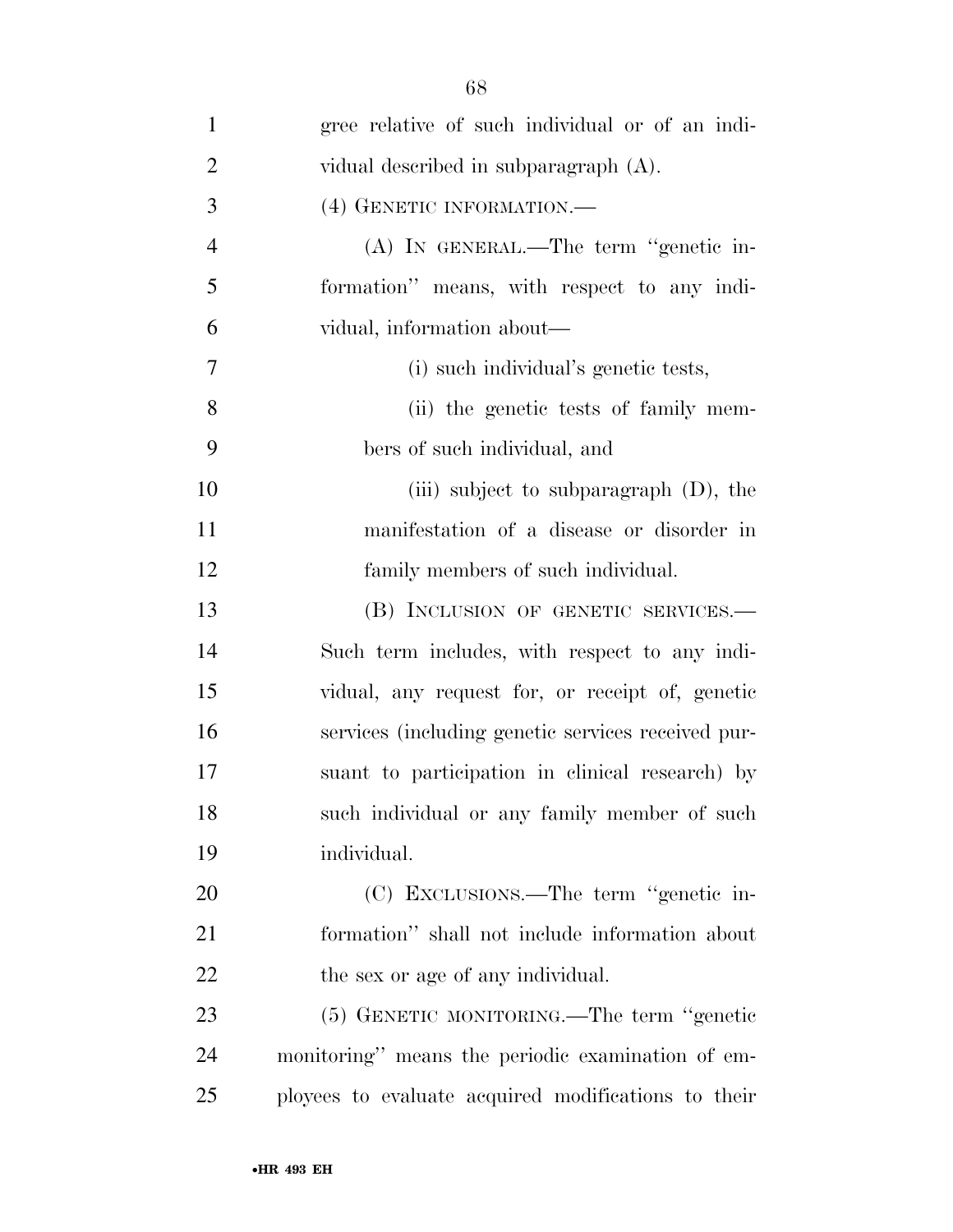| $\mathbf{1}$   | genetic material, such as chromosomal damage or      |
|----------------|------------------------------------------------------|
| $\overline{2}$ | evidence of increased occurrence of mutations, that  |
| 3              | may have developed in the course of employment due   |
| $\overline{4}$ | to exposure to toxic substances in the workplace, in |
| 5              | order to identify, evaluate, and respond to the ef-  |
| 6              | fects of or control adverse environmental exposures  |
| 7              | in the workplace.                                    |
| 8              | (6) GENETIC SERVICES.—The term "genetic              |
| 9              | services" means—                                     |
| 10             | $(A)$ a genetic test;                                |
| 11             | (B) genetic counseling (including obtain-            |
| 12             | ing, interpreting, or assessing genetic informa-     |
| 13             | tion); or                                            |
| 14             | (C) genetic education.                               |
| 15             | (7) GENETIC TEST.—                                   |
| 16             | (A) IN GENERAL.—The term "genetic                    |
| 17             | test" means an analysis of human DNA, RNA,           |
| 18             | chromosomes, proteins, or metabolites, that de-      |
| 19             | tects genotypes, mutations, or chromosomal           |
| 20             | changes.                                             |
| 21             | (B) EXCEPTIONS.—The term "genetic                    |
| 22             | test" does not mean an analysis of proteins or       |
| 23             | metabolities that does not detect genotypes,         |
| 24             | mutations, or chromosomal changes.                   |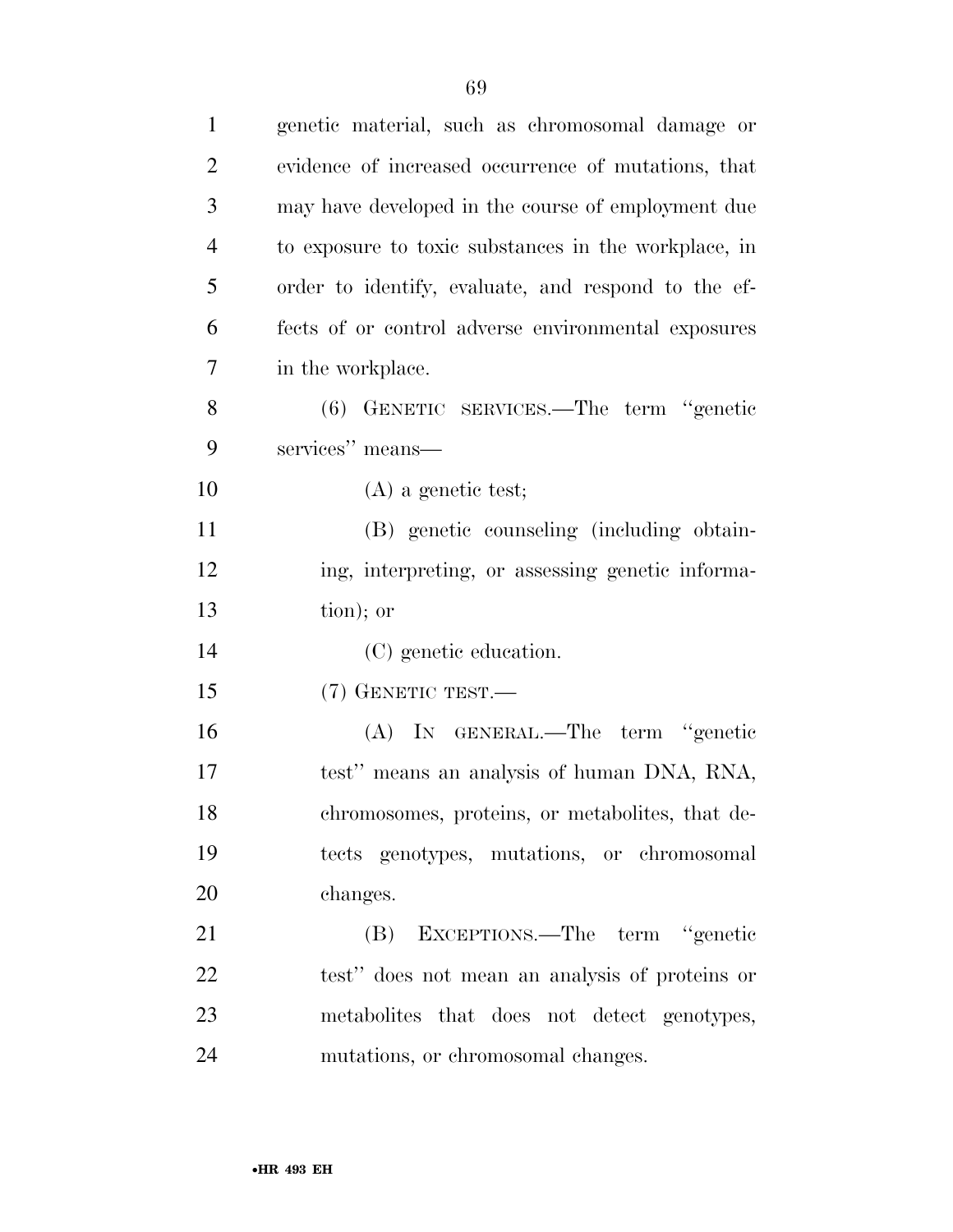**SEC. 202. EMPLOYER PRACTICES.** 

 (a) DISCRIMINATION BASED ON GENETIC INFORMA- TION.—It shall be an unlawful employment practice for an employer—

 (1) to fail or refuse to hire, or to discharge, any employee, or otherwise to discriminate against any employee with respect to the compensation, terms, conditions, or privileges of employment of the em- ployee, because of genetic information with respect to the employee; or

 (2) to limit, segregate, or classify the employees of the employer in any way that would deprive or tend to deprive any employee of employment oppor- tunities or otherwise adversely affect the status of the employee as an employee, because of genetic in-formation with respect to the employee.

 (b) ACQUISITION OF GENETIC INFORMATION.—It shall be an unlawful employment practice for an employer to request, require, or purchase genetic information with respect to an employee or a family member of the em-ployee except—

 (1) where an employer inadvertently requests or requires family medical history of the employee or family member of the employee;

(2) where—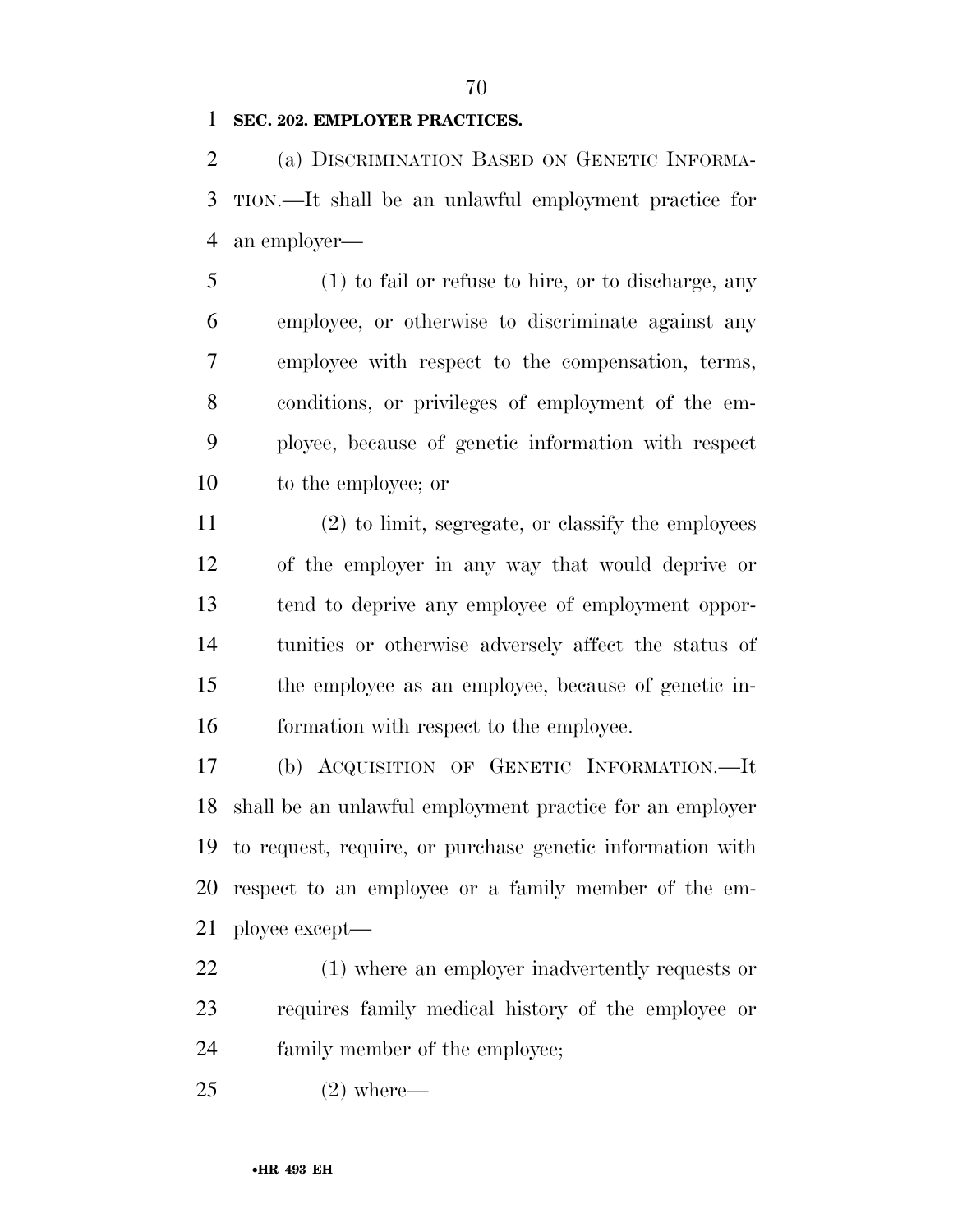| $\mathbf{1}$   | (A) health or genetic services are offered              |
|----------------|---------------------------------------------------------|
| $\overline{2}$ | by the employer, including such services offered        |
| 3              | as part of a bona fide wellness program;                |
| $\overline{4}$ | (B) the employee provides prior, knowing,               |
| 5              | voluntary, and written authorization;                   |
| 6              | (C) only the employee (or family member                 |
| 7              | if the family member is receiving genetic serv-         |
| 8              | ices) and the licensed health care professional         |
| 9              | or board certified genetic counselor involved in        |
| 10             | providing such services receive individually iden-      |
| 11             | tifiable information concerning the results of          |
| 12             | such services; and                                      |
| 13             | (D) any individually identifiable genetic in-           |
| 14             | formation provided under subparagraph (C) in            |
| 15             | connection with the services provided under             |
| 16             | subparagraph (A) is only available for purposes         |
| 17             | of such services and shall not be disclosed to          |
| 18             | the employer except in aggregate terms that do          |
| 19             | not disclose the identity of specific employees;        |
| 20             | (3) where an employer requests or requires              |
| 21             | family medical history from the employee to comply      |
| 22             | with the certification provisions of section 103 of the |
| 23             | Family and Medical Leave Act of 1993 (29 U.S.C.         |
| 24             | 2613) or such requirements under State family and       |
| 25             | medical leave laws;                                     |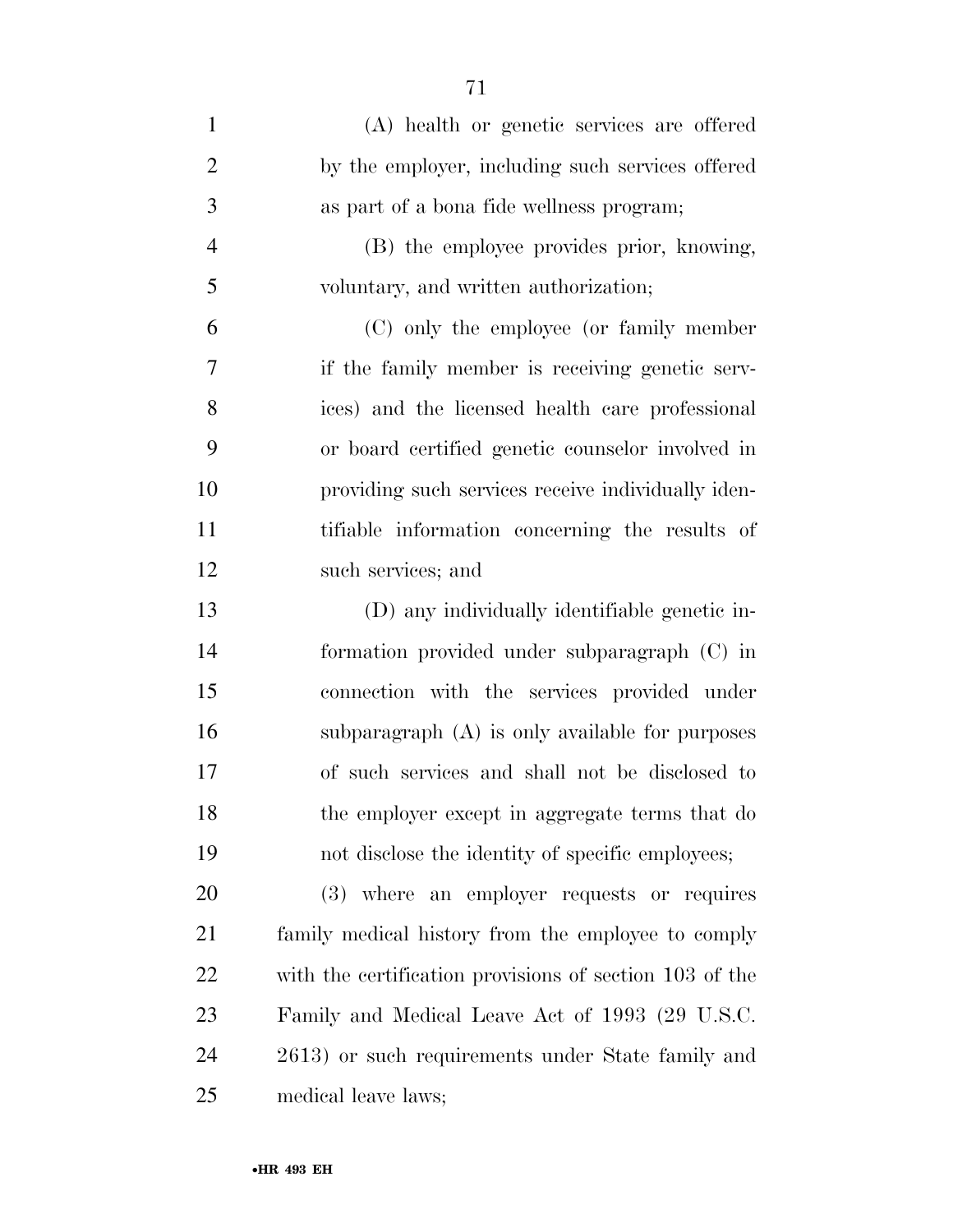| $\mathbf{1}$   | (4) where an employer purchases documents             |
|----------------|-------------------------------------------------------|
| $\overline{2}$ | that are commercially and publicly available (includ- |
| 3              | ing newspapers, magazines, periodicals, and books,    |
| $\overline{4}$ | not including medical databases or<br>but<br>court    |
| 5              | records) that include family medical history;         |
| 6              | (5) where the information involved is to be used      |
| 7              | for genetic monitoring of the biological effects of   |
| 8              | toxic substances in the workplace, but only if—       |
| 9              | (A) the employer provides written notice of           |
| 10             | the genetic monitoring to the employee;               |
| 11             | $(B)(i)$ the employee provides prior, know-           |
| 12             | ing, voluntary, and written authorization; or         |
| 13             | (ii) the genetic monitoring is required by            |
| 14             | Federal or State law;                                 |
| 15             | (C) the employee is informed of individual            |
| 16             | monitoring results;                                   |
| 17             | (D) the monitoring is in compliance with—             |
| 18             | any Federal genetic monitoring<br>(i)                 |
| 19             | regulations, including any such regulations           |
| 20             | that may be promulgated by the Secretary              |
| 21             | of Labor pursuant to the Occupational                 |
| 22             | Safety and Health Act of 1970 (29 U.S.C.              |
| 23             | 651 et seq.), the Federal Mine Safety and             |
| 24             | Health Act of 1977 (30 U.S.C. 801 et                  |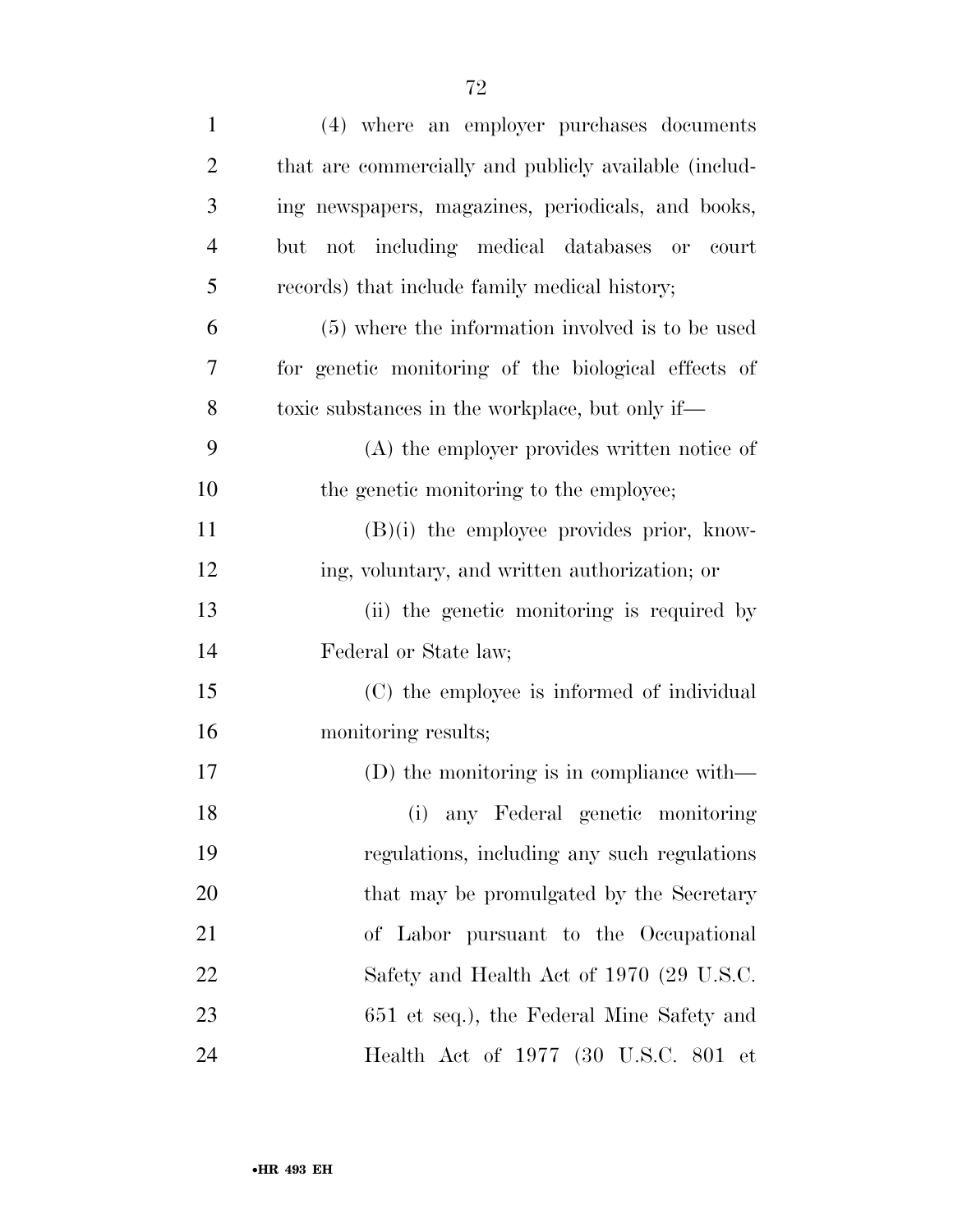| $\mathbf{1}$   | seq.), or the Atomic Energy Act of 1954              |
|----------------|------------------------------------------------------|
| $\overline{2}$ | $(42 \text{ U.S.C. } 2011 \text{ et seq.});$ or      |
| 3              | (ii) State genetic monitoring regula-                |
| $\overline{4}$ | tions, in the case of a State that is imple-         |
| 5              | menting genetic monitoring regulations               |
| 6              | under the authority of the Occupational              |
| 7              | Safety and Health Act of 1970 (29 U.S.C.             |
| 8              | $651$ et seq.); and                                  |
| 9              | (E) the employer, excluding any licensed             |
| 10             | health care professional or board certified ge-      |
| 11             | netic counselor that is involved in the genetic      |
| 12             | monitoring program, receives the results of the      |
| 13             | monitoring only in aggregate terms that do not       |
| 14             | disclose the identity of specific employees; or      |
| 15             | (6) where the employer conducts DNA analysis         |
| 16             | for law enforcement purposes as a forensic labora-   |
| 17             | tory, includes such analysis in the Combined DNA     |
| 18             | Index System pursuant to section 210304 of the       |
| 19             | Violent Crime Control and Law Enforcement Act of     |
| 20             | $1994$ (42 U.S.C. 14132), and requests or requires   |
| 21             | genetic information of such employer's employees,    |
| 22             | but only to the extent that such genetic information |
| 23             | is used for analysis of DNA identification markers   |
| 24             | for quality control to detect sample contamination.  |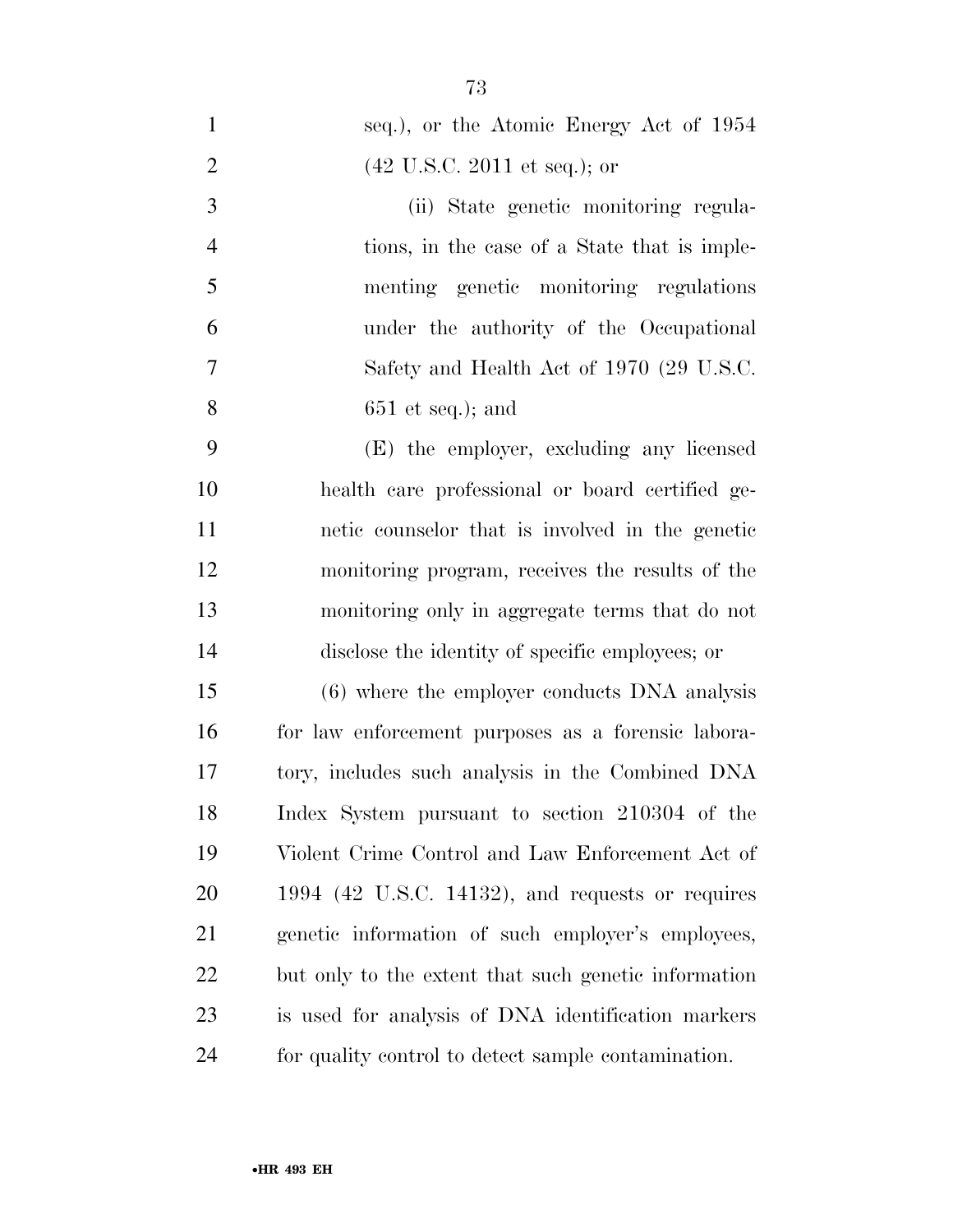(c) PRESERVATION OF PROTECTIONS.—In the case of information to which any of paragraphs (1) through (6) of subsection (b) applies, such information may not be used in violation of paragraph (1) or (2) of subsection (a) or treated or disclosed in a manner that violates sec-tion 206.

#### **SEC. 203. EMPLOYMENT AGENCY PRACTICES.**

 (a) DISCRIMINATION BASED ON GENETIC INFORMA- TION.—It shall be an unlawful employment practice for an employment agency—

 (1) to fail or refuse to refer for employment, or otherwise to discriminate against, any individual be- cause of genetic information with respect to the indi-vidual;

 (2) to limit, segregate, or classify individuals or fail or refuse to refer for employment any individual 17 in any way that would deprive or tend to deprive any individual of employment opportunities, or otherwise adversely affect the status of the individual as an employee, because of genetic information with re-spect to the individual; or

 (3) to cause or attempt to cause an employer to discriminate against an individual in violation of this title.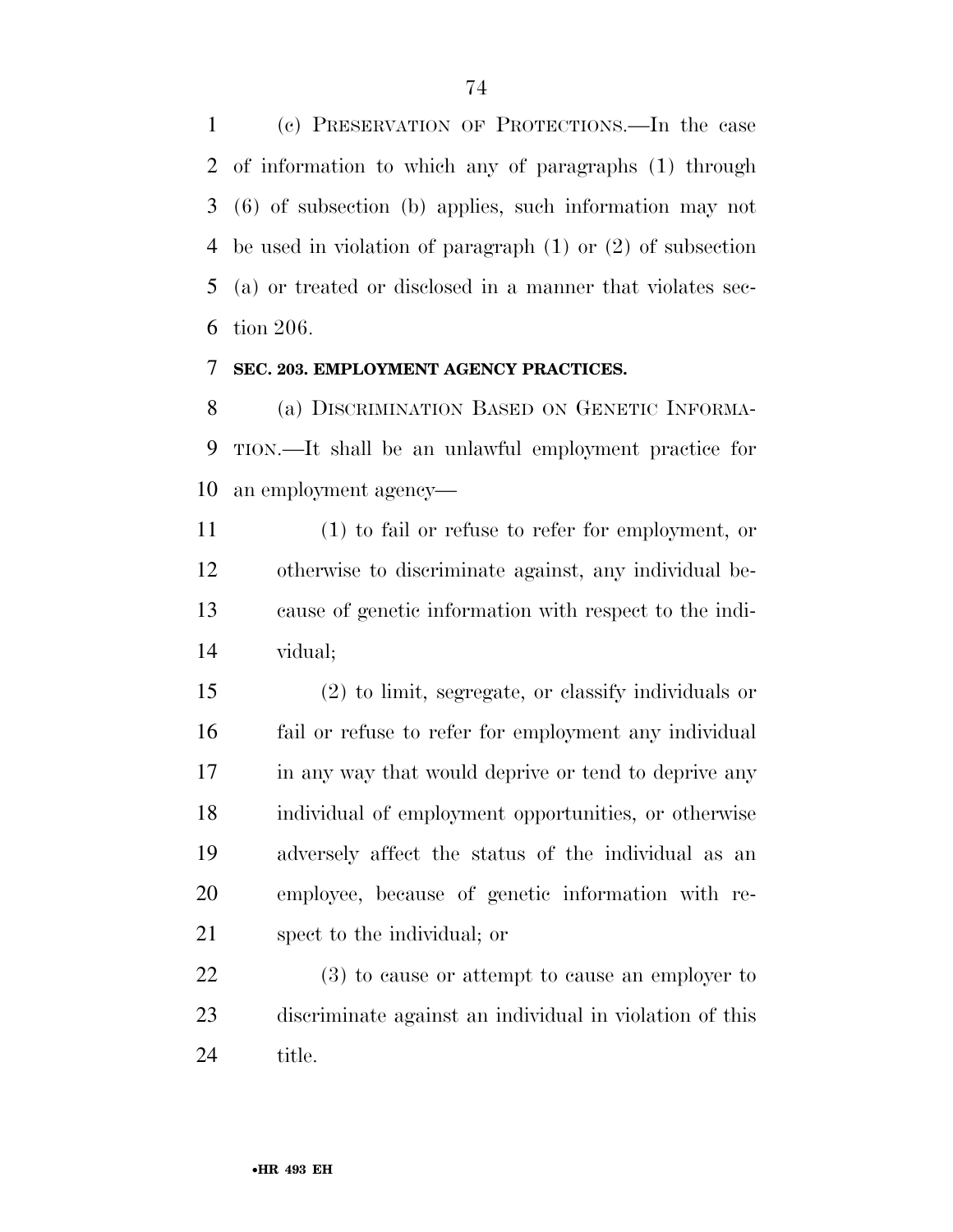| 1              | (b) ACQUISITION OF GENETIC INFORMATION.—It                  |
|----------------|-------------------------------------------------------------|
| $\overline{2}$ | shall be an unlawful employment practice for an employ-     |
| 3              | ment agency to request, require, or purchase genetic infor- |
| 4              | mation with respect to an individual or a family member     |
| 5              | of the individual except—                                   |
| 6              | (1) where an employment agency inadvertently                |
| 7              | requests or requires family medical history of the in-      |
| 8              | dividual or family member of the individual;                |
| 9              | $(2)$ where—                                                |
| 10             | (A) health or genetic services are offered                  |
| 11             | by the employment agency, including such serv-              |
| 12             | ices offered as part of a bona fide wellness pro-           |
| 13             | gram;                                                       |
| 14             | (B) the individual provides prior, knowing,                 |
| 15             | voluntary, and written authorization;                       |
| 16             | (C) only the individual (or family member                   |
| 17             | if the family member is receiving genetic serv-             |
| 18             | ices) and the licensed health care professional             |
| 19             | or board certified genetic counselor involved in            |
| 20             | providing such services receive individually iden-          |
| 21             | tifiable information concerning the results of              |
| 22             | such services; and                                          |
| 23             | (D) any individually identifiable genetic in-               |
| 24             | formation provided under subparagraph (C) in                |
| 25             | connection with the services provided under                 |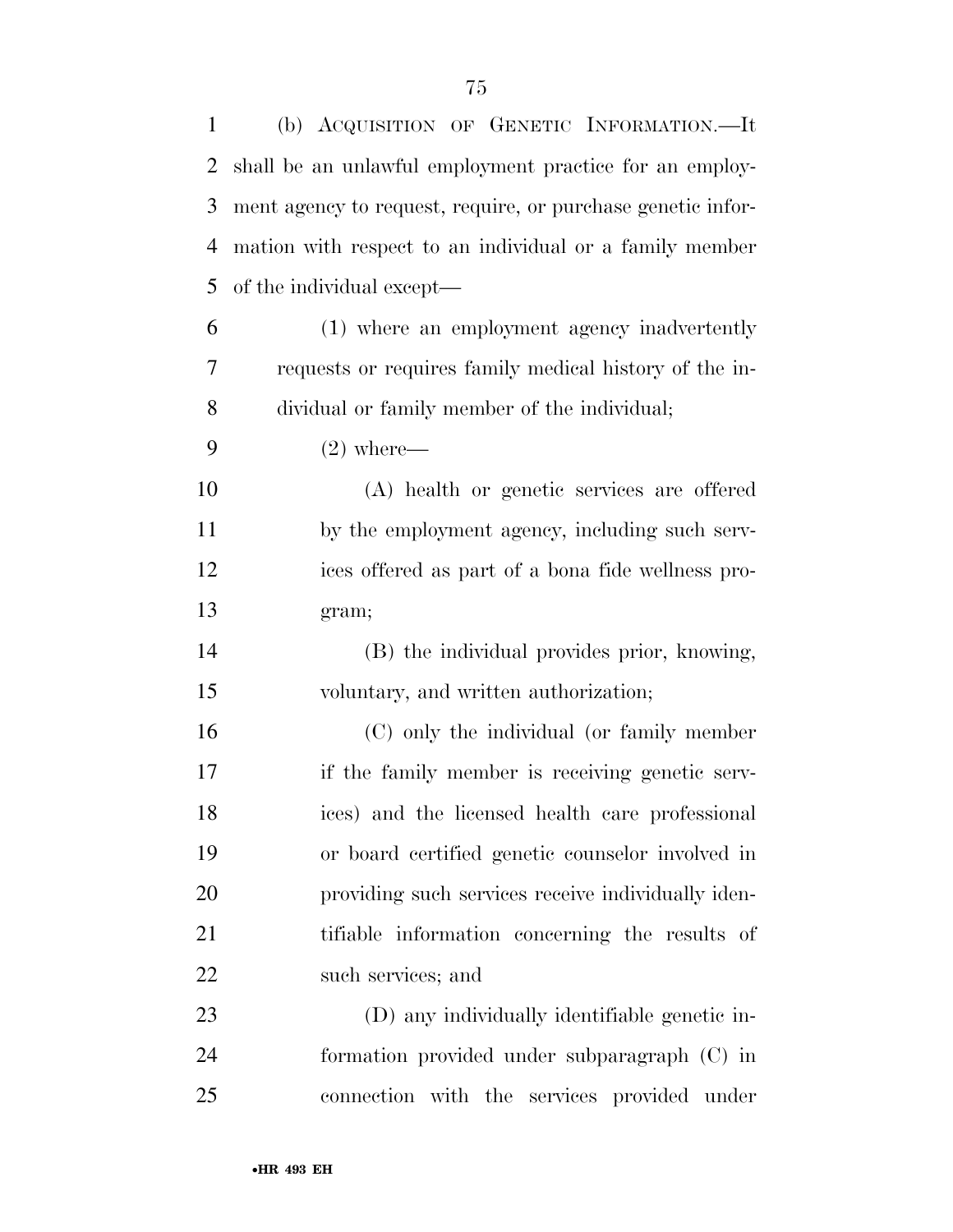| $\mathbf{1}$   | subparagraph $(A)$ is only available for purposes      |
|----------------|--------------------------------------------------------|
| $\overline{2}$ | of such services and shall not be disclosed to         |
| 3              | employment agency except in aggregate<br>the           |
| $\overline{4}$ | terms that do not disclose the identity of spe-        |
| 5              | cific individuals;                                     |
| 6              | (3) where an employment agency requests or re-         |
| 7              | quires family medical history from the individual to   |
| 8              | comply with the certification provisions of section    |
| 9              | 103 of the Family and Medical Leave Act of 1993        |
| 10             | (29 U.S.C. 2613) or such requirements under State      |
| 11             | family and medical leave laws;                         |
| 12             | (4) where an employment agency purchases               |
| 13             | documents that are commercially and publicly avail-    |
| 14             | able (including newspapers, magazines, periodicals,    |
| 15             | and books, but not including medical databases or      |
| 16             | court records) that include family medical history; or |
| 17             | (5) where the information involved is to be used       |
| 18             | for genetic monitoring of the biological effects of    |
| 19             | toxic substances in the workplace, but only if—        |
| 20             | (A) the employment agency provides writ-               |
| 21             | ten notice of the genetic monitoring to the indi-      |
| 22             | vidual;                                                |
| 23             | $(B)(i)$ the individual provides prior, know-          |
| 24             | ing, voluntary, and written authorization; or          |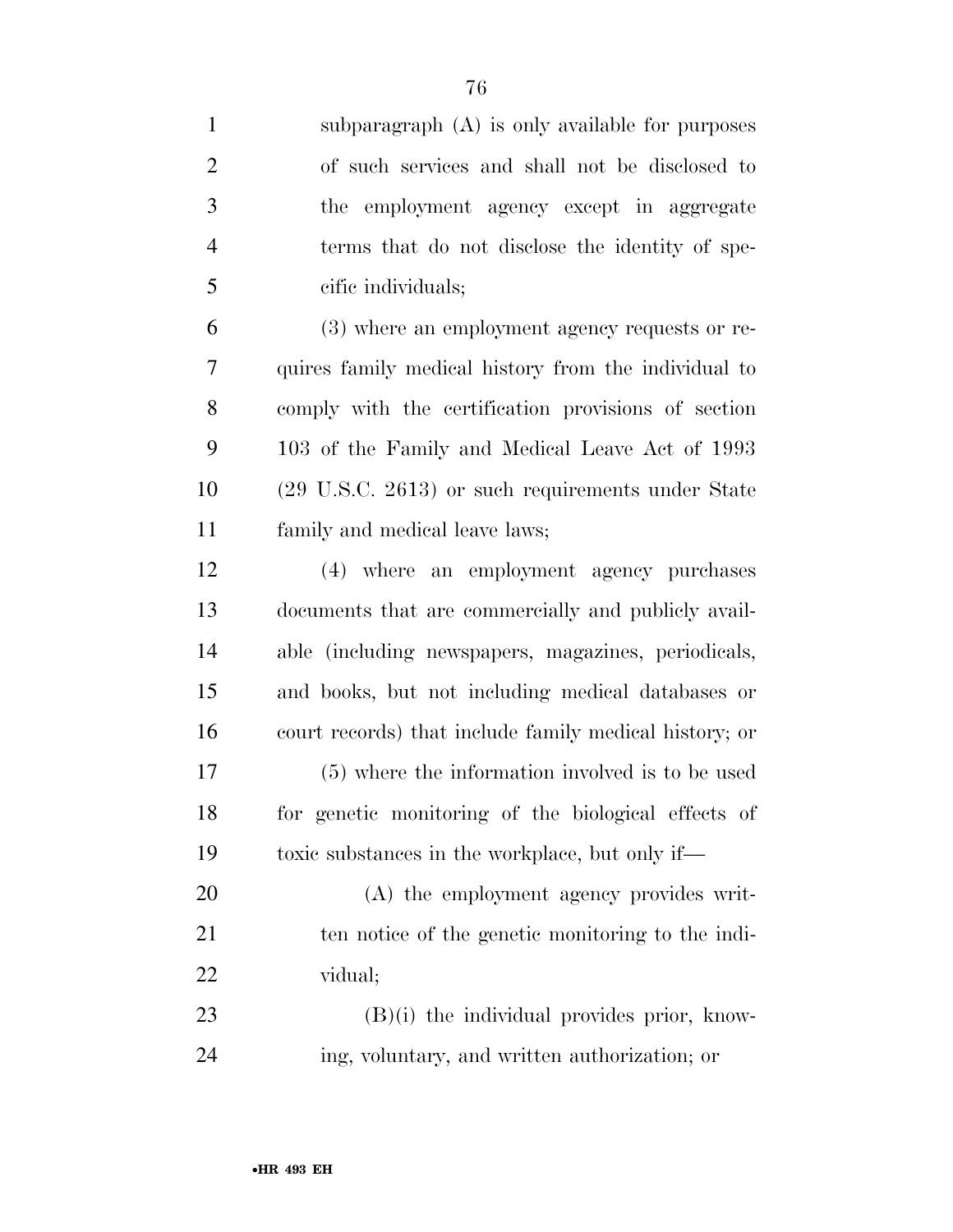| $\mathbf{1}$   | (ii) the genetic monitoring is required by       |
|----------------|--------------------------------------------------|
| $\overline{2}$ | Federal or State law;                            |
| 3              | (C) the individual is informed of individual     |
| $\overline{4}$ | monitoring results;                              |
| 5              | (D) the monitoring is in compliance with—        |
| 6              | any Federal genetic monitoring<br>(i)            |
| 7              | regulations, including any such regulations      |
| 8              | that may be promulgated by the Secretary         |
| 9              | of Labor pursuant to the Occupational            |
| 10             | Safety and Health Act of 1970 (29 U.S.C.         |
| 11             | 651 et seq.), the Federal Mine Safety and        |
| 12             | Health Act of 1977 (30 U.S.C. 801 et             |
| 13             | seq.), or the Atomic Energy Act of 1954          |
| 14             | $(42 \text{ U.S.C. } 2011 \text{ et seq.});$ or  |
| 15             | (ii) State genetic monitoring regula-            |
| 16             | tions, in the case of a State that is imple-     |
| 17             | menting genetic monitoring regulations           |
| 18             | under the authority of the Occupational          |
| 19             | Safety and Health Act of 1970 (29 U.S.C.         |
| 20             | $651$ et seq.); and                              |
| 21             | (E) the employment agency, excluding any         |
| 22             | licensed health care professional or board cer-  |
| 23             | tified genetic counselor that is involved in the |
| 24             | genetic monitoring program, receives the results |
| 25             | of the monitoring only in aggregate terms that   |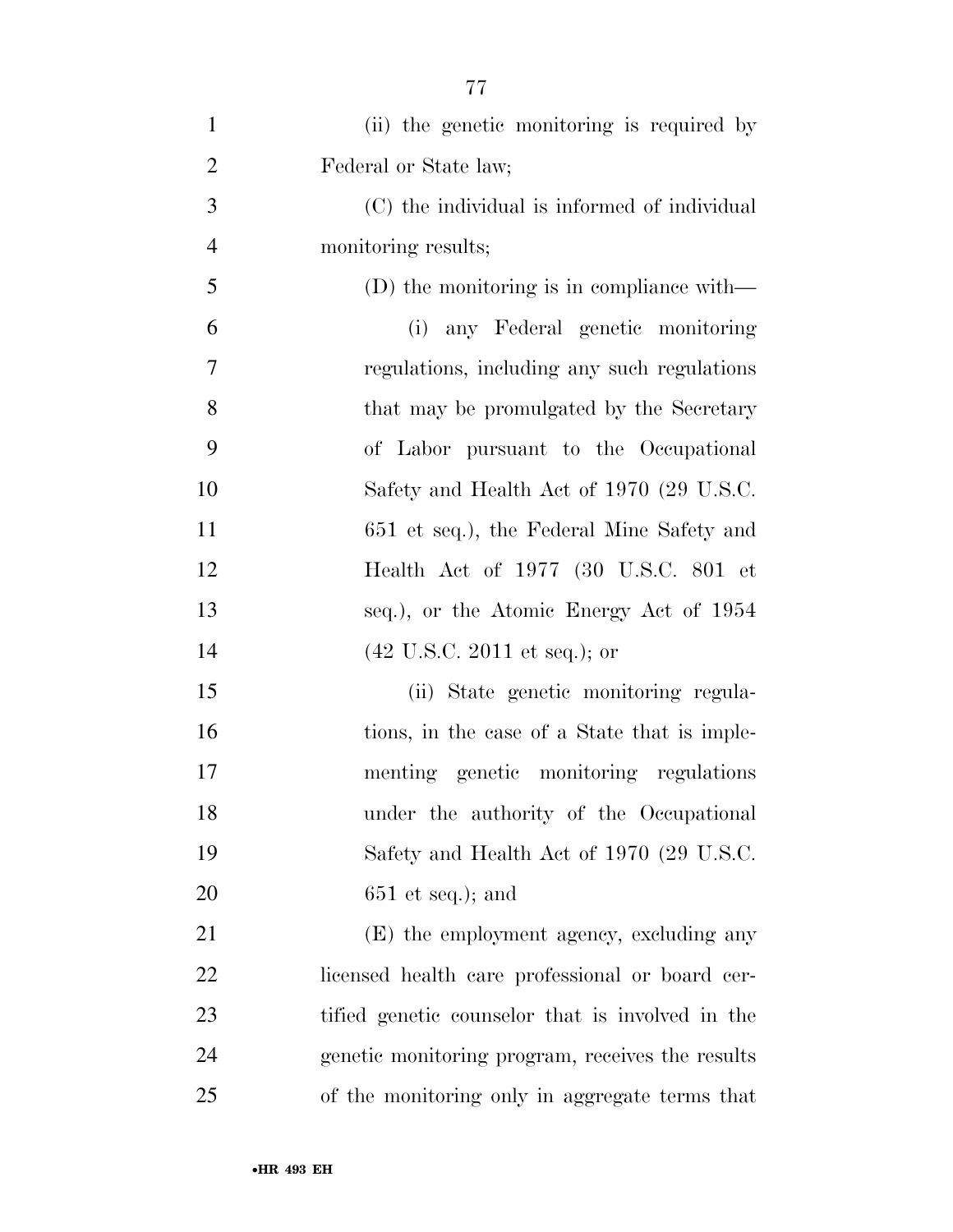do not disclose the identity of specific individ-uals.

 (c) PRESERVATION OF PROTECTIONS.—In the case of information to which any of paragraphs (1) through (5) of subsection (b) applies, such information may not be used in violation of paragraph (1), (2), or (3) of sub- section (a) or treated or disclosed in a manner that vio-lates section 206.

#### **SEC. 204. LABOR ORGANIZATION PRACTICES.**

 (a) DISCRIMINATION BASED ON GENETIC INFORMA- TION.—It shall be an unlawful employment practice for a labor organization—

 (1) to exclude or to expel from the membership of the organization, or otherwise to discriminate against, any member because of genetic information with respect to the member;

 (2) to limit, segregate, or classify the members of the organization, or fail or refuse to refer for em- ployment any member, in any way that would de- prive or tend to deprive any member of employment opportunities, or otherwise adversely affect the sta- tus of the member as an employee, because of ge-netic information with respect to the member; or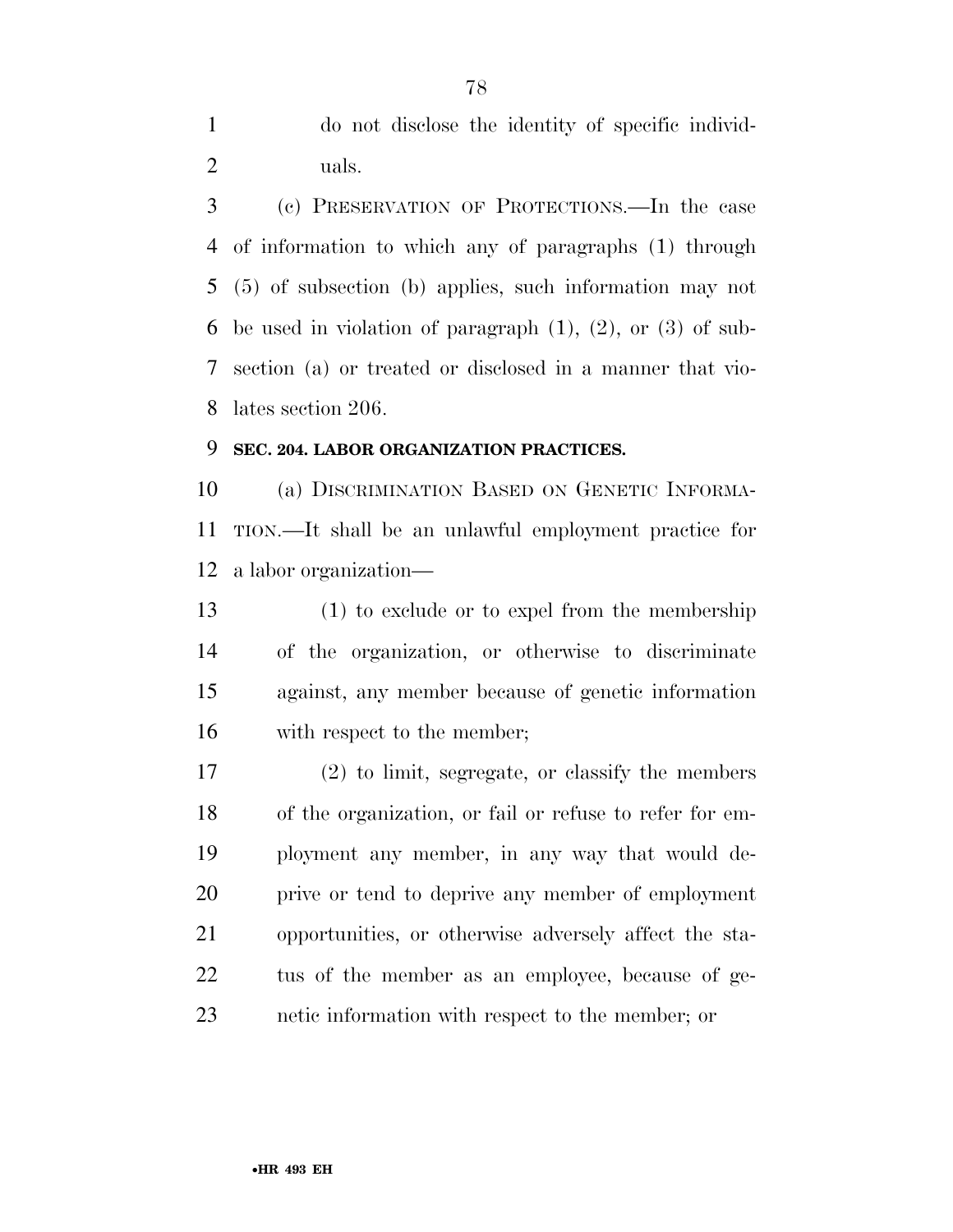(3) to cause or attempt to cause an employer to discriminate against a member in violation of this title.

 (b) ACQUISITION OF GENETIC INFORMATION.—It shall be an unlawful employment practice for a labor orga- nization to request, require, or purchase genetic informa- tion with respect to a member or a family member of the member except—

 (1) where a labor organization inadvertently re- quests or requires family medical history of the member or family member of the member;

 $12 \t\t (2) where$ —

 (A) health or genetic services are offered by the labor organization, including such serv- ices offered as part of a bona fide wellness pro-gram;

 (B) the member provides prior, knowing, voluntary, and written authorization;

 (C) only the member (or family member if the family member is receiving genetic services) and the licensed health care professional or board certified genetic counselor involved in providing such services receive individually iden- tifiable information concerning the results of such services; and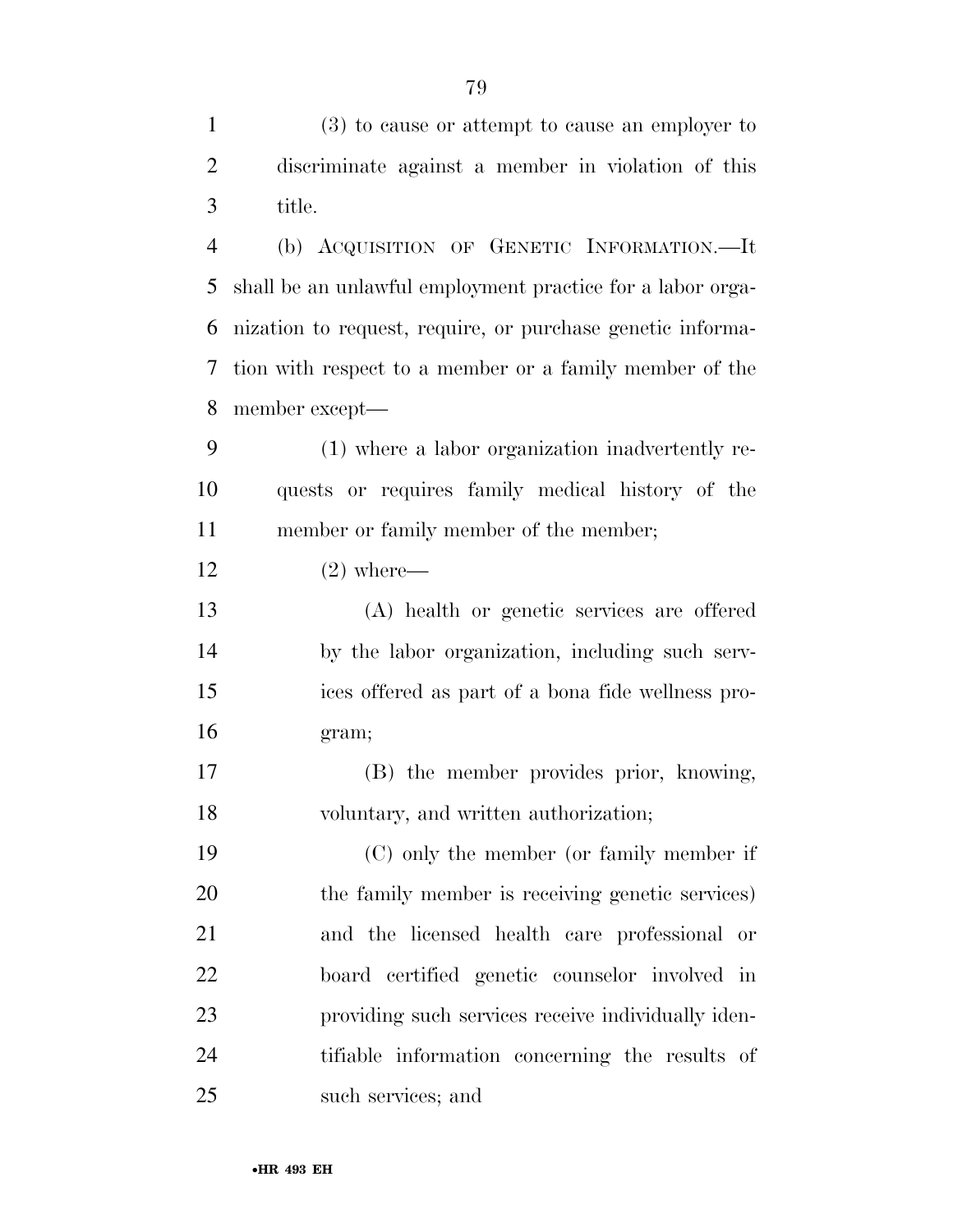(D) any individually identifiable genetic in- formation provided under subparagraph (C) in connection with the services provided under subparagraph (A) is only available for purposes of such services and shall not be disclosed to the labor organization except in aggregate terms that do not disclose the identity of spe- cific members; (3) where a labor organization requests or re- quires family medical history from the members to comply with the certification provisions of section 103 of the Family and Medical Leave Act of 1993 (29 U.S.C. 2613) or such requirements under State family and medical leave laws; (4) where a labor organization purchases docu-

 ments that are commercially and publicly available (including newspapers, magazines, periodicals, and books, but not including medical databases or court records) that include family medical history; or

 (5) where the information involved is to be used for genetic monitoring of the biological effects of 22 toxic substances in the workplace, but only if—

 (A) the labor organization provides written notice of the genetic monitoring to the member;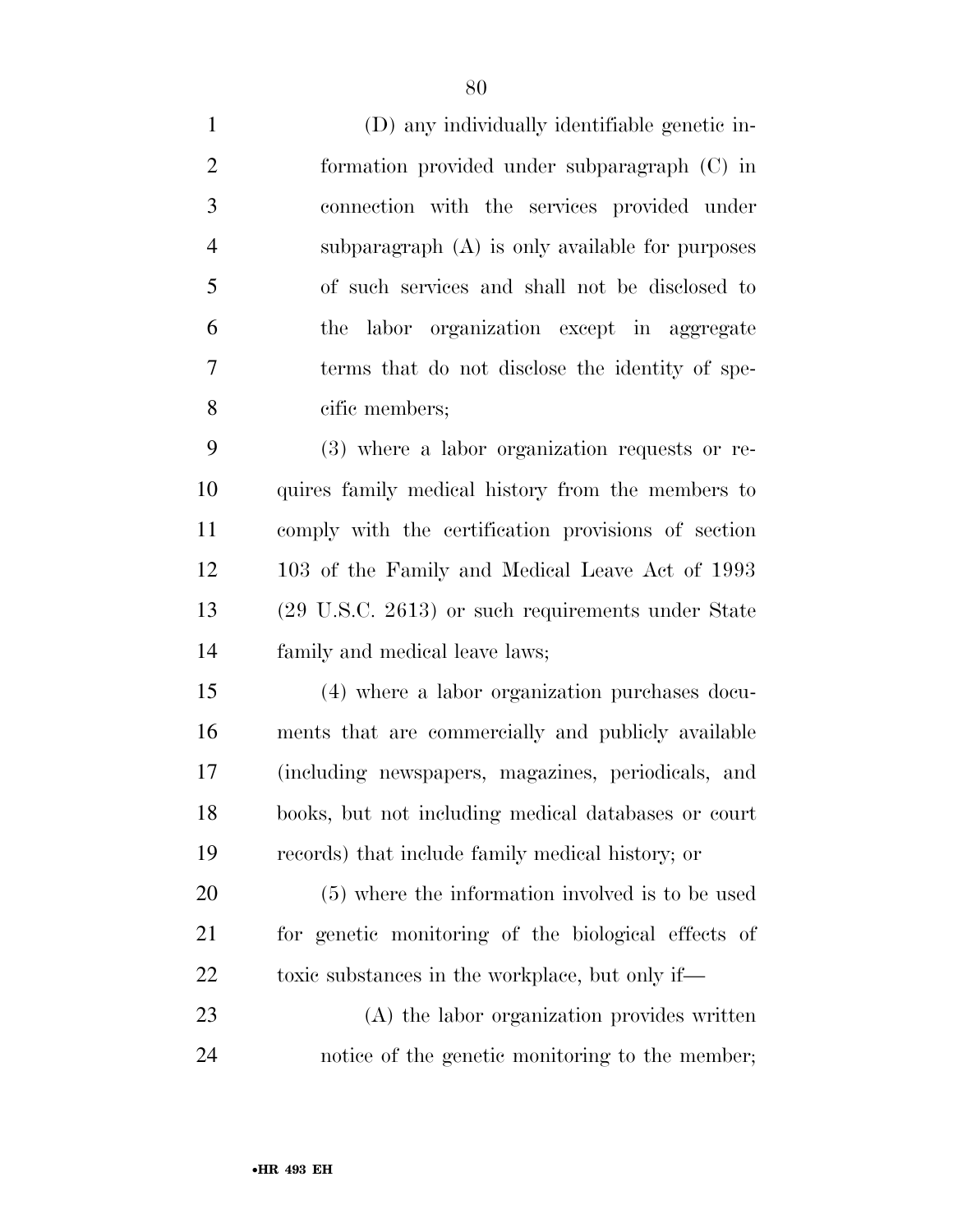| $\mathbf{1}$   | $(B)(i)$ the member provides prior, knowing,     |
|----------------|--------------------------------------------------|
| $\overline{2}$ | voluntary, and written authorization; or         |
| 3              | (ii) the genetic monitoring is required by       |
| $\overline{4}$ | Federal or State law;                            |
| 5              | (C) the member is informed of individual         |
| 6              | monitoring results;                              |
| $\tau$         | $(D)$ the monitoring is in compliance with—      |
| 8              | (i) any Federal genetic monitoring               |
| 9              | regulations, including any such regulations      |
| 10             | that may be promulgated by the Secretary         |
| 11             | of Labor pursuant to the Occupational            |
| 12             | Safety and Health Act of 1970 (29 U.S.C.         |
| 13             | 651 et seq.), the Federal Mine Safety and        |
| 14             | Health Act of 1977 (30 U.S.C. 801 et             |
| 15             | seq.), or the Atomic Energy Act of 1954          |
| 16             | $(42 \text{ U.S.C. } 2011 \text{ et seq.});$ or  |
| 17             | (ii) State genetic monitoring regula-            |
| 18             | tions, in the case of a State that is imple-     |
| 19             | menting genetic monitoring regulations           |
| 20             | under the authority of the Occupational          |
| 21             | Safety and Health Act of 1970 (29 U.S.C.         |
| 22             | $651$ et seq.); and                              |
| 23             | (E) the labor organization, excluding any        |
| 24             | licensed health care professional or board cer-  |
| 25             | tified genetic counselor that is involved in the |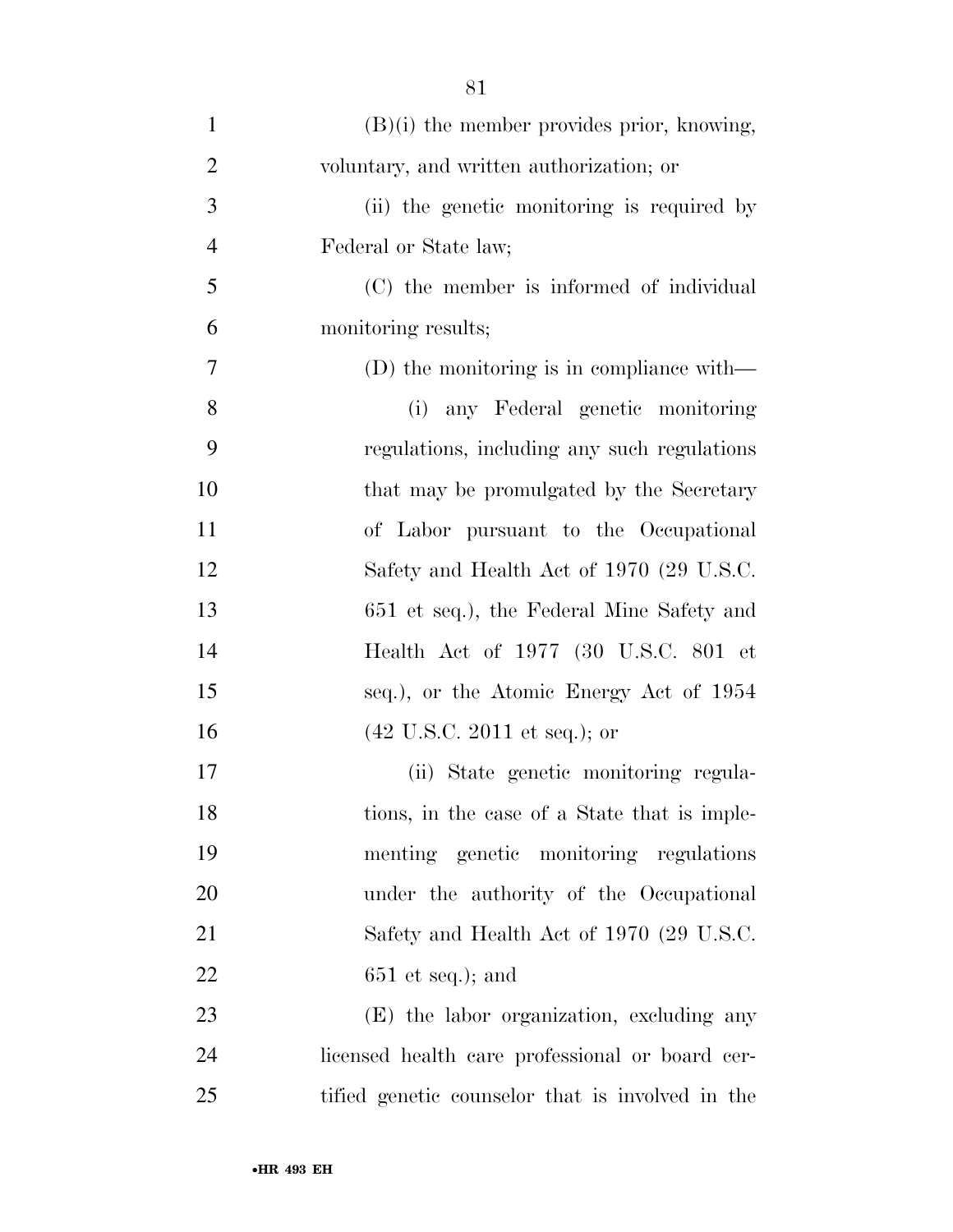genetic monitoring program, receives the results of the monitoring only in aggregate terms that do not disclose the identity of specific members. (c) PRESERVATION OF PROTECTIONS.—In the case of information to which any of paragraphs (1) through (5) of subsection (b) applies, such information may not be used in violation of paragraph (1), (2), or (3) of sub- section (a) or treated or disclosed in a manner that vio-lates section 206.

#### **SEC. 205. TRAINING PROGRAMS.**

 (a) DISCRIMINATION BASED ON GENETIC INFORMA- TION.—It shall be an unlawful employment practice for any employer, labor organization, or joint labor-manage- ment committee controlling apprenticeship or other train- ing or retraining, including on-the-job training pro-grams—

 (1) to discriminate against any individual be- cause of genetic information with respect to the indi- vidual in admission to, or employment in, any pro- gram established to provide apprenticeship or other 21 training or retraining;

 (2) to limit, segregate, or classify the applicants for or participants in such apprenticeship or other training or retraining, or fail or refuse to refer for employment any individual, in any way that would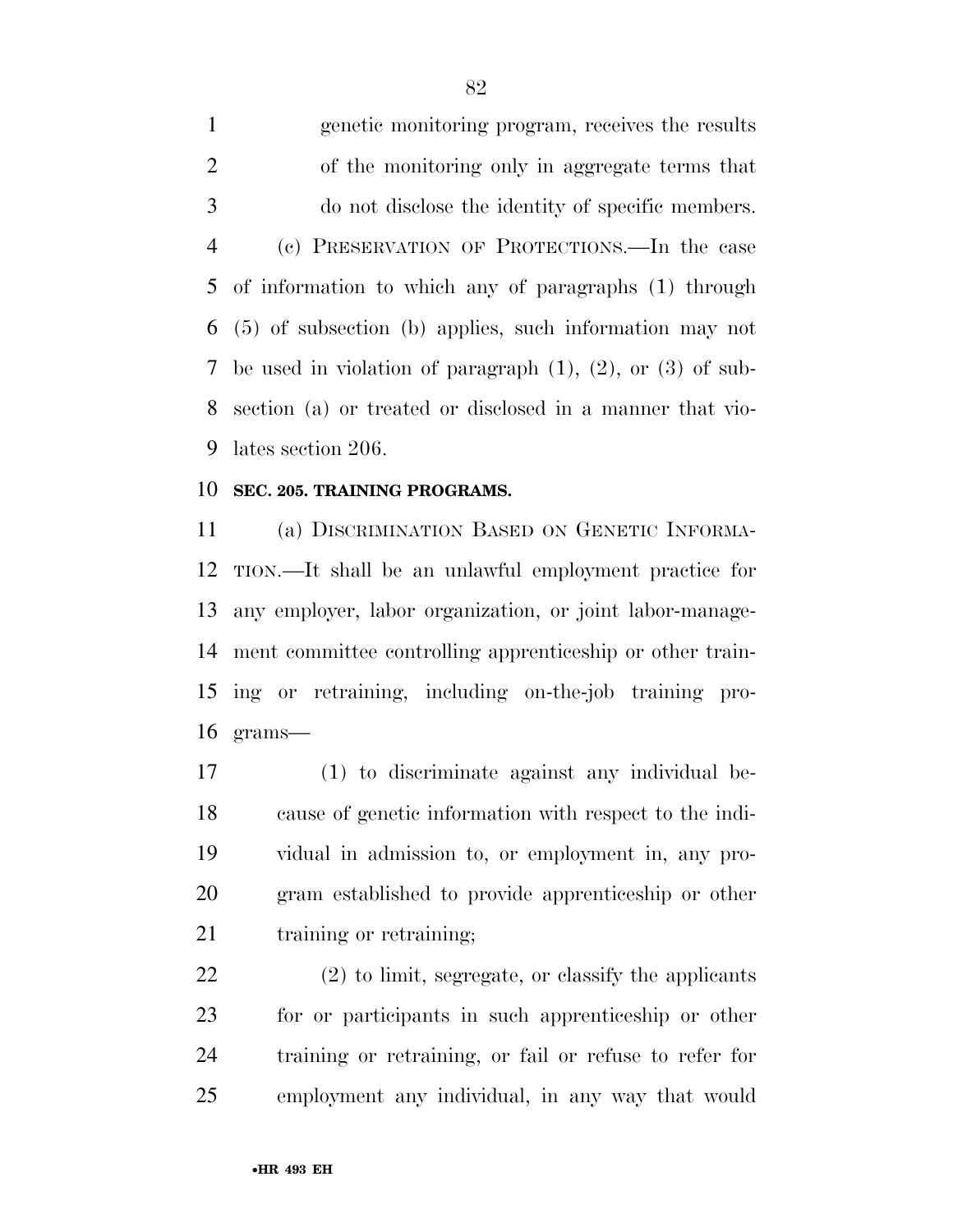deprive or tend to deprive any individual of employ- ment opportunities, or otherwise adversely affect the status of the individual as an employee, because of genetic information with respect to the individual; or

 (3) to cause or attempt to cause an employer to discriminate against an applicant for or a partici- pant in such apprenticeship or other training or re-training in violation of this title.

 (b) ACQUISITION OF GENETIC INFORMATION.—It shall be an unlawful employment practice for an employer, labor organization, or joint labor-management committee described in subsection (a) to request, require, or purchase genetic information with respect to an individual or a fam-ily member of the individual except—

 (1) where the employer, labor organization, or joint labor-management committee inadvertently re- quests or requires family medical history of the indi-vidual or family member of the individual;

(2) where—

 (A) health or genetic services are offered by the employer, labor organization, or joint labor-management committee, including such services offered as part of a bona fide wellness program;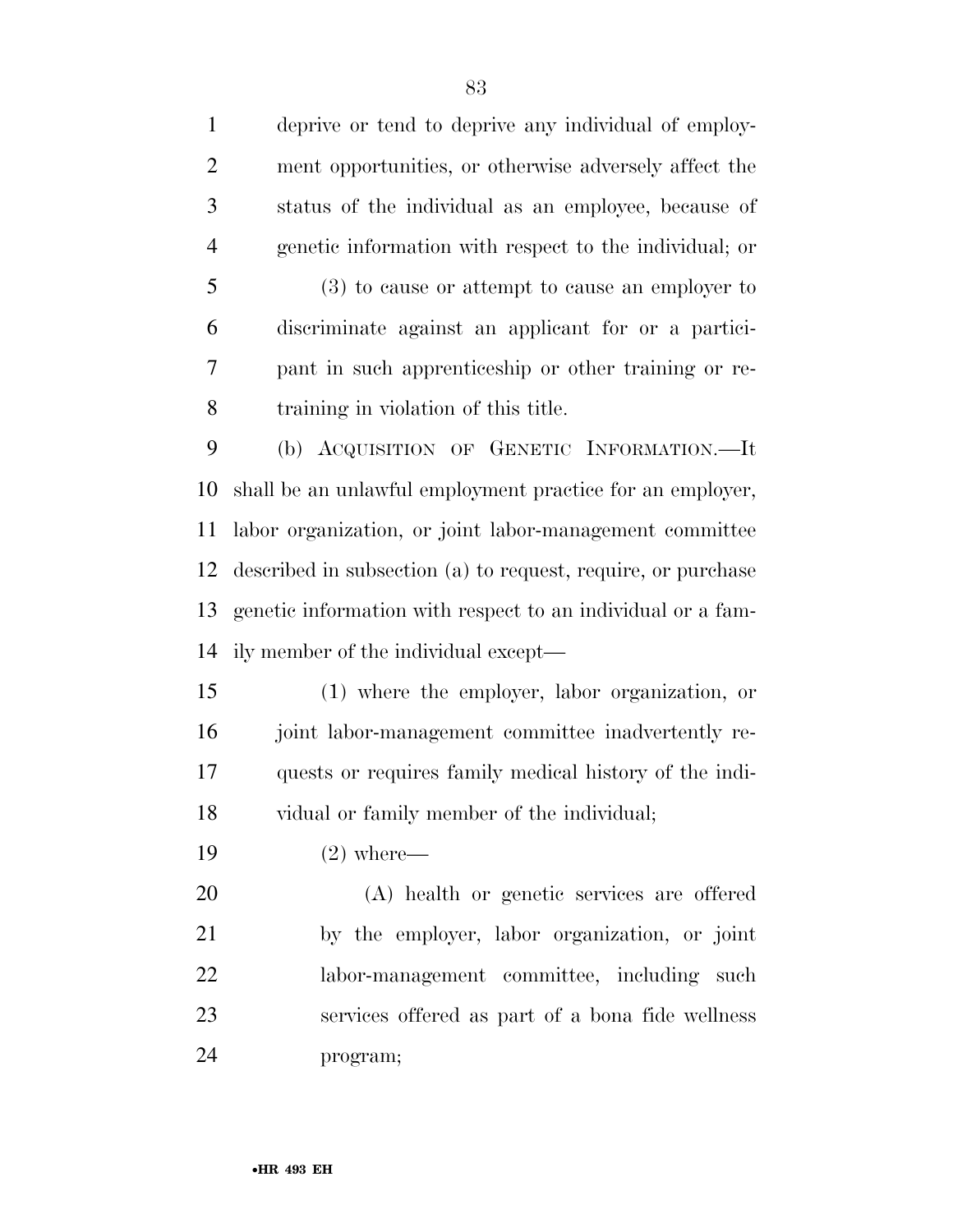| $\mathbf{1}$   | (B) the individual provides prior, knowing,          |
|----------------|------------------------------------------------------|
| $\overline{2}$ | voluntary, and written authorization;                |
| 3              | (C) only the individual (or family member            |
| $\overline{4}$ | if the family member is receiving genetic serv-      |
| 5              | ices) and the licensed health care professional      |
| 6              | or board certified genetic counselor involved in     |
| 7              | providing such services receive individually iden-   |
| 8              | tifiable information concerning the results of       |
| 9              | such services; and                                   |
| 10             | (D) any individually identifiable genetic in-        |
| 11             | formation provided under subparagraph (C) in         |
| 12             | connection with the services provided under          |
| 13             | subparagraph $(A)$ is only available for purposes    |
| 14             | of such services and shall not be disclosed to       |
| 15             | the employer, labor organization, or joint labor-    |
| 16             | management committee except in aggregate             |
| 17             | terms that do not disclose the identity of spe-      |
| 18             | cific individuals;                                   |
| 19             | (3) where the employer, labor organization, or       |
| 20             | joint labor-management committee requests or re-     |
| 21             | quires family medical history from the individual to |
| 22             | comply with the certification provisions of section  |
| 23             | 103 of the Family and Medical Leave Act of 1993      |
| 24             | (29 U.S.C. 2613) or such requirements under State    |
| 25             | family and medical leave laws;                       |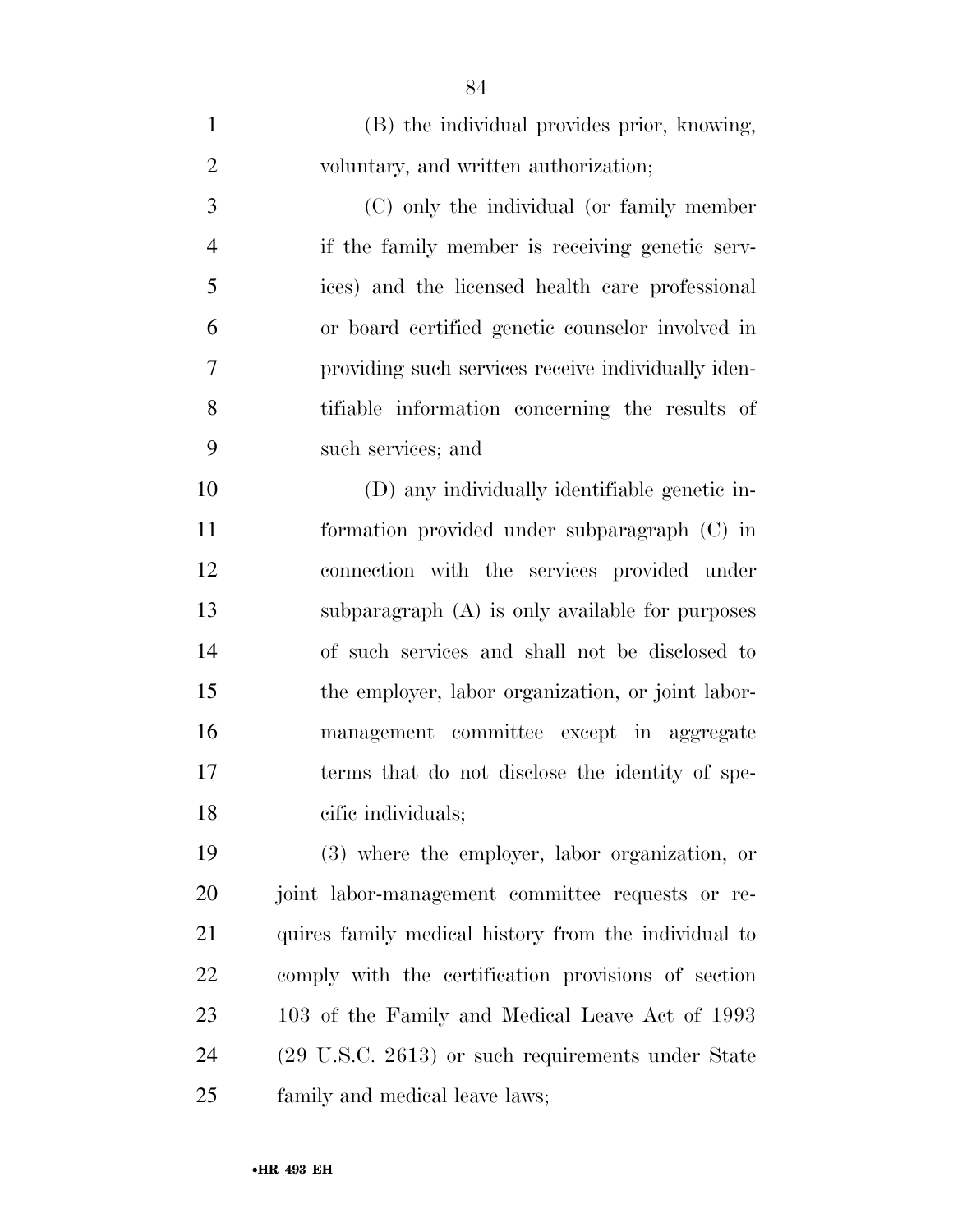| $\mathbf{1}$   | (4) where the employer, labor organization, or      |
|----------------|-----------------------------------------------------|
| $\overline{2}$ | joint labor-management committee purchases docu-    |
| 3              | ments that are commercially and publicly available  |
| $\overline{4}$ | (including newspapers, magazines, periodicals, and  |
| 5              | books, but not including medical databases or court |
| 6              | records) that include family medical history;       |
| 7              | (5) where the information involved is to be used    |
| 8              | for genetic monitoring of the biological effects of |
| 9              | toxic substances in the workplace, but only if—     |
| 10             | (A) the employer, labor organization, or            |
| 11             | joint labor-management committee provides           |
| 12             | written notice of the genetic monitoring to the     |
| 13             | individual;                                         |
| 14             | $(B)(i)$ the individual provides prior, know-       |
| 15             | ing, voluntary, and written authorization; or       |
| 16             | (ii) the genetic monitoring is required by          |
| 17             | Federal or State law;                               |
| 18             | (C) the individual is informed of individual        |
| 19             | monitoring results;                                 |
| 20             | (D) the monitoring is in compliance with—           |
| 21             | (i) any Federal genetic monitoring                  |
| 22             | regulations, including any such regulations         |
| 23             | that may be promulgated by the Secretary            |
| 24             | of Labor pursuant to the Occupational               |
| 25             | Safety and Health Act of 1970 (29 U.S.C.            |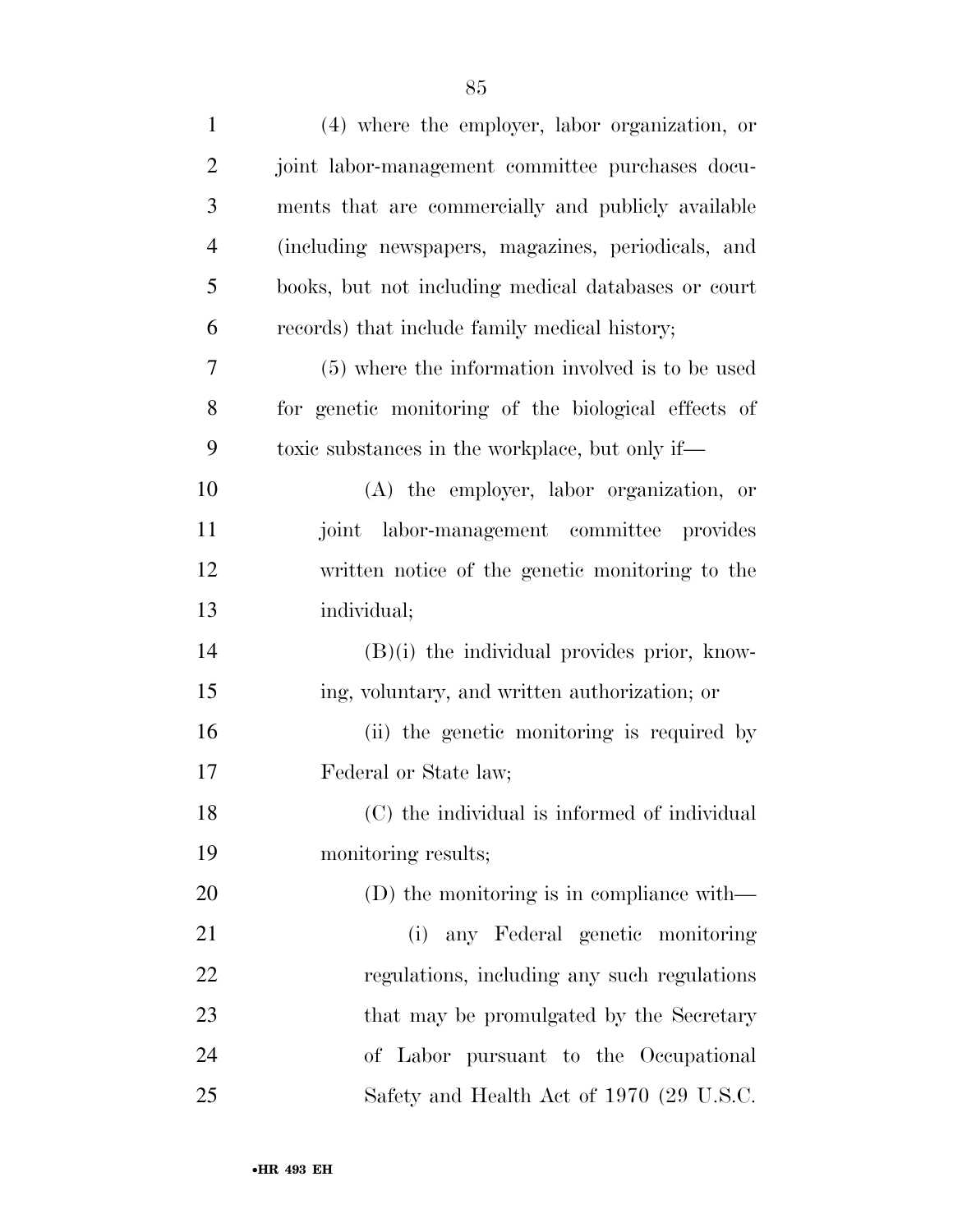651 et seq.), the Federal Mine Safety and Health Act of 1977 (30 U.S.C. 801 et seq.), or the Atomic Energy Act of 1954 (42 U.S.C. 2011 et seq.); or (ii) State genetic monitoring regula- tions, in the case of a State that is imple- menting genetic monitoring regulations under the authority of the Occupational Safety and Health Act of 1970 (29 U.S.C. 651 et seq.); and (E) the employer, labor organization, or joint labor-management committee, excluding any licensed health care professional or board certified genetic counselor that is involved in the genetic monitoring program, receives the re- sults of the monitoring only in aggregate terms that do not disclose the identity of specific indi- viduals; or (6) where the employer conducts DNA analysis

 for law enforcement purposes as a forensic labora- tory, includes such analysis in the Combined DNA Index System pursuant to section 210304 of the Violent Crime Control and Law Enforcement Act of 1994 (42 U.S.C. 14132), and requests or requires genetic information of such employer's apprentices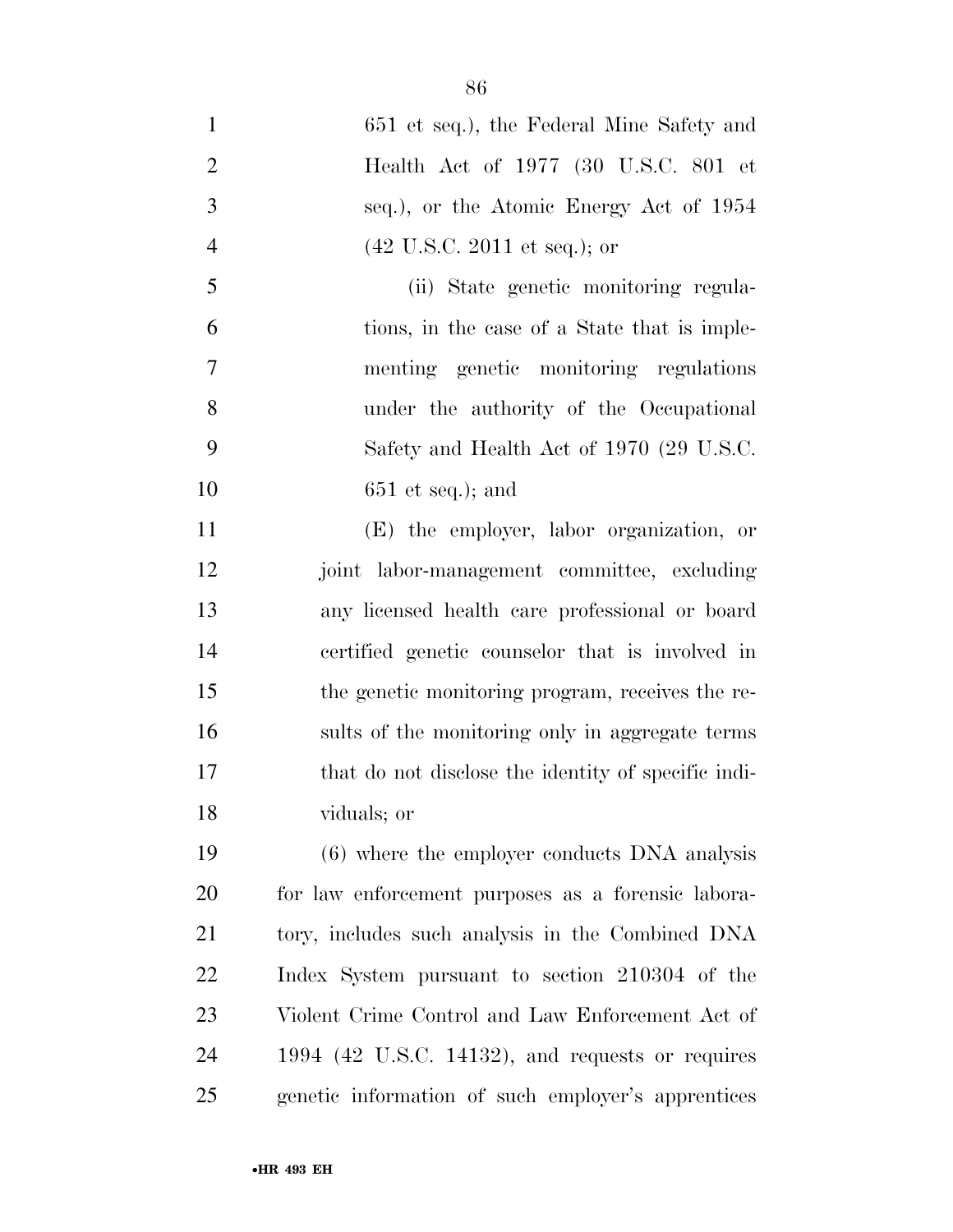or trainees, but only to the extent that such genetic information is used for analysis of DNA identifica- tion markers for quality control to detect sample contamination.

 (c) PRESERVATION OF PROTECTIONS.—In the case of information to which any of paragraphs (1) through (6) of subsection (b) applies, such information may not be used in violation of paragraph (1), (2), or (3) of sub- section (a) or treated or disclosed in a manner that vio-lates section 206.

#### **SEC. 206. CONFIDENTIALITY OF GENETIC INFORMATION.**

 (a) TREATMENT OF INFORMATION AS PART OF CON- FIDENTIAL MEDICAL RECORD.—If an employer, employ- ment agency, labor organization, or joint labor-manage- ment committee possesses genetic information about an employee or member, such information shall be main- tained on separate forms and in separate medical files and be treated as a confidential medical record of the employee or member. An employer, employment agency, labor orga- nization, or joint labor-management committee shall be considered to be in compliance with the maintenance of information requirements of this subsection with respect to genetic information subject to this subsection that is maintained with and treated as a confidential medical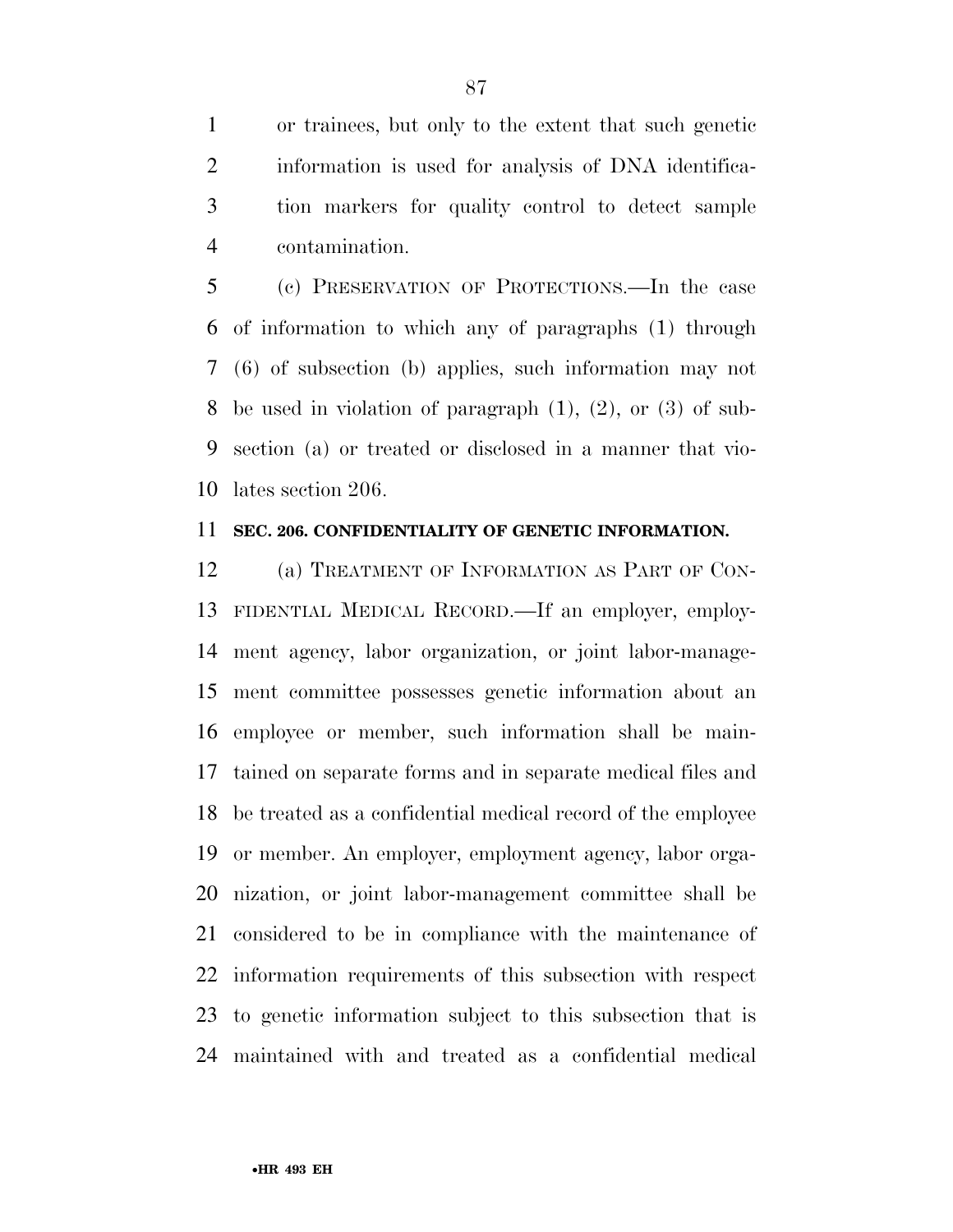1 record under section  $102(d)(3)(B)$  of the Americans With Disabilities Act (42 U.S.C. 12112(d)(3)(B)).

 (b) LIMITATION ON DISCLOSURE.—An employer, em- ployment agency, labor organization, or joint labor-man- agement committee shall not disclose genetic information concerning an employee or member except—

 (1) to the employee or member of a labor orga- nization (or family member if the family member is receiving the genetic services) at the written request of the employee or member of such organization;

 (2) to an occupational or other health re- searcher if the research is conducted in compliance with the regulations and protections provided for under part 46 of title 45, Code of Federal Regula-tions;

 (3) in response to an order of a court, except that—

18 (A) the employer, employment agency, labor organization, or joint labor-management committee may disclose only the genetic infor-mation expressly authorized by such order; and

 (B) if the court order was secured without the knowledge of the employee or member to whom the information refers, the employer, em-ployment agency, labor organization, or joint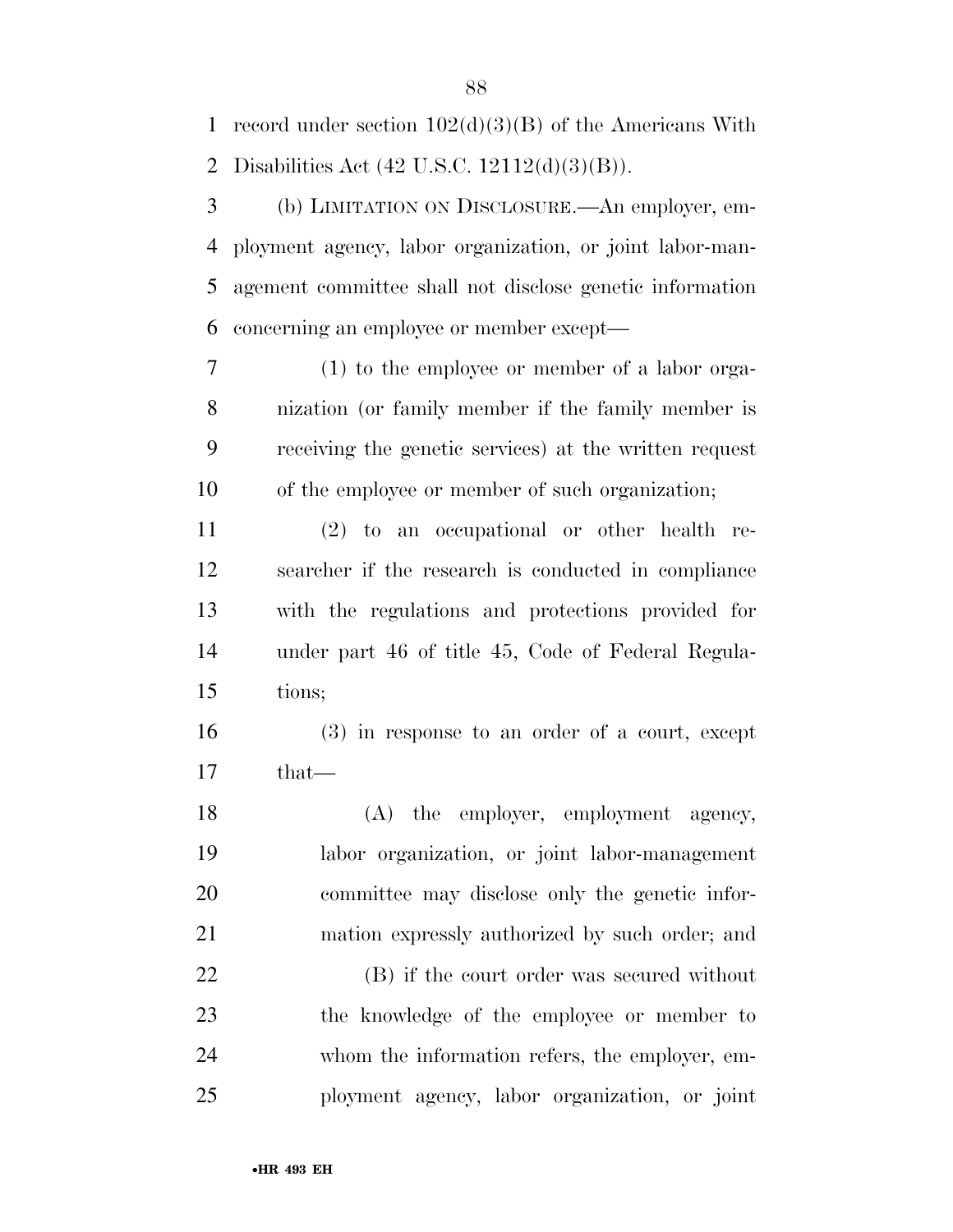labor-management committee shall inform the employee or member of the court order and any genetic information that was disclosed pursuant to such order;

 (4) to government officials who are inves- tigating compliance with this title if the information is relevant to the investigation; or

 (5) to the extent that such disclosure is made in connection with the employee's compliance with the certification provisions of section 103 of the Family and Medical Leave Act of 1993 (29 U.S.C. 2613) or such requirements under State family and medical leave laws.

 (c) RELATIONSHIP TO HIPAA REGULATIONS.—With respect to the regulations promulgated by the Secretary of Health and Human Services under part C of title XI of the Social Security Act (42 U.S.C. 1320d et seq.) and section 264 of the Health Insurance Portability and Ac- countability Act of 1996 (42 U.S.C. 1320d-2 note), this title does not prohibit a covered entity under such regula- tions from any use or disclosure of health information that is authorized for the covered entity under such regula- tions. The previous sentence does not affect the authority of such Secretary to modify such regulations.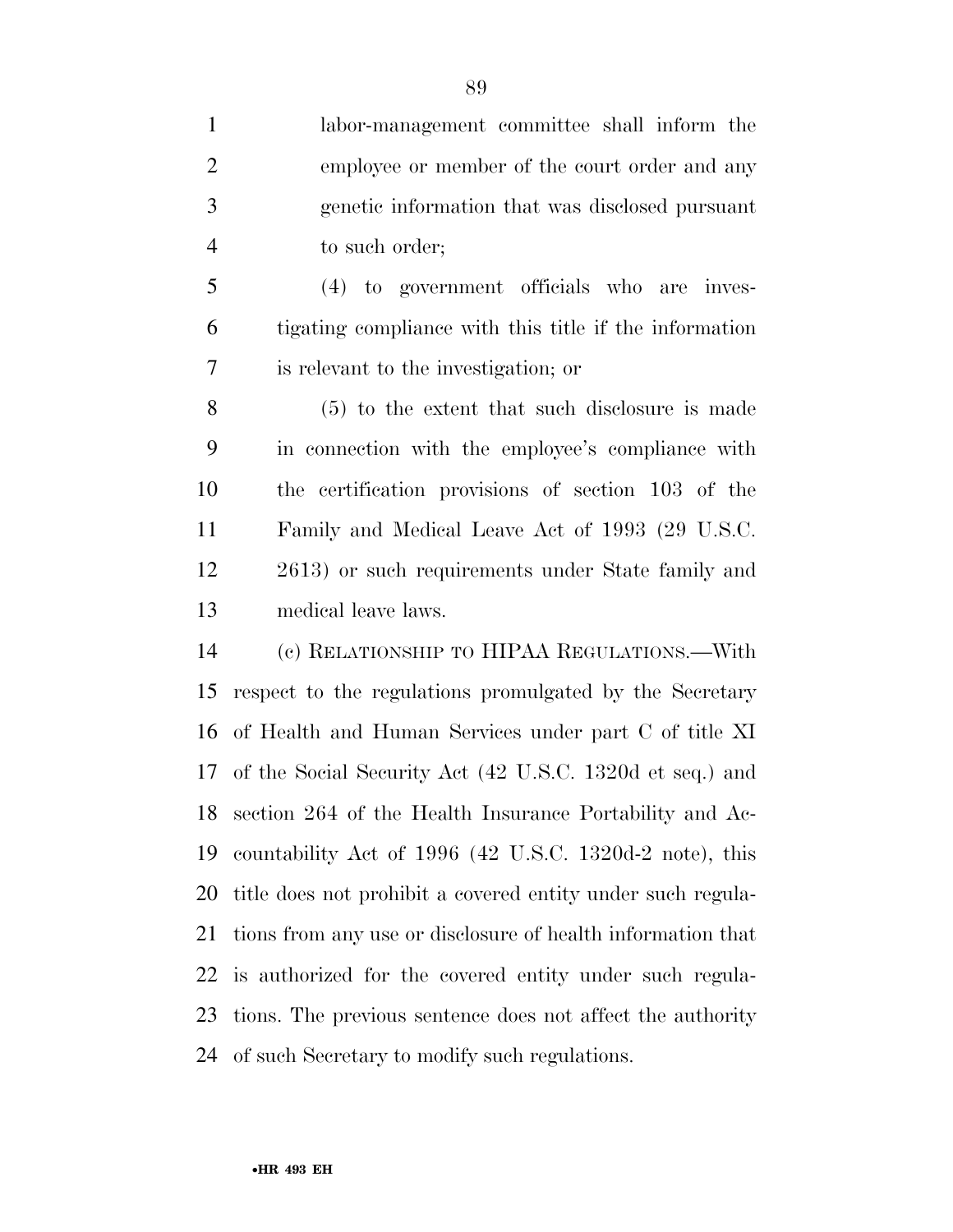#### **SEC. 207. REMEDIES AND ENFORCEMENT.**

 (a) EMPLOYEES COVERED BY TITLE VII OF THE CIVIL RIGHTS ACT OF 1964.—

 (1) IN GENERAL.—The powers, remedies, and procedures provided in sections 705, 706, 707, 709, 710, and 711 of the Civil Rights Act of 1964 (42 U.S.C. 2000e–4 et seq.) to the Commission, the At- torney General, or any person, alleging a violation of title VII of that Act (42 U.S.C. 2000e et seq.) shall be the powers, remedies, and procedures this title provides to the Commission, the Attorney General, or any person, respectively, alleging an unlawful em- ployment practice in violation of this title against an 14 employee described in section  $201(2)(A)(i)$ , except as provided in paragraphs (2) and (3).

 (2) COSTS AND FEES.—The powers, remedies, and procedures provided in subsections (b) and (c) of section 722 of the Revised Statutes of the United States (42 U.S.C. 1988), shall be powers, remedies, and procedures this title provides to the Commis- sion, the Attorney General, or any person, alleging 22 such a practice.

23 (3) DAMAGES.—The powers, remedies, and pro- cedures provided in section 1977A of the Revised Statutes of the United States (42 U.S.C. 1981a), in-26 cluding the limitations contained in subsection  $(b)(3)$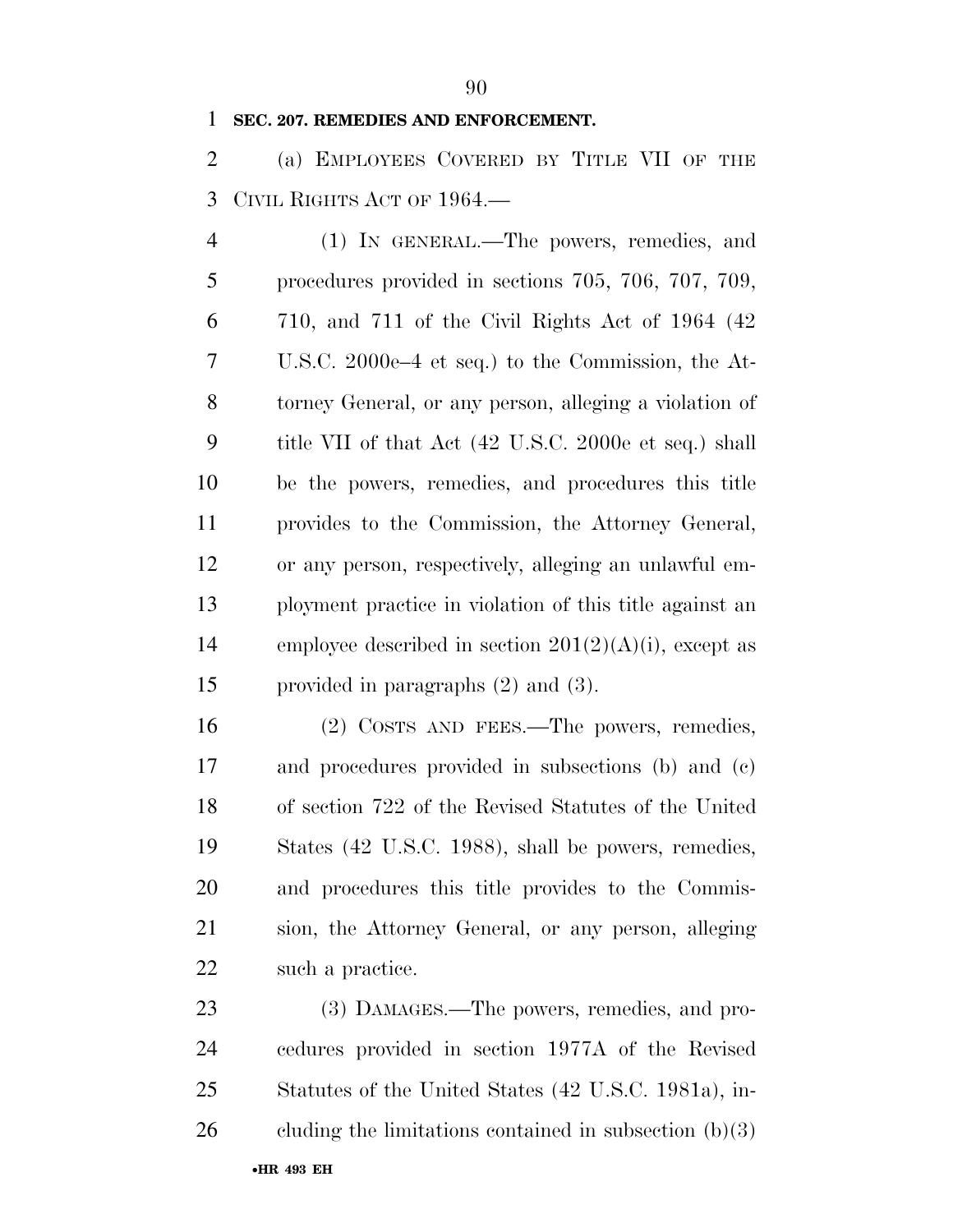of such section 1977A, shall be powers, remedies, and procedures this title provides to the Commis- sion, the Attorney General, or any person, alleging such a practice (not an employment practice specifi- cally excluded from coverage under section 1977A(a)(1) of the Revised Statutes of the United States).

 (b) EMPLOYEES COVERED BY GOVERNMENT EM-PLOYEE RIGHTS ACT OF 1991.—

 (1) IN GENERAL.—The powers, remedies, and procedures provided in sections 302 and 304 of the Government Employee Rights Act of 1991 (42 U.S.C. 2000e–16b, 2000e–16c) to the Commission, or any person, alleging a violation of section  $302(a)(1)$  of that Act (42 U.S.C. 2000e–16b(a)(1)) shall be the powers, remedies, and procedures this title provides to the Commission, or any person, re- spectively, alleging an unlawful employment practice in violation of this title against an employee de-20 scribed in section  $201(2)(A)(ii)$ , except as provided 21 in paragraphs  $(2)$  and  $(3)$ .

22 (2) COSTS AND FEES.—The powers, remedies, and procedures provided in subsections (b) and (c) of section 722 of the Revised Statutes of the United States (42 U.S.C. 1988), shall be powers, remedies,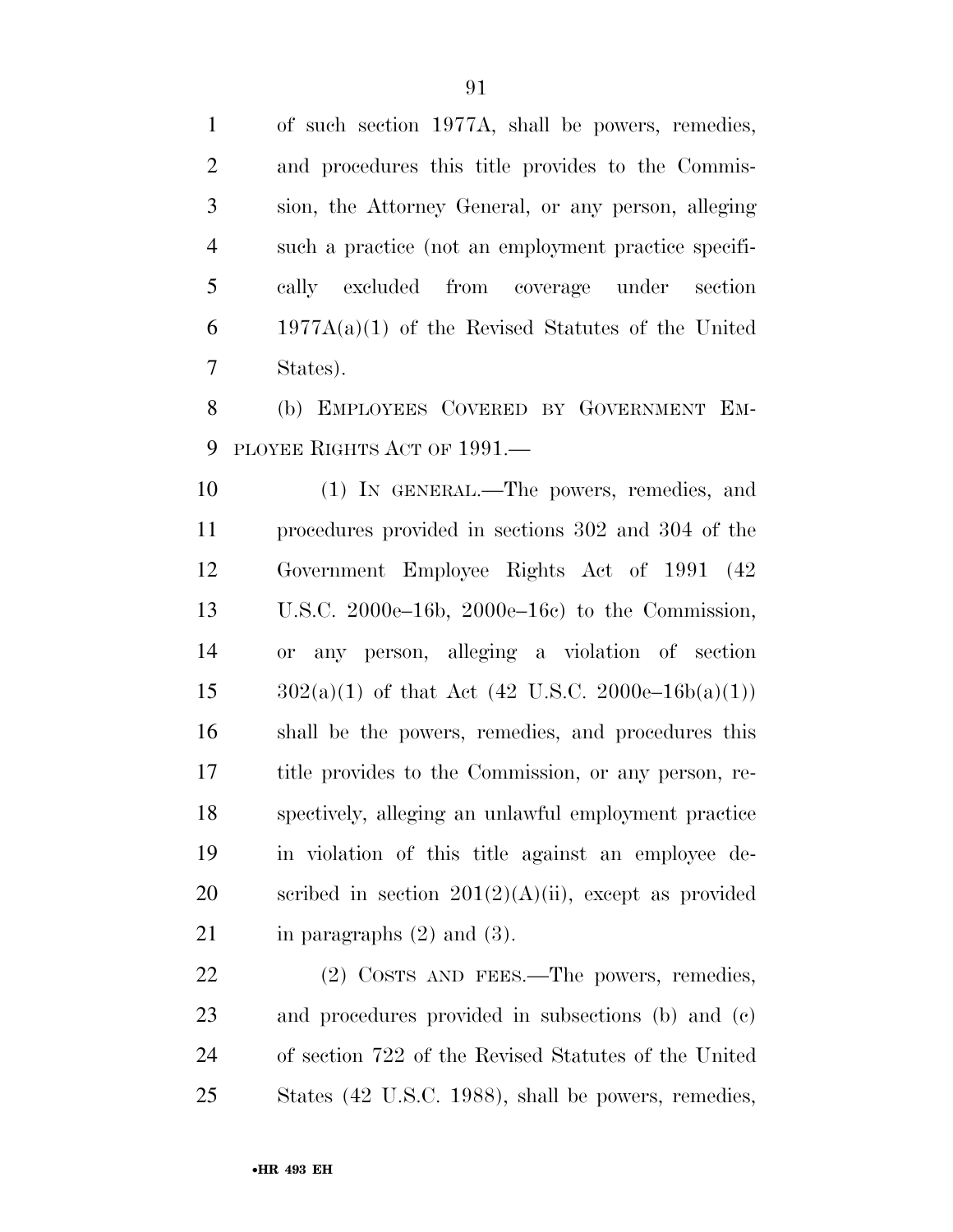| $\mathbf{1}$   | and procedures this title provides to the Commis-        |
|----------------|----------------------------------------------------------|
| $\overline{2}$ | sion, or any person, alleging such a practice.           |
| 3              | (3) DAMAGES.—The powers, remedies, and pro-              |
| $\overline{4}$ | cedures provided in section 1977A of the Revised         |
| 5              | Statutes of the United States (42 U.S.C. 1981a), in-     |
| 6              | cluding the limitations contained in subsection $(b)(3)$ |
| 7              | of such section 1977A, shall be powers, remedies,        |
| 8              | and procedures this title provides to the Commis-        |
| 9              | sion, or any person, alleging such a practice (not an    |
| 10             | employment practice specifically excluded from cov-      |
| 11             | erage under section $1977A(a)(1)$ of the Revised         |
| 12             | Statutes of the United States).                          |
| 13             | (c) EMPLOYEES COVERED BY CONGRESSIONAL AC-               |
| 14             | COUNTABILITY ACT OF 1995.—                               |
| 15             | (1) IN GENERAL.—The powers, remedies, and                |
| 16             | procedures provided in the Congressional Account-        |
| 17             | ability Act of 1995 (2 U.S.C. 1301 et seq.) to the       |
| 18             | Board (as defined in section 101 of that Act $(2)$       |
| 19             | U.S.C. $1301$ ), or any person, alleging a violation of  |
| 20             | section 201(a)(1) of that Act (42 U.S.C. 1311(a)(1))     |
| 21             | shall be the powers, remedies, and procedures this       |
| 22             | title provides to that Board, or any person, alleging    |

an unlawful employment practice in violation of this

title against an employee described in section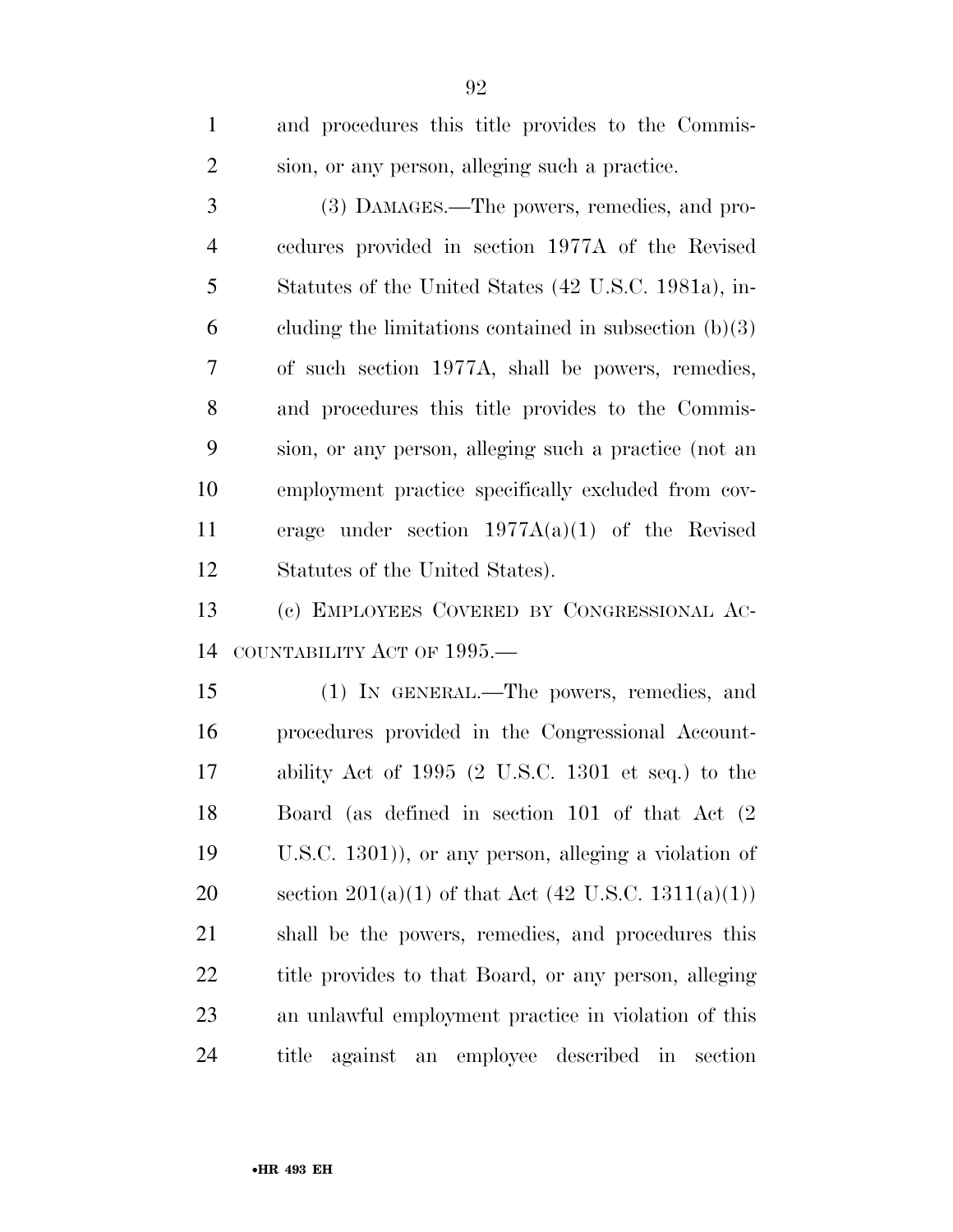1  $201(2)(A)(iii)$ , except as provided in paragraphs  $(2)$ and (3).

 (2) COSTS AND FEES.—The powers, remedies, and procedures provided in subsections (b) and (c) of section 722 of the Revised Statutes of the United States (42 U.S.C. 1988), shall be powers, remedies, and procedures this title provides to that Board, or any person, alleging such a practice.

 (3) DAMAGES.—The powers, remedies, and pro- cedures provided in section 1977A of the Revised Statutes of the United States (42 U.S.C. 1981a), in- cluding the limitations contained in subsection (b)(3) of such section 1977A, shall be powers, remedies, and procedures this title provides to that Board, or any person, alleging such a practice (not an employ- ment practice specifically excluded from coverage under section 1977A(a)(1) of the Revised Statutes of the United States).

 (4) OTHER APPLICABLE PROVISIONS.—With re- spect to a claim alleging a practice described in paragraph (1), title III of the Congressional Ac- countability Act of 1995 (2 U.S.C. 1381 et seq.) shall apply in the same manner as such title applies with respect to a claim alleging a violation of section 25 201(a)(1) of such Act  $(2 \text{ U.S.C. } 1311(a)(1))$ .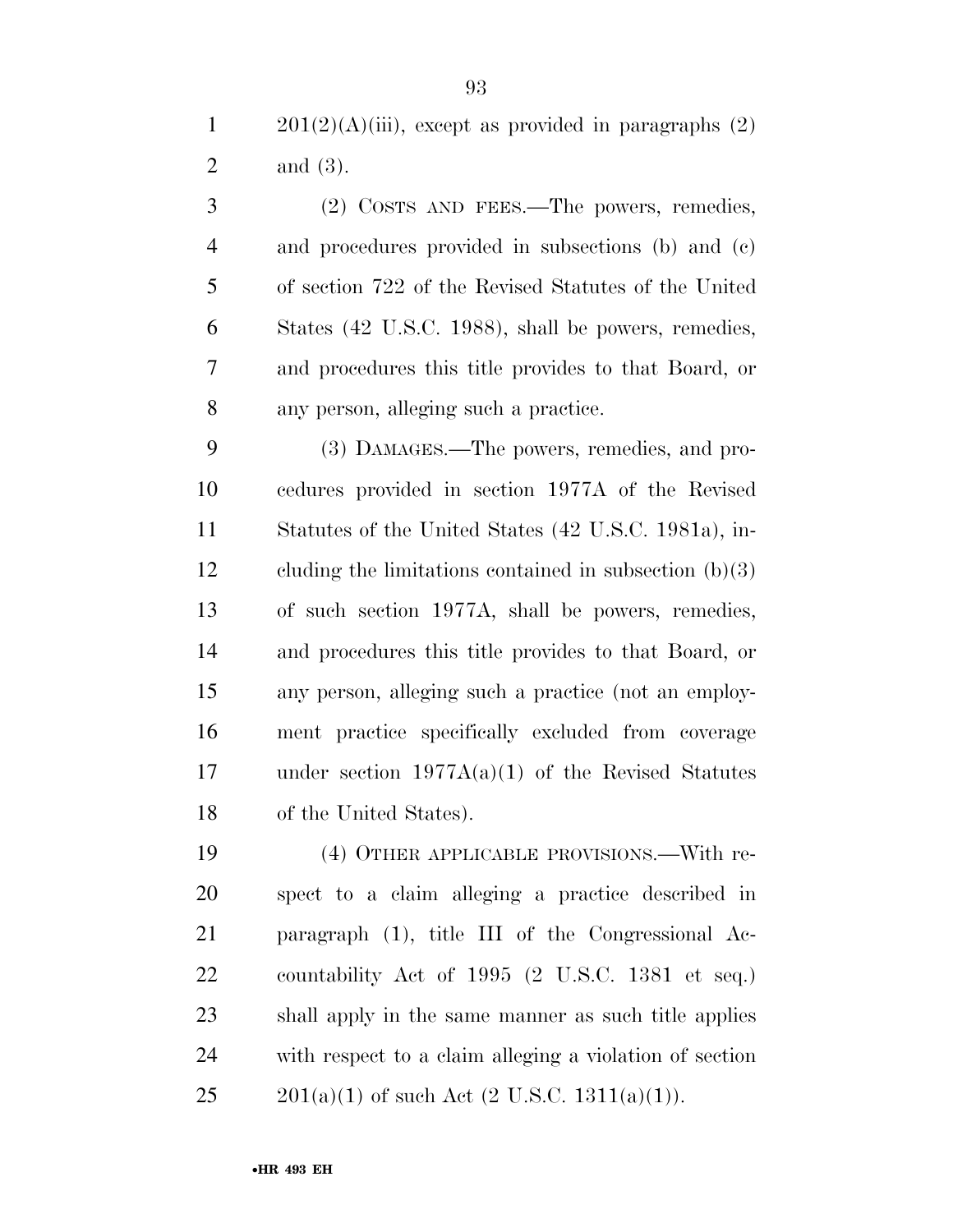(d) EMPLOYEES COVERED BY CHAPTER 5 OF TITLE 3, UNITED STATES CODE.—

 (1) IN GENERAL.—The powers, remedies, and procedures provided in chapter 5 of title 3, United States Code, to the President, the Commission, the Merit Systems Protection Board, or any person, al- leging a violation of section 411(a)(1) of that title, shall be the powers, remedies, and procedures this title provides to the President, the Commission, such Board, or any person, respectively, alleging an un- lawful employment practice in violation of this title against an employee described in section  $201(2)(A)(iv)$ , except as provided in paragraphs (2) and (3).

 (2) COSTS AND FEES.—The powers, remedies, and procedures provided in subsections (b) and (c) of section 722 of the Revised Statutes of the United States (42 U.S.C. 1988), shall be powers, remedies, and procedures this title provides to the President, the Commission, such Board, or any person, alleging 21 such a practice.

22 (3) DAMAGES.—The powers, remedies, and pro- cedures provided in section 1977A of the Revised Statutes of the United States (42 U.S.C. 1981a), in-cluding the limitations contained in subsection (b)(3)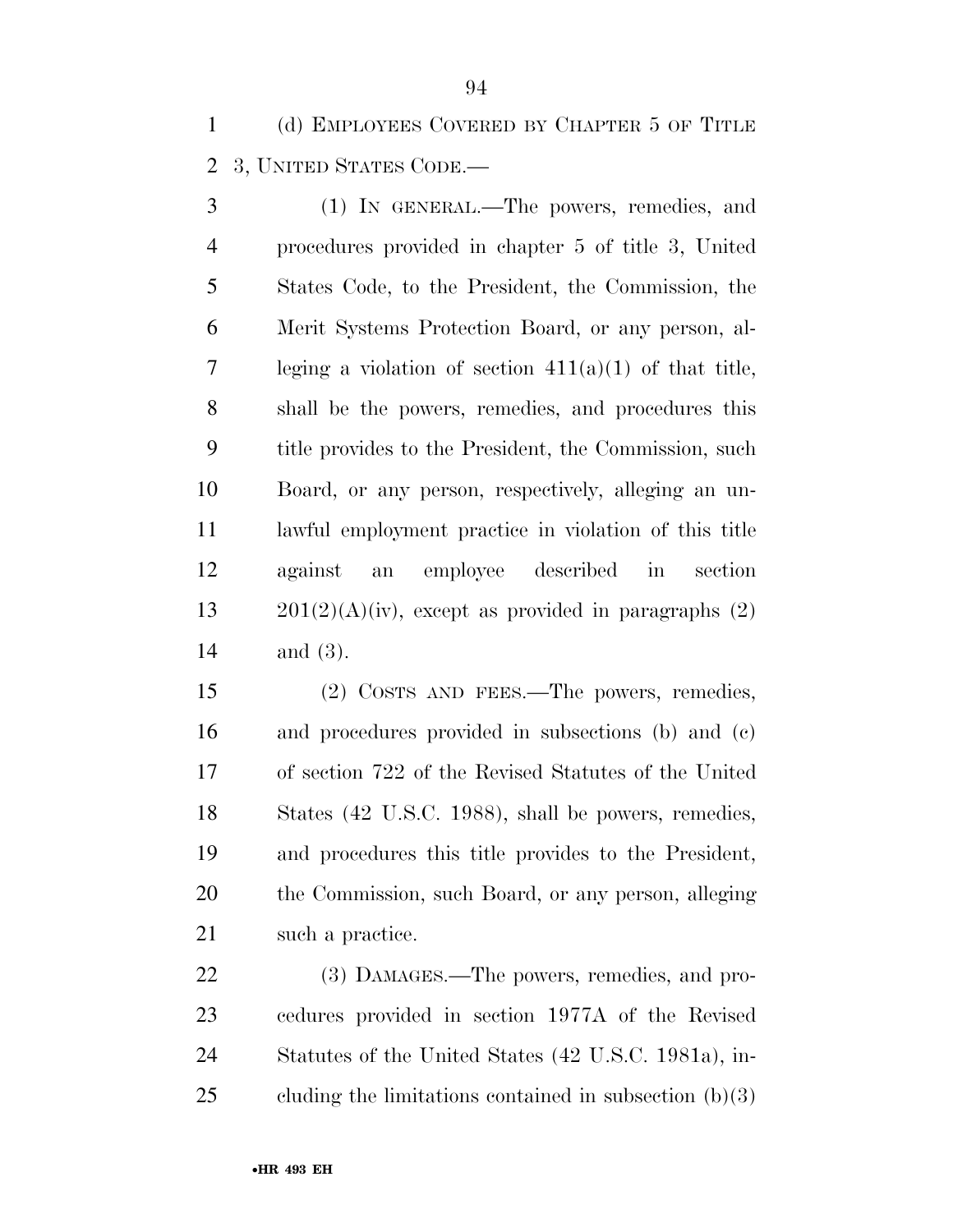of such section 1977A, shall be powers, remedies, and procedures this title provides to the President, the Commission, such Board, or any person, alleging such a practice (not an employment practice specifi- cally excluded from coverage under section 1977A(a)(1) of the Revised Statutes of the United States).

 (e) EMPLOYEES COVERED BY SECTION 717 OF THE CIVIL RIGHTS ACT OF 1964.—

 (1) IN GENERAL.—The powers, remedies, and procedures provided in section 717 of the Civil Rights Act of 1964 (42 U.S.C. 2000e–16) to the Commission, the Attorney General, the Librarian of Congress, or any person, alleging a violation of that section shall be the powers, remedies, and proce- dures this title provides to the Commission, the At- torney General, the Librarian of Congress, or any person, respectively, alleging an unlawful employ- ment practice in violation of this title against an em- ployee or applicant described in section  $201(2)(A)(v)$ , except as provided in paragraphs (2) and (3).

23 (2) COSTS AND FEES.—The powers, remedies, and procedures provided in subsections (b) and (c) of section 722 of the Revised Statutes of the United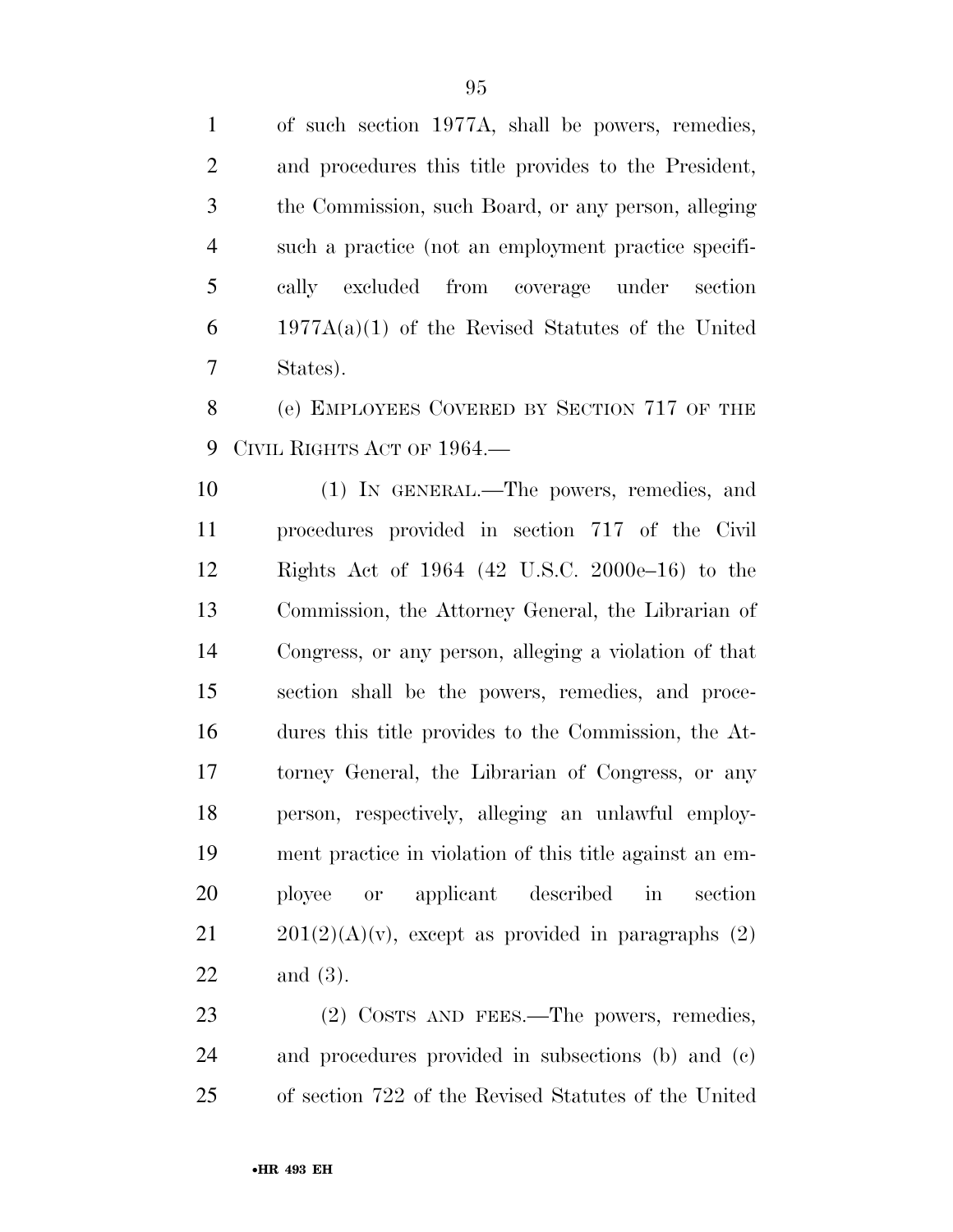States (42 U.S.C. 1988), shall be powers, remedies, and procedures this title provides to the Commis- sion, the Attorney General, the Librarian of Con-gress, or any person, alleging such a practice.

 (3) DAMAGES.—The powers, remedies, and pro- cedures provided in section 1977A of the Revised Statutes of the United States (42 U.S.C. 1981a), in- cluding the limitations contained in subsection (b)(3) of such section 1977A, shall be powers, remedies, and procedures this title provides to the Commis- sion, the Attorney General, the Librarian of Con- gress, or any person, alleging such a practice (not an employment practice specifically excluded from cov- erage under section 1977A(a)(1) of the Revised Statutes of the United States).

 (f) DEFINITION.—In this section, the term ''Commis- sion'' means the Equal Employment Opportunity Commis-sion.

#### **SEC. 208. DISPARATE IMPACT.**

 (a) GENERAL RULE.—Notwithstanding any other provision of this Act, ''disparate impact'', as that term is used in section 703(k) of the Civil Rights Act of 1964 23 (42 U.S.C. 2000e– $2(k)$ ), on the basis of genetic informa-tion does not establish a cause of action under this Act.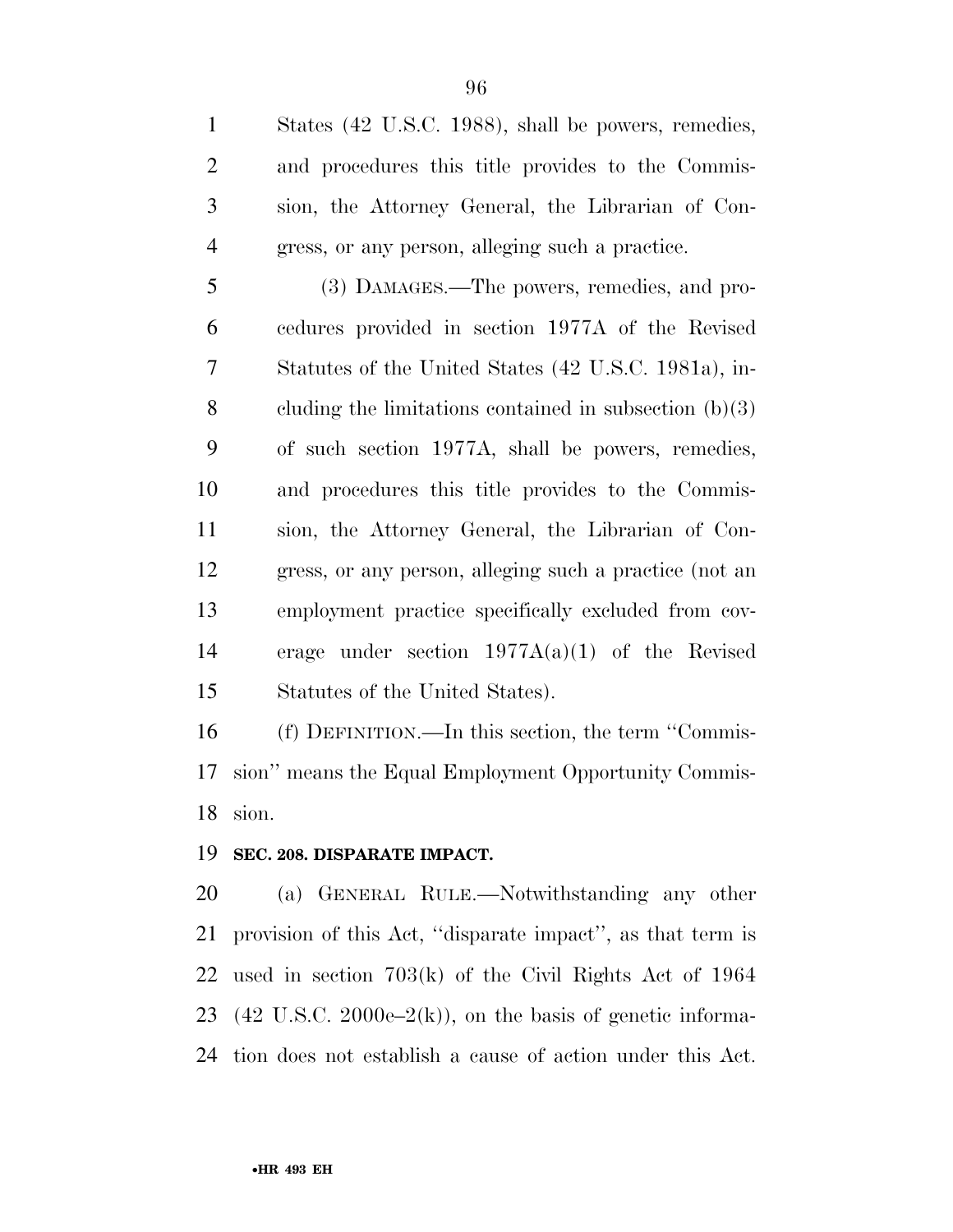| $\mathbf{1}$   | (b) COMMISSION.—On the date that is 6 years after         |
|----------------|-----------------------------------------------------------|
| $\overline{2}$ | the date of enactment of this Act, there shall be estab-  |
| 3              | lished a commission, to be known as the Genetic Non-      |
| 4              | discrimination Study Commission (referred to in this sec- |
| 5              | tion as the "Commission" to review the developing         |
| 6              | science of genetics and to make recommendations to Con-   |
| 7              | gress regarding whether to provide a disparate impact     |
| 8              | cause of action under this Act.                           |
| 9              | $(c)$ MEMBERSHIP.—                                        |
| 10             | (1) IN GENERAL.—The Commission shall be                   |
| 11             | composed of 8 members, of which—                          |
| 12             | $(A)$ 1 member shall be appointed by the                  |
| 13             | Majority Leader of the Senate;                            |
| 14             | (B) 1 member shall be appointed by the                    |
| 15             | Minority Leader of the Senate;                            |
| 16             | (C) 1 member shall be appointed by the                    |
| 17             | Chairman of the Committee on Health, Edu-                 |
| 18             | cation, Labor, and Pensions of the Senate;                |
| 19             | (D) 1 member shall be appointed by the                    |
| 20             | ranking minority member of the Committee on               |
| 21             | Health, Education, Labor, and Pensions of the             |
| 22             | Senate;                                                   |
| 23             | $(E)$ 1 member shall be appointed by the                  |
| 24             | Speaker of the House of Representatives;                  |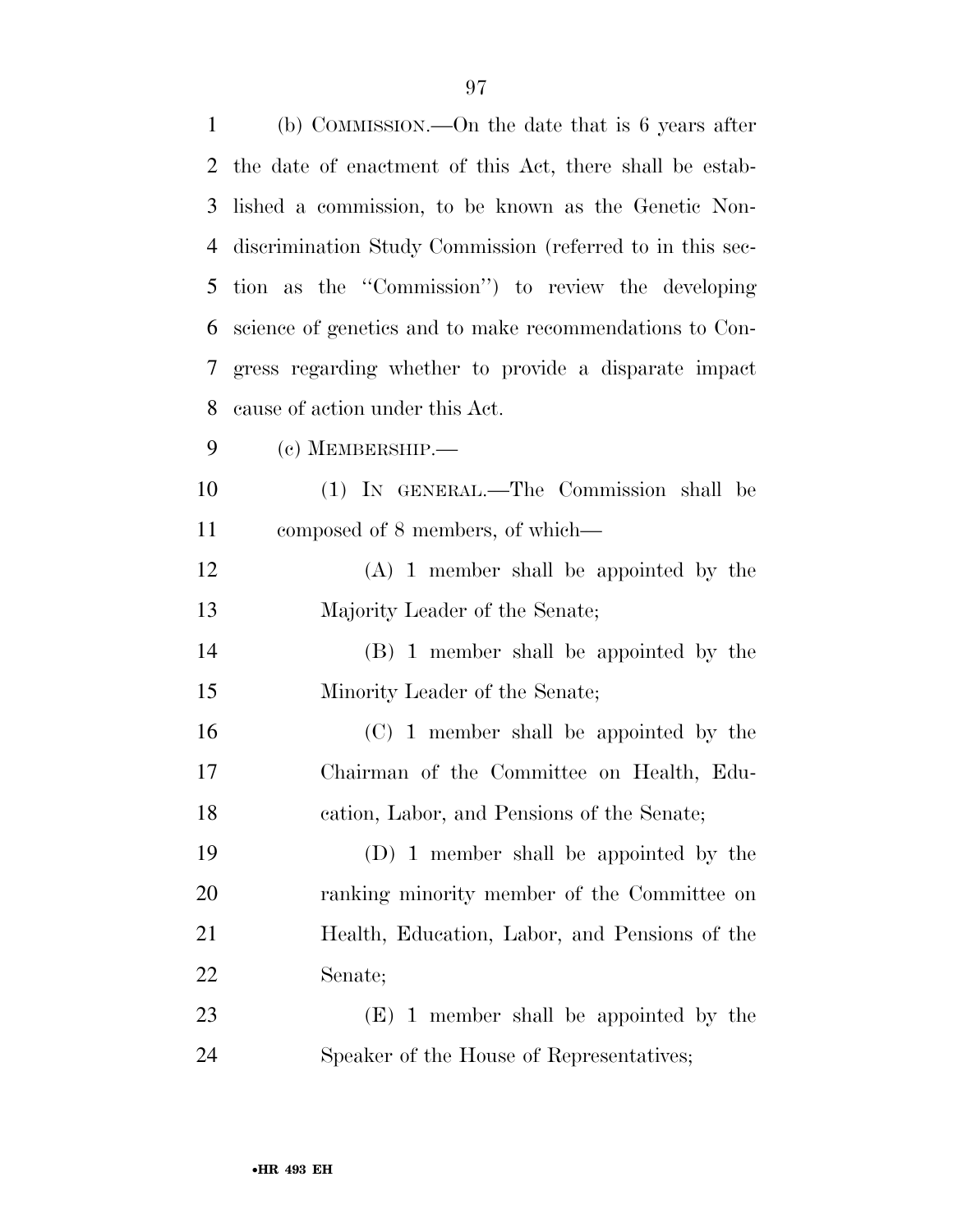| $\mathbf{1}$     | $(F)$ 1 member shall be appointed by the              |
|------------------|-------------------------------------------------------|
| $\overline{2}$   | Minority Leader of the House of Representa-           |
| 3                | tives;                                                |
| $\overline{4}$   | (G) 1 member shall be appointed by the                |
| 5                | Chairman of the Committee on Education and            |
| 6                | Labor of the House of Representatives; and            |
| $\boldsymbol{7}$ | (H) 1 member shall be appointed by the                |
| 8                | ranking minority member of the Committee on           |
| 9                | Education and Labor of the House of Rep-              |
| 10               | resentatives.                                         |
| 11               | COMPENSATION AND EXPENSES.—The<br>(2)                 |
| 12               | members of the Commission shall not receive com-      |
| 13               | pensation for the performance of services for the     |
| 14               | Commission, but shall be allowed travel expenses, in- |
| 15               | cluding per diem in lieu of subsistence, at rates au- |
| 16               | thorized for employees of agencies under subchapter   |
| 17               | I of chapter 57 of title 5, United States Code, while |
| 18               | away from their homes or regular places of business   |
| 19               | in the performance of services for the Commission.    |
| 20               | (d) ADMINISTRATIVE PROVISIONS.—                       |
| 21               | (1) LOCATION.—The Commission shall be lo-             |
| 22               | cated in a facility maintained by the Equal Employ-   |
| 23               | ment Opportunity Commission.                          |
| 24               | DETAIL OF GOVERNMENT EMPLOYEES.-<br>(2)               |
| 25               | Any Federal Government employee may be detailed       |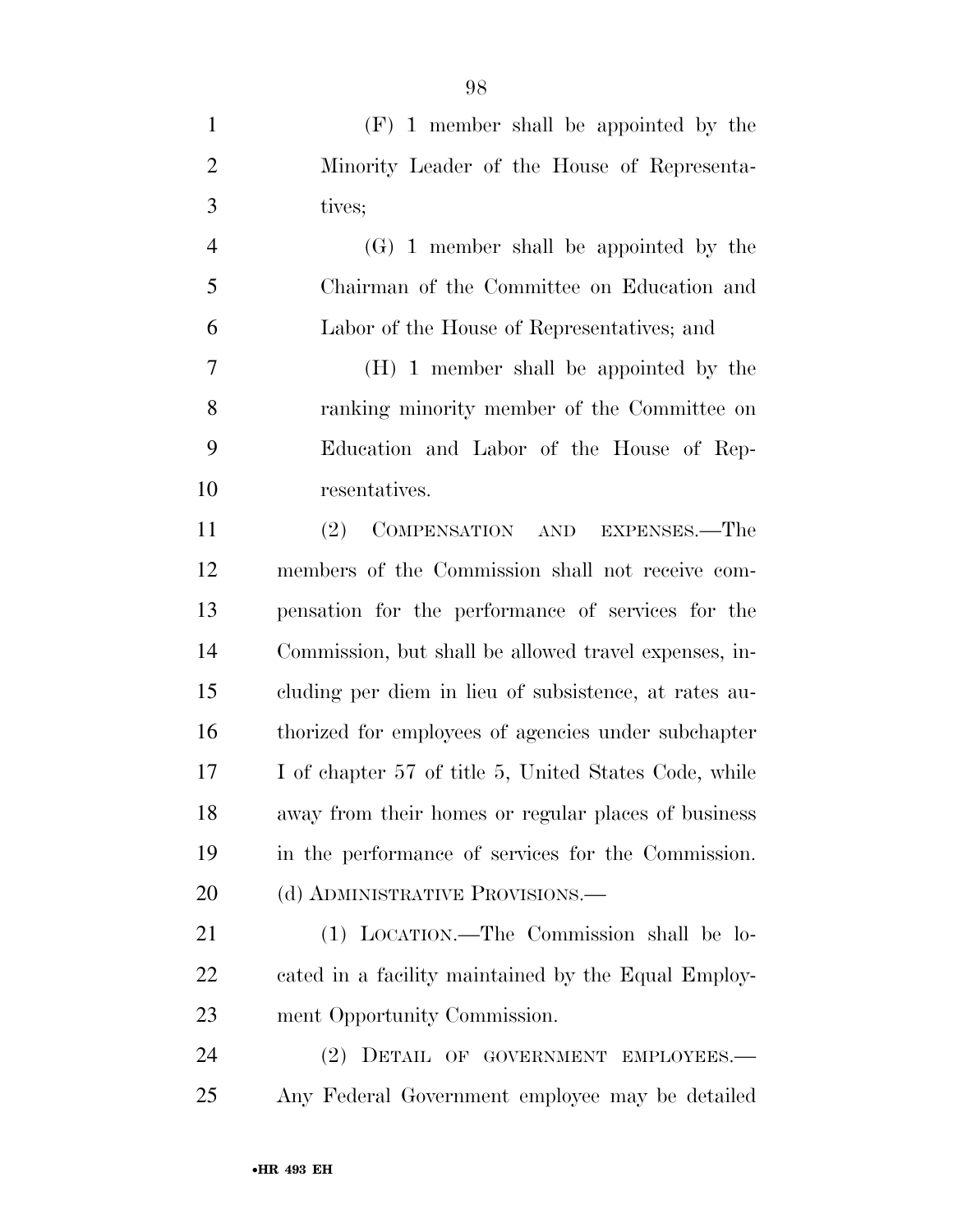to the Commission without reimbursement, and such detail shall be without interruption or loss of civil service status or privilege.

 (3) INFORMATION FROM FEDERAL AGENCIES.— The Commission may secure directly from any Fed- eral department or agency such information as the Commission considers necessary to carry out the provisions of this section. Upon request of the Com- mission, the head of such department or agency shall furnish such information to the Commission.

 (4) HEARINGS.—The Commission may hold such hearings, sit and act at such times and places, take such testimony, and receive such evidence as the Commission considers advisable to carry out the objectives of this section, except that, to the extent possible, the Commission shall use existing data and research.

 (5) POSTAL SERVICES.—The Commission may use the United States mails in the same manner and under the same conditions as other departments and agencies of the Federal Government.

 (e) REPORT.—Not later than 1 year after all of the members are appointed to the Commission under sub-24 section  $(c)(1)$ , the Commission shall submit to Congress a report that summarizes the findings of the Commission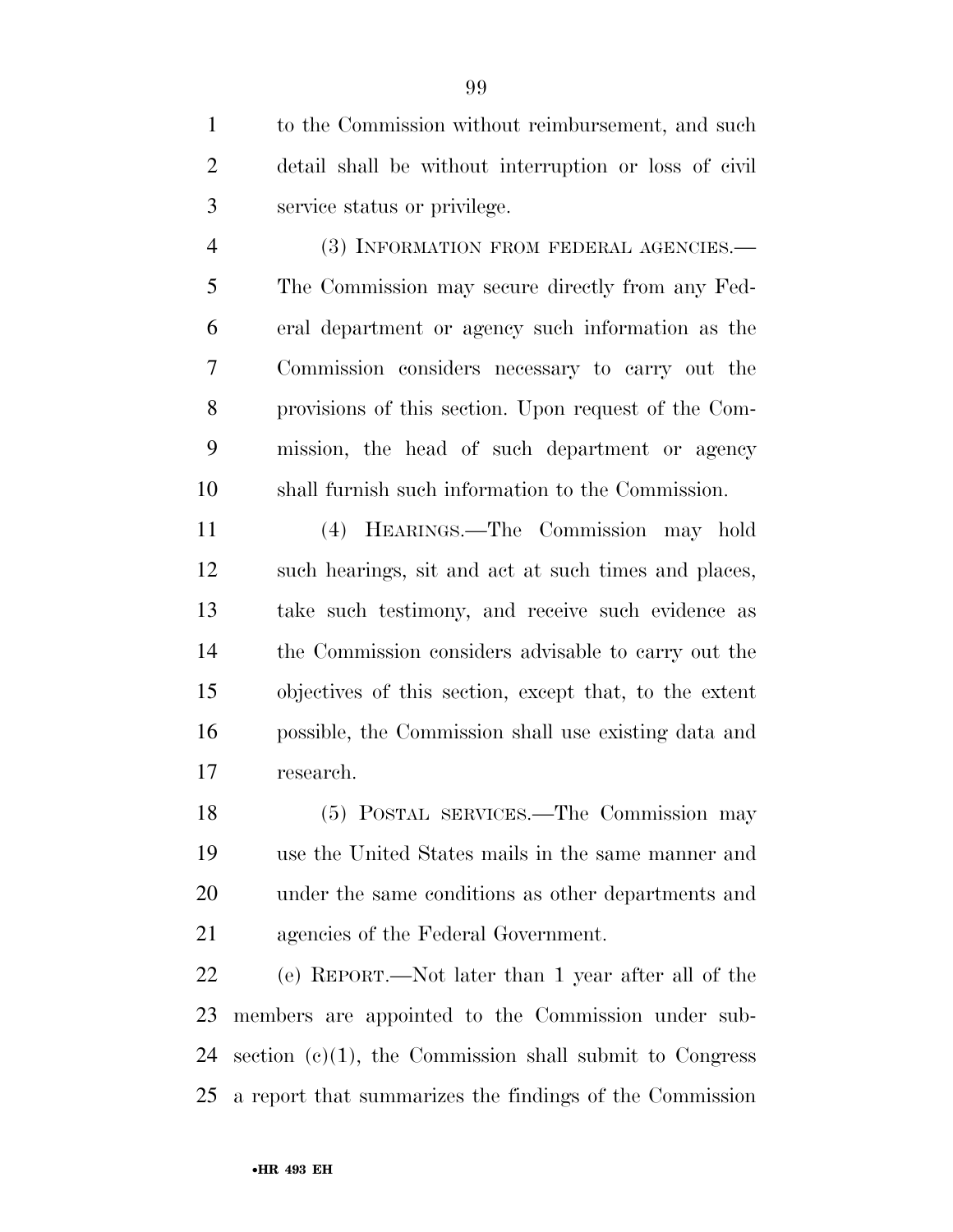and makes such recommendations for legislation as are consistent with this Act.

 (f) AUTHORIZATION OF APPROPRIATIONS.—There are authorized to be appropriated to the Equal Employ- ment Opportunity Commission such sums as may be nec-essary to carry out this section.

#### **SEC. 209. CONSTRUCTION.**

 (a) IN GENERAL.—Nothing in this title shall be con-strued to—

 (1) limit the rights or protections of an indi- vidual under any other Federal or State statute that provides equal or greater protection to an individual than the rights or protections provided for under this title, including the protections of an individual under the Americans with Disabilities Act of 1990 (42 U.S.C. 12101 et seq.) (including coverage af- forded to individuals under section 102 of such Act (42 U.S.C. 12112)), or under the Rehabilitation Act of 1973 (29 U.S.C. 701 et seq.);

 $(2)(A)$  limit the rights or protections of an indi- vidual to bring an action under this title against an employer, employment agency, labor organization, or joint labor-management committee for a violation of this title; or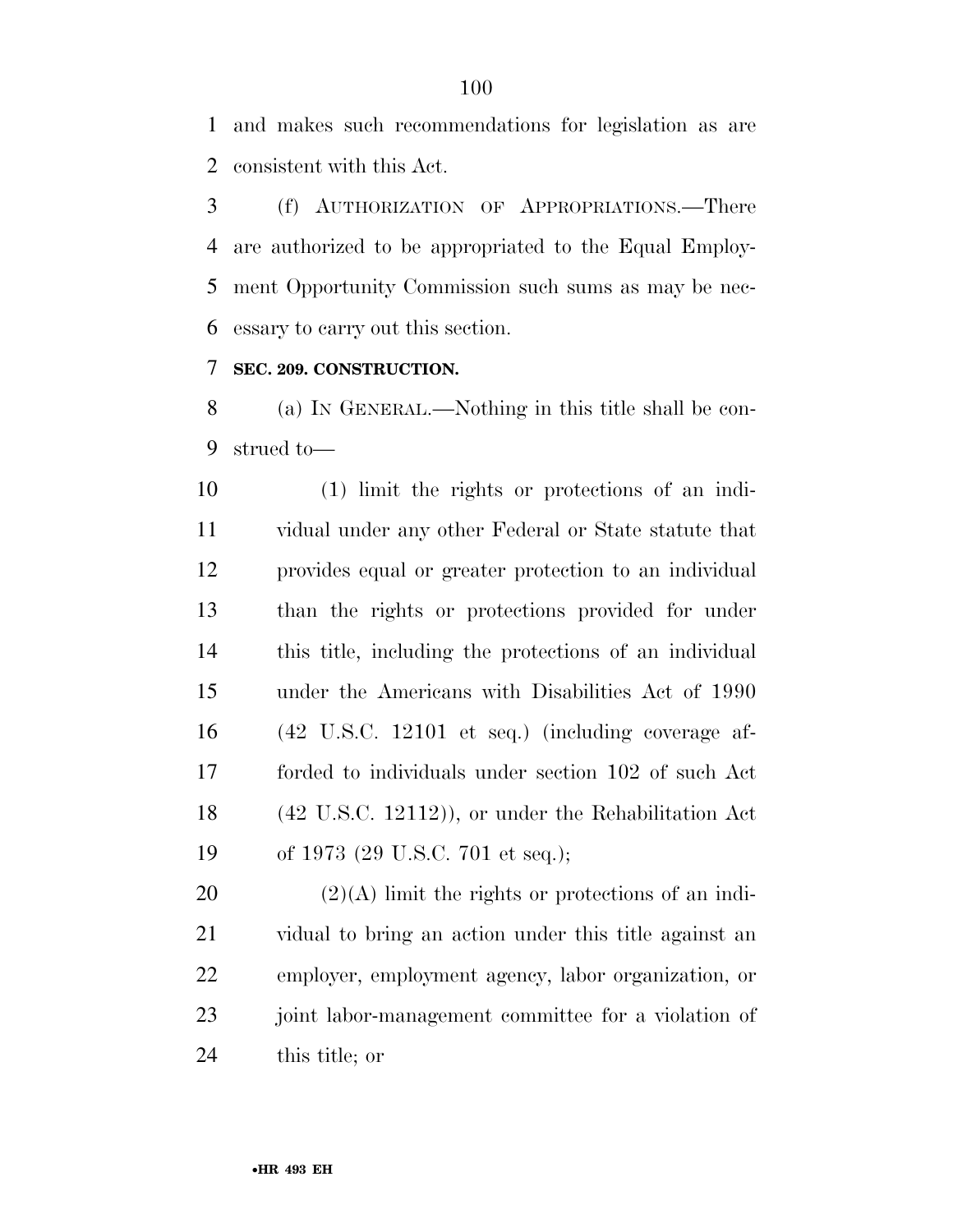| $\mathbf{1}$   | (B) provide for enforcement of, or penalties for      |
|----------------|-------------------------------------------------------|
| $\overline{2}$ | violation of, any requirement or prohibition applica- |
| 3              | ble to any employer, employment agency, labor orga-   |
| 4              | nization, or joint labor-management committee the     |
| 5              | enforcement of which, or penalties for which, are     |
| 6              | provided under the amendments made by title I;        |
| 7              | (3) apply to the Armed Forces Repository of           |
| 8              | Specimen Samples for the Identification of Remains;   |
| 9              | (4) limit or expand the protections, rights, or       |
| 10             | obligations of employees or employers under applica-  |
| 11             | ble workers' compensation laws;                       |
| 12             | (5) limit the authority of a Federal department       |
| 13             | or agency to conduct or sponsor occupational or       |
| 14             | other health research that is conducted in compli-    |
| 15             | ance with the regulations contained in part 46 of     |
| 16             | title 45, Code of Federal Regulations (or any cor-    |
| 17             | responding or similar regulation or rule);            |
| 18             | (6) limit the statutory or regulatory authority       |
| 19             | of the Occupational Safety and Health Administra-     |
| 20             | tion or the Mine Safety and Health Administration     |
| 21             | to promulgate or enforce workplace safety and         |
| 22             | health laws and regulations; or                       |
| 23             | (7) require any specific benefit for an employee      |
| 24             | or member or a family member of an employee or        |
| 25             | member under any group health plan or health in-      |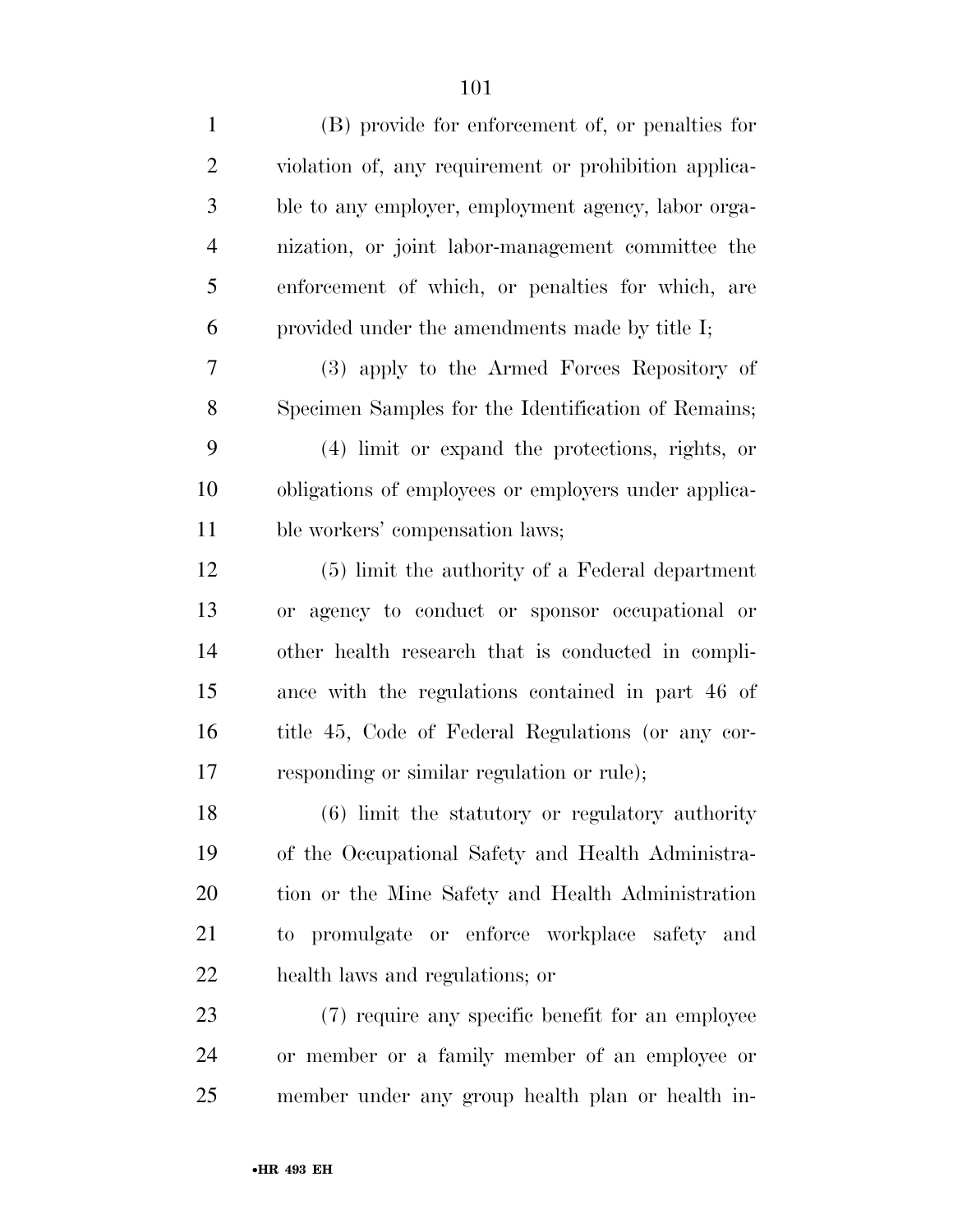surance issuer offering group health insurance cov- erage in connection with a group health plan. (b) GENETIC INFORMATION OF A FETUS OR EM- BRYO.—Any reference in this title to genetic information concerning an individual or family member of an indi-

vidual shall—

 (1) with respect to such an individual or family member of an individual who is a pregnant woman, include genetic information of any fetus carried by such pregnant woman; and

 (2) with respect to an individual or family member utilizing an assisted reproductive tech- nology, include genetic information of any embryo le-gally held by the individual or family member.

 **SEC. 210. MEDICAL INFORMATION THAT IS NOT GENETIC INFORMATION.** 

 An employer, employment agency, labor organization, or joint labor-management committee shall not be consid- ered to be in violation of this title based on the use, acqui- sition, or disclosure of medical information that is not ge- netic information about a manifested disease, disorder, or pathological condition of an employee or member, includ- ing a manifested disease, disorder, or pathological condi-tion that has or may have a genetic basis.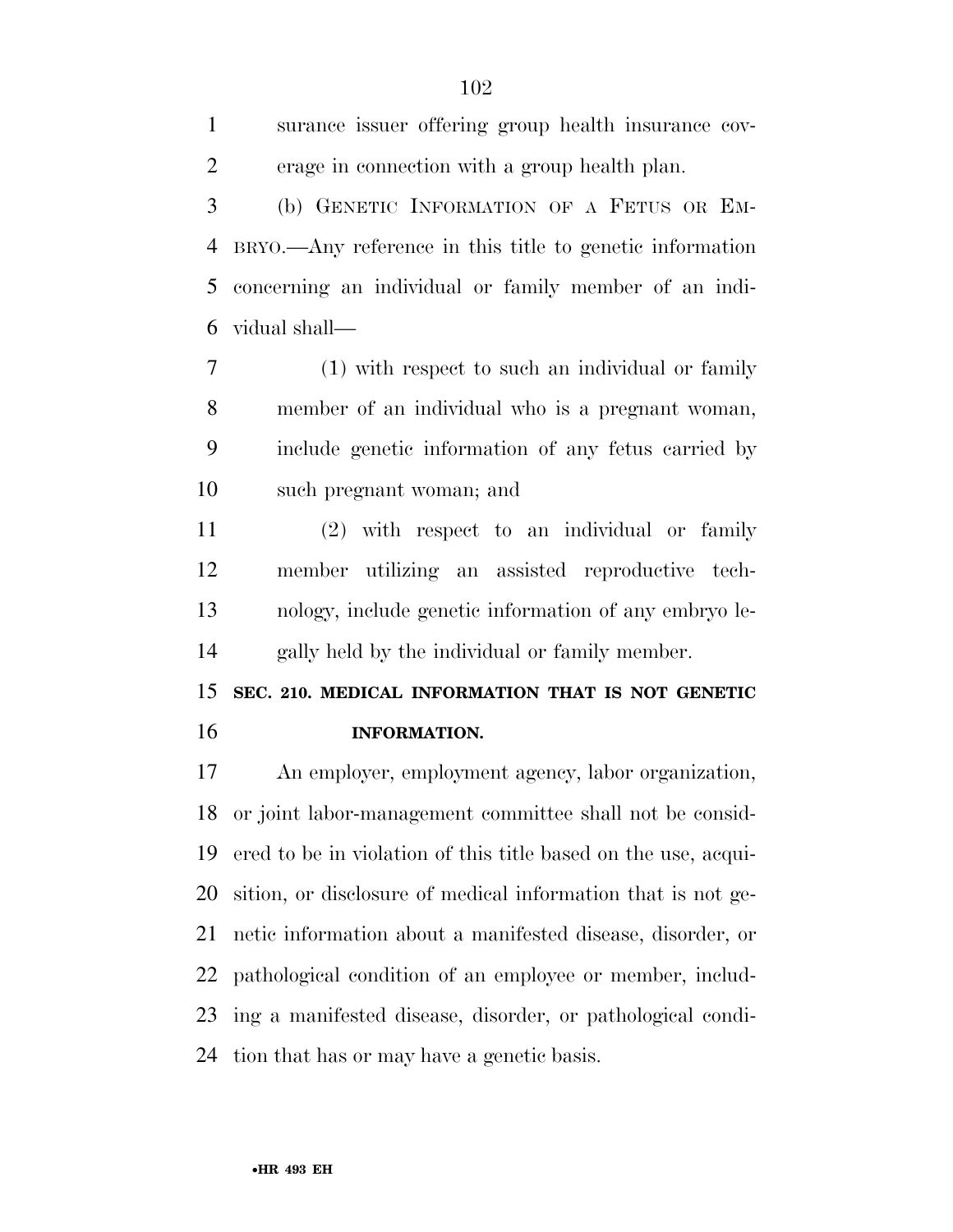#### **SEC. 211. REGULATIONS.**

 Not later than 1 year after the date of enactment of this title, the Commission shall issue final regulations to carry out this title.

#### **SEC. 212. AUTHORIZATION OF APPROPRIATIONS.**

 There are authorized to be appropriated such sums as may be necessary to carry out this title (except for sec-tion 208).

#### **SEC. 213. EFFECTIVE DATE.**

 This title takes effect on the date that is 18 months after the date of enactment of this Act.

### **TITLE III—MISCELLANEOUS PROVISIONS**

#### **SEC. 301. GUARANTEE AGENCY COLLECTION RETENTION.**

15 Clause (ii) of section  $428(c)(6)(A)$  of the Higher Education Act of 1965 (20 U.S.C. 1078(c)(6)(A)) is amended to read as follows:

18 ''(ii) an amount equal to 23 percent of such payments for use in accordance with sec-20 tion 422B, except that beginning October 1, 2007, and ending September 30, 2008, this subparagraph shall be applied by substituting **'22** percent' for '23 percent'.".

#### **SEC. 302. SEVERABILITY.**

•**HR 493 EH** If any provision of this Act, an amendment made by this Act, or the application of such provision or amend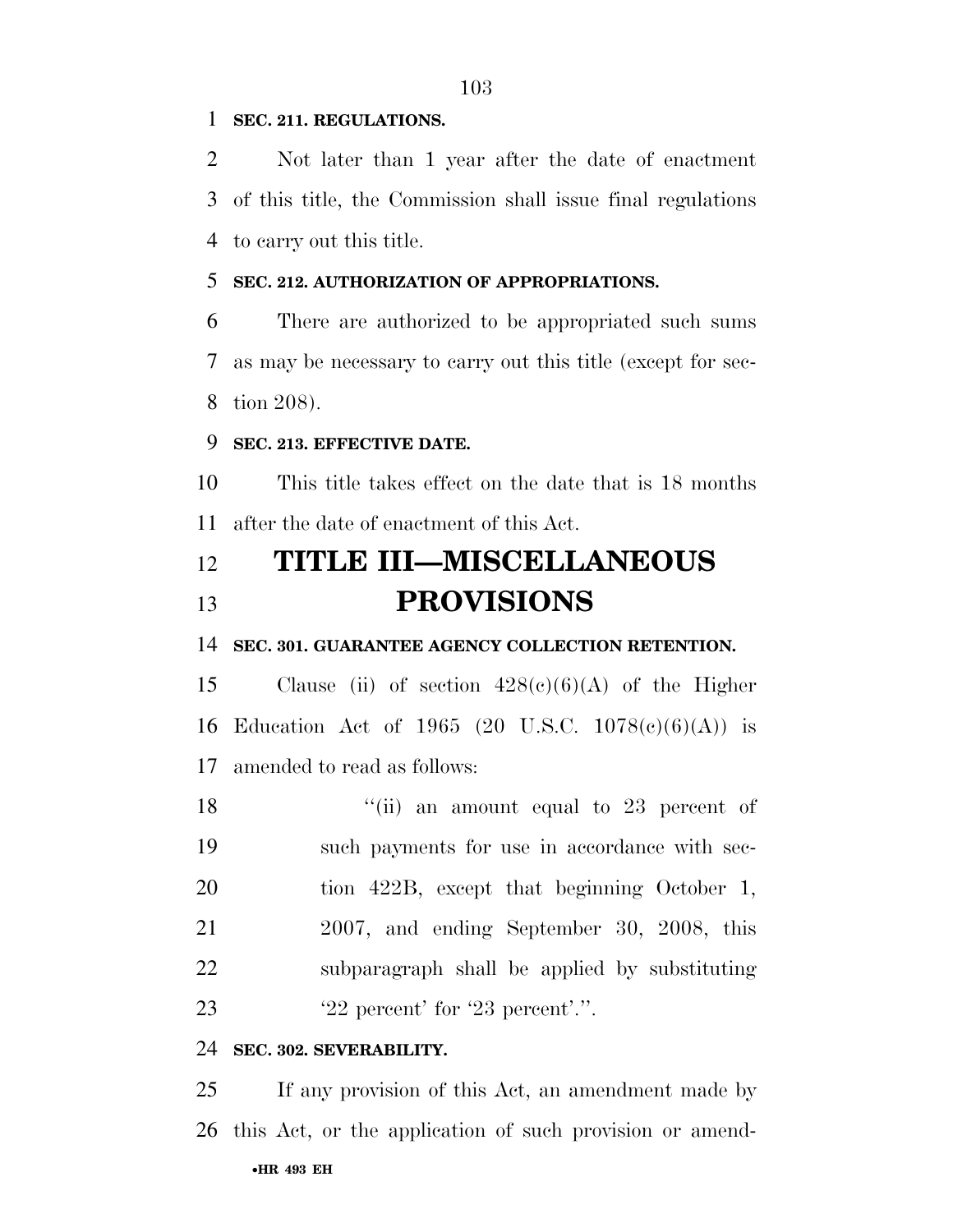ment to any person or circumstance is held to be unconsti- tutional, the remainder of this Act, the amendments made by this Act, and the application of such provisions to any person or circumstance shall not be affected thereby.

Passed the House of Representatives April 25, 2007. Attest:

*Clerk.*